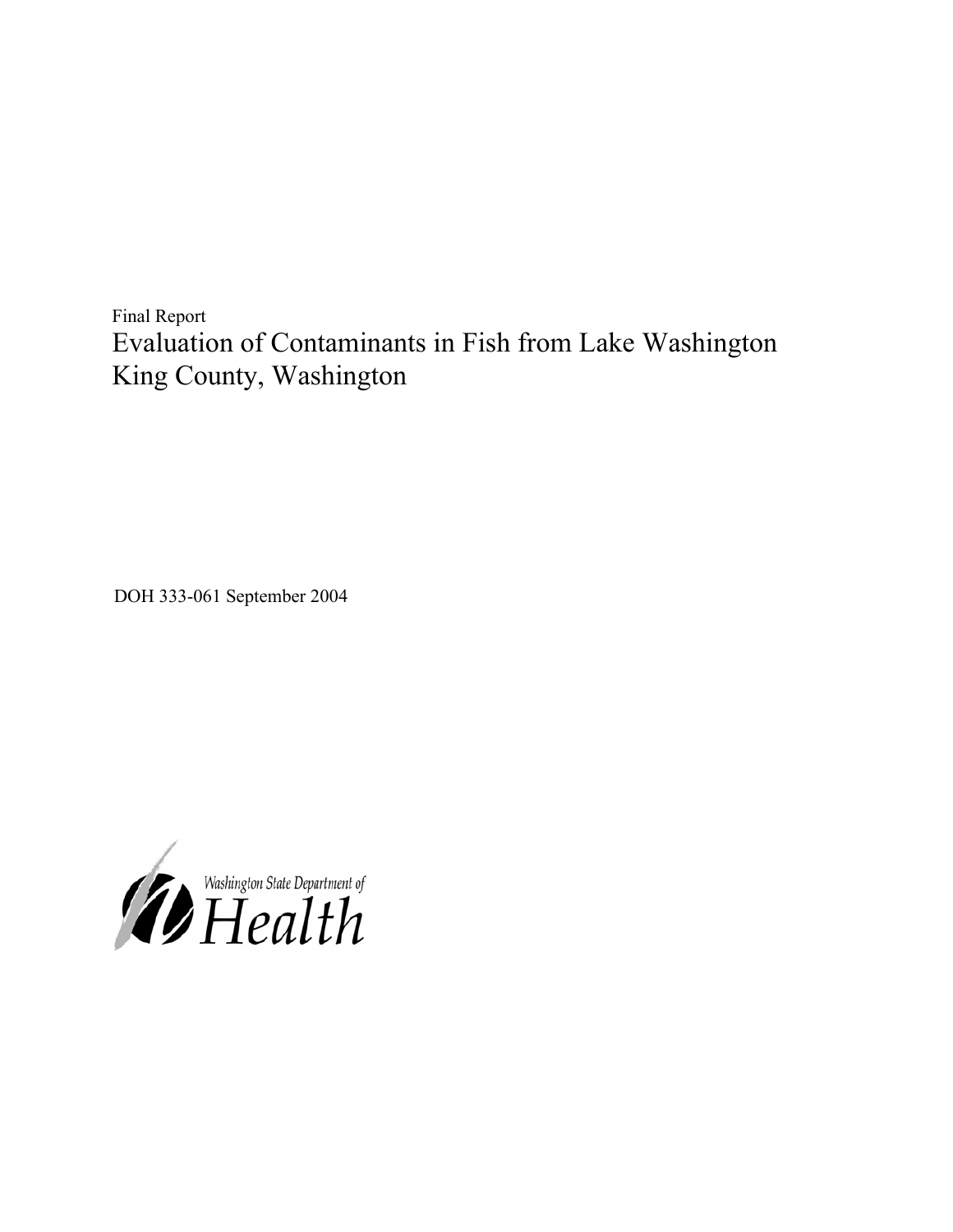## **Table of Contents**

| Acknowledgements         | $\overline{2}$ |
|--------------------------|----------------|
| Foreword                 | 3              |
| Glossary                 | 4              |
| <b>Executive Summary</b> | 6              |
| Introduction             | 8              |
| Results                  | 11             |
| Discussion               | 14             |
| References               | 26             |
| Appendix A               | 28             |
| Appendix B               | 33             |
| Appendix C               | 45             |
| Appendix D               | 67             |
| Appendix E               | 73             |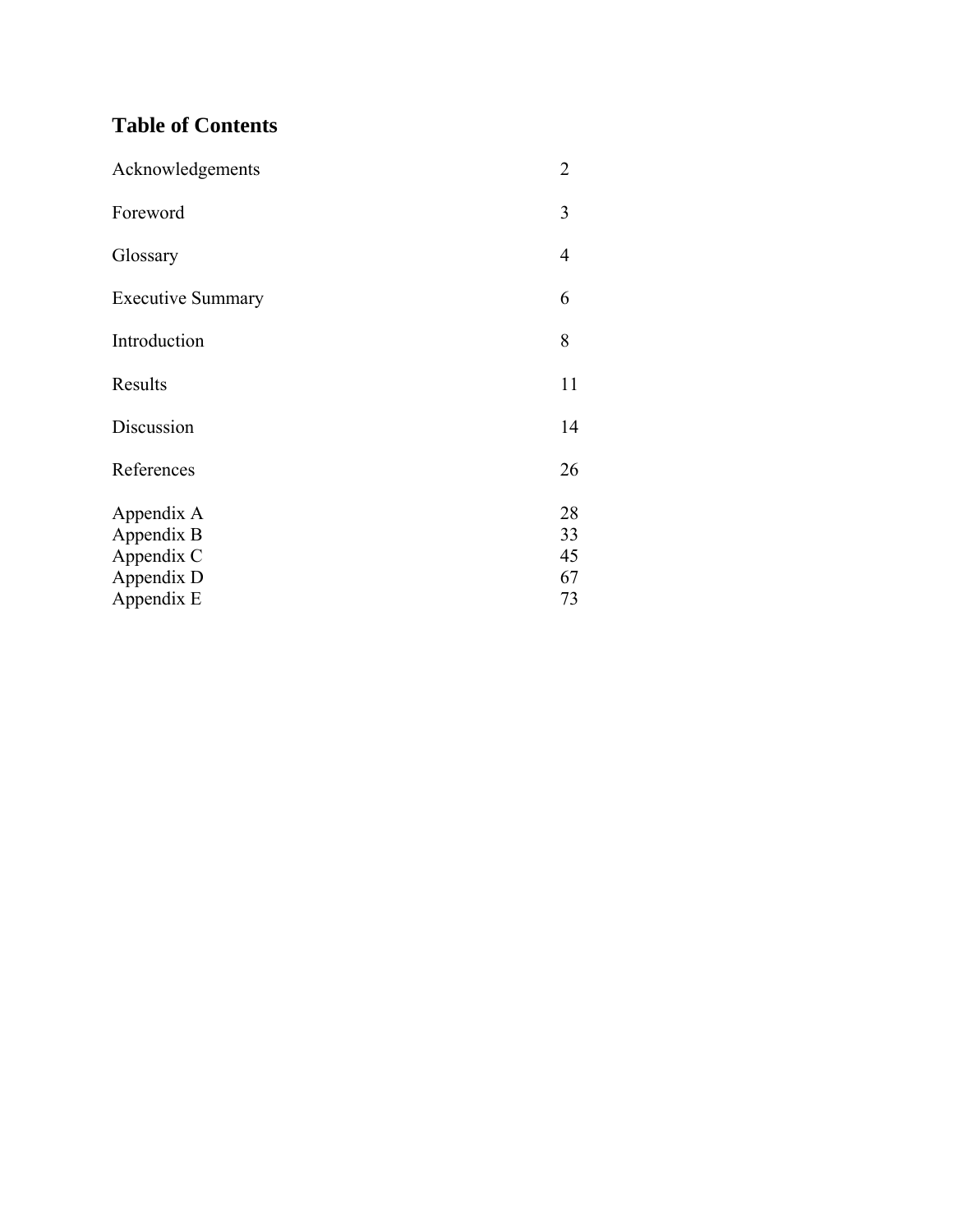### **Acknowledgements**

We would like to thank the King County Department of Natural Resources and Parks (King County DNRP) for funding this research and providing the data for this study. Jen McIntyre and Dave Beauchamp, University of Washington School of Aquatic and Fishery Sciences, designed the study, collected and analyzed fish tissue, and assisted with data and report review. Jonathan Frodge, Randy Shuman, and Deb Lester (King County DNRP) provided valuable comments and information for the report. We wish to thank Eric Warner and Glen St. Amant (Muckleshoot Indian Tribe), Sandie O'Neill (Washington State Department of Fish and Wildlife), Dale Norton and Maggie Dutch (Washington State Department of Ecology), and Lon Kissinger (US Environmental Protection Agency) for their comments and review. We also want to thank Liz Carr, Rob Duff, and Gary Palcisko, Washington State Department of Health, for their input and review. Finally, we would like to thank Public Health Seattle and King County for their partnership in issuing fish consumption guidance based on this report.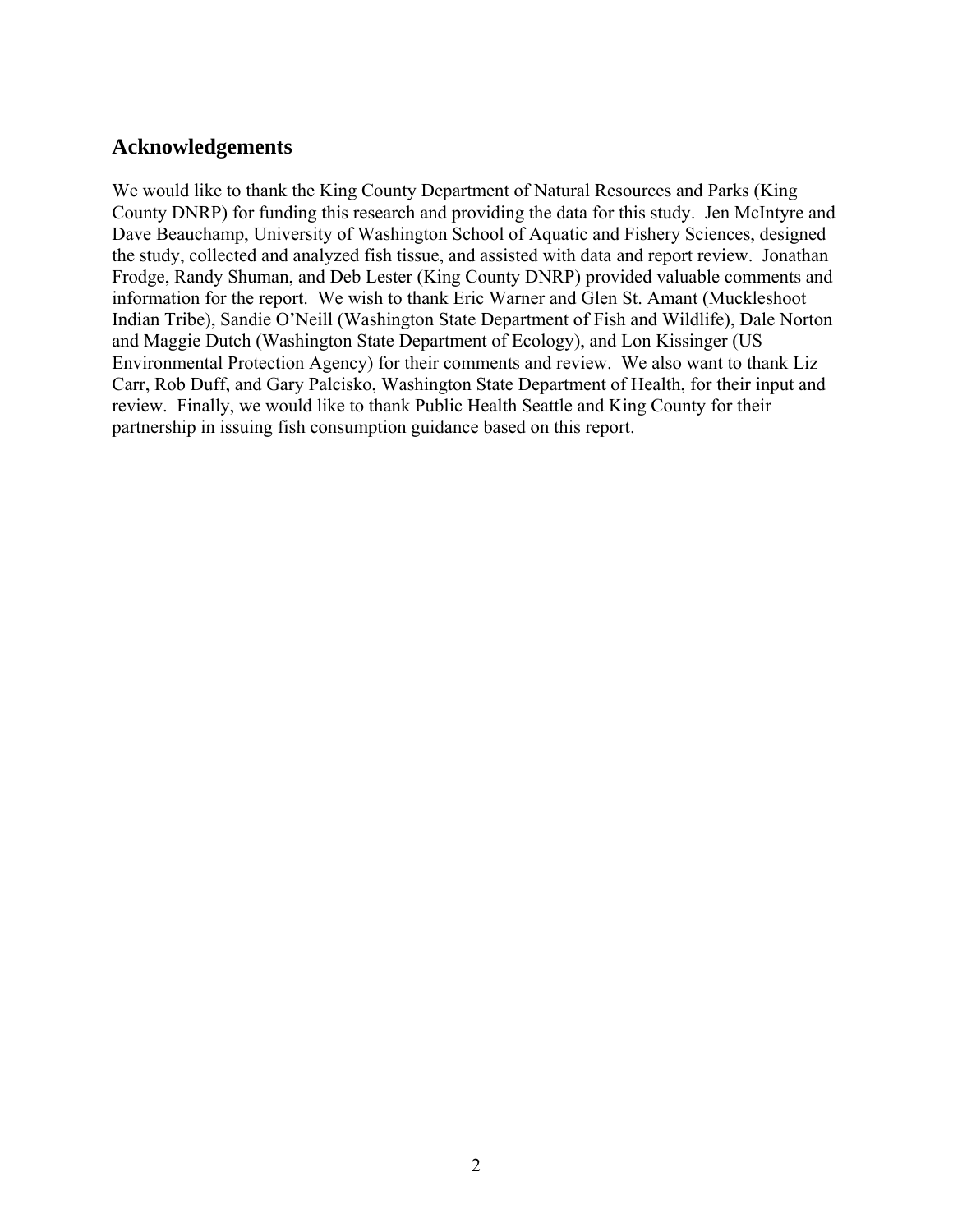### **Foreword**

The Washington State Department of Health (DOH) prepared this technical support document as a basis for evaluating the necessity of public advisories on fish consumption. This document is not intended to provide advice to the public. It represents a scientific analysis of fish tissue sampling data that serves as a necessary precursor to any decisions made regarding the need for a fish consumption advisory.

The toxicologists who prepared this report were Joan Hardy, Ph.D. and Dave McBride, MS.

For additional information or questions contact us at:

Washington State Department of Health Office of Environmental Health, Safety, and Toxicology P.O. Box 47825 Olympia, WA 98504-7846 1-877-485-7316 Website: www.doh.wa.gov/etoxcontact

For people with disabilities, this document is available on request in other formats, to submit a request, please call 1-800-525-0127 (TDD/TTY call 711).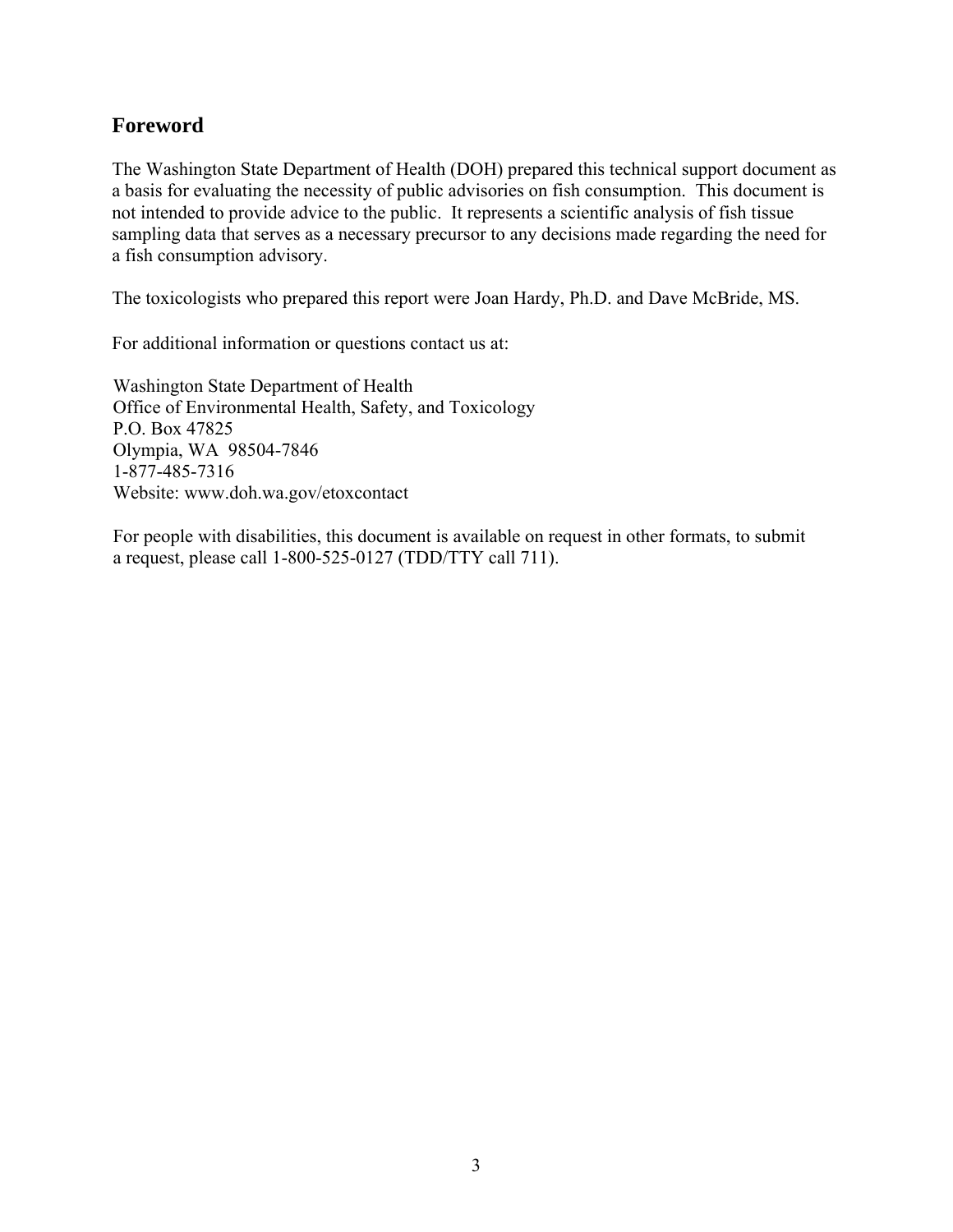## **Glossary**

| Acute                         | Occurring over a short time (compare with chronic).                |
|-------------------------------|--------------------------------------------------------------------|
|                               | The principal federal public health agency involved with           |
| Agency for Toxic              | hazardous waste issues, responsible for preventing or reducing     |
| <b>Substances and Disease</b> | the harmful effects of exposure to hazardous substances on         |
| Registry (ATSDR)              | human health and quality of life. ATSDR is part of the U.S.        |
|                               | Department of Health and Human Services.                           |
|                               | A number assigned to a cancer causing chemical that is used to     |
| Cancer Slope Factor           | estimate its ability to cause cancer in humans.                    |
| Carcinogen                    | Any substance that causes cancer.                                  |
|                               | Occurring over a long time (more than 1 year) (compare with        |
| Chronic                       | acute).                                                            |
|                               | Calculated concentration of a substance in air, water, food, or    |
|                               | soil that is unlikely to cause harmful (adverse) health effects in |
|                               | exposed people. The CV is used as a screening level during         |
| Comparison value              | the public health assessment process. Substances found in          |
|                               | amounts greater than their CVs might be selected for further       |
|                               | evaluation in the public health assessment process.                |
|                               | A substance that is either present in an environment where it      |
| Contaminant                   | does not belong or is present at levels that might cause harmful   |
|                               | (adverse) health effects.                                          |
|                               | The amount of a substance to which a person is exposed over        |
|                               | some time period. Dose is a measurement of exposure. Dose          |
|                               | is often expressed as milligram (amount) per kilogram (a           |
|                               | measure of body weight) per day (a measure of time) when           |
| Dose                          | people eat or drink contaminated water, food, or soil. In          |
| (for chemicals that are       | general, the greater the dose, the greater the likelihood of an    |
| not radioactive)              | effect. An "exposure dose" is how much of a substance is           |
|                               | encountered in the environment. An "absorbed dose" is the          |
|                               | amount of a substance that actually gets into the body through     |
|                               | the eyes, skin, stomach, intestines, or lungs.                     |
| Environmental                 |                                                                    |
| Protection Agency             | The federal agency that develops and enforces environmental        |
| (EPA)                         | laws to protect the environment and the public's health.           |
|                               | The study of the occurrence and causes of health effects in        |
|                               | human populations. An epidemiological study often compares         |
|                               | two groups of people who are alike except for one factor, such     |
| Epidemiology                  | as exposure to a chemical or the presence of a health effect.      |
|                               | The investigators try to determine if any factor (i.e., age, sex,  |
|                               | occupation, economic status) is associated with the health         |
|                               | effect.                                                            |
|                               | Contact with a substance by swallowing, breathing, or              |
|                               | touching the skin or eyes. Exposure may be short-term (acute       |
| Exposure                      | exposure), of intermediate duration, or long-term (chronic         |
|                               | exposure).                                                         |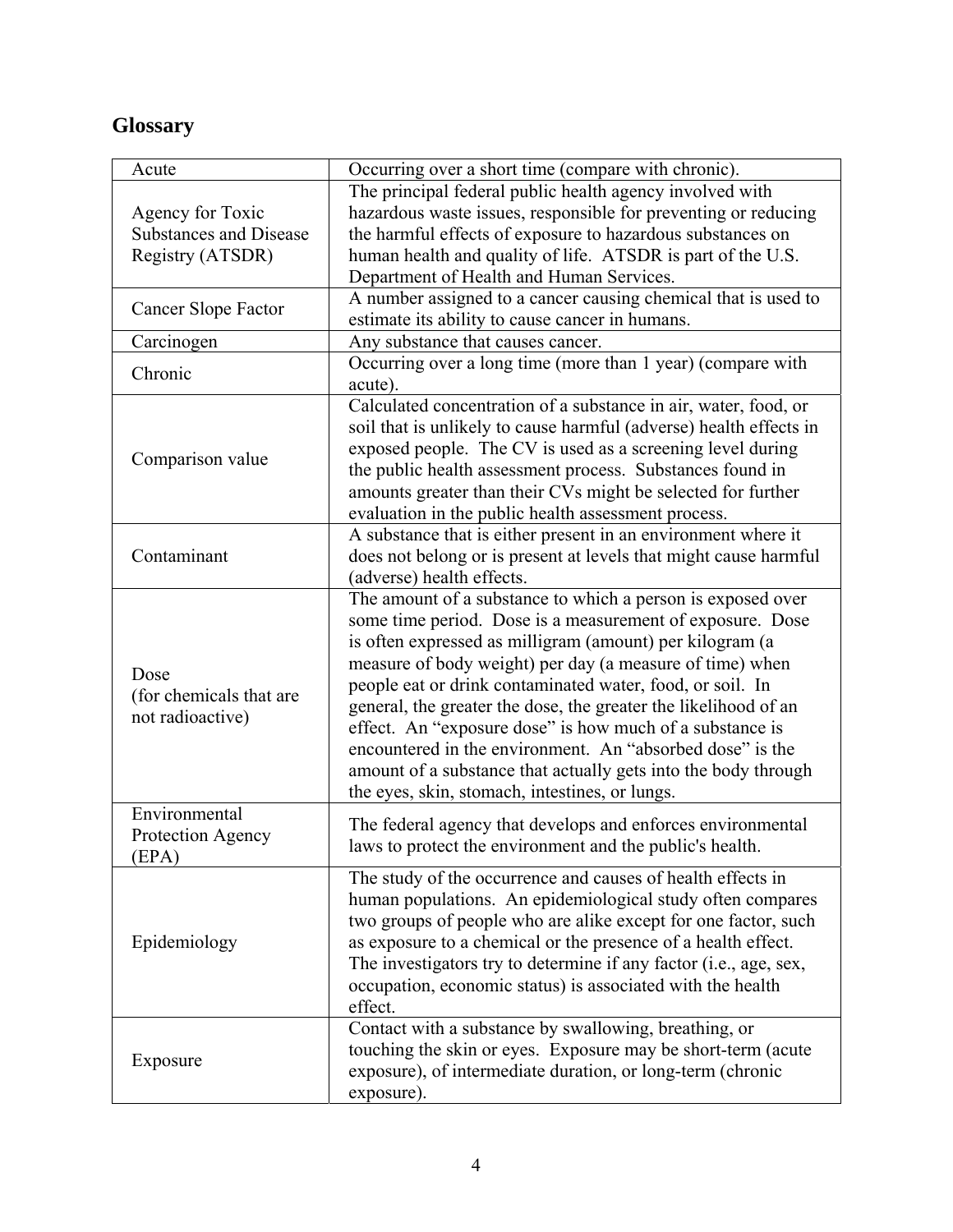| Hazardous substance                                       | Any material that poses a threat to public health and/or the<br>environment. Typical hazardous substances are materials that<br>are toxic, corrosive, ignitable, explosive, or chemically<br>reactive.                                                                                                                                                                                                                                    |
|-----------------------------------------------------------|-------------------------------------------------------------------------------------------------------------------------------------------------------------------------------------------------------------------------------------------------------------------------------------------------------------------------------------------------------------------------------------------------------------------------------------------|
| Ingestion                                                 | The act of swallowing something through eating, drinking, or<br>mouthing objects. A hazardous substance can enter the body<br>this way (see route of exposure).                                                                                                                                                                                                                                                                           |
| Ingestion rate                                            | The amount of an environmental medium that could be<br>ingested, typically on a daily basis. Units for IR are usually<br>liter/day for water, and mg/day for soil.                                                                                                                                                                                                                                                                        |
| Inorganic                                                 | Compounds composed of mineral materials, including<br>elemental salts and metals such as iron, aluminum, mercury,<br>and zinc.                                                                                                                                                                                                                                                                                                            |
| Lowest Observed<br><b>Adverse Effect Level</b><br>(LOAEL) | The lowest tested dose of a substance that has been reported to<br>cause harmful (adverse) health effects in people or animals.                                                                                                                                                                                                                                                                                                           |
| Media                                                     | Soil, water, air, plants, animals, or any other part of the<br>environment that can contain contaminants.                                                                                                                                                                                                                                                                                                                                 |
| Minimal Risk Level<br>(MRL)                               | An ATSDR estimate of daily human exposure to a hazardous<br>substance at or below which that substance is unlikely to pose<br>a measurable risk of harmful (adverse), non-cancerous effects.<br>MRLs are calculated for a route of exposure (inhalation or<br>oral) over a specified time period (acute, intermediate, or<br>chronic). MRLs should not be used as predictors of harmful<br>(adverse) health effects (see reference dose). |
| No Observed Adverse<br>Effect Level (NOAEL)               | The highest tested dose of a substance that has been reported<br>to have no harmful (adverse) health effects on people or<br>animals.                                                                                                                                                                                                                                                                                                     |
| Oral Reference Dose<br>(RfD)                              | An amount of chemical ingested into the body (i.e., dose)<br>below which health effects are not expected. RfDs are<br>published by EPA.                                                                                                                                                                                                                                                                                                   |
| Organic                                                   | Compounds composed of carbon, including materials such as<br>solvents, oils, and pesticides that are not easily dissolved in<br>water.                                                                                                                                                                                                                                                                                                    |
| Parts per billion<br>(ppb)/Parts per million<br>(ppm)     | Units commonly used to express low concentrations of<br>contaminants. For example, 1 ounce of trichloroethylene<br>(TCE) in 1 million ounces of water is 1 ppm. 1 ounce of TCE<br>in 1 billion ounces of water is 1 ppb. If one drop of TCE is<br>mixed in a railroad tank car (13,200 gallons), the water will<br>contain about 1 ppb of TCE.                                                                                            |
| Route of exposure                                         | The way people come into contact with a hazardous substance.<br>Three routes of exposure are breathing (inhalation), eating or<br>drinking (ingestion), or contact with the skin (dermal contact).                                                                                                                                                                                                                                        |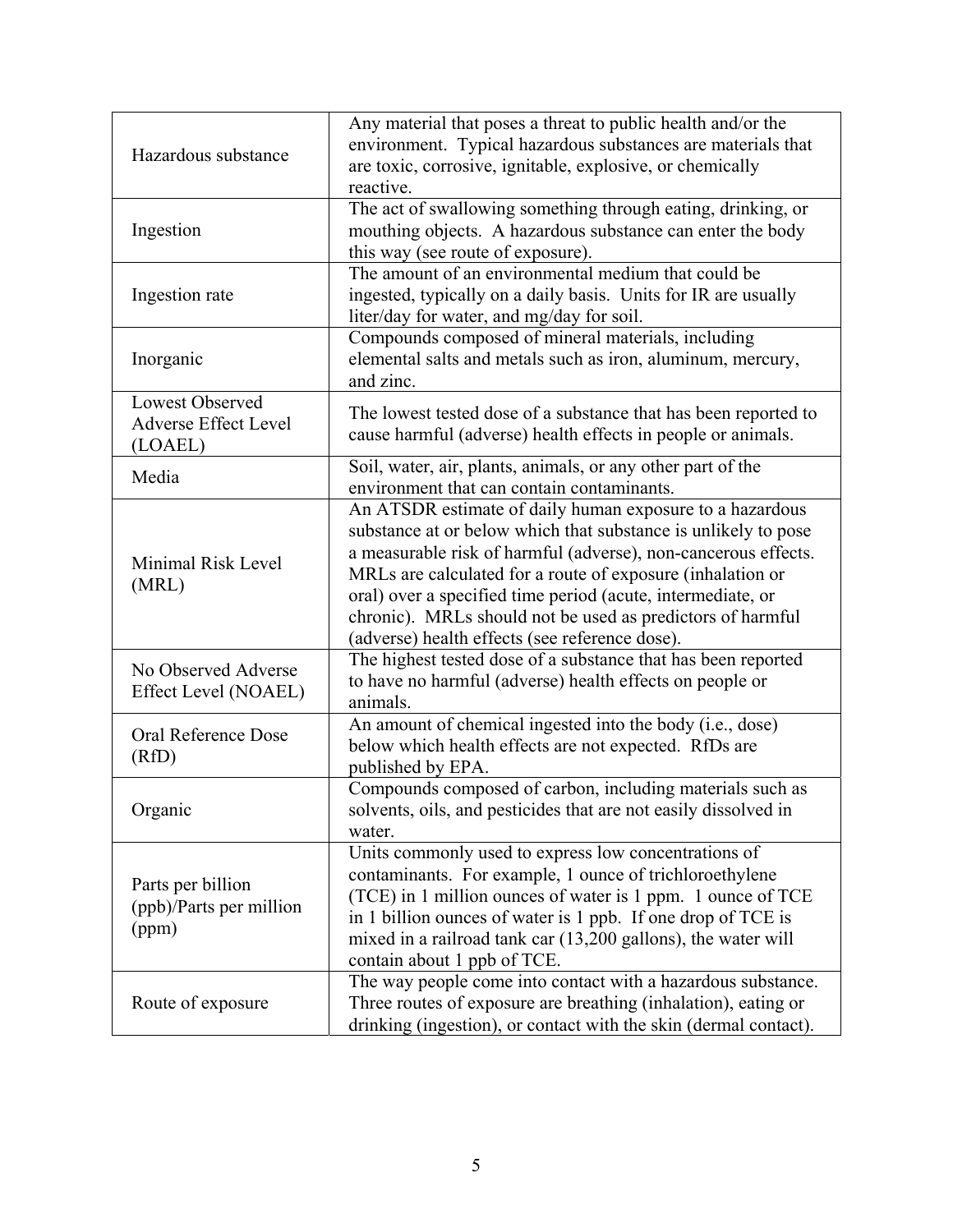## **Executive Summary**

The Washington State Department of Health (DOH) works to protect and improve the health of people in Washington State. Part of this mission is to reduce or eliminate exposures to health hazards in the environment, including contaminants found in fish. Recently, King County Department of Natural Resources and Parks (King County DNRP) provided DOH with fish tissue data collected by the University of Washington, School of Aquatic and Fishery Sciences (UW) as part of an ecological risk assessment to evaluate bioaccumulation of contaminants through the Lake Washington food web. Whole body fish tissue from cutthroat trout (*Oncorhynchus clarki*), northern pikeminnow (*Ptychocheilus oregonensis*), yellow perch (*Perca flavescens***)**, smallmouth bass (*Micropterus dolomieui*), and adult sockeye salmon (*Oncorhychus nerka*) was collected and analyzed for contaminants that bioaccumulate, including chlordane, p,p'-dichlorodiphenyltrichloroethane (DDT), mercury, and polychlorinated biphenyls (PCBs).

Data from Lake Washington analyzed in this report are limited due to the small sample size for most size classes of fish  $(n = 10)$  and the use of whole body fish tissue rather than edible muscle tissue (fillets). Regardless of these data limitations, high PCB concentrations in some species warranted a health assessment for consumers of Lake Washington fish. Findings include:

- Highest mean concentrations of PCBs and mercury in Lake Washington fish were observed in large northern pikeminnow (>300mm) (1071.4 ppb total PCBs, 387.1 ppb mercury).
- Large yellow perch (>271 mm) also had elevated mean levels of total PCBs and mercury (191.1 ppb and 183 ppb, respectively).
- Large cutthroat trout  $(> 300 \text{ mm})$  had the second highest mean concentrations of total PCBs (377.4 ppb) and relatively high concentrations of mercury (175.6 ppb).
- Only three smallmouth bass were sampled. Mean concentrations of mercury and total PCBs were 244.3 ppb and 371.2 ppb, respectively.
- Sockeye salmon had the lowest mean levels of all chemicals of concern*.*

Based on estimates of consumption for Lake Washington anglers and concentrations of contaminants in fish, DOH determined that the average angler may be exposed to contaminants of concern above recommended levels. In order to protect consumers of Lake Washington fish, DOH provides the following recommendations. These recommendations are emphasized for women of childbearing age and young children because of potential adverse impacts on the developing child.

- Eat a variety of fish as part of a balanced diet. Health benefits of eating fish are:
	- o Fish is an excellent low-fat food, a great source of protein, vitamins, and minerals.
	- o The oils in fish are important for unborn and breastfed babies.
	- o Eating a variety of fish helps to reduce your chances of stroke or heart attack.
- Northern pikeminnow should not be consumed.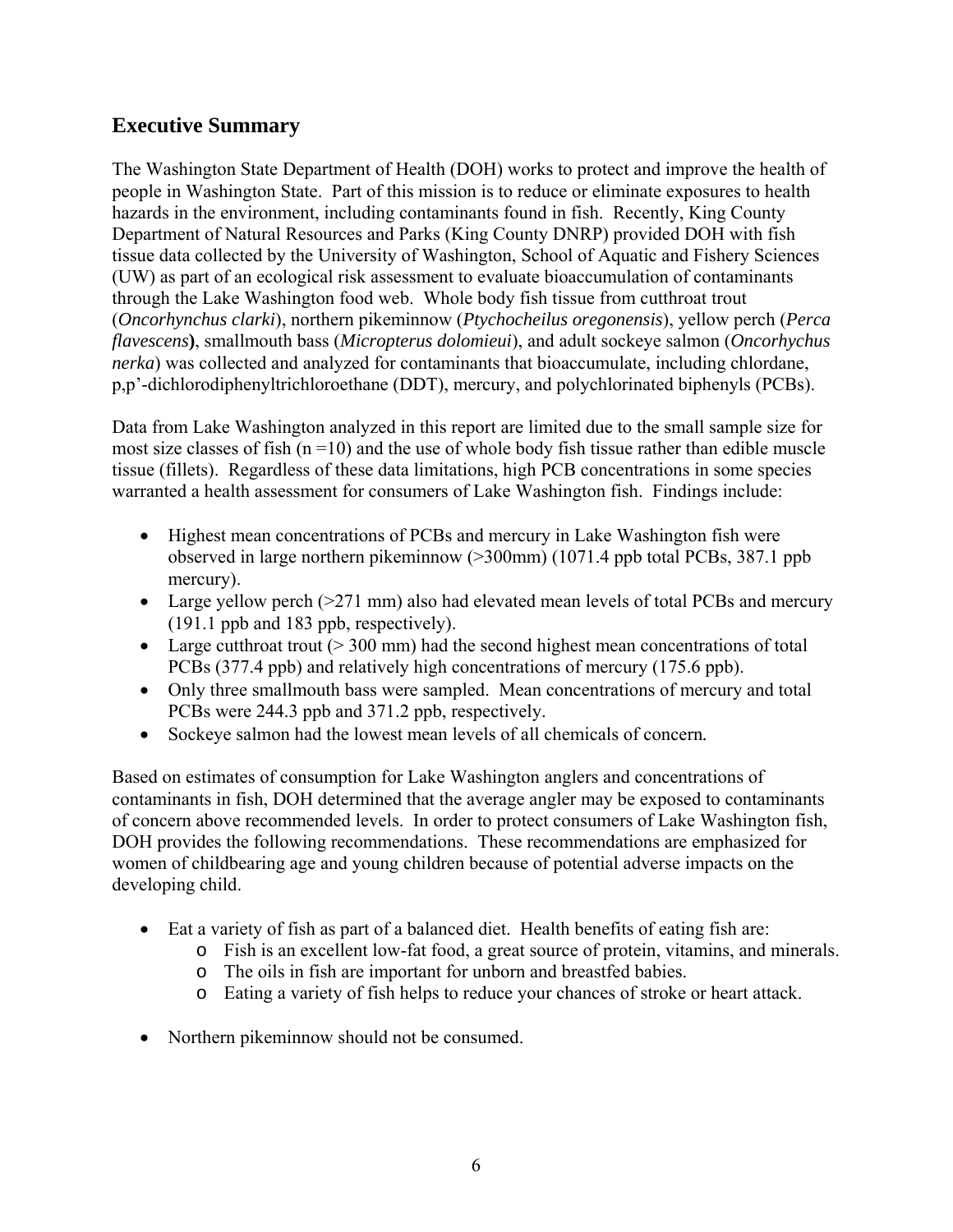- Yellow perch greater than 270 mm  $(10\frac{1}{2})$  inches) may be consumed as an eight-ounce meal once per month. Yellow perch smaller than 270 mm (10½ inches) may be consumed as an eight-ounce meal four times per month.
- Consumers of large cutthroat trout greater than 300 mm (12 inches) from Lake Washington should eat no more than one eight-ounce meal per month. For small cutthroat trout greater than 300 mm (12 inches), no more than 3 eight-ounce meals per month are recommended.
- No meal restrictions on sockeye salmon from Lake Washington. Consumers are encouraged to choose sockeye when consuming local fish.
- Prior to the issuance of this interim advisory, a statewide fish consumption advisory for large and smallmouth bass due to mercury was in place throughout water bodies in Washington State, including Lake Washington. Women of childbearing age and children six years of age or younger should eat no more than two meals per month of any bass caught in Washington state freshwaters.

The recommendations given above are based on a 60 kg (132 lbs) adult eating eight-ounce meals. In general, children should eat proportionally smaller meal sizes. Calculations for multiple chemical exposures do not change the above advice.

Since the above recommendations are based on a small sample size, DOH recommends additional sampling of northern pikeminnow, yellow perch, and cutthroat trout, to confirm initial findings of high contaminant concentrations in fish tissue. We recommend that future sampling include fillet samples for better estimation of human exposure. Other species of fish consumed by anglers such as rainbow trout, crappie, and bluegill should also be sampled.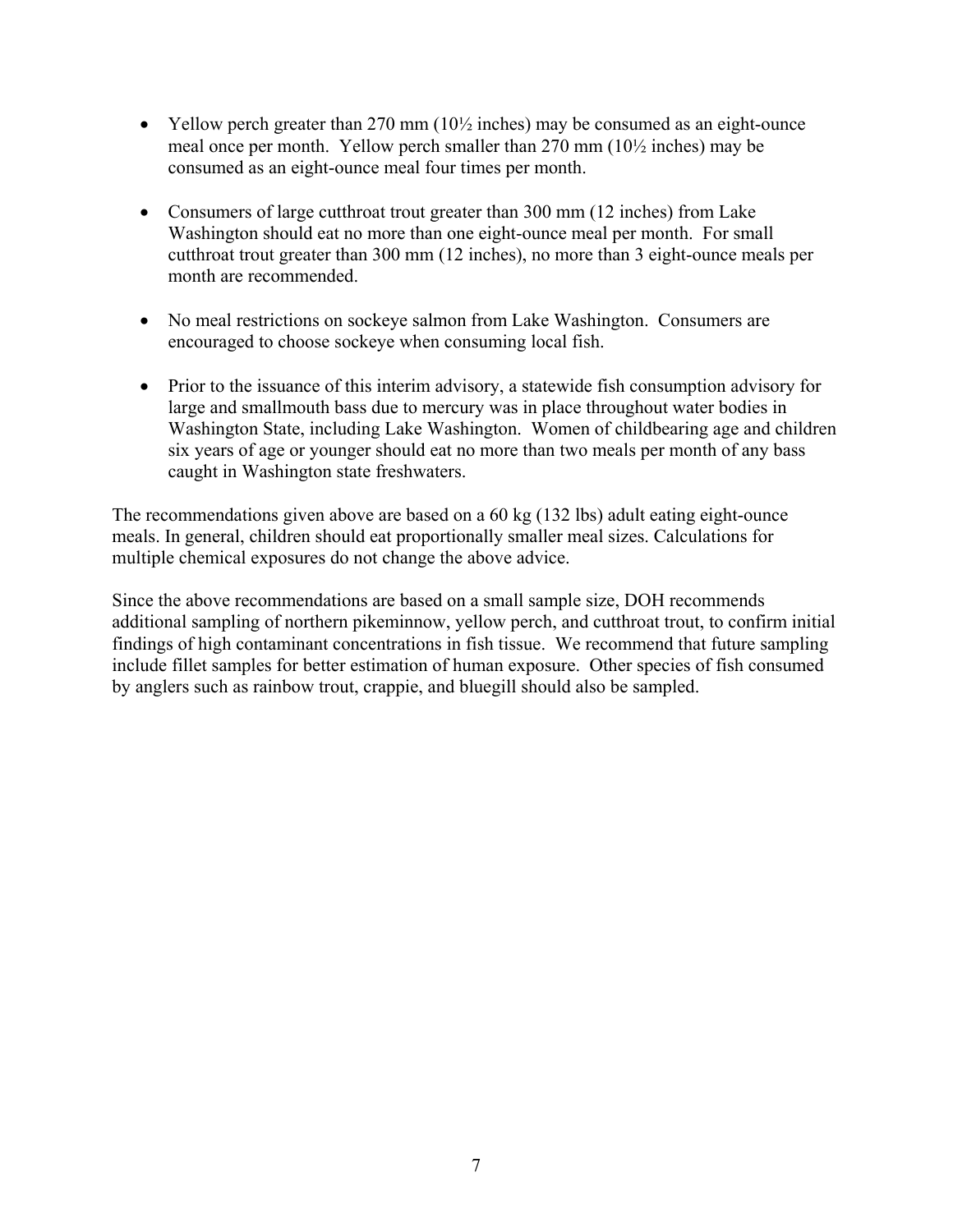## **Introduction**

The Washington State Department of Health (DOH) works to protect and improve the health of people in Washington State. Part of this mission is to reduce or eliminate exposures to health hazards in the environment. DOH's Office of Environmental Health Assessments (OEHA) conducts environmental health assessments, develops strategies, and provides education and outreach to communities in order to minimize health impacts from exposure to environmental contaminants. One focus of OEHA is on contaminants found in fish.

Recently, the King County Department of Natural Resources and Parks (King County DNRP) provided DOH with fish tissue data collected by the University of Washington, School of Aquatic and Fishery Sciences (UW) (J. McIntyre, personal communication, 2004). These data were analyzed as part of an ecological risk assessment to evaluate bioaccumulation of contaminants through the Lake Washington food web. Tissue from cutthroat trout (*Oncorhynchus clarki*), northern pikeminnow (*Ptychocheilus oregonensis*), yellow perch (*Perca flavescens***)**, smallmouth bass (*Micropterus dolomieui)*, and adult sockeye salmon (*Oncorhychus nerka*) was collected and analyzed for four contaminants (chlordane, p,p'- Dichlorodiphenyltrichloroethane (DDT), mercury, and polychlorinated biphenyls (PCBs)) (hexachlorocyclohexane was measured but not detected). Because this study was designed to investigate accumulation of toxicants in the food web, whole body fish were used in the analysis. When DOH conducts a human health evaluation of contaminants in fish, analysis is generally conducted on fillet tissue because the use of whole body fish tissue is likely to overestimate potential risks to humans. Nevertheless, DOH decided that data from the King County DNRP/UW study is useful in making a preliminary human health evaluation for these contaminants in Lake Washington fish.

The purpose of this report is to review and evaluate potential health risks that may result from exposure to bioaccumulative contaminants through the consumption of five Lake Washington fish species. Four chemicals are assessed for cancer and non-cancer endpoints. Consideration is given to data quality issues (i.e., use of whole body fish tissue vs. fillets and small sample size), toxicity of the chemicals, potential exposure of fish consumers, consumer body weight, comparison of contaminant levels with fish in other lakes, and the benefits of eating fish. DOH provides interim guidance for consuming Lake Washington fish and makes recommendations for future sampling.

## **Background**

#### **Lake Washington**

Lake Washington is a large  $(87.6 \text{ km}^2)$  lake located directly east of Seattle, Washington. It is approximately 28 km long and 65 m deep (Edmondson 1991). Lake Washington is usually stratified from April through November, with average epilimnetic (the upper thermally-stratified layer of the lake) temperatures of 6° to 8°C in winter and 21° to 23° C in summer (Bartoo 1972, Brocksmith 1999; http://dnr.metrokc.gov/wlr/waterres/lakes/monitor.htm). Thirty native fish species and 23 introduced fish species have been documented in the Lake Washington basin (E. Warner, personal communication, 2004; Nowak 2000).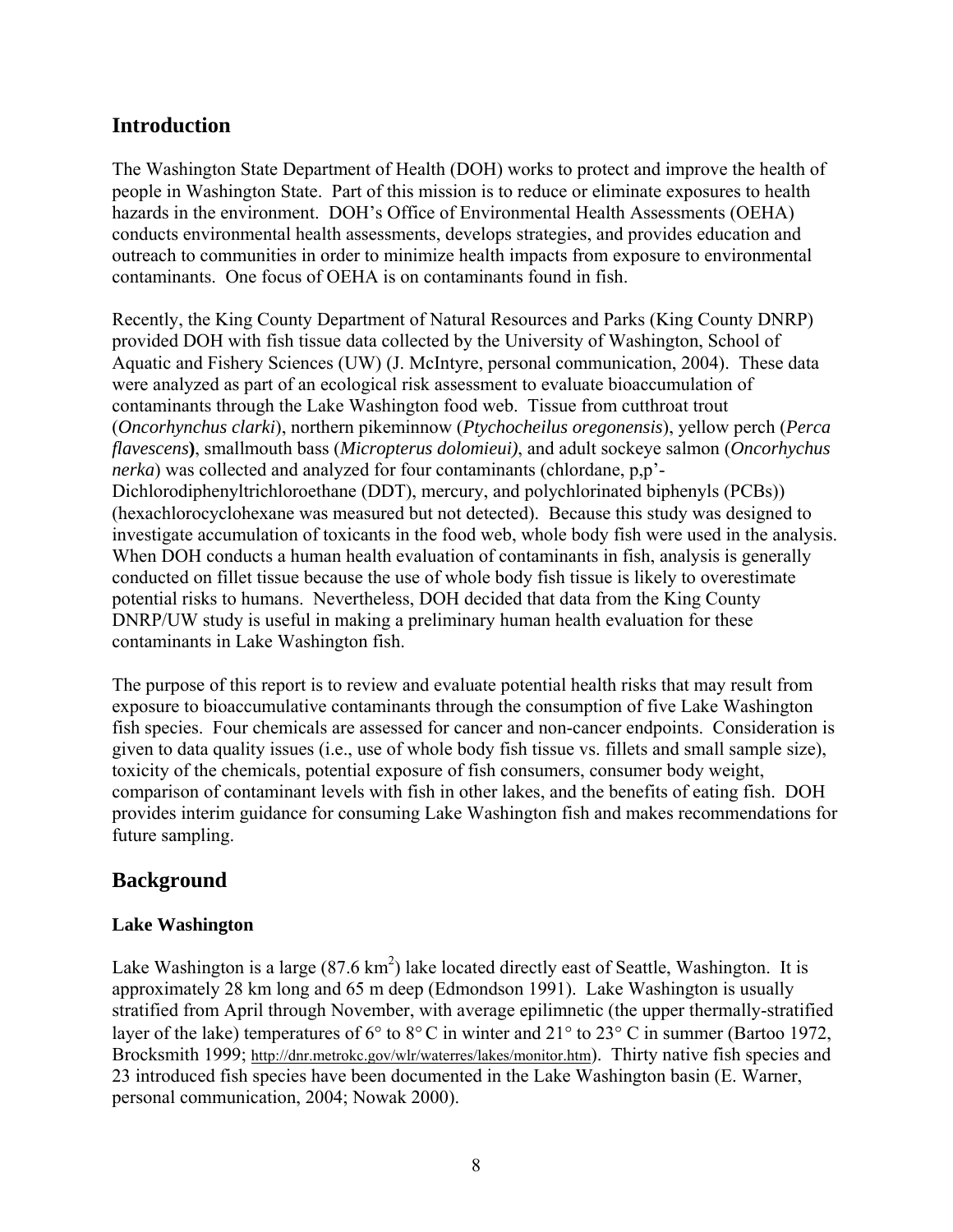#### **Fish Species**

Cutthroat trout, northern pikeminnow, yellow perch, smallmouth bass, and sockeye salmon were collected from Lake Washington as part of the food web study funded by King County DNRP. Cutthroat trout were collected from Lake Sammamish for comparison with Lake Washington fish. Descriptions of the five species including information on their distributions, feeding patterns, and life histories can be found in Appendix A. Other native and introduced fish species live in Lake Washington but were not collected for this study (Appendix A). For the species sampled, northern pikeminnow live the longest (up to 19 years), followed by smallmouth bass (greater than 10 years), cutthroat trout  $(6 - 7$  years), yellow perch (less than 7 years), and sockeye salmon (S. O'Neill, personal communication, 2004). For the resident fish, northern pikeminnow feed higher in the food web than cutthroat trout, followed by smallmouth bass and yellow perch. Contaminants such as PCBs and mercury may be higher in older and larger fish because these metabolically resistant contaminants can bioaccumulate over time (i.e., exposure time is greater) and because they biomagnify as fish grow and feed at a higher trophic level.

#### **Chemicals of Concern**

Chemicals that were analyzed and detected in whole fish tissue include chlordane, DDT, PCBs, and mercury. Hexachlorocyclohexane (lindane and other isomers) was analyzed but not detected in any samples. These chemicals were chosen since they are frequently observed in aquatic organisms due to their persistence, toxicity, and ability to bioaccumulate and/or biomagnify. A description of chemicals that were analyzed and detected in fish tissue samples from Lake Washington can be found in Appendix B.

### **Methods**

#### **Sampling**

Fish were collected to obtain as large of a sample of different predator and prey fish as possible given the logistical constraints of the project. Whole fish were tested to provide data for toxic accumulation in the food web of Lake Washington as part of an ecological risk assessment being conducted by King County DNRP**.** Fishes were collected by a variety of methods including gillnetting, angling, mid-water trawl, electroshocking, snorkeling, minnow traps, and submerged emergent traps. Northern pikeminnow (squawfish), cutthroat trout, and yellow perch were captured opportunistically throughout the lake between October 2001 and April 2003. Four cutthroat trout (>300 mm) were sampled from Lake Sammamish. Sample sizes are given below (Table 1).

**Table 1**. Number of samples collected per fish species from Lake Washington, Seattle, Washington between October 2001 and April 2003.

|                |                   | Number of samples<br>collected from Lake |
|----------------|-------------------|------------------------------------------|
| <b>Species</b> | <b>Size Class</b> | <b>Washington</b>                        |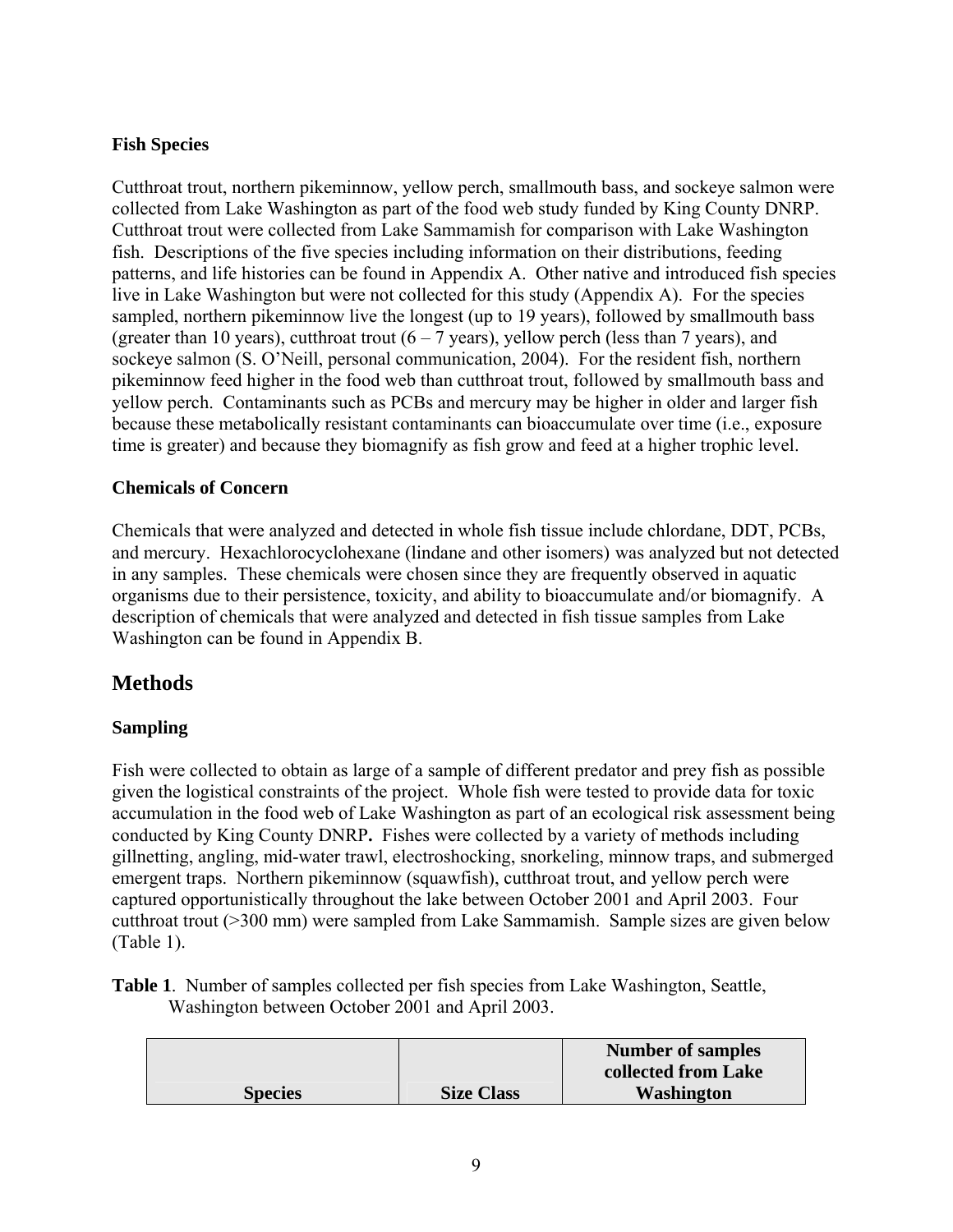|                     |                   | <b>Number of samples</b><br>collected from Lake |
|---------------------|-------------------|-------------------------------------------------|
| <b>Species</b>      | <b>Size Class</b> | Washington                                      |
| Northern pikeminnow | $<$ 300 mm        | 10                                              |
|                     | $>300$ mm         | 10                                              |
| Cutthroat trout     | $<$ 300 mm        | 10                                              |
|                     | $>300$ mm         | 10                                              |
| Yellow perch        | $<$ 200 mm        | 10                                              |
|                     | $201 - 271$ mm    | 10                                              |
|                     | > 271             | 9                                               |
| Smallmouth bass     | <b>NA</b>         | 3                                               |
| Sockeye salmon      | NA                |                                                 |

Fishes were euthanized in tricane methanosulfonate before they were measured in length to the nearest millimeter and weighed to the nearest 0.01 gram (McIntyre, 2004). Otoliths and scales were removed for aging. Individual fish were wrapped in aluminum foil and stored in plastic bags at –20°C until they were analyzed for contaminants.

Samples were processed at the King County Environmental Laboratory (KCEL) located in Seattle, Washington. Large fish were cut into pieces while partially frozen then homogenized with liquid nitrogen in a Hobart™ buffalo chopper. Equipment was cleaned with methanol before each sample was homogenized.

Homogenized wet samples were ground with diatomaceous earth to absorb excess water. High molecular weight (DBC) and low molecular weight (TCX) surrogates were added along with a 50:50 methylenechloride-acetone solvent. The sample was cleaned first by gel permeation chromatography (GPC) then further cleaned by Alumina. A small aliquot was set aside for analysis of pesticides (DDT, chlordane, hexachlorocyclohexane). The remainder was digested with sulphuric acid and reduced in volume. Quality assurance and control measures included method blanks (diatomaceous earth + surrogates + solvents), spike blanks (method blank + analytes), two matrix spikes (spike blank + tissue), and a laboratory duplicate (method blank + tissue). Accepted variability was 100% between duplicates and  $\pm$  50% for all recoveries. One small northern pikeminnow had too little volume of sample for analysis.

#### **Analytical Methods**

All fish tissue was analyzed (in 6 batches) as individual whole fish. With the exception of sockeye salmon and smallmouth bass, fishes were collected and assessed by size (small and large cutthroat trout and northern pikeminnow, or small, medium and large yellow perch). Total mercury was analyzed by cold vapor atomic absorption (CVAA) using a modified EPA Method 245.6. Methylmercury was analyzed by Frontier Geosciences using a KOH-methanol digestion followed by gas chromatography and measurement by cold vapor atomic fluorescence spectroscopy (CVAFS). Organochlorine analyses followed standard protocols used by KCEL (gas chromatography with electron capture detection (GC-ECD)) and were reported as chlordane, DDT, and PCBs.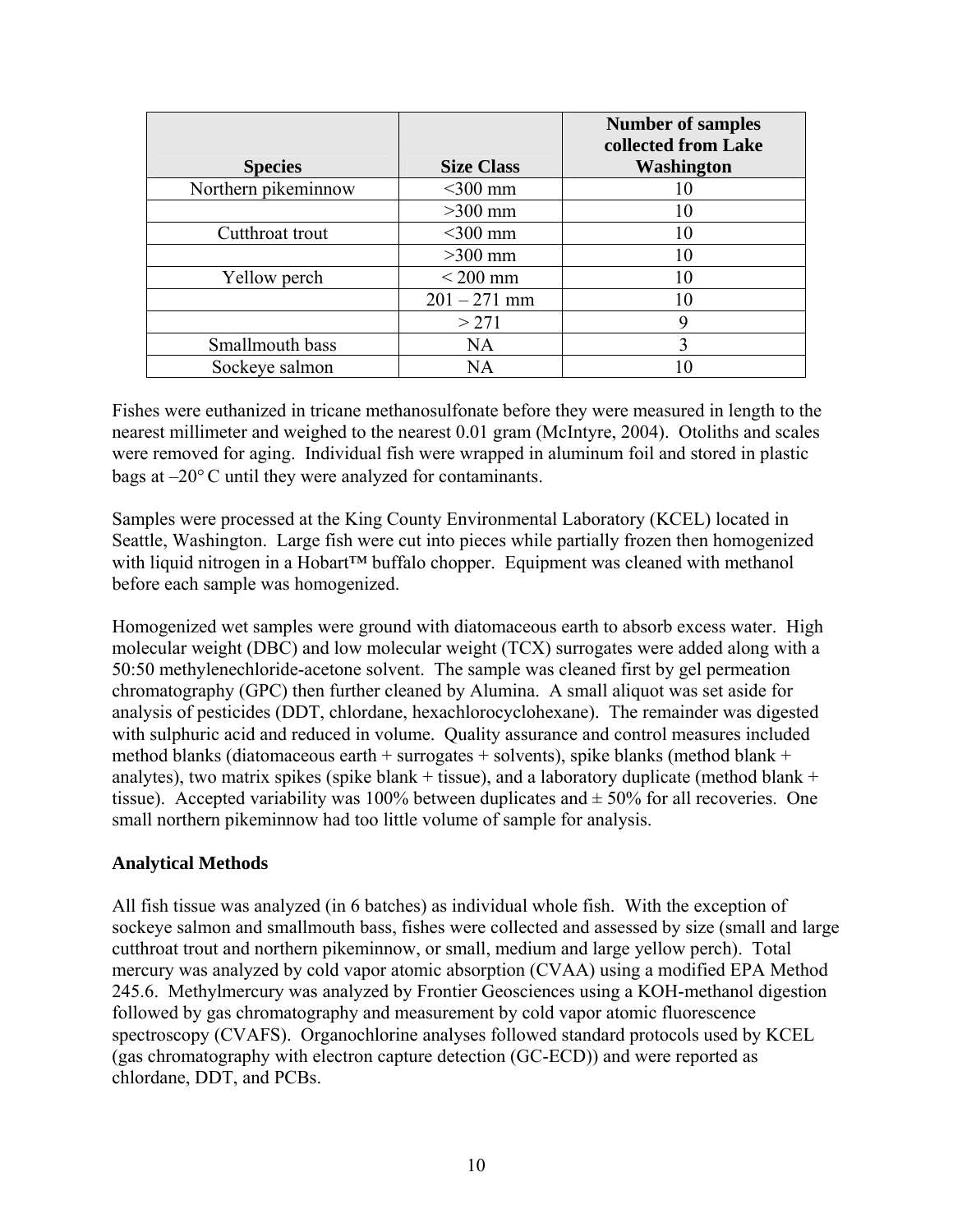#### **Data Analysis**

Summary statistics were calculated for compounds measured in each fish species and size class within a given species. Statistics included the mean and median values, standard deviation and error, minimum and maximum values, 95% confidence interval, sample size, and detection frequency.

All chemical concentrations were expressed in parts per billion (ppb) wet weight, unless stated otherwise. Chlordane concentrations were expressed as the sum of alpha and gamma chlordane. DDT concentrations were expressed as the sum of p,p' congeners of DDT, DDE, and DDD. PCBs were expressed as the sum of Aroclors 1254 and 1260 (Aroclors 1016, 1221, 1232, 1242, and 1248 were analyzed but not detected). Mercury was expressed as total mercury (organic and inorganic forms). Non-detected samples were assigned the value of ½ the corresponding detection limit. If samples were below a 10% detection frequency, they were not evaluated.

High detection frequencies were observed for each of the four contaminants detected. Arranging the samples into functional groups, ΣDDT and ΣPCB were detected in all predatory fish samples, and chlordanes were detected in 96% of predatory fish samples. In forage fishes, ΣDDT was detected in 86% of samples, ΣPCB in 96%, and chlordanes in 82%.

Metabolites of DDT (DDD and DDE) were detected more frequently than was DDT itself. Aroclor 1254 was detected more frequently than was Aroclor 1260. All predatory fish samples contained Aroclor 1254. Alpha-chlordane was more frequently detected than was gammachlordane. For all chemicals, detection frequencies were greater in predatory fish than in forage fish.

Relative magnitudes of the three organochlorine groups (ΣDDT, ΣPCB, Σchlordanes) were similar among species, indicating that organochlorines behaved similarly relative to each other in terms of bioaccumulation. The most concentrated organochlorine was ΣPCB followed by ΣDDT and Σchlordanes, in the average order of 13:3:1 across species.

## **Results**

Mean contaminant concentrations of chlordane, DDT, mercury, and PCBs were determined for five fish species by size class (Table 2, Figure 1). Highest mean concentrations of DDT, mercury, and PCBs were observed in large northern pikeminnow. Highest mean concentration of chlordane was observed in large cutthroat trout. Lowest mean concentrations for all chemicals were observed in sockeye salmon. For cutthroat trout, yellow perch, and northern pikeminnow, the highest mean concentrations for all chemicals were observed in the largest size class of each species. Mean fish length and mean contaminant concentrations with corresponding summary statistics were calculated for individual fish species by size class and are included in Appendix C, Tables C1 - C5.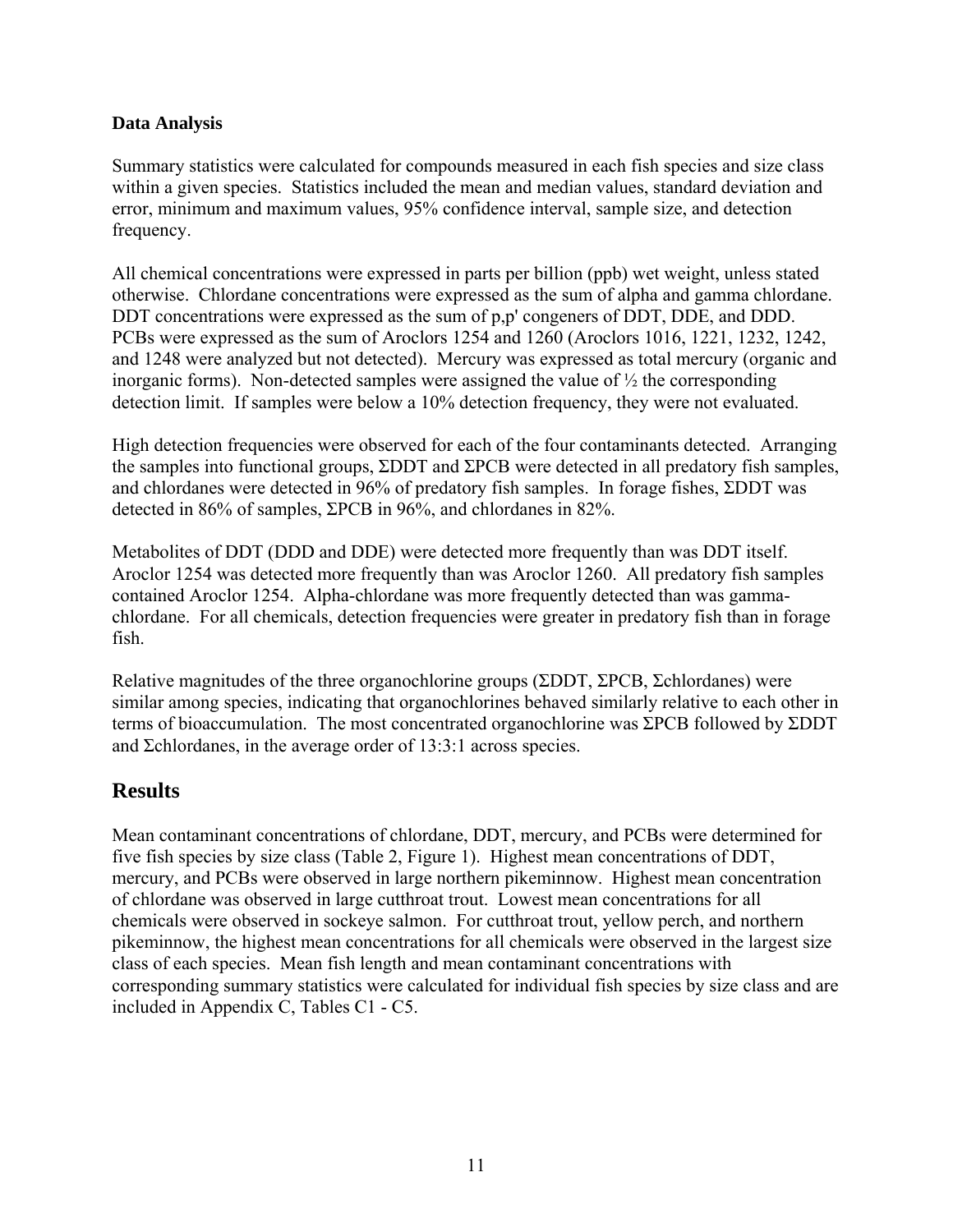| <b>Species</b>         | <b>Size</b>                                   | Mean Concentration in Whole Fish (ppb)* |                      |                       |                       | <b>Sample</b> |
|------------------------|-----------------------------------------------|-----------------------------------------|----------------------|-----------------------|-----------------------|---------------|
|                        | <b>Class</b>                                  | <b>Chlordanel</b>                       | <b>DDT</b>           | <b>Mercury</b>        | <b>PCBs</b>           | size          |
| <b>Smallmouth Bass</b> | all                                           | 11.0                                    | 62.9                 | 244.3                 | 371.2                 | 3             |
| <b>Cutthroat Trout</b> | $S \leqslant 300$ mm)<br>L (> 300mm)          | 15.0<br>44.3                            | 47.4<br>168.0        | 42.8<br>175.6         | 79.2<br>377.4         | 10<br>10      |
| Yellow Perch           | S (< 200mm)<br>M (201-271 mm)<br>L (> 271 mm) | 5.0<br>9.6<br>16.3                      | 13.9<br>48.5<br>58.7 | 32.9<br>86.8<br>183.0 | 46.6<br>66.4<br>191.1 | 10<br>10<br>9 |
| Northern Pikeminnow    | $S \leqslant 300$ mm)<br>$L > 300$ mm)        | 7.1<br>40.1                             | 44.5<br>257.7        | 53.1<br>387.1         | 140.0<br>1071.4       | 10<br>10      |
| Sockeye Salmon         | all                                           | ND                                      | 5.4                  | 37.0                  | 7.8                   | 10            |

**Table 2.** Summary information for fish sampled in 2001 - 2003 from Lake Washington, King County, Washington.

\* ppb = parts per billion (wet weight)

 $S = \text{small}$ ,  $M = \text{medium}$ ,  $L = \text{large}$ 

Chlordane concentration is the sum of alpha and gamma chlordanes

DDT concentration is the sum of DDT, DDE, and DDD congeners

Mercury concentration is for total mercury (organic and inorganic)

PCB concentration is the sum of Aroclors 1254 and 1260

All nondetects were reported as 1/2 detection level (except where nondetected below 10%)

ND = nondetected value (below 10% detection frequency)





While fish age is generally a better predictor than length in estimating contaminant levels in fish, fish age is not easily available or known to anglers. Therefore, fish length was used to establish size categories for assessment purposes. Contaminant concentrations for each chemical were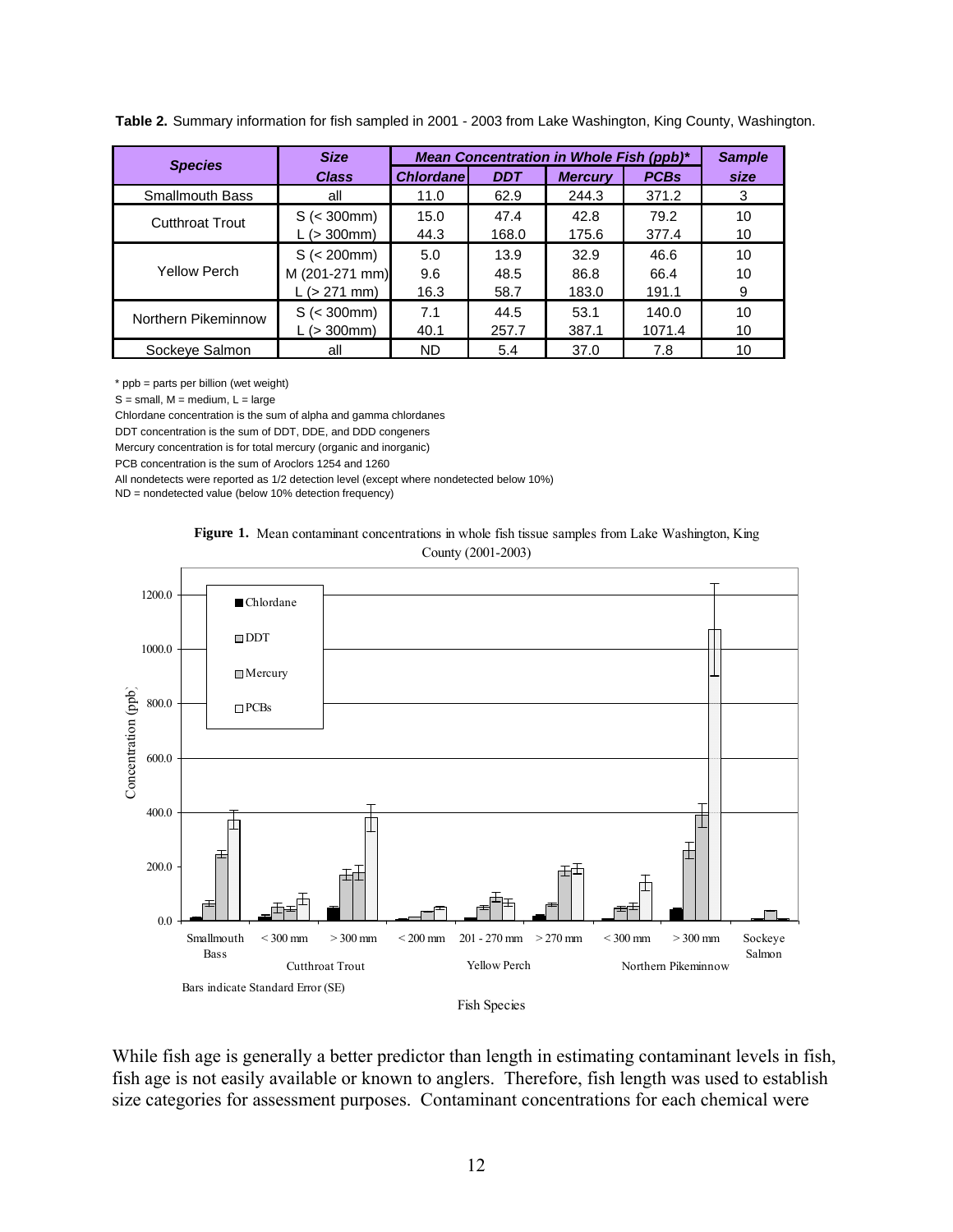plotted in ppb (wet weight) versus fish length in millimeters (mm) for each species except smallmouth bass, which were excluded due to their small sample size (see Appendix C). For cutthroat trout, contaminants increased with greater fish length ( $p < 0.05$ ). For yellow perch, mercury and chlordane also increased with increased fish length ( $p < 0.05$ ). All contaminants increased with greater fish length for northern pikeminnow ( $p < 0.05$ ). Fish length was not correlated with contaminant levels in sockeye salmon.

#### **Chlordane**

All species except sockeye had detectable levels of chlordane in whole body samples (Table 2, Figure 1, and Appendix C). For those species with detectable levels, alpha chlordane was the predominant form. Higher concentrations of chlordane were associated with increased fish size. Larger cutthroat trout and northern pikeminnow had the highest concentrations of total chlordane, with levels of 44.3 and 40.1 ppb, respectively.

#### **Dichlorodiphenyltrichloroethane (DDT)**

Total DDT was detected in all fish species. Detection frequencies were high, nearly 100% for all species except for sockeye, which had a 60% detection frequency. A trend of increased total DDT concentration was observed with increased fish length (Table 2, Figure 1, and Appendix C). For all fish species, p,p'-DDE concentrations were greatest, followed by p,p'-DDD, and then p,p'-DDT. The larger size class of northern pikeminnow and cutthroat trout had the highest concentrations of total DDT at 257.7 and 168.0 ppb, respectively. Sockeye salmon had the lowest average concentration of total DDT at 5.4 ppb.

### **Mercury**

All fish species collected from Lake Washington had detectable levels of mercury in whole body samples. With the exception of sockeye salmon, an increase in mercury concentration was seen with increased fish length (Table 2, Figure 1, and Appendix C). Highest concentrations of total mercury were observed in smallmouth bass and large northern pikeminnow at 244.3 and 387.1 ppb, respectively. Small yellow perch, sockeye salmon, and small cutthroat trout all had total mercury concentrations below 50 ppb.

### **Polychlorinated biphenyls (PCBs)**

Total PCBs were based on Aroclors 1254 and 1260; other Aroclors were analyzed but not detected. Detection frequencies for total PCBs were greater than 90% for all species except for sockeye salmon (detection frequency of approximately 25%). With the exception of sockeye, total PCB concentrations tracked well with increased fish length (Table 2, Figure 1, Appendix C). A possible explanation for the lower association in sockeye may be due to their more uniform fish size relative to other species. As with the other contaminants, concentrations of total PCBs were lowest in sockeye salmon (7.9 ppb). Large northern pikeminnow exceeded 1000 ppb total PCBs. The next highest concentration of total PCBs was observed in large cutthroat trout at 377.4 ppb.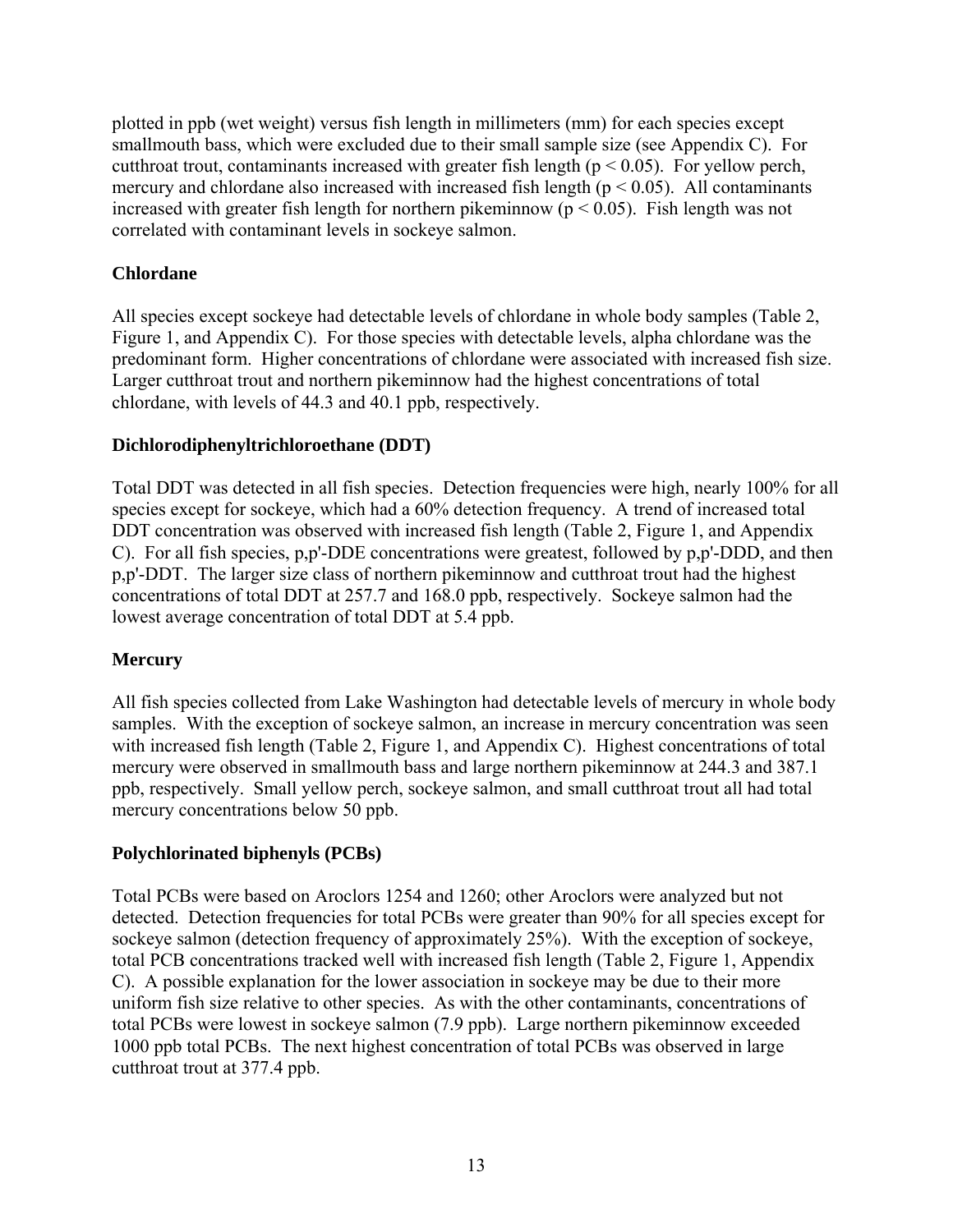### **Discussion**

The following is a discussion of the possible human health risks associated with eating fish from Lake Washington. Estimates of current exposure are made based on assumptions about how much fish people eat from the lake. These estimates indicate that some Lake Washington fish eaters may be exposed to contaminants above a level of concern; therefore, allowable consumption rates are calculated below.

Also considered in the discussion are data limitations, including sample size and the use of whole body tissue (instead of fillets). Finally, other factors important to the process of providing advice to fish consumers regarding exposure to contaminants are discussed, such as multiple chemical exposure, background levels of contaminants, and benefits of eating fish.

#### **Estimating Exposure**

To determine whether a contaminant in fish is a health risk, we must estimate the dose to which a person may be exposed. Dose is defined as the amount of a substance to which a person is exposed over some time period, usually expressed as milligrams per kilogram per day. A basic premise of toxicology is that the "dose makes the poison," meaning that health risks usually increase with dose. In addition to our dose estimate, we also need information regarding what dose is toxic. The most sensitive endpoints of PCB toxicity include the immune system for the general population and developmental effects for the fetus and young children. For mercury, impacts on the developing fetus are of primary concern, leading to guidance for consumption of mercury-contaminated fish that is focused on women of childbearing age. This toxicity information is used to set allowable daily intakes, also known as oral reference doses (RfDs). RfDs are doses below which adverse health effects are not expected. Specific toxicity information on PCBs, mercury, DDT, and chlordane is presented in Appendix B.

The amount of fish consumed is a key parameter when estimating exposure to contaminants in fish. One way to establish this parameter is to conduct a consumption survey, asking how much fish is being eaten, how often, and which species is being consumed. Information on consumption is used to determine if consumers are exposed to a chemical above the RfD and focus risk communication on those populations.

King County DNRP recently released results of a human use survey for shoreline areas in Lake Union, Lake Washington, and Lake Sammamish (King County DNRP 2004). The study included information on areas of highest recreational use for Lake Washington (Gene Coulon Park, Magnuson Park, Seward Park, and Kennydale Park) and areas with the highest average number of anglers per visit (Clarke Beach, Stan Sayers Park, Gene Coulon Beach Park, and Mount Baker Park). One of three goals of the survey was to provide exposure information for use in human health risk assessment for Lake Washington, Lake Sammamish, and Lake Union. The survey focused on identifying fishing frequency and consumption patterns of anglers who used these lakes.

Anglers from Lake Washington fished from either the shoreline or from a boat at relatively equal rates. Approximately 98% of all anglers sought finfish rather than other aquatic organisms.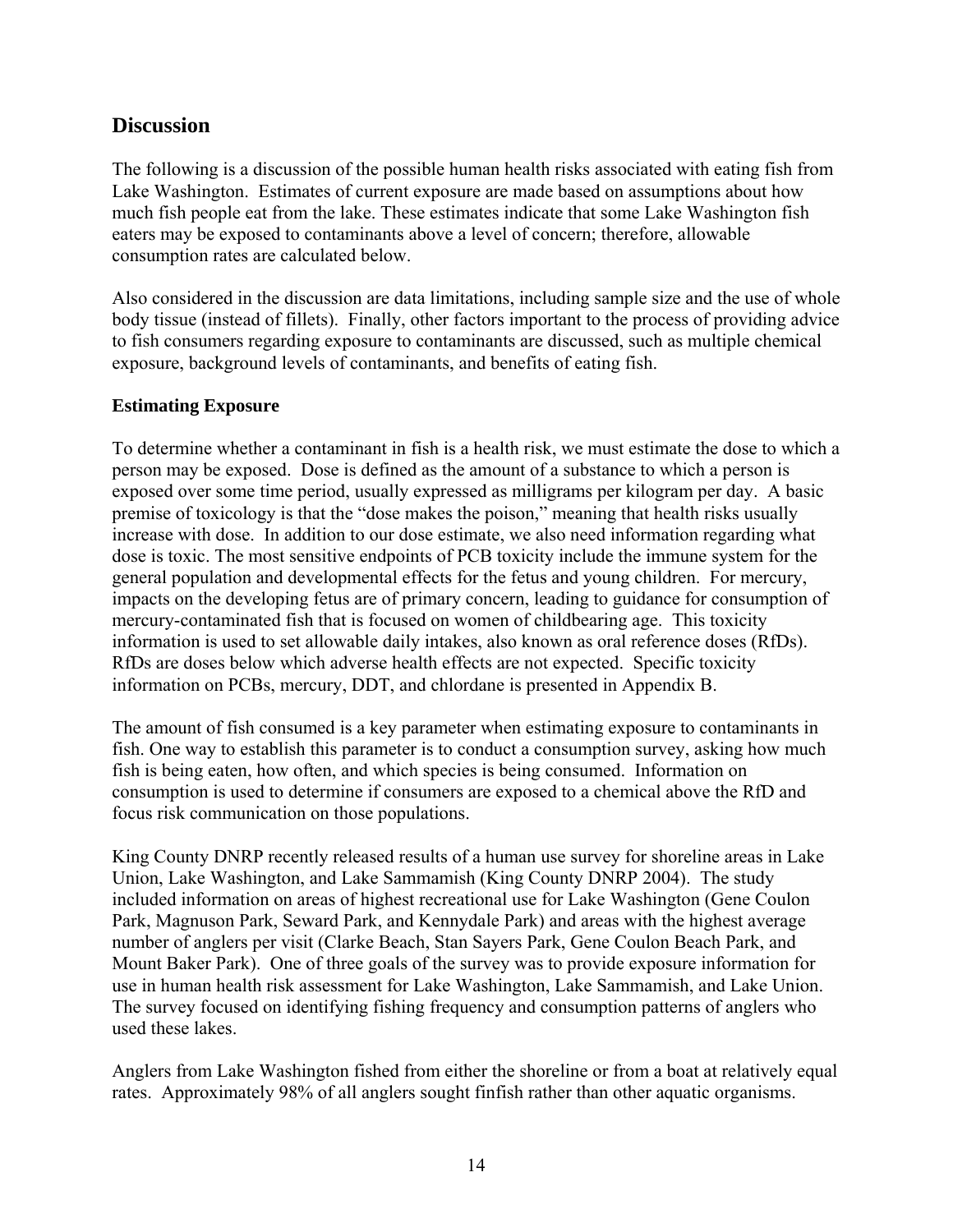Most anglers fished only at the site where they were interviewed. The race of anglers in Lake Washington was predominately Caucasian (62%), Asian (14%), or African American (10%).

The overall mean fish consumption rate for anglers in Lake Washington was 10.8 grams/day  $(95<sup>th</sup> percentile = 30.2 grams/day)$  and for children of Lake Washington anglers was 9.5 grams/day (95<sup>th</sup> percentile reported as 86.2grams /day). Major fish species preferred by anglers in the three lakes included perch, trout, bass, and salmon. Anglers from Lake Washington, Lake Union, and Lake Sammamish consumed their catch an average of 1.3 times per month. Consumption patterns from this study suggest that the surveyed population does not rely on selfcaught fish as a large portion of their diet (King County DNRP 2004).

#### **Comparison with Oral Reference Dose**

To determine if consumers of Lake Roosevelt fish are exposed above the RfDs for each contaminant of concern, a dose was calculated for each contaminant using the overall mean fish consumption rate of 10.8 grams/day for Lake Washington anglers (converted to 11.6 ounces/month or 1.5 eight-ounce fish meals per month). This consumption rate was then used to estimate a dose for each contaminant, which was divided by its respective RfD to yield a ratio known as a hazard quotient. A ratio less than 1.0 would indicate no expected adverse health effects. If a dose exceeds its RfD, this indicates only the potential for

**Oral Reference Dose (RfD)** Oral reference doses (RfDs) are levels of exposure to chemicals below which non-cancer effects are not expected. EPA sets RfDs based on chronic exposure only. An RfD is derived by dividing a toxic effect level determined in animals or humans by "safety factors" to account for uncertainty and provide added health protection.

adverse health effects. The magnitude of this potential can be inferred from the degree to which this value is exceeded. If the estimated exposure dose is only slightly above the RfD, then that dose will fall well below the toxic effect level. The higher the estimated dose is above the RfD, the closer it will be to the toxic effect level.

People who eat this amount or more of large cutthroat trout ( $>$  300 mm), large yellow perch  $(271 \text{ mm})$ , and small  $(300 \text{ mm})$  and large  $(2300 \text{ mm})$  northern pikeminnow would exceed the RfDs for both mercury and PCBs (Appendix D, Tables  $D1 - D5$ ). Adults who eat small cutthroat trout, small and medium yellow perch, and sockeye salmon at the overall mean level of consumption do not exceed this protective level of exposure. Estimated exposures based on the 95<sup>th</sup> percentile consumption rate (King County DNRP 2004) were also determined and compared with the protective level of exposure. Adults who consume fish at the 95<sup>th</sup> percentile rate would exceed the RfD for all fish except sockeye salmon (Appendix D, Tables D6 – D10).

For all respondents, the ratio of mean estimated exposure to allowable daily dose (RfD) for PCBs ranged from 0.1 (sockeye salmon) to 9.6 (northern pikeminnow) (Table 3). For children, the ratio of mean estimated exposure to allowable daily dose (RfD) for PCBs ranged from 0.1 (sockeye salmon) to 8.5 (northern pikeminnow). Ratios calculated using the  $95<sup>th</sup>$  percentile consumption rate for all consumers ranged from 0.2 (sockeye salmon) to 27 (northern pikeminnow). For children, ratios using the  $95<sup>th</sup>$  percentile consumption rate ranged from 0.6 (sockeye salmon) to 77 (northern pikeminnow).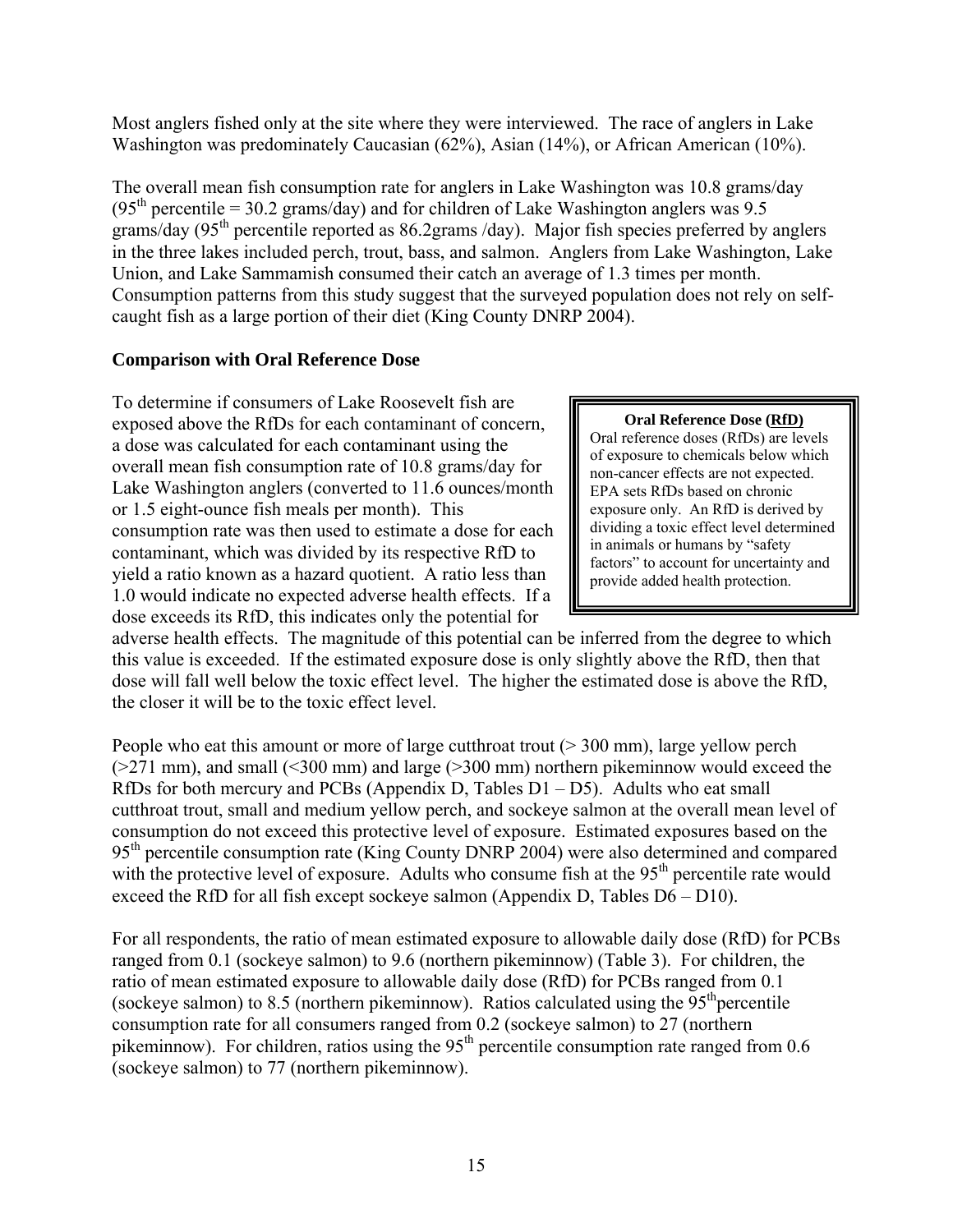|                           |                                | <b>Consumption Rate Ratio</b>  |                         |                           |                         |  |
|---------------------------|--------------------------------|--------------------------------|-------------------------|---------------------------|-------------------------|--|
|                           |                                |                                | <b>All Respondents</b>  | Children (ages (0-18 yrs) |                         |  |
|                           | <b>Total PCB Concentration</b> | 95th percentile<br><b>Mean</b> |                         | Mean                      | 95th percentile         |  |
| <b>Fish Species</b>       | (ppb)                          | $(10.8 \text{ gm/day})$        | $(30.2 \text{ gm/day})$ | $(9.5 \text{ gm/day})$    | $(86.7 \text{ gm/day})$ |  |
| <b>Smallmouth Bass</b>    | 371.2                          | 3.3                            | 9.3                     | 2.9                       | 26.7                    |  |
| Large Cutthroat Trout     | 377.4                          | 3.4                            | 9.5                     |                           | 27.1                    |  |
| Large Yellow Perch        | 191.1                          |                                | 4.8                     | 1.5                       | 13.7                    |  |
| Large Northern Pikeminnow | 1071.4                         | 9.6                            | 27                      | 8.5                       | 77                      |  |
| Sockeye Salmon            | 7.8                            | 0.1                            | 0.2                     | 0 <sup>1</sup>            | 0.6                     |  |

**Table 3.** Ratio of estimated total polychlorinated biphenyl (PCB) dose to EPA's oral reference dose  $(RfD)$ .

Estimated dose = (consumption rate x body weight)/fish tissue PCB concentration.

Body weight of 60 kg used to calculate dose.

Sockeye salmon was the only species where the ratio was less than one if consumed at average or 95<sup>th</sup> percentile rates. Bass, large cutthroat trout, large yellow perch, and large northern pikeminnow exceeded a ratio of 1.0 using both consumption rates. Thus, anglers who consume fish from Lake Washington at or above average rates as estimated by King County DNRP are exposed to contaminants at levels that may have a negative effect on human health.

Lake Washington is within the Muckleshoot Indian Tribe's Usual and Accustomed fishing area. Tribal members most likely consume fish at a higher rate than the mean shown in the King County study. Native Americans from the Tulalip, Squaxin Island, and Suquamish Indian Nations have been shown to consume marine fish species from Puget Sound at much higher rates than the national average (6.5 grams/day) (Toy et al. 1996, Suquamish 2000). Surveys of Asian Pacific Islanders from King County also showed fish consumption rates higher than the national average (EPA 2000). Thus, the exposure estimates based on results from the recent King County survey may underestimate potential exposure to these populations.

#### **Determination of Allowable Consumption Rates**

DOH used an approach similar to EPA's risk-based method to characterize and evaluate risks from exposure to chemicals (EPA 2000). The DOH approach calculates an allowable monthly consumption rate based on the RfD, the body weight of an individual, and the known contaminant concentration in fish. Current weight-of-evidence suggests that non-cancer endpoints are more sensitive and, therefore, sufficiently protective for possible cancer effects.

By using the known concentration of a contaminant in a fish species, it is possible to calculate an allowable amount that can be consumed for that species without exceeding the RfD for that contaminant. In this approach, the RfD is used to calculate the quantity of fish a person of a given weight can safely consume given varying contaminant concentrations found in fish tissue. The equation used to calculate a safe consumption rate is shown below (EPA 2000). Note that the equation is solved for "grams of fish per day" which can then be converted into meals per month.

Grams of Fish  

$$
Day = (RfD \times Body Weight \times Unit Conversion Factor) \div (Concentration in Fish)
$$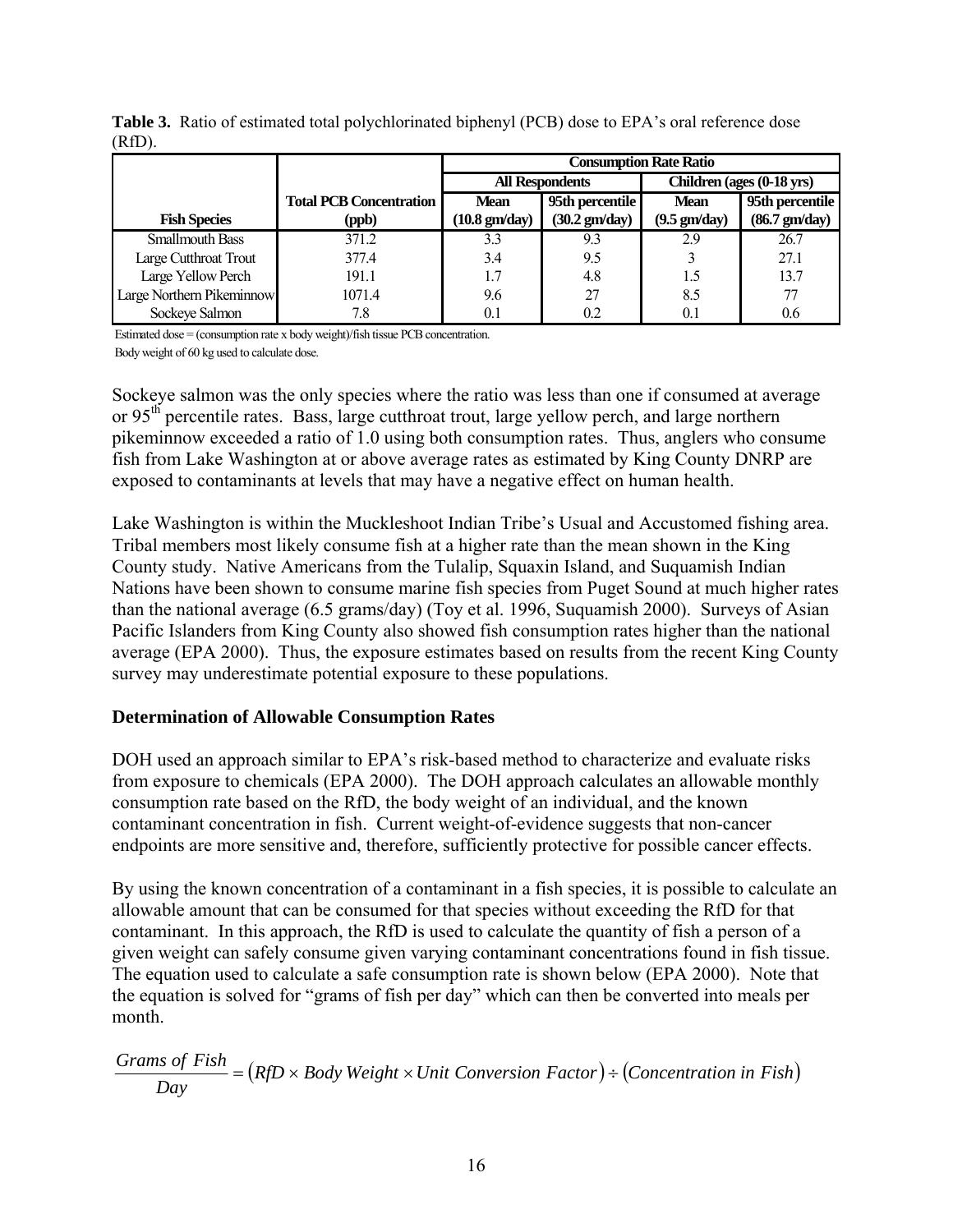Where:

| <b>Parameter</b>       | <b>Value</b>                       | <b>Units</b> | <b>Source</b>           |  |
|------------------------|------------------------------------|--------------|-------------------------|--|
| Reference Dose (RfD)   | Chemical specific                  | mg/kg-day    | <b>EPA IRIS</b>         |  |
| <b>Unit Conversion</b> | 1000                               | g/kg         |                         |  |
| Factor                 |                                    |              |                         |  |
| Body Weight            | 60 (adult female)                  | kg           | <b>EPA</b> Exposure     |  |
|                        |                                    |              | <b>Factors Handbook</b> |  |
| Concentration in fish  | Mean contaminant<br>concentration. | mg/kg        | <b>Current Study</b>    |  |
|                        | Specific to water                  |              |                         |  |
|                        | body and fish species.             |              |                         |  |

Based on this equation, there are two variables that affect the amount of fish a person can consume and stay below the RfD. These variables include the concentration of a contaminant in fish and an individual's body weight. Both the RfD and the unit conversion factors are constant; thus, reducing the consumption rate will reduce exposure. The consumption rate is expressed as grams of fish per day, which can be converted to allowable meals per month. The RfD is expressed on a microgram per kilogram per day basis. For general advice, an assumed body weight of 70 kg is commonly used in EPA risk assessments (EPA 1997, EPA 1999). For this assessment, DOH used an assumed body weight of an average woman of 60 kg (approximately 132 lbs). This weight was chosen to ensure that women of childbearing age are appropriately considered and protected when determining a consumption rate so as to be protective of neurological and developmental endpoints in the developing fetus.

### **Allowable Consumption Rates for Lake Washington Fish**

Allowable consumption rates were calculated for various size classes of northern pikeminnow, yellow perch, cutthroat trout, and sockeye salmon (Appendix C, Tables C6 – C9). Highlighted in each table is the most restrictive consumption rate for a given species. Based on whole fish analysis for each fish species, total PCB concentrations resulted in the lowest allowable consumption rates. Thus, if fish consumers follow consumption recommendations as determined by PCB concentrations, they would be protected from possible adverse health effects due to other contaminants.

Recommended meal consumption rates based on PCB concentrations ranged from 0.2 eightounce fish meals per month for northern pikeminnow to over twenty meals per month for sockeye salmon. For species with different size classes, more restrictive meal limits are observed in the larger fish class. Calculated meal limits based on contaminant concentrations measured in cutthroat trout, yellow perch, northern pikeminnow, and sockeye salmon collected from Lake Washington are given below.

**Northern Pikeminnow**. Northern pikeminnow recorded the highest concentrations for three of the four detected contaminants (DDT, mercury, and PCBs) (Appendix C, Tables C6a and C6b). Calculated meal limits are the most restrictive for any species due to the high chemical levels observed. The highest mean concentration of mercury was observed in large northern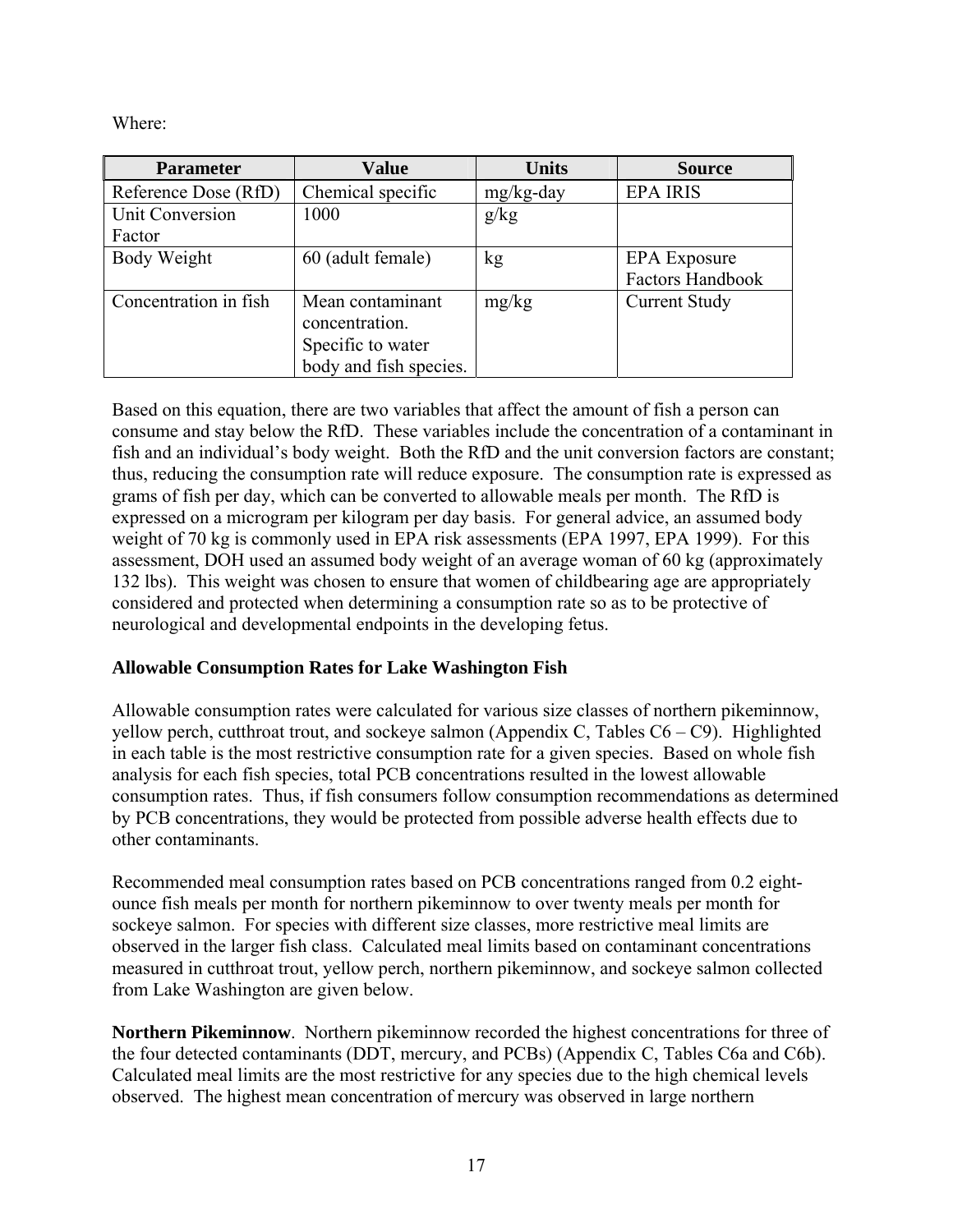pikeminnow resulting in a calculated meal limit of 2.1 meals per month. Concentrations of PCBs in both small and large northern pikeminnow resulted in allowable meal limits of 1.2 and 0.2 meals per month, respectively.

**Yellow Perch**. Three size classes of yellow perch were analyzed for contaminants. Since concentrations for all contaminants increased as yellow perch size increased, calculated meal limits decreased with increased fish size (Appendix C, Tables C7a, C7b, and C7c). The most restrictive meal limits were based on PCB concentrations (3.5 meals per month for small yellow perch, 2.4 for medium yellow perch, and 0.8 meals per month for large yellow perch). Mercury levels in small, medium, and large yellow perch resulted in meal limits of 24.4, 9.3 and 4.4 meals per month, respectively.

**Cutthroat Trout***.* Calculated consumption rates decreased with increasing size of cutthroat trout (Appendix C, Tables C8a and C8b). In both size classes of cutthroat, PCBs levels gave the most restrictive meal limits at 2.0 meals per month for small cutthroat trout and 0.4 meals per month for large cutthroat trout.

**Sockeye Salmon.** Sockeye salmon had the lowest levels for all contaminants tested in this study. All calculated meal limits were above EPA's unrestricted level of 16 meals per month for a 60 kg person (Appendix C, Table C9). Consumption rates were not calculated for chlordane because of the low detection frequency (no samples were above the detection limit).

Estimated consumption rates calculated above were based on an average woman's body weight (60 kg or 132 lbs) (EPA 1997). The amount of a contaminant that a person can safely consume varies with body weight. For example, the greater a person's weight, the greater amount of fish the consumer may safely ingest. Conversely, the lower a person's weight, the fewer fish he/she may safely consume. An illustration of how meal limit calculations vary using differing body weights is given for chlordane, DDT, mercury, and total PCBs in Appendix C (Figs.  $C16 - C23$ ). These graphs provide allowable meals per month for each contaminant with the understanding that DOH used meal limits based on PCB exposure as these were the most restrictive and, therefore, the most protective.

#### **Data Uncertainty**

**Sample Size.** The sample size for each fish species in this assessment is small for a lake as large as Lake Washington and limited relative to assessments conducted by DOH in other state waterbodies. For example,  $21 - 176$  fish per species were collected for a health assessment in Lake Roosevelt (Munn et al 1995, DOH 2001a) and 13 - 95 fish per species were collected in Lake Whatcom, near Bellingham (DOH 2001b). In particular, the number of smallmouth bass sampled  $(n = 3)$  is inadequate to evaluate possible health concerns associated with consumption of this species. The sample size was also small for other species; numbers for most size classes of fish included 10 individuals. Determination of appropriate sample size is dependent on several factors, including variability of contaminant data. Sufficient sample size should increase with increasing variability of chemical concentrations in fish. Lake Washington is a fairly large lake  $(87.6 \text{ km}^2 \text{ and } 35 \text{ km} \text{ long})$ , which might affect variability within a species. Given the lack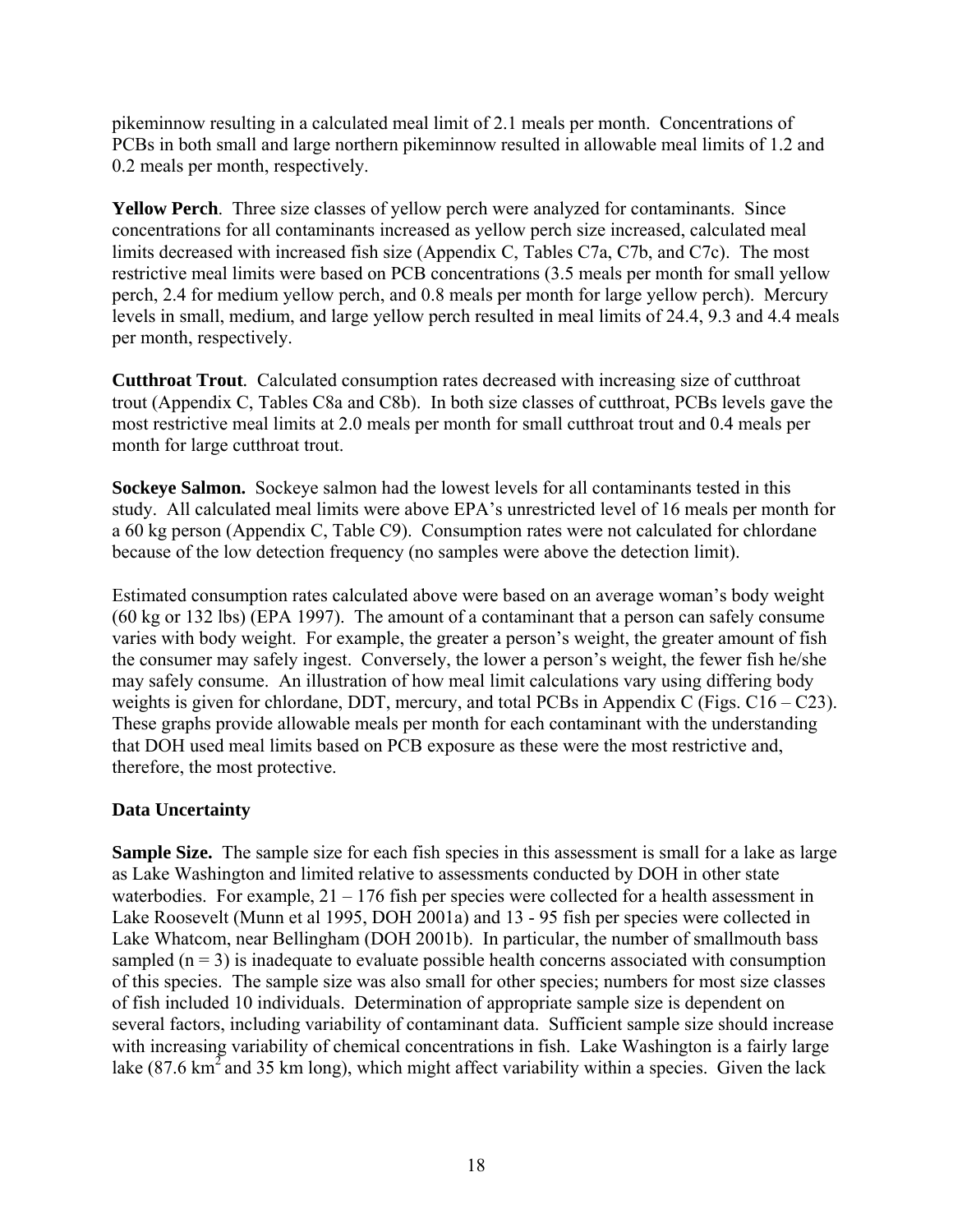of previous contaminant data from Lake Washington, the degree of variability to adequately determine an appropriate sample size was unknown prior to this study.

In a related study, the UW obtained a much larger sample size of aquatic organisms for diet and stable isotope investigations. Results showed a great deal of homogeneity in food habits for a given size of fish for each species, lending additional support for conclusions based on low sample sizes for contaminants. Further, Lake Washington piscivores, particularly cutthroat trout and northern pikeminnow, are very mobile, which would integrate potential regional differences in contaminants. Nevertheless, DOH recommends further sampling of cutthroat trout, northern pikeminnow, and yellow perch based on the small number of samples and the large size of the lake.

**Whole Fish Analysis.** All fish tissue samples in the Lake Washington data set were analyzed using whole body measurements. Fish tissue data for this project were originally collected by the UW as part of a collaborative project to investigate bioaccumulation of contaminants through the Lake Washington food web, not for the purpose of evaluating human health. Typically, edible muscle tissue (fillet) is used to estimate potential human health risks from consuming fish. While some individuals or groups use whole fish in various cooking methods, fillet contaminant data provides more useful information on potential contaminant exposure levels to the general population.

Using whole fish tissue data would likely overestimate potential risks to the consumer since most lipophilic contaminants (those that concentrate in fat) concentrate in areas such as head, liver, and fat near the skin. Whole body-to-fillet ratios are generally less than one for lipophilic compounds such as chlordane, DDT, and PCBs. The reverse is seen for mercury, which concentrates in muscle tissue rather than fat. Using whole body samples would likely overestimate the amount of PCBs, chlordane, and DDT for fillets (the part of the fish usually consumed) while underestimating the amount of mercury. Whole body-to-fillet contaminant concentration ratios are often used to correct for this potential bias.

Although the current study did not measure whole body-to-fillet ratios, several studies have compared whole body-to-fillet data (Appendix C, Table C10). Whole body-to-fillet ratios ranged from a low of approximately 0.1 in walleye to 1.0 in brown trout. The average ratio for salmonid species is 0.68. Information was more limited for whole body-to-fillet ratios for bass, cyprinid, and percid species and, in general, averaged about 0.5. Ratios were not available in the literature for fish species collected from Lake Washington.

For comparative purposes, DOH estimated whole body-to-fillet average tissue concentrations based on ratios found in the literature for related fish species (Table 4). Estimated concentrations were then used to calculate meal limits for northern pikeminnow, yellow perch, and cutthroat trout (by size class). Smallmouth bass consumption guidelines fall under the statewide bass advisory mentioned earlier, and sockeye salmon from Lake Washington do not require an advisory. As expected, meal limits for all species based on estimated PCB concentrations in fillets (range:  $0.3 - 6.9$  meals per month) were higher than those based on whole body samples (range: 0.2 – 3.5 meals per month). However, advice based on adjusted meal limits would not change appreciably. DOH recommends future sampling and analyses of fish fillets from Lake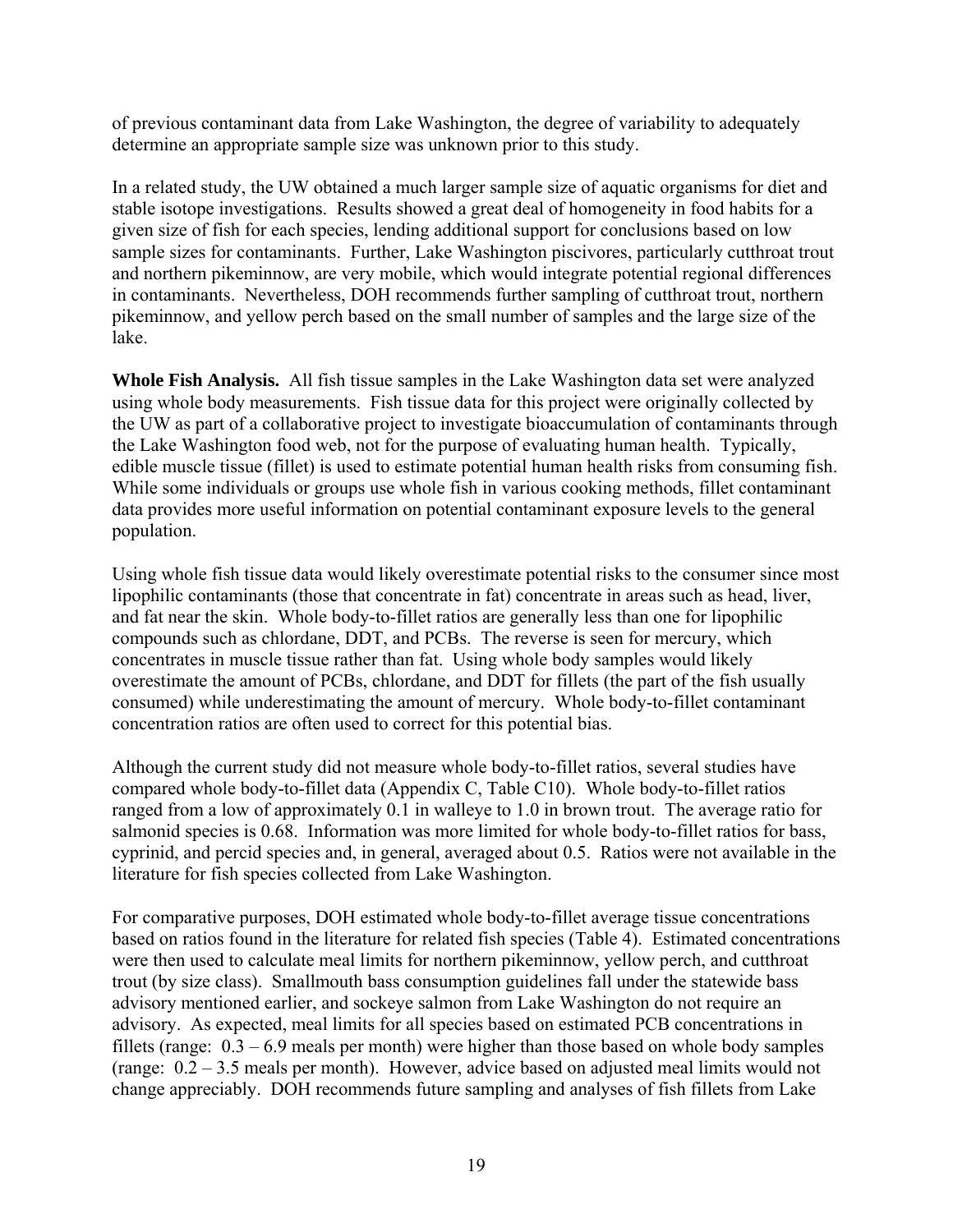Washington species to determine more precise measurements of contaminant levels in tissue generally ingested by fish consumers.

|                                       | Allowable 8 oz. meals per month<br>based on PCB concentrations in: |         |  |
|---------------------------------------|--------------------------------------------------------------------|---------|--|
| <b>Fish Species/Size Class</b>        | <b>Whole Fish</b>                                                  | Fillet* |  |
| Cutthroat Trout $\leq 300$ mm**       | 2.0                                                                | 3.0     |  |
| Cutthroat Trout $\leq 300$ mm**       | 0.4                                                                | 0.6     |  |
| Yellow Perch $\leq$ 200 mm***         | 3.5                                                                | 6.9     |  |
| Yellow Perch 200 - 271 mm***          | 2.4                                                                | 4.9     |  |
| Yellow Perch $> 271$ mm***            | 0.8                                                                | 17      |  |
| Northern Pikeminnow $\leq$ 300 mm *** | 1.2                                                                | 2.3     |  |
| Northern Pikeminnow $\leq 300$ mm *** | 02                                                                 | 0.3     |  |

**Table 4.** Comparison of meal limits based on measured total PCBs in whole body fish tissue from Lake Washington, Seattle, Washington, with estimated concentrations in fillets.

\* Estimated allowable meals per month of fillet base on the following whole:fillet ratios

\*\* Fillet concentrations estimated using a whole body:fillet ratio of 0.68

\*\*\* Fillet concentrations estimated using a whole body: fillet ratio of 0.50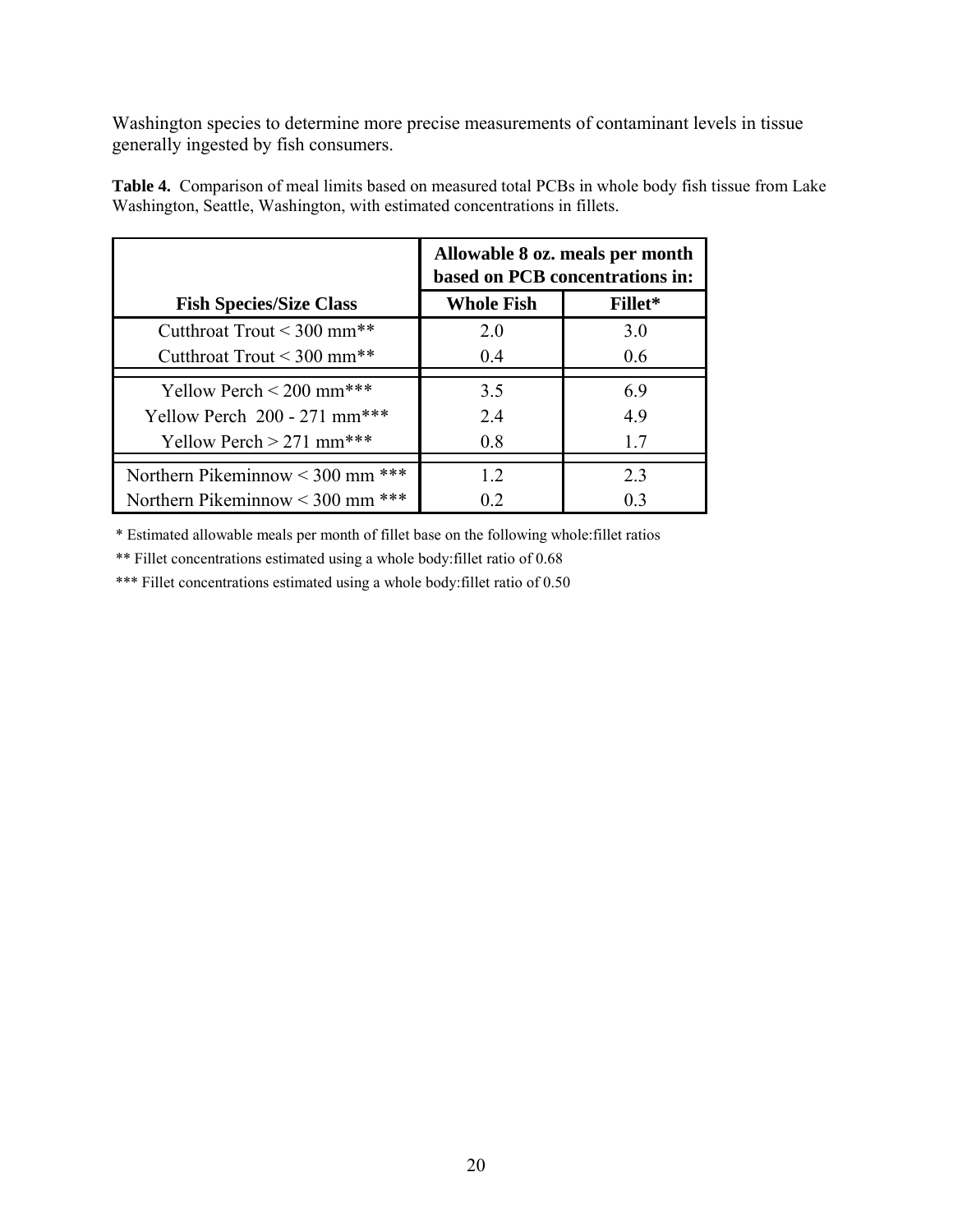#### **Other Health Assessment Considerations**

**Background Comparison.** Another consideration in this study is the magnitude of contaminant concentrations relative to known or estimated background concentrations. PCB concentrations are elevated in Lake Washington cutthroat trout and northern pikeminnow compared to fish from other Washington lakes and rivers. The current study also collected four cutthroat trout from Lake Sammamish > 300 mm, similar in size to large cutthroat trout collected from Lake Washington. The mean total PCB concentration of these fish was 60 ppb compared to 377.4 ppb for large cutthroat trout from Lake Washington. The large difference in concentrations in the same size fish from a neighboring waterbody suggests a localized rather than regional problem for total PCBs. A further explanation is the longer food chain in Lake Washington (compared with the food chain in Lake Sammamish) that could increase bioaccumulation in the lake through increased predation on predatory fishes (J. McIntyre, personal communication, 2004).

Studies are available with which to compare total PCB (Aroclor) levels in Lake Washington fish with fish from other fresh water bodies in Washington. Such comparisons are often complicated by differences in study design, such as analytical methods, detection limits, fish species, size, and tissue type (i.e., whole body versus fillet sample preparations). Despite these confounding factors, it is useful to consider PCB levels observed in various fish throughout the state.

Concentrations of ΣPCB in Lake Washington fish were many times higher than levels found in fish from many Washington State lakes and rivers, including Lake Sammamish (McIntyre 2004) (Figure 2). Levels of ΣPCB in Lake Washington fishes were comparable to those in fishes near PCB Superfund sites along the Lower Duwamish waterway and the Spokane River in Washington State. Levels of ΣPCB from fillets of fish previously sampled in Lake Union, a highly industrial site downstream of Lake Washington, were also assessed for comparison: yellow perch (~20 µg/kg), smallmouth bass (~50 µg/kg), and northern pikeminnow (~500 µg/kg) (McIntyre 2004).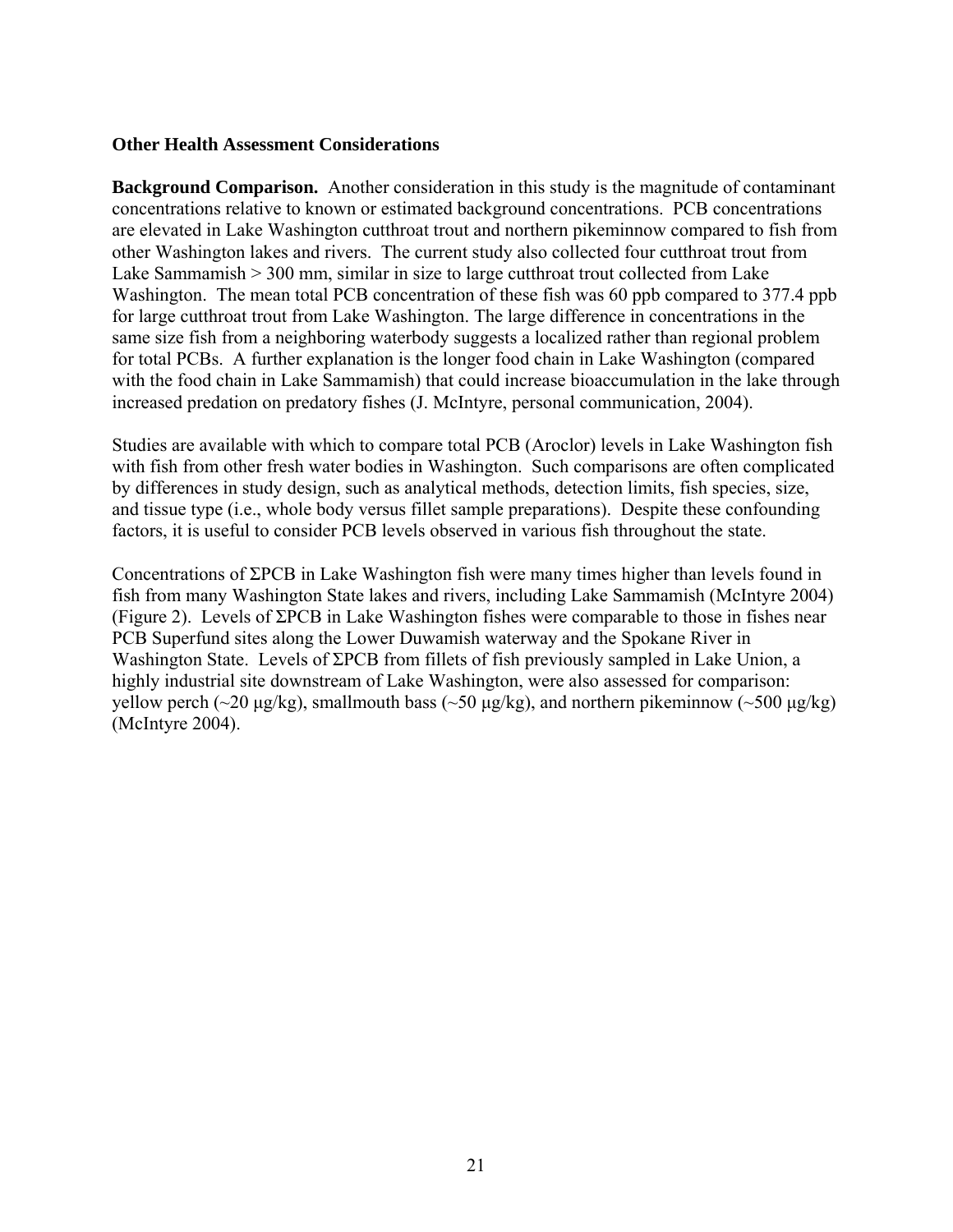**Figure 2.** PCB concentrations in large fishes from Washington State systems (Lake Whatcom, Palouse River, Crab Creek, Lake Chelan, Vancouver Lake, Yakima River, Lake Sammamish, Lake Washington, Lower Duwamish River, and Spokane River).



Hatched bars highlight data from the current study. L.Washington PCB values were multiplied by 0.68 to estimate fillet concentrations. KOK=kokanee, SMB=smallmouth bass, NP=northern pikeminnow, MWF=mountain whitefish, RT=rainbow trout, CT=cutthroat trout. Excluded from the comparison were sites undergoing ongoing assessment by the Washington State Department of Ecology for high levels of PCB and DDT under the Toxics Cleanup Program, including Walla Walla R., Chehalis R., and Okanogan R. PCBs at these sites ranged from 45 – 300 ppb. Sources: (Davis et al. 1998; Serdar et al. 1999; Johnson 2001; EPA 2003b) Figure provided by McIntyre, 2004.

**Multiple Chemical Exposure.** Different chemicals may interact in the body and increase or decrease the potential for adverse health effects. Since there are many chemicals in the environment, it is not possible to measure all interactions. However, the toxicity of contaminants with similar health endpoints should be considered additive unless information is available to suggest otherwise (ATSDR 2001a, ATSDR 2001b). In the case of contaminants measured in Lake Washington fish, mercury, PCBs and DDT impact childhood development following *in utero* exposure. Therefore, exposure doses were calculated assuming that the toxicity of PCBs, mercury, DDT and chlordane are additive by summing individual hazard quotients yielding a *hazard index*. This approach, however, did not significantly change estimated doses, or meal limits, calculated for PCB exposure alone demonstrating that efforts to reduce PCB exposure below its respective RfD will be protective with respect to each detected contaminant of concern.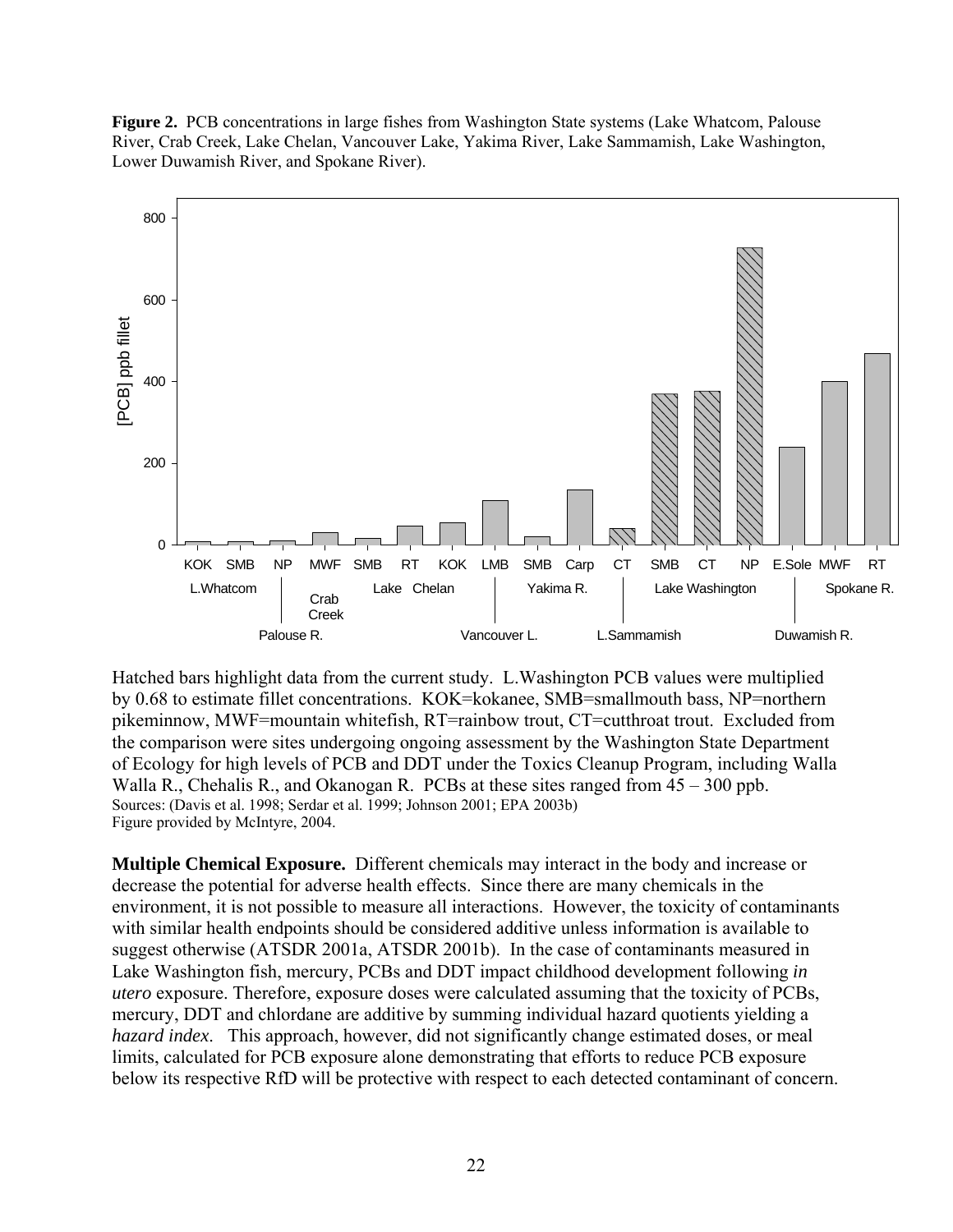Similarly, most cancer risk is attributed to PCBs. Using the mean consumption rate for Lake Washington anglers (10.8 g/day), estimated upper bound cancer risks for multiple chemicals ranged from 1.4 in one million (sockeye salmon) to 1.8 in ten thousand (large northern pikeminnow). These risks are within or close to the acceptable range of EPA's Superfund Program, which considers risks to be acceptable if within 1 x 10<sup> $-4$ </sup> to 1 x 10<sup> $-6$ </sup>. Our calculated cancer risks are upper bound estimates while actual risks are likely to be much less, possibly zero. Appendix D provides hazard indices and total cancer risk estimated for the combined exposures of each contaminant of concern.

**Sources of Contaminants.** The source of contaminants in Lake Washington fish is largely unknown. However, DDT was sprayed for mosquito control in the past, PCBs were widely used in industry prior to the 1970's, and mercury continues to be deposited aerially. King County DNRP recently collected sediment samples from 29 locations in Lake Washington. Although concentrations of most analytes were relatively low, there were some areas that exhibited sediment toxicity and an impaired benthic community. In addition, freshwater sediment guidelines were exceeded for PCBs, DDTs, mercury, and chlordane at some locations (D. Lester, personal communication, 2004). While  $62\%$  of the sites sampled (n = 29) had non-detected levels of PCBs (detection limits around 60 ppb dry weight; based on sum of Aroclors 1248, 1254, and 1260), the remaining sites where PCBs were detected had an average PCB concentration of  $> 200$  ppb (dry weight) (range:  $60 - 577$  ppb dw). Sites with highest sediment concentrations were associated with combined sewage overflows (CSOs), storm drains, urban runoff, and past industrial spill locations adjacent to urban areas around the lake.

Sediment concentrations reported by King County DNRP agree well with those for areas of the Spokane River that had PCB concentrations in fish similar to those in Lake Washington (S. O'Neill, personal communication, 2004).But average total PCB sediment concentrations in Puget Sound urban bays like Elliott Bay and Sinclair Inlet (372 ppb dry weight ( $n = 496$ ) and 148 ppb dry weight ( $n = 267$ ), respectively) and in a known contaminated area, the Lower Duwamish (439 ppb dry weight,  $n = 1,079$ ) are higher than in Lake Washington (M. Dutch, personal communication, 2004) (Puget Sound summaries were calculated on detected and undetected values). Thus, sediment levels in 40% of sampled sites in Lake Washington are elevated, but not to the highest level observed in state waterbodies. Nevertheless, these levels have resulted in demonstrable bioaccumulation in fish from the lake.

**Estimates of cancer risk.** The toxicological endpoint, or point of impact, is an important factor in determining potential effects from exposure to a chemical. Health effects that are transient, reversible, or have low severity are treated differently in a health assessment than those that produce long lasting, severe, or irreversible effects, such as those caused by PCBs and mercury. PCBs have been associated with impaired neurological development and with adverse effects on the immune system.

Another consideration in health assessments is the relative importance of cancer versus noncancer endpoints. Current weight-of-evidence based on scientific studies that evaluated possible adverse human health effects from exposure to chlordane, DDT, mercury, and/or PCBs supports the use of non-cancer endpoints over the use of cancer endpoints in calculation of meal limit recommendations. The use of non-cancer endpoints does not disregard possible cancer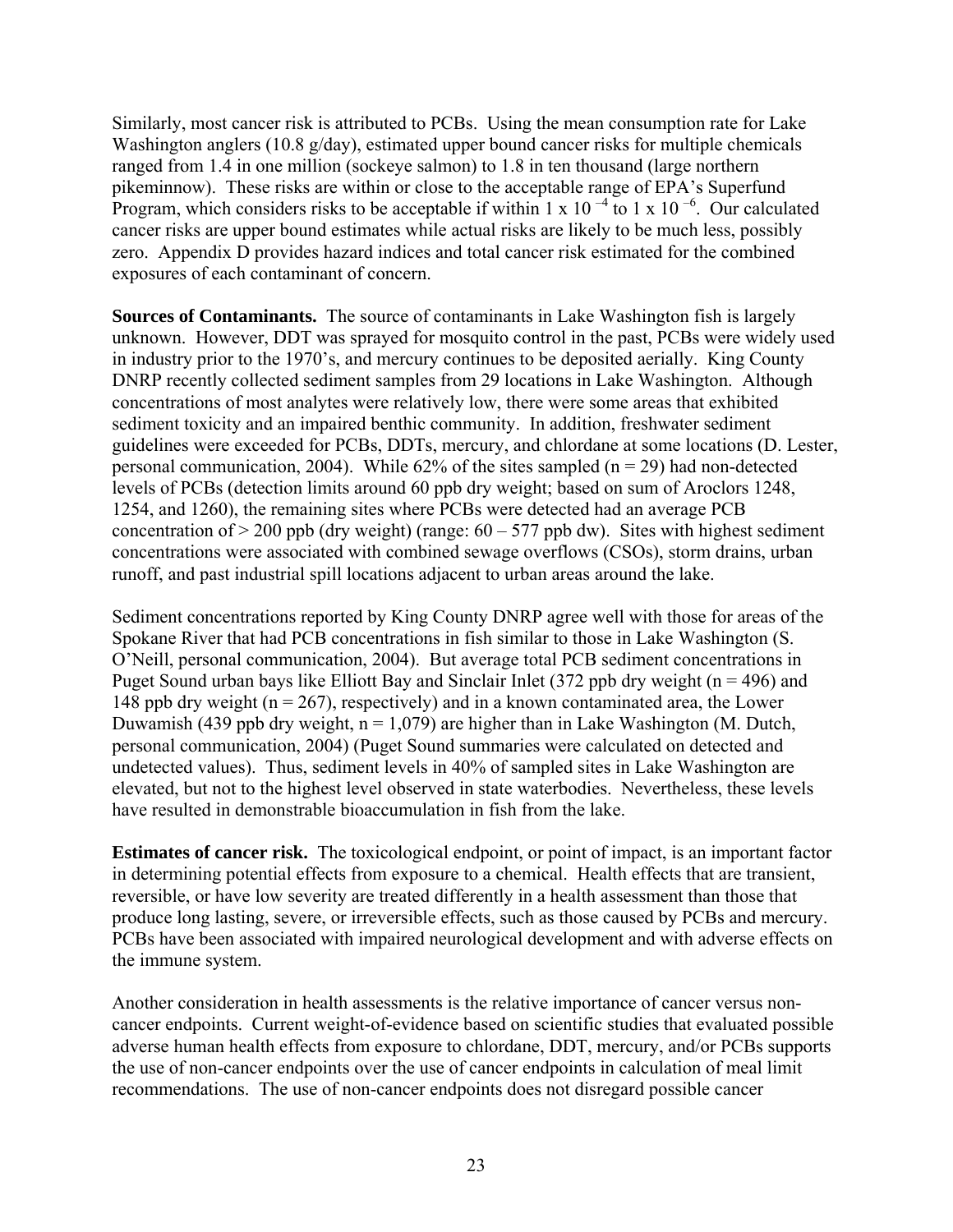endpoints but rather places greater weight to observed and measured adverse effects rather than high dose extrapolation to probabilistic cancer endpoints. The most compelling argument against the use of cancer endpoints is in the lack of significant evidence of cancer in occupational exposure settings where exposure to contaminants is likely to be greatest both in terms of magnitude and duration. While evidence of cancer in occupational settings may not be significant, this may be due to confounding factors rather than true lack of significance. A summary of cancer classifications for chlordane, DDT, mercury, and PCBs is in Appendix E.

Recommendations based on a chronic dose, the RfD, also protect against possible cancer endpoints at risks typically used in a regulatory framework. To check this assertion, we used calculated meal limits from this study's results based on the RfD to determine potential cancer risks for each fish species (by size category). Estimated cancer risks ranged from  $1.6 - 8.2$  X 10  $-5$ . These cancer risk estimates fall within EPA's risk range for Superfund of 1 x 10<sup>-4</sup> to 1 x 10<sup>-6</sup>. In short, protecting against known non-cancer will protect consumers from cancer endpoints as well.

**Benefits of fish consumption.** Recent studies have attempted to quantify risks of eating contaminated fish with benefits associated with their ingestion (Rembold 2004, Tuomisto et al. 2004, Lund et al. 2004, Sakamoto 2004). Further work is expected on this subject as more reports on fish contaminant levels and human health become available. At present, we know that fish is an excellent source of protein that is low in saturated fats, rich in vitamin D and omega-3 fatty acids as well as other nutrients. Health benefits of eating fish have been associated with low levels of saturated versus unsaturated fats. Saturated fats are linked with increased cholesterol levels and risk of heart disease while unsaturated fats (e.g., omega-3 polyunsaturated fatty acid) are an essential nutrient.

Fish also provide a good source of vitamins and minerals. Health benefits of eating fish are well documented and linked to the reduction of cardiovascular disease, osteoporosis, and partial reduction of certain types of cancer. These major chronic diseases afflict much of the U.S. population. Replacing fish in the diet with other sources of protein such as red meat brings other considerations such as the link between saturated fat intake and cardiovascular disease. Advisories can be protective yet acknowledge benefits of eating fish, by recommending decreased consumption of fish known to have high concentrations of contaminants in favor of fish that are lower in contaminants. The American Heart Association and the U.S. Food and Drug Administration recommend two servings (12 oz.) of fish per week as part of a healthy diet.

Health benefits of eating fish deserve particular consideration when dealing with groups that consume fish for subsistence. Removal of fish from the diet of subsistence consumers may have serious health, social and economic consequences. Such populations are encouraged to consume a variety of fish species, to fish from locations with low contamination, and to follow recommended preparation and cooking methods. Further, consuming fillets rather than whole fish may reduce potential risks by another 50% (Appendix C, Table C10).

#### **Conclusions and Recommendations**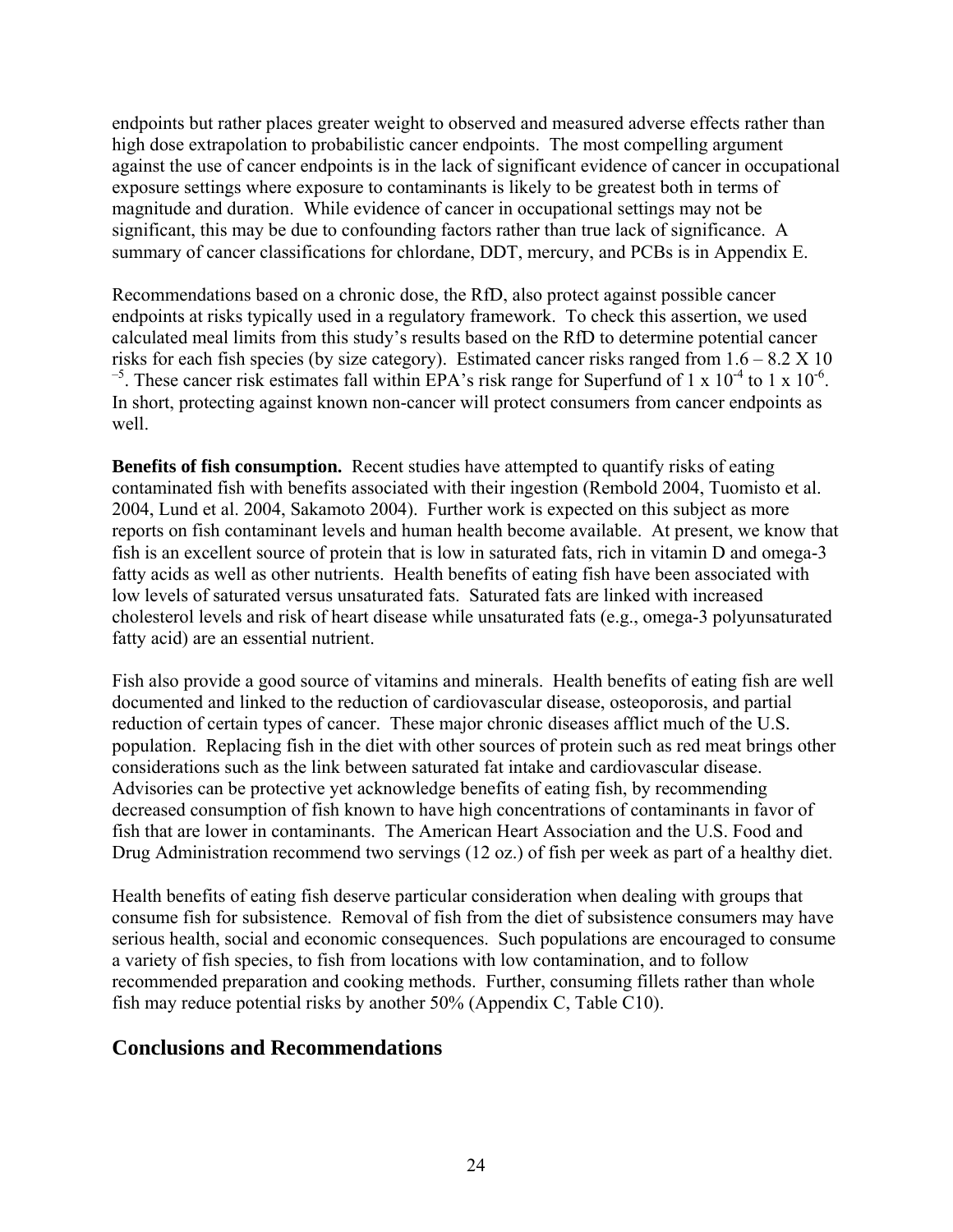Data from Lake Washington analyzed in this report are limited. Specifically, the sample size is small and the use of whole body fish tissue may overestimate exposure to contaminants. Regardless of data limitations, PCB concentrations in northern pikeminnow are some of the highest recorded in Washington, and concentrations in large yellow perch and large cutthroat trout are elevated relative to many areas throughout the state and a cause for concern.

Based on estimates of consumption for Lake Washington anglers and the concentrations of contaminants in fish discussed above, DOH estimates that the average angler is exposed to contaminants of concern above recommended levels. In order to protect consumers of Lake Washington fish, DOH provides the following recommendations.

- Eat a variety of fish as part of a balanced diet. Health benefits of eating fish are:
	- o Fish is an excellent low-fat food, a great source of protein, vitamins, and minerals.
	- o The oils in fish are important for unborn and breastfed babies.
	- o Eating a variety of fish helps to reduce your chances of stroke or heart attack.
- Northern pikeminnow should not be consumed.
- Yellow perch greater than 270 mm  $(10\frac{1}{2})$  inches) may be consumed as an eight-ounce meal once per month. Yellow perch smaller than 270 mm (10½ inches) may be consumed as an eight-ounce meal four times per month.
- Consumers of large cutthroat trout ( $>$ 300 mm) (12 inches) from Lake Washington should eat no more than one eight-ounce meal per month. For small cutthroat trout (< 300 mm) (12 inches), no more than 3 eight-ounce meals per month are recommended.
- No meal restrictions on sockeye salmon from Lake Washington. Consumers are encouraged to choose sockeye when consuming local fish.
- Prior to the issuance of this interim advisory, a statewide fish consumption advisory for large and smallmouth bass due to mercury was in place throughout water bodies in Washington State, including Lake Washington. Women of childbearing age and children six years of age or younger should eat no more than two meals per month of any bass caught in Washington state freshwaters.

The recommendations given above are based on a 60 kg (132 lbs) adult eating an eight-ounce meal. In general, children should eat proportionally smaller meal sizes. Calculations for multiple chemical exposures do not change the above advice.

Since the above recommendations are based on a small sample size, DOH recommends additional sampling of northern pikeminnow, yellow perch, and cutthroat trout to confirm initial findings of high contaminant concentrations in fish tissue. We recommend sampling whole body fish and fillet samples with skin off for comparison with initial data. Other species of fish consumed by anglers such as rainbow trout, crappie, and bluegill should also be sampled.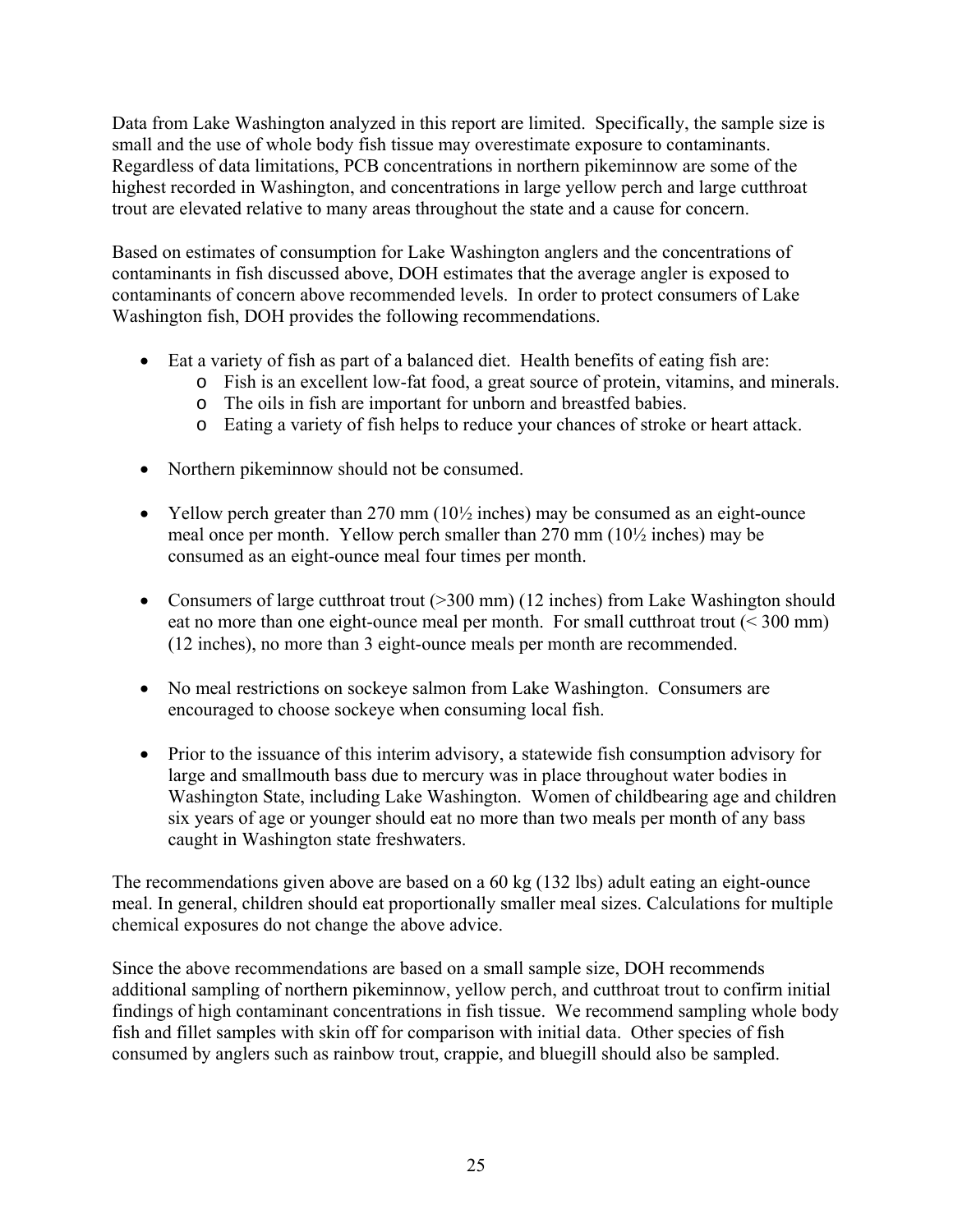#### **References**

ATSDR 2001a. Guidance Manual for the Assessment of Joint Toxic Action of Chemical Mixtures. Draft. U.S. Department of Health and Human Services, Public Health Service. Agency for Toxic Substances and Disease Registry. February 2001.

ATSDR 2001b. Interaction Profile for Persistent Chemicals Found in Fish. Draft. U.S. Department of Health and Human Services, Public Health Service. Agency for Toxic Substances and Disease Registry. February 2001.

Bartoo, N. 1972. The vertical and horizontal distributions of northern squawfish, peamouth, yellow perch, and adult sockeye salmon in Lake Washington. M.S. Thesis, University of Washington, Seattle, WA.

Brocksmith, R. 1999. Abundance, feeding ecology and behavior of a native piscivore northern pikeminnow (Ptychocheilus oregonensis) in Lake Washington. MS Thesis. University of Washington, Seattle, WA. 104 pgs.

DOH 2001a. Exposure analysis of five consuming populations for overexposure to methylmercury. January 2001. Washington State Department of Health, Office of Environmental Health Assessments. Olympia, WA.

DOH 2001b. Lake Whatcom Fish Advisory. May 2001. Washington State Department of Health, Office of Environmental Health Assessments. Olympia, WA.

Dutch M, personal communication, 2004. Washington State Department of Ecology.

Ecology 2003. Mercury in Edible Fish Tissue and Sediments from Selected Lakes and Rivers of Washington State. Washington State Department of Ecology, Office of Environmental Assessment Program. June 2003. Publication No. 03-03-026.

EPA 1997. Exposure Factors Handbook. Volume 1 – General Factors. U.S. Environmental Protection Agency, Office of Research and Development, National Center for Environmental Assessment. August 1997. EPA/600/P-95/002Fa.

EPA 1999. Exposure Factors Handbook (EFH). U.S. Environmental Protection Agency, Office of Research and Development. February 1999. EPA/600/C-99/001.

EPA 2000. Guidance for Assessing Chemical Contaminant Data for Use in Fish Advisories. Volume 2 – Risk Assessment and Fish Consumption Limits, Third Edition. U.S. Environmental Protection Agency, Office of Water. November 2000. EPA 823-B-00-008.

King County DNRP 2004. Results of a Human Use Survey for Shoreline Areas of Lake Union, Lake Washington, and Lake Sammamish. Sammamish-Washington Analysis and Modeling Program (SWAMP). King County Department of Natural Resources and Parks, Water Treatment Division. April 2004.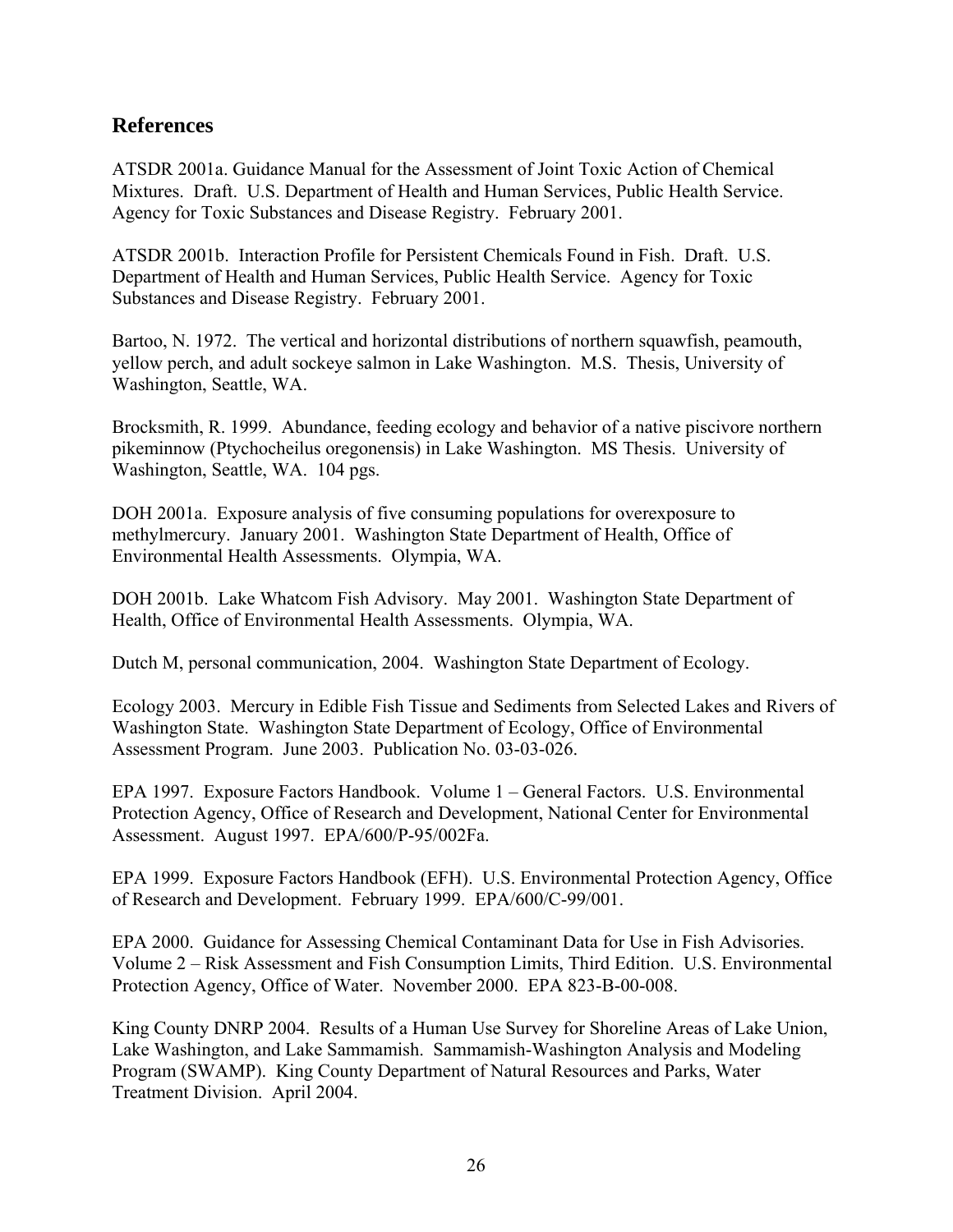Lester D. 2004. Personal communication. King County Department of Natural Resources.

Lund E, Engeset D, Alsaker E, Skeie G, Hjartaker A, Lundebye AK, and Niebor E. Cancer risk and salmon intake. Science. July 23, 2004;305(5683):476-7.

McIntyre J. 2004. Bioaccumulation of mercury and organochlorines in Lake Washington. MS. Thesis. University of Washington. Seattle, WA. 204 pgs.

McIntyre J. 2004. Personal communication. University of Washington.

Munn M, Cox S, and Dean C. 1995. Concentrations of mercury and other trace elements in walleye, smallmouth bass, and rainbow trout in Franklin D. Roosevelt Lake and the upper Columbia River, Washington, 1994. U.S. Geological Survey, Tacoma, WA. 95-195.

Nowak, G. 2000. Movement patterns and feeding ecology of cutthroat trout (Oncorhynchus clarki clarki) in Lake Washington. MS thesis. University of Washington. Seattle, WA 75 pgs.

O'Neill S. 2004. Personal communication. Washington State Department of Fish and Wildlife.

Rembold 2004. Health benefits of eating salmon. Science. July 23, 2004;305(5683):475.

Sakamoto M, Kubota M, Liu XJ, Murata K, Nakai K, and Satoh H. 2004. Maternal and Fetal Mercury and n-3 Polyunsaturated Fatty Acids as a Risk and Benefit of Fish Consumption to Fetus. Environ. Sci. Technol. 2004. 38:3860-3863.

Suquamish 2000. Fish Consumption Survey of the Suquamish Indian Tribe of the Port Madison Indian Reservation, Puget Sound Region. The Suquamish Tribe, Port Madison Indian Reservation, Fisheries Department, Suquamish, WA. August 2000.

Tabor R. and Chan J. 1997. Predation on sockeye salmon fry by piscivorous fishes in southern Lake Washington , 1996. US Fish & Wildlife Service. Western Washington Fishery Resource Office. Olympia, WA.

Toy KA, Polissar NL, Liao S, and Gawne-Mittelstaedt GD. 1996. A Fish Consumption Survey of the Tulalip and Squaxin Island Tribes of the Puget Sound Region. Tulalip Tribes, Natural Resources Department, Marysville, WA. October 1996.

Tuomisto JT, Tuomisto J, Tainio M, Niittynen M, Verkasalo P, Vartiainen T, Kiviranta H, and Pekkanen J. Risk-benefit analysis of eating farmed salmon. Science. July 23, 2004;305(5683):476-7.

Warner E. 2004. Personal communication. Muckleshoot Indian Tribes.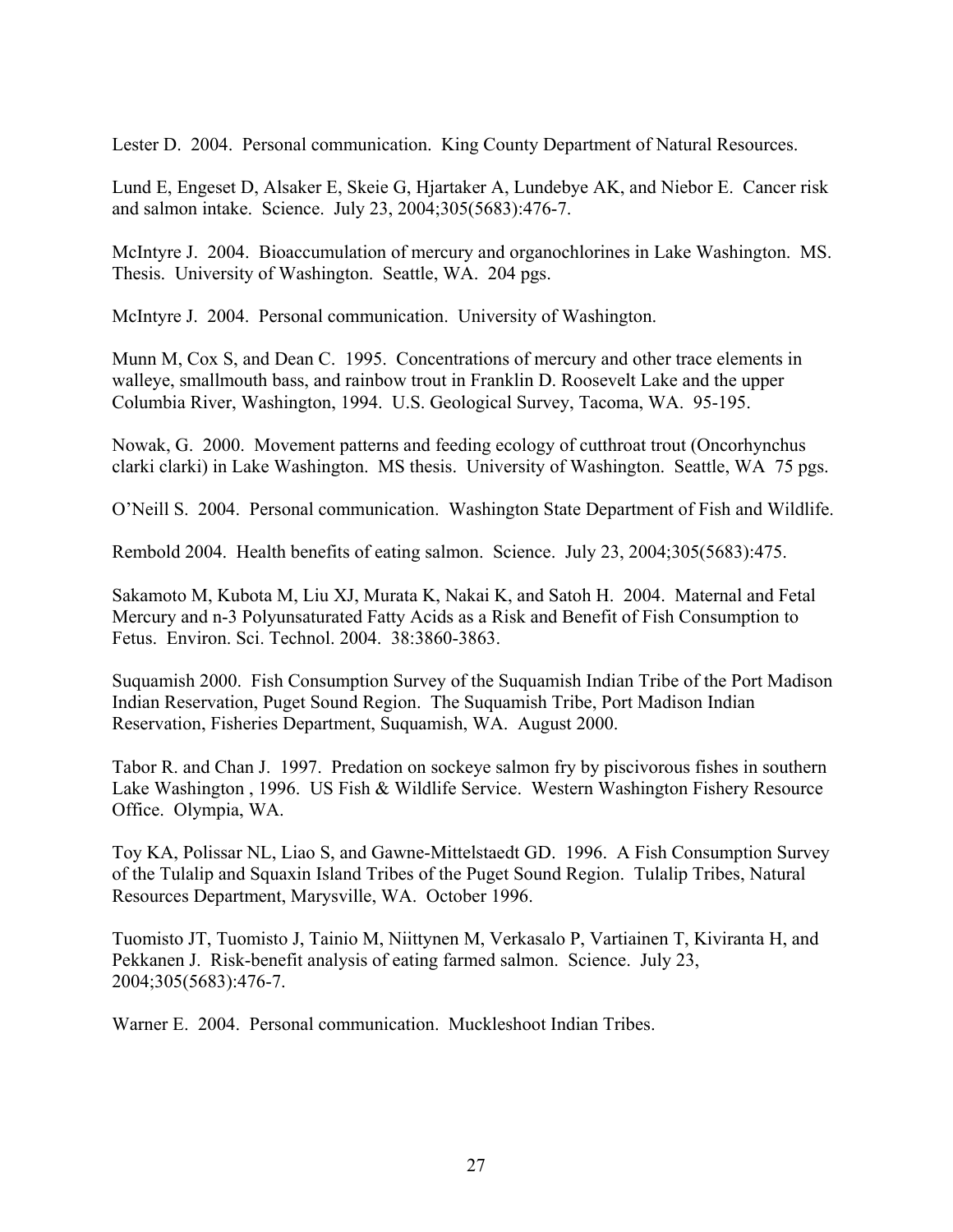## APPENDIX A

# Description of Lake Washington Fish Species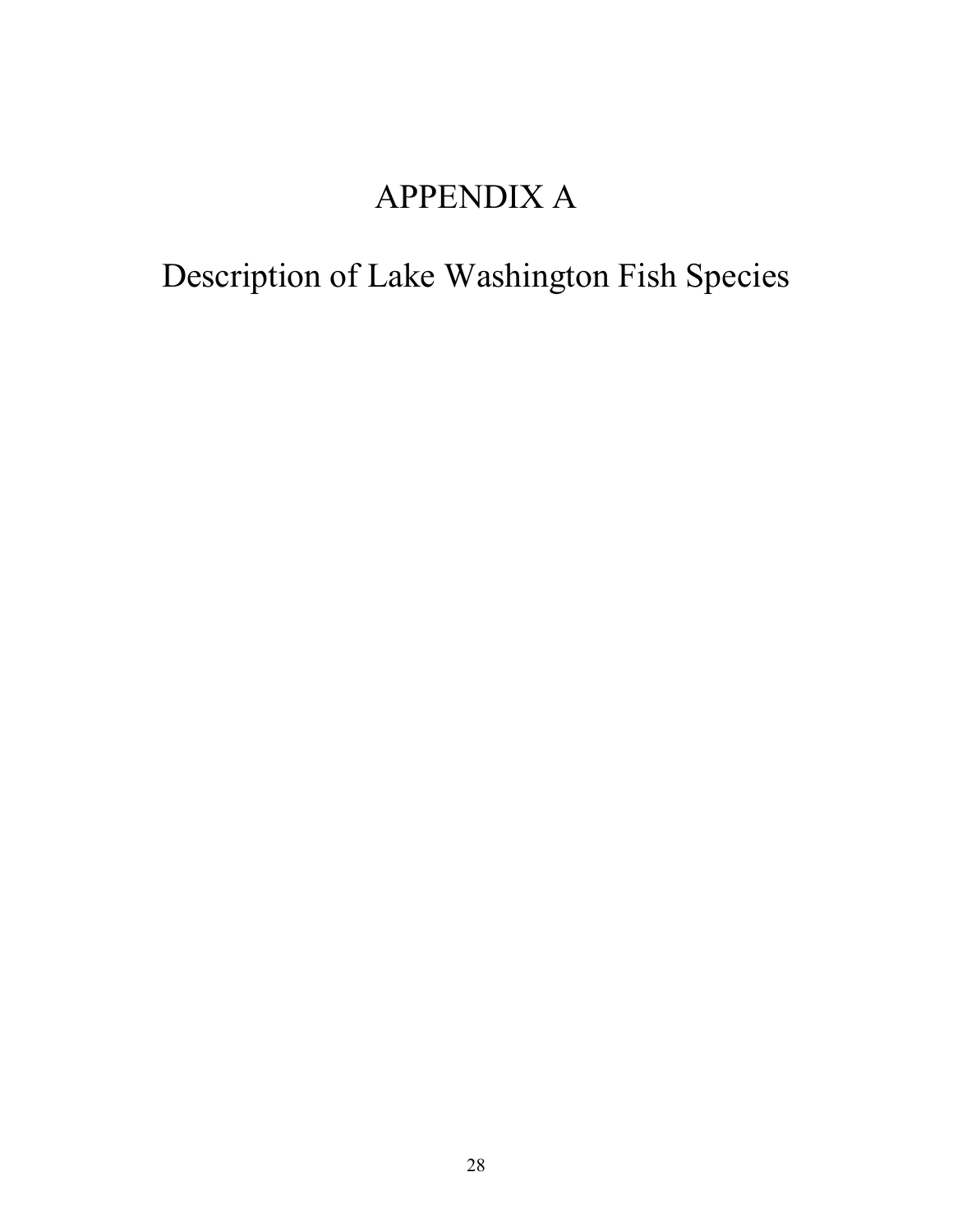#### **Cutthroat Trout (***Oncorhynchus clarki***)**

The cutthroat population in Lake Washington is thought to be wild, self-sustaining and mostly non-anadromous (anadromous means migrating up rivers from the ocean to spawn in fresh water) (Nowak 2000). A recent study showed that cutthroat trout generally live below the thermocline when the lake is stratified (the thermocline is the region of rapid decrease in temperature in a lake separating the upper warmer layer from the cooler lower layer) (Nowak 2000). Large cutthroat trout spend most of their time offshore to minimize contact with the warmer near-surface water, while in winter and spring they move near to shore, perhaps to prey on juvenile sockeye and Chinook salmon that migrate from streams. Cutthroat in Lake Washington do not inhabit localized areas within the lake but tend to move to various locations, most likely following prey, searching for food, or moving to more favorable conditions. Cutthroat trout consume a large number of Chinook fry and fingerlings, and predation by cutthroat trout appears to be responsible for substantial losses of juvenile sockeye salmon in Lake Washington. Average fork length of cutthroat in the littoral zone is 195.0 mm and in the limnetic zone is 366.4 mm (Nowak 2000).

#### **Northern Pikeminnow (***Ptychocheilus oregonensis***)**

The northern pikeminnow is long-lived (up to age 19 in Montana) and reaches a large size (up to 25 inches) (Wydoski and Whitney 1979). Between 1996-1997, the mean length of northern pikeminnow in Lake Washington was 382.8 mm (15.07 inches). Sexual maturity is attained in about 6 years at a length of about 12 inches. The fish is edible, but the flesh is very bony. The most recent estimate of population numbers in Lake Washington ranged from 148,000 to 183,000 fish (Brocksmith 1999).

Northern pikeminnow prefer warm water. Fish appear to congregate near the mouth of the Cedar River in relatively high densities and near the mouth of the Lake Washington Ship Canal (Brocksmith 1999). The diet of northern pikeminnow varies with season, with salmon presmolts, smolts, and longfin smelt comprising a large part of the diet (smolts are young salmon at the life stage when they migrate from freshwater to the sea). In Lake Washington, the northern pikeminnow plays an important role as a sockeye salmon predator (Brocksmith 1999).

#### **Yellow Perch (***Perca flavescens***)**

Historically, yellow perch was an important percentage of overall fish harvest from lakes in King County. This fish was first released into Lake Washington in the early 1900s (E. Warner, personal communication, 2004). The flesh of perch is firm, white, and mild in flavor (Wydoski and Whitney 1979). Young perch feed in the pelagic zone on zooplankton, and as they grow, they shift to shallower areas and feed on immature insects and mysid shrimp. Larger perch feed on forage fish when they are available. Yellow perch are often found in water 15 to 25 feet deep, making them easy to catch from shore. In Lake Washington, yellow perch range from approximately 3.8 inches at one year of age to 13.1 inches at 7 years of age. Males become mature between 1 and 2 years of age while females mature between 2 and 3 years of age.

#### **Smallmouth Bass (***Micropterus dolomieui)*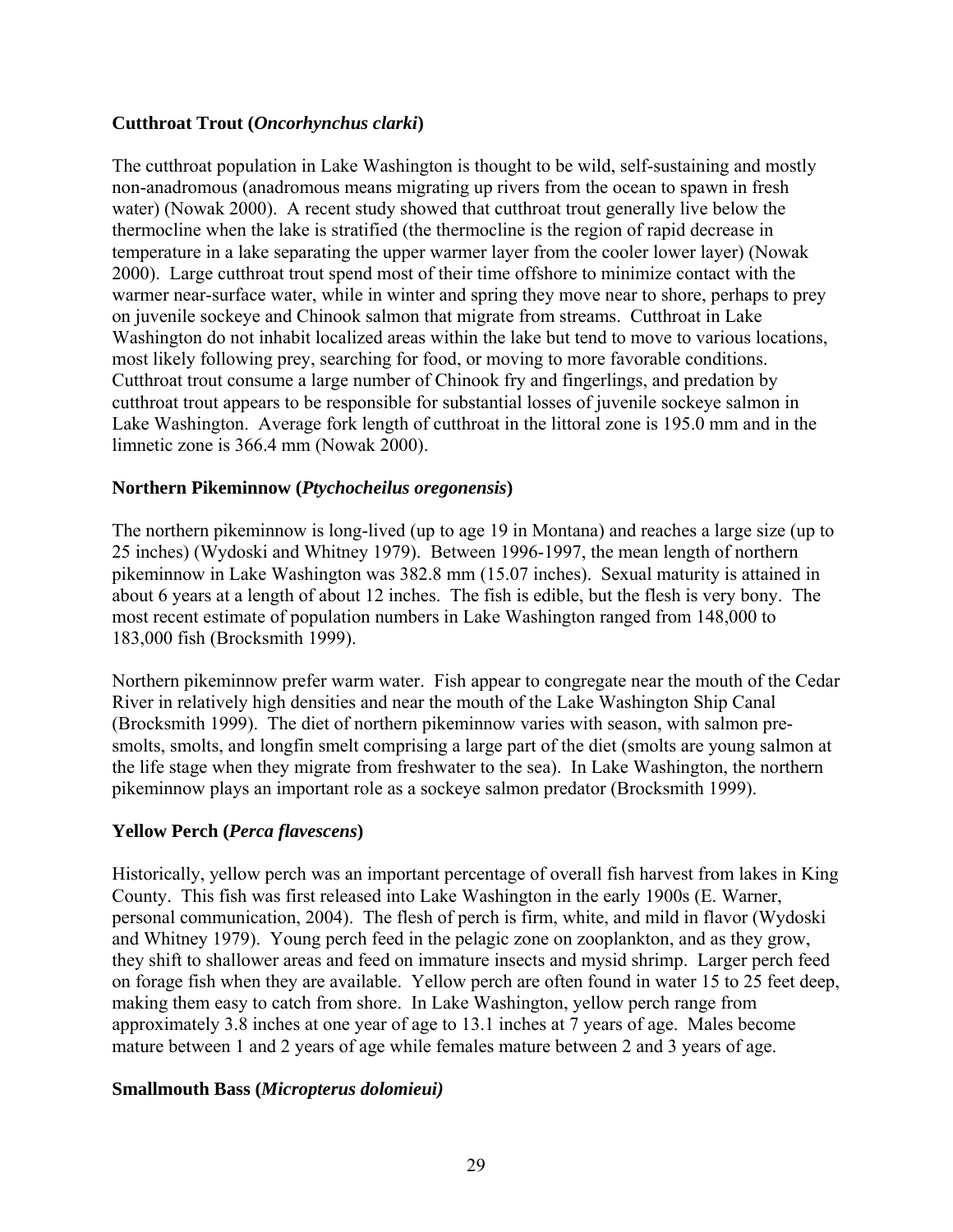Smallmouth bass were first introduced to the western U.S. in 1874 (Wydoski and Whitney 1979). Smallmouth bass usually have a defined home range and do not travel over long distances. They prefer water temperatures of  $70^{\circ} - 80^{\circ}$  F. Smallmouth bass fry eat crustaceans such as copepods and cladocerans and, when still small (between one and two inches), change to a diet of insects and begin to eat fishes. Smallmouth bass usually mature when 3 or 4 years old and, as adults, feed on insects, crayfish, and fishes.

#### **Sockeye Salmon (***Oncorhynchus nerka*)

Sockeye salmon are the second most abundant salmon on the Pacific coast and account for about 25 percent of the commercial salmon catch (Wydoski and Whitney 1979). Opportunities to fish recreationally for sockeye salmon in Lake Washington are limited because in most years the numbers returning to the lake are too low to permit a fishery (generally once every three to four years).

Sockeye differ from other species of salmon because they require a lake environment for part of their life cycle. Lake Washington sockeye return to spawn after 1 to 3 years of ocean life. About 90 percent of the fish that return have spent 1 year in fresh water and 2 - 3 years in the ocean. Although adult sockeye salmon may reach a length of 33 inches and a weight of 15.5 pounds, most adult fish weigh 3.5 to 8 pounds. Adult sockeye arrive in Lake Washington starting in early June, peaking in early July, and declining rapidly in early August. Fish remain in the lake for several months before migrating up streams and rivers to spawn. In the Cedar River, the first spawners may arrive by mid-August with the main spawning period lasting from September to early December, peaking in mid-October. The Cedar River is the largest sockeye spawning area in the basin, but over a third of the sockeye can spawn elsewhere (e.g., Bear/Cottage Creek system, Issaquah, and Lake Washington). Spawning occurs on Lake Washington beaches between early November and mid-January, peaking in mid-November. Most young fry migrate from the Cedar River into Lake Washington between January and June (peak migration from mid-February through April) and stay in the lake for 12 to 15 months until the majority become smolts and migrate to sea (D. Beauchamp, personal communication, 2004). Many smolts leave a year "early" as young-of-the-year smolts and a small percentage leaves the lake a year late as two-year-old smolts. Most sockeye smolts are from  $110 - 150$  mm  $(4.3 - 5.9)$ inches) long, with a maximum length of 190 mm (7.5 inches) (E. Warner, personal communication, 2004).

During their fresh-water life, juvenile sockeye salmon feed largely on zooplankton, especially crustaceans. While at sea, sockeye feed mainly on planktonic foods such as crustaceans, especially euphausid (mysid) shrimp.

#### **Other Species**

Piscivorous fish found in Lake Washington but not collected in this study include rainbow trout/steelhead (*Oncorhynchus mykiss*), coho salmon (*Oncorhynchus kisutch*), Chinook salmon (*Oncorhynchus tshawytscha*), Pacific lamprey (*Lampetra tridentata*), river lamprey (*Lampetra ayresi*), largemouth bass (*Micropterus salmoides*), brown bullhead (*Ameiurus nebulosus*), prickly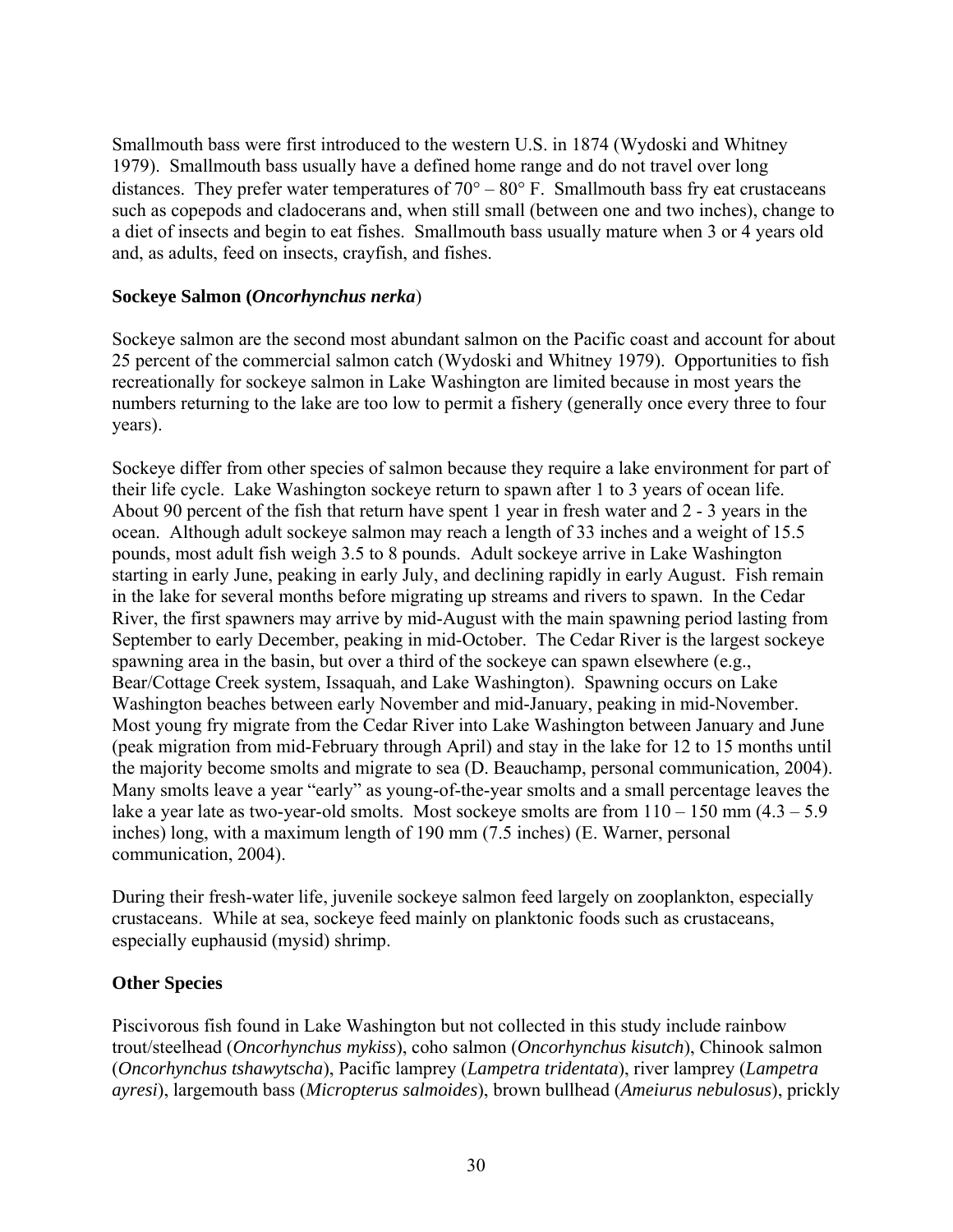sculpin (*Cottus asper*), coast range sculpin (*Cottus aleuticus*), black crappie (*Pomoxis nigromaculatus*), warmouth (*Chaenobryttus gulosus*), bull trout (*Salvelinus confluentus*), and Dolly Varden (*Salvelinus malma*) (Tabor and Chan 1997). Some of the above species may have a much higher proportion of fish in their diet than others. The following are much less piscivorous or non-piscivorous fish found in the lake that were not included in the study: Western brook lamprey (*Lampetra richardsoni*), mountain whitefish (*Prosopium williamsoni*), peamouth (*Mylocheilus caurinus*), largescale sucker (*Catostomus macrocheilus*), longfin smelt (*Spirinchhus thaleichtys*), three-spine stickleback (*Gasterosteus aculeatus*), pumpkinseed (*Lepomis gibbosus*), bluegill (*Lepomis macrocheilus*), weather loach (*Misgurnus angillicaudatus*), common carp (*Cyprinus carpio*), and tench (*Tinca tinca*) (E. Warner, personal communication, 2004).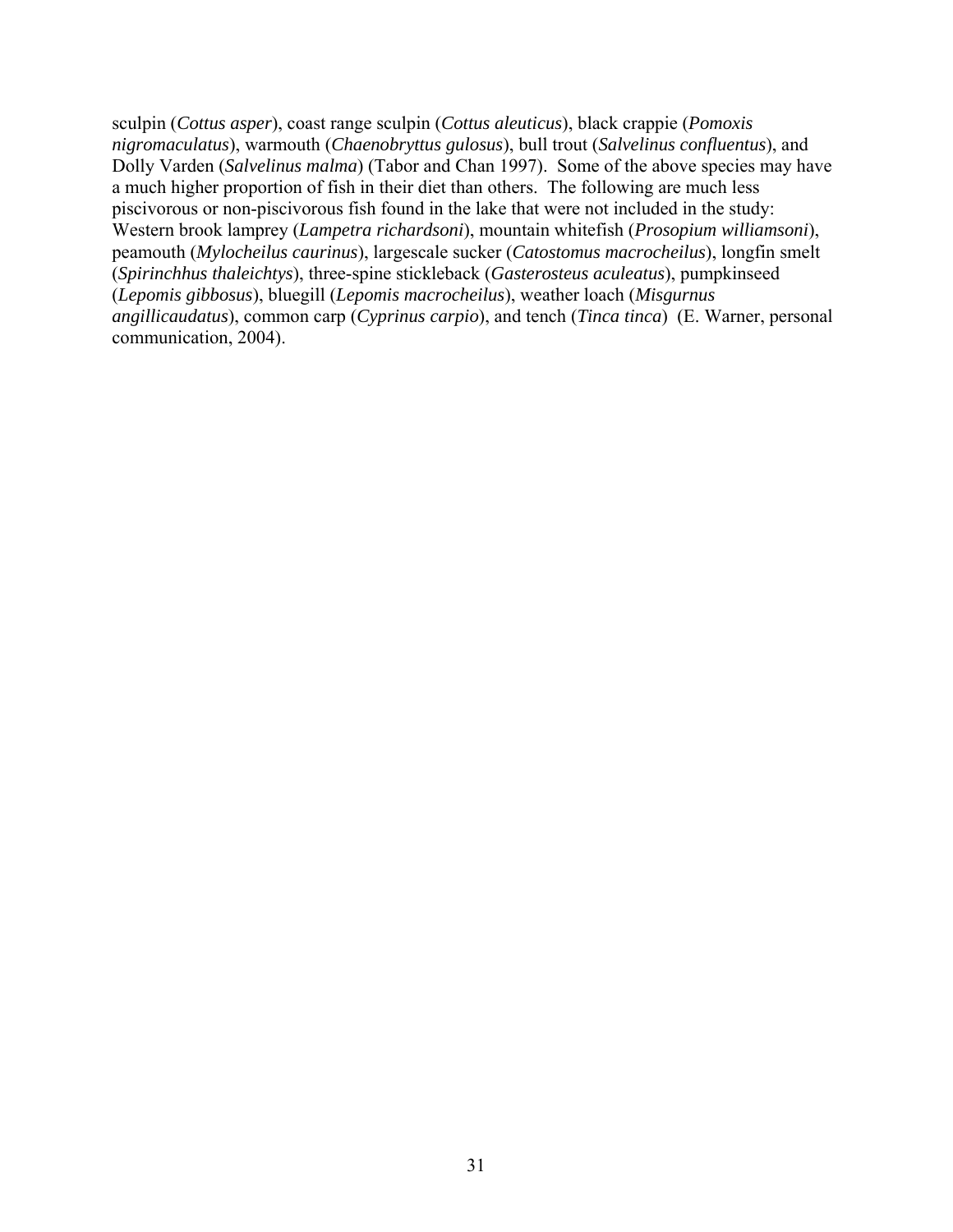#### **References**

Beauchamp, D. 2004. Personal communication. University of Washington, Seattle.

Brocksmith, R. 1999. Abundance, feeding ecology, and behavior of a native piscivore northern pikeminnow (*Ptychocheilus oregonensis*) in Lake Washington. MS Thesis. University of Washington, Seattle, WA. 104 pgs.

Nowak, G. 2000. Movement patterns and feeding ecology of cutthroat trout (Oncorhynchus clarki clarki) in Lake Washington. MS thesis. University of Washington. Seattle, WA. 75 pgs.

Tabor R. and Chan J. 1997. Predation on sockeye salmon fry by piscivorous fishes in southern Lake Washington , 1996. US Fish & Wildlife Service. Western Washington Fishery Resource Office. Olympia, WA.

Warner, E. 2004. Personal communication. Muckleshoot Indian Tribes. Auburn, Washington.

Wydoski R. and Whitney R. 1974. Inland fishes of Washington. University of Washington Press. Seattle and London. 220 pgs.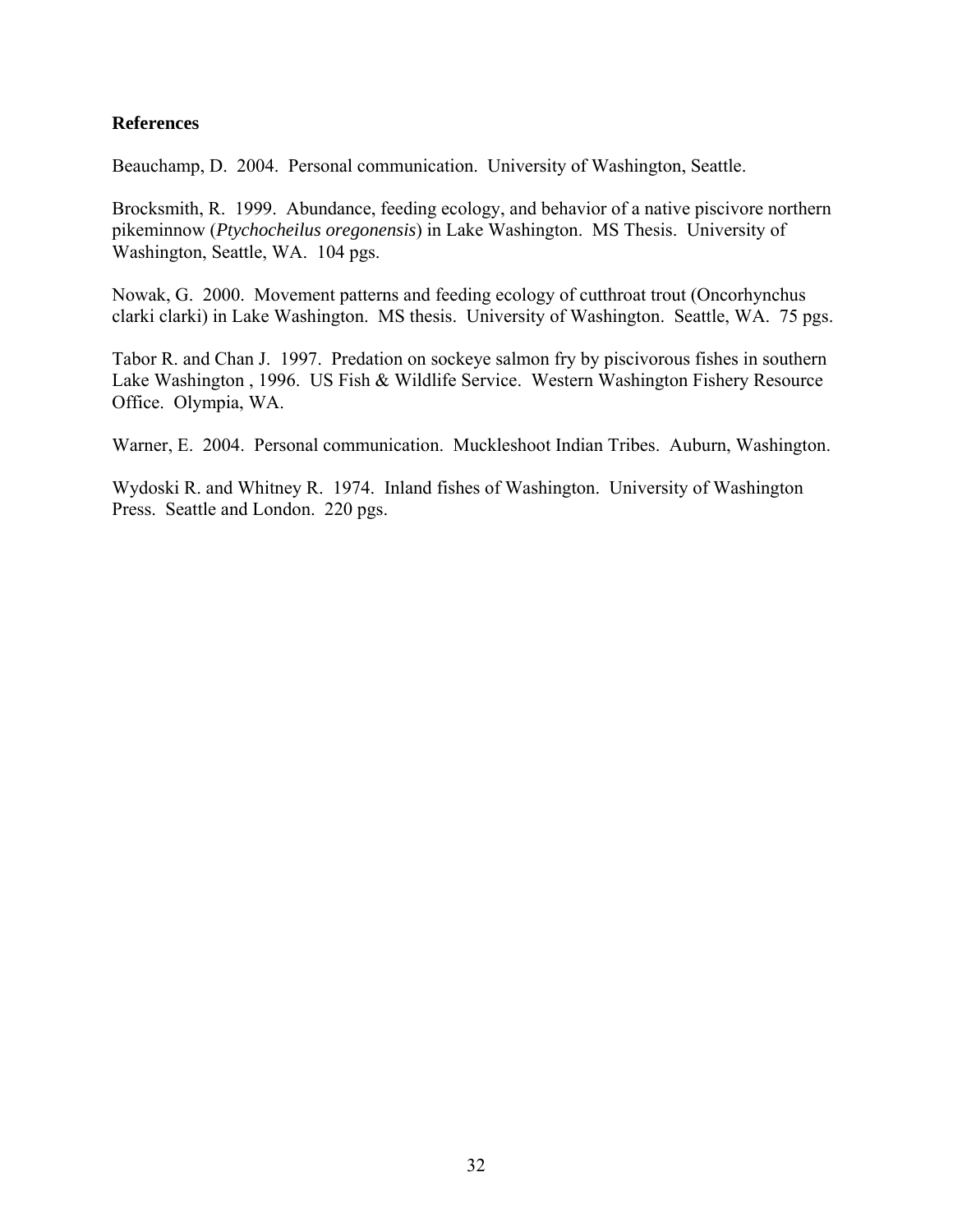## APPENDIX B

## Contaminants of Concern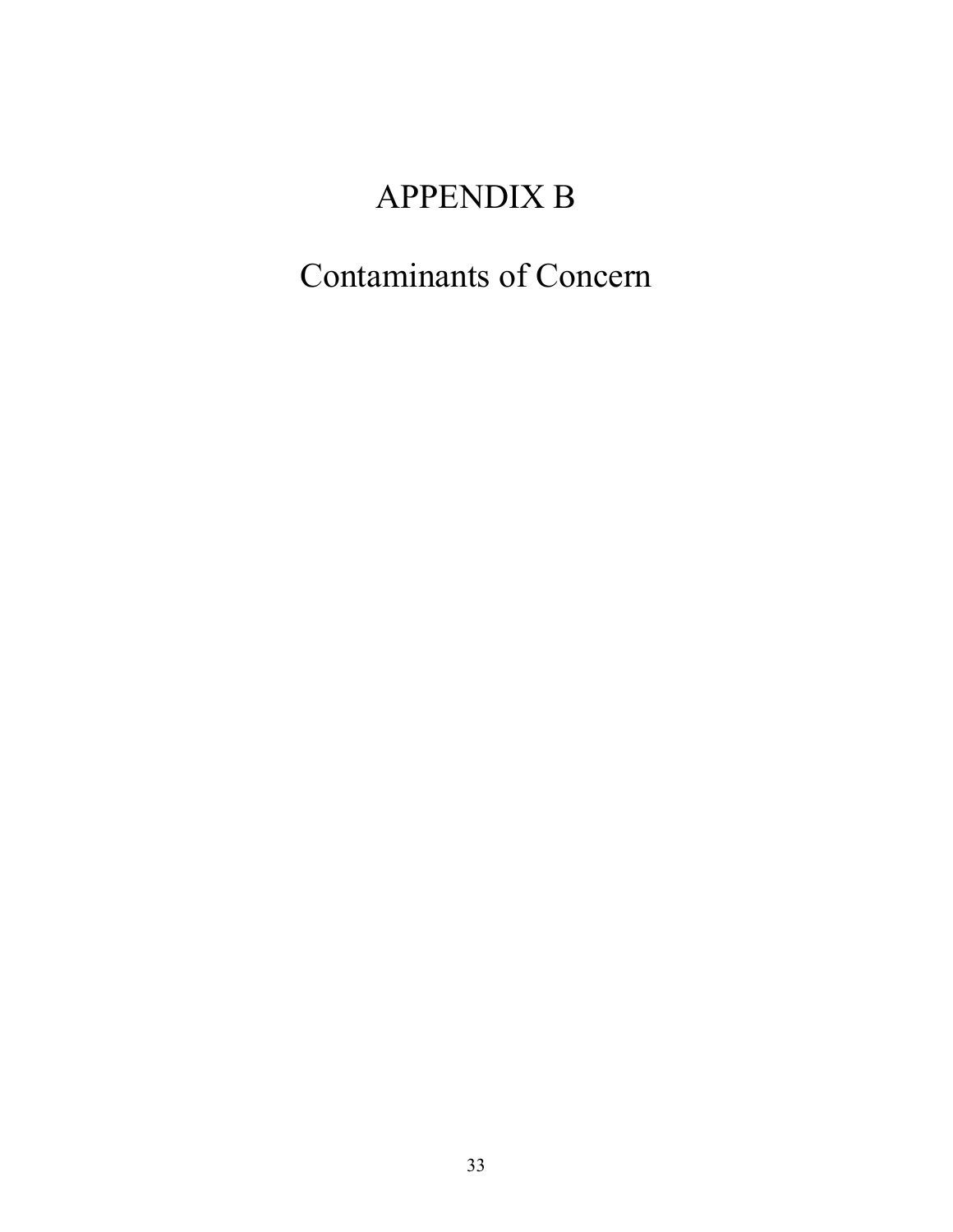## **Introduction**

The following is a summary of information on the background, exposure, and toxicity of four detected contaminants (∑chlordane, ∑DDT, mercury, and total PCBs) in five fish species (northern pikeminnow (*Ptychocheilus oregonensis*), yellow perch (*Perca flavescens***)**, cutthroat trout (*Oncorhynchus clarki)*, smallmouth bass (*Micropterus dolomieui)*, and sockeye salmon (*Oncorhychus nerka*)) collected from Lake Washington. This section represents a synopsis of information from ATSDR documents, EPA IRIS, and journal articles.

## **Chlordane**

#### **Background**

Chlordane is a man-made chemical that was used as a pesticide in the United States from 1948 to 1988. Chlordane is not a single chemical but is a mixture of many related chemicals, of which about 10 are major components. Some major components are trans-chlordane, cis-chlordane, β-chlordane, heptachlor, and trans-nonachlor. For the first thirty years of its production, chlordane was used as a pesticide on agricultural crops, lawns, and gardens and as a fumigating agent. Mounting evidence of potential human exposure, persistence in the environment, detriments to wildlife, and knowledge of toxicity caused the U.S. Environmental Protection Agency (EPA) to phase out chlordane's use. For the last five years of its production, chlordane was approved for use only to control termites in and around homes. All approved uses within the U.S. for chlordane ended in 1988, although manufacture continues for export where it may be used in other countries (ATSDR 1994).

Chlordane enters the environment when used as a pesticide on crops, on lawns and gardens, and to control termites in houses. In soil, it attaches strongly to particles in the upper layers of soil and is unlikely to enter into groundwater. It is not known whether chlordane breaks down in most soils. However, if breakdown occurs, it is very slow and the chemical is known to remain in some soils for over 20 years. Most chlordane is lost from soil by evaporation. In water, some chlordane attaches strongly to sediment and particles in the water column and some is lost by evaporation. It is not known whether much breakdown of chlordane occurs in water or in sediment. Although chlordane breaks down in the atmosphere by reacting with light and with some chemicals in the atmosphere, it is sufficiently long-lived that it may travel long distances and be deposited on land or in water far from its source. Chlordane and its breakdown products accumulate in some form in the fat of fish, birds, mammals, and almost all humans.

#### **Exposure**

Today, people receive the highest (but not the most common) exposure to chlordane from living in homes that were treated with chlordane for termites. Although houses built since 1988 have not been treated with chlordane for termite control, over 50 million persons have lived in chlordane-treated homes. Chlordane may be present in the air of these homes for many years after treatment. Indoor air in the living spaces of treated homes has been found to contain average levels of between 0.00003 and 0.002 milligram (mg) of chlordane in a cubic meter of air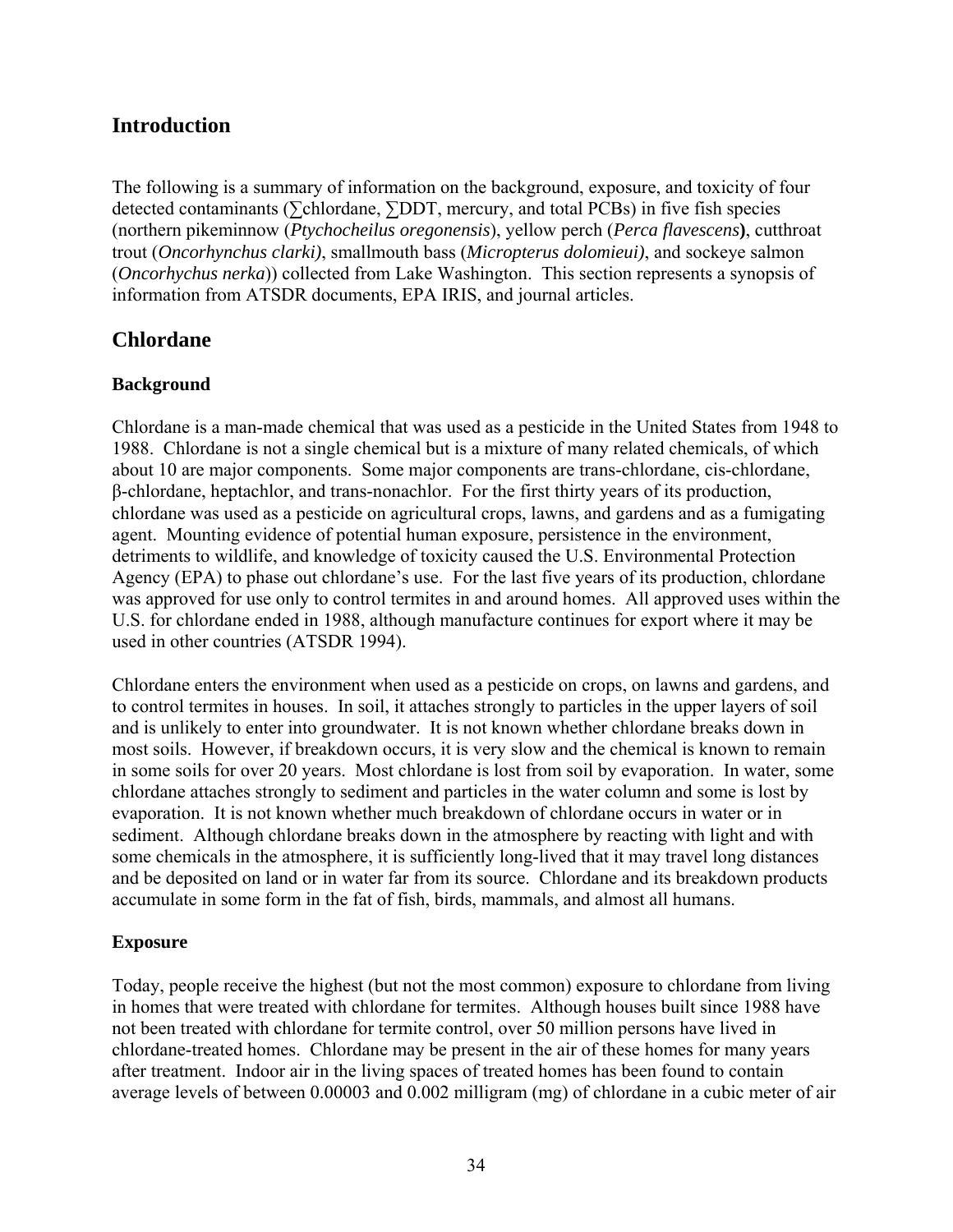(mg/m<sup>3</sup>). Levels as high as 0.06 mg/m<sup>3</sup> have been measured in the living areas of treated homes, and even higher levels have been found in basements and crawl spaces (ATSDR 1994).

The most common (but not the highest) source of chlordane exposure is from ingesting chlordane-contaminated food. Due to its high affinity from lipids, chlordane is almost never detected in drinking water. A survey conducted by the Food and Drug Administration (FDA) determined daily intake of chlordane from food to be 0.0013 microgram per kilogram of body weight (µg/kg) for infants and 0.0005 - 0.0015 µg/kg for teenagers and adults (a microgram is one thousandth of a milligram). The average adult would, therefore, consume about 0.11 µg of chlordane per day.

The amount of chlordane that enters the body depends on the amount in air, food, or water, and the length of time a person is exposed. Most chlordane that enters the body leaves in a few days, mostly in feces, and a much smaller amount leaves in urine. Chlordane and its breakdown products (metabolites) may be stored in body fat, where they cause no adverse effects unless released from body fat. It may take months or years before chlordane and its metabolites stored in fat are able to leave the body.

Chlordane and its breakdown products can be measured in human blood, urine, feces, and breast milk and measurements have shown that most Americans have low levels of chlordane metabolites in their body fat. The breakdown products can stay in body fat for very long periods, so finding them in body fat or breast milk does not tell how much or how long ago exposure to chlordane occurred.

## **Toxicity**

Most health effects in humans linked to chlordane exposure are on the nervous system, the digestive system, and the liver. These effects have been observed mostly in people who swallowed chlordane mixtures. No harmful effects on health have been confirmed in studies of workers who produced chlordane. One study found minor changes in liver function in workers in Japan who used chlordane as a pesticide. There are indications that chlordane may cause anemia and other changes in blood cells, but the evidence is not very strong.

The EPA guidelines for drinking water suggest that no more than 60 ppb chlordane should be present for longer than 10 days in drinking water that children consume. Drinking water should contain no more than 0.5 ppb for children or 2 ppb for adults if they drink the water for longer periods. FDA has established that levels of chlordane and its breakdown products in most fruits and vegetables should not be greater than 300 ppb, while animal fat and fish should not exceed 100 ppb.

EPA's Fish Advisory Guidance Manual (2000) states that, "Multiple neurological effects have been reported in humans exposed both acutely and chronically to chlordane." Adults ( $n = 109$ ) women and  $n = 97$  men) exposed to uncertain levels of chlordane from air and ingestion showed significant (p< 0.05) differences in neurophysiological and neuropsychological function tests. Profiles of mood states such as tension, depression, anger, vigor, fatigue and confusion were affected significantly (p< 0.0005) compared to "a referent population." The RfD listed in IRIS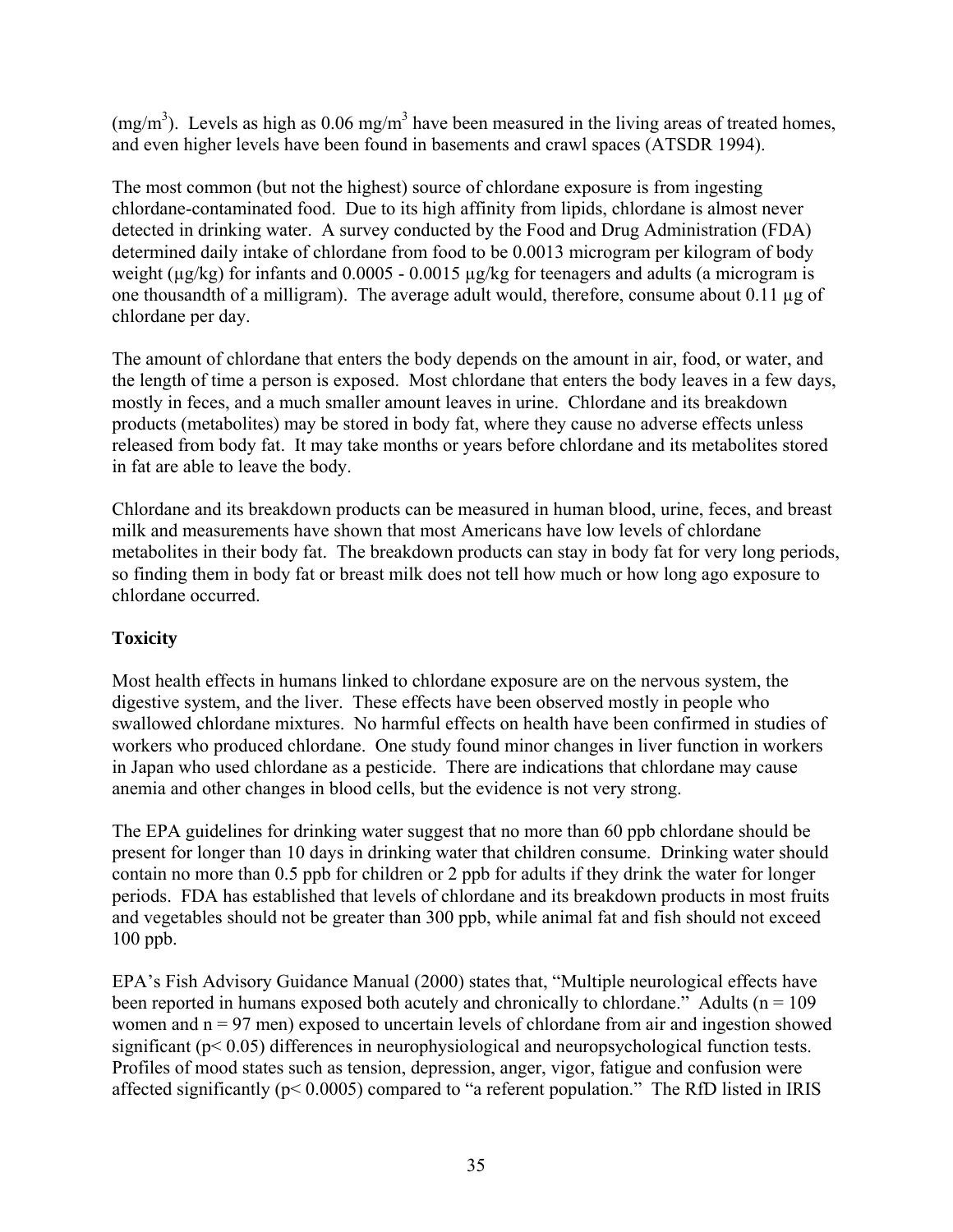for chlordane is 5.0 X 10<sup> $-4$ </sup> mg/kg-d based on a NOAEL of 0.15 mg/kg-d for hepatic necrosis in a 2-yr feeding study in mice (EPA IRIS 1999). FDA action level for chlordane in fish tissue is 300 ppb.

Chlordane is classified as B2 (probable human carcinogen) using the Guidelines for Carcinogen Risk Assessment (EPA 1986). The oral cancer slope factor is 0.35 ug/kg/day. Under the 1996 Proposed Guidelines, it would be characterized as a likely carcinogen by all routes of exposure. These characterizations are based on the following summaries of the evidence available: (1) human epidemiology studies showing non-Hodgkin's lymphoma in farmers exposed to chlordane and case reports of aplastic anemia (chlordane data associated with home use are inadequate to demonstrate carcinogenicity); (2) animal studies in which benign and malignant liver tumors were induced in both sexes of four strains of mice and liver toxicity but no tumors in rats of two strains; and (3) structural similarity to other rodent liver carcinogens.

## **Dichlorodiphenyltrichloroethane (DDT)**

### **Background**

DDT is a pesticide that was once used to control insects on agricultural crops. It was also used to control insects that carry diseases like malaria and typhus, but it is now used in only a few countries to control malaria (ATSDR 2002). Technical grade DDT is a mixture of three forms, p,p'-DDT, o,p'-DDT, and o,o'-DDT. All of these are white, crystalline, tasteless, and almost odorless solids. DDT may also contain p,p'-Dichlorodiphenyldichloroethylene (DDE) and p,p'- Dichlorodiphenyldichloroethane (DDD) as contaminants. DDD was used to a lesser extent than DDT to kill pests, and one form of DDD was used medically to treat cancer of the adrenal gland. DDE and DDD are breakdown products of DDT.

DDT does not occur naturally in the environment. The use of DDT was no longer permitted in the United States after 1972 except in the case of a public health emergency, but it is still used in some areas of the world for controlling malaria. Most DDT in the environment is a result of past use, but current use in other countries is still introducing DDT into the environment. DDE is only found in the environment as a result of contamination or breakdown of DDT. DDD also enters the environment during the breakdown of DDT.

DDT enters the atmosphere when it evaporates from contaminated water and soil and is then deposited on land or surface water. This cycle may be repeated many times, with the result that DDT, DDE, and DDD are carried long distances in the atmosphere, including Arctic and Antarctic regions.

DDT, DDE, and DDD persist in the soil for a very long time (decades), depending on many factors such as temperature, type of soil, and whether the soil is wet. In surface water, DDT binds to particles, settles, and is deposited in the sediment. It can accumulate to high levels in fish and marine mammals, with the highest levels found in adipose tissue. DDT in soil can also be absorbed by some plants and by animals or people who eat those crops.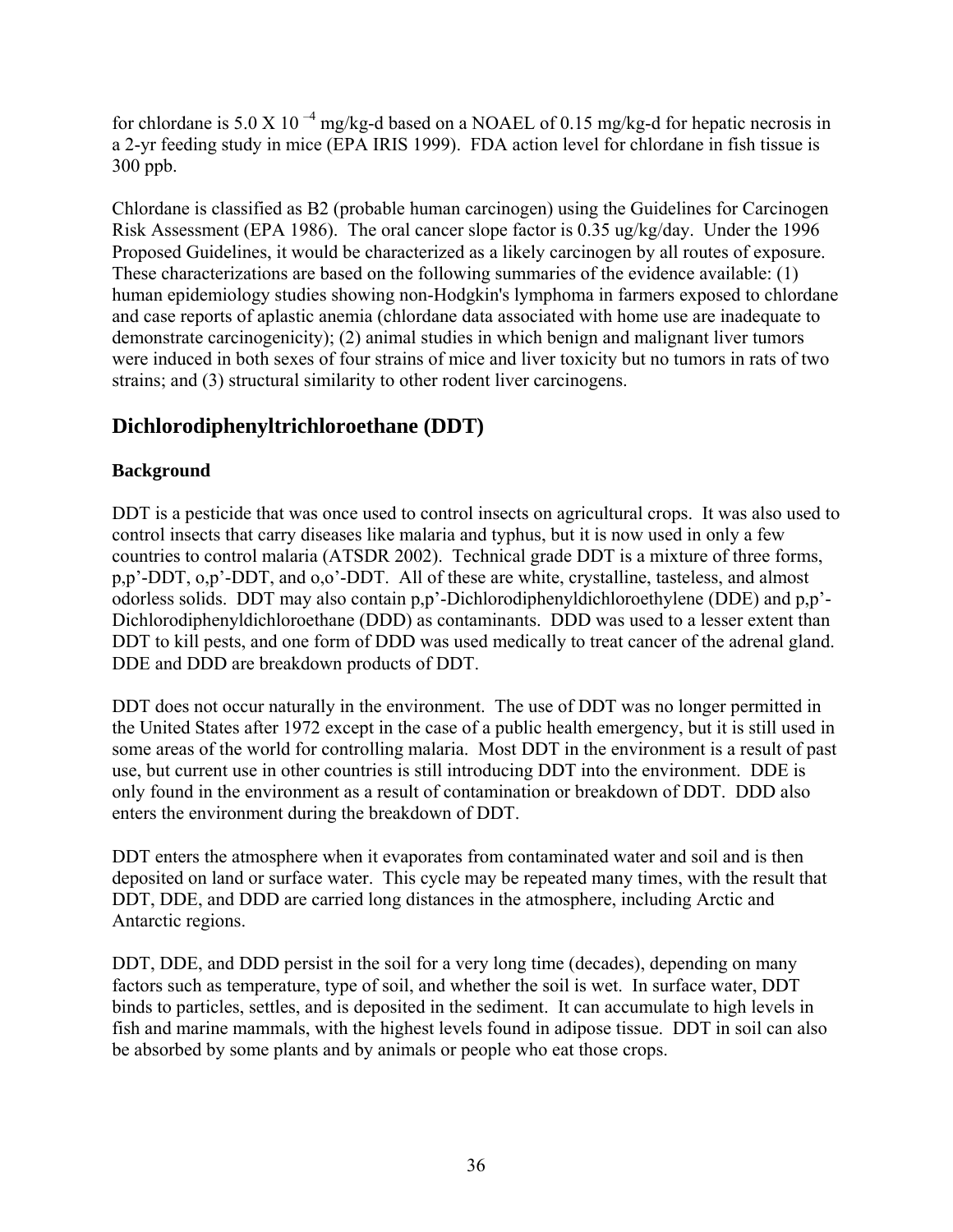#### **Exposure**

Since the ban on DDT in the US and other parts of the world, environmental concentrations of DDT and metabolites have decreased. Average adult intakes of DDT have fallen over the years, as levels in food items have decreased. However, there are still measurable quantities of DDT, DDE, and DDD in many food groups. Mean concentrations of DDT in fish as measured by FDA between 1991 and 1999 range from 0.2-9.2 ppb (ATSDR 2002)**.** People who eat fish caught in the Great Lakes consume larger amounts of DDT in their diets than average; however, as levels of DDT in the environment decline this exposure route is also expected to decline. At this time, low levels of DDT, DDE, and DDD are expected to be present in the diet for several more decades (ATSDR 2002).

DDT and its metabolites accumulate in adipose tissue. Indigenous peoples of the arctic are considered at risk to DDT exposure since their diets are particularly high in fatty tissues from marine mammals. Another route of potential exposure of DDT to children is through breastfeeding.

#### **Toxicity**

Most information on health effects in humans comes from studies of workers in plants that manufacture DDT or applicators who spray DDT over an extended period (ATSDR 2002). DDT impairs nerve impulse conduction. Observed effects vary from mild altered sensations to tremors and convulsions. DDT is also capable of inducing alterations on reproduction and development in animals, an effect attributed to the alteration of hormones. The o,p'-DDT isomer has the strongest estrogen-like properties. The p,p'-DDE isomer has anti-androgenic properties and can alter development of reproductive organs in rats (ATSDR 2002). An RfD of  $5.4 \times 10 - 4$ mg/kg/d was established based on liver effects in rats.

Animal studies have shown that DDT, DDE, and DDD can cause cancer in the liver. There is no conclusive evidence to link DDT to cancer in humans, although possible genotoxic effects have been reported. EPA assigned DDT, DDE, and DDD a weight-of-evidence classification of B2, probable human carcinogens (EPA IRIS 2001). An oral slope factor of 0.34 (mg/kg-day)<sup>-1</sup>was derived for DDT. IARC assigned a weight-of-evidence classification of B2 to DDT, possibly carcinogenic to humans (IARC 2002).

## **Mercury**

#### **Background**

Mercury is widespread in the environment as a result of natural and anthropogenic releases. Everyone is exposed to small amounts of mercury (Clarkson 1993, and Clarkson 1997, in Goldman and Shannon, 2001). Most mercury in the atmosphere is elemental mercury vapor and inorganic mercury, and mercury in water, soil, plants, and animals is in organic or inorganic forms. Organic mercury is primarily in the form of methylmercury.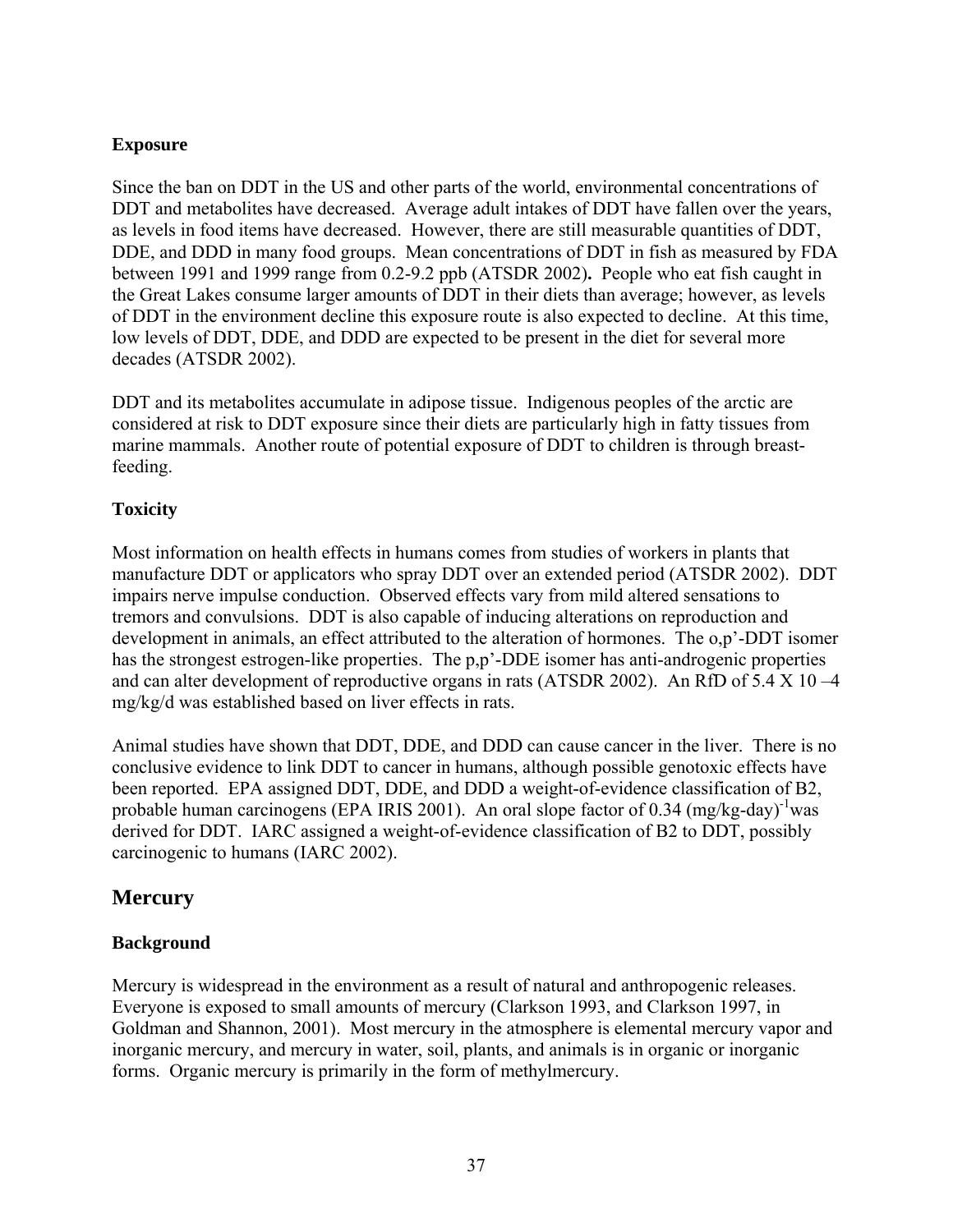Mercury is released into surface waters from natural weathering of rocks and soils from volcanic activity. Mercury is also released from human action such as industrial activities, fossil fuel burning, and disposal of consumer products. Global cycling of mercury via air deposition occurs when mercury evaporates from soils and surface waters to the atmosphere. From the atmosphere, mercury is redistributed on land and surface water then absorbed by soil or sediments. Once inorganic mercury is released into the environment, bacteria convert it into organic mercury, the primary form that accumulates in fish and shellfish (ATSDR 1999).

#### **Exposure**

In the aquatic food chain, methylmercury biomagnifies as it is passed from lower to higher trophic levels through consumption of prey organisms. Fish at the top of the food chain can biomagnify methylmercury approximately 1 to 10 million times greater than concentrations in the surrounding waters. Nearly all of the mercury found in fish is in the methylmercury form. Predatory ocean fish that live for a long time may have increased methylmercury content because of exposure to natural and industrial sources of mercury (Goldman and Shannon 2001). Methylmercury content of fish varies by species and size of the fish as well as harvest location. The top ten commercial fish species represent about 85% of the seafood market and contain a mean mercury level of approximately 0.1  $\mu$ g/g.

Some states have issued advisories about consumption of fish containing mercury. DOH issued a statewide fish consumption advisory for women of childbearing age and young children based on elevated levels of mercury in various commercially bought fish as well as freshwater bass caught for recreation (DOH 2003). http://www.doh.wa.gov/fish/FishAdvMercury.htm

### **Toxicity**

Most organic mercury compounds are readily absorbed by ingestion and appear in the lipid fraction of blood and brain tissue. Organic mercury readily crosses the blood-brain barrier and also crosses the placenta. Fetal blood mercury levels are equal to or higher than maternal levels (Goldman and Shannon 2001). Methylmercury also appears in human milk. Organic mercury compounds are most toxic in the central nervous system and may also affect the kidneys and immune system (Clarkson 1993, and Clarkson 1997, in Goldman and Shannon, 2001).

Methylmercury is toxic to the cerebral and cerebellar cortex in the developing brain and is a known teratogen. In Minamata Bay, Japan, mothers who were exposed to high amounts of mercury but were asymptomatic gave birth to severely affected infants. The infants often appeared normal at birth but developed psychomotor retardation, blindness, deafness, and seizures over time. Since the fetus is susceptible to neurotoxic effects of methylmercury, several studies have focused on subclinical effects among children whose mothers were exposed to high levels of methylmercury. A study in Iraqi children exposed to high levels of methylmercury in contaminated seeds demonstrated motor retardation in children whose mothers had hair mercury levels ranging from 10-20 ppm. Two prospective epidemiologic studies were conducted in the Seychelles and the Faroe Islands. Results from the Faroe Islands suggest that exposure in utero to mercury at lower levels is associated with subtle adverse effects on the developing brain (maximum level in hair was 39.1 ppm and in blood was 351 ppb). Memory, attention, and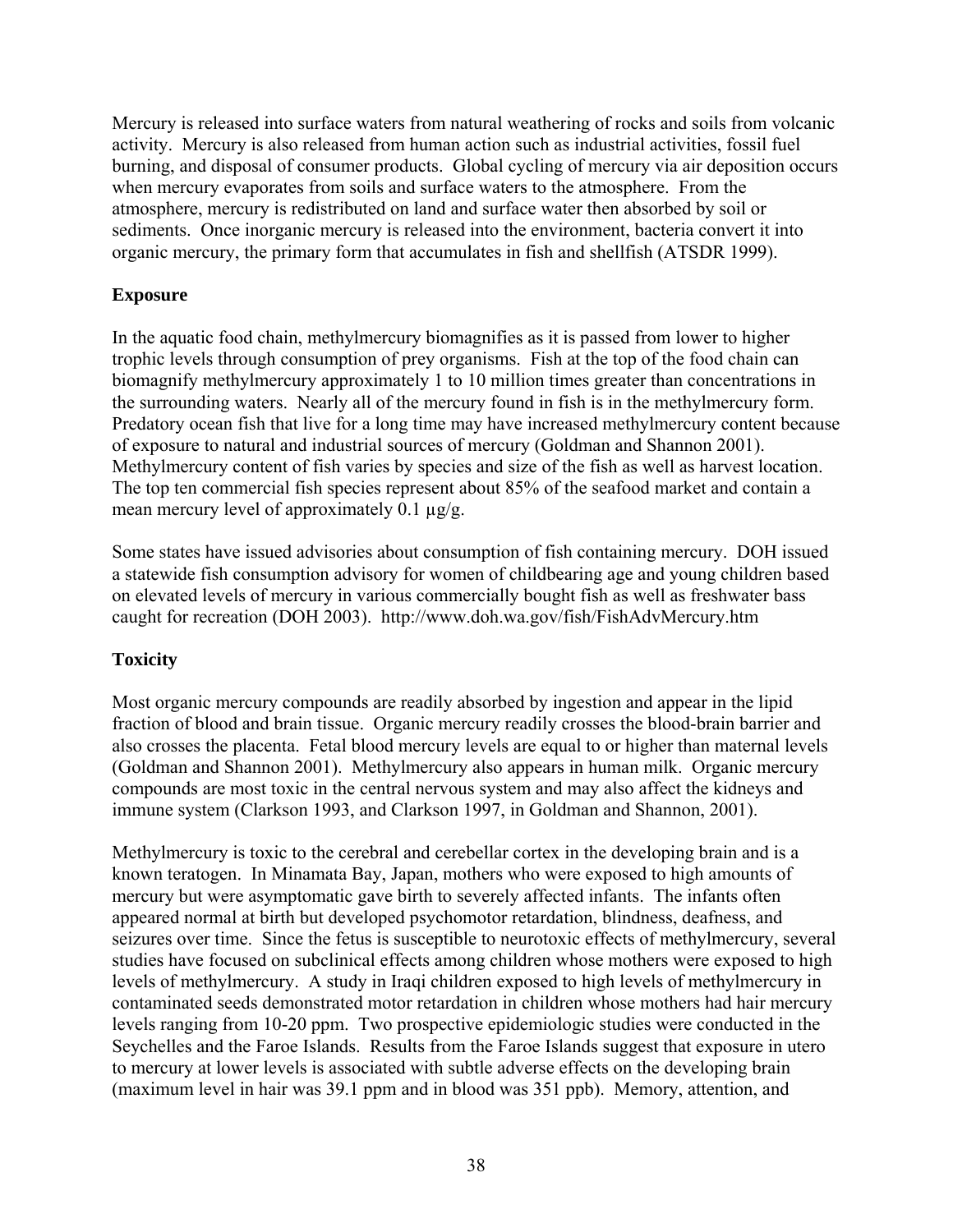language tests were inversely associated with higher methylmercury exposures in children up to 7 years of age (Grandjean et al. 1997, Goldman and Shannon 2001). In the Seychelles study, adverse effects on development or IQ have not been found up to 66 months of age. The Faroe Islands and Seychelles studies are continuing, in order to provide a long-term developmental evaluation of exposed children. Further support for the developmental effects seen in Faroese children is demonstrated in a study of New Zealand children exposed *in utero* to methylmercury consumed in fish by their mothers.

In 1998, the National Academy of Sciences (NAS) was directed by the United States Congress to evaluate methylmercury toxicity and provide recommendations on exposure limits (NRC 2000). The study established a reference dose for mercury of 0.1 µg/kg-day. The EPA has recently reconfirmed 0.1 µg/kg-day as its Reference Dose (RfD) (EPA IRIS, 2003). This RfD is based on health effects data specific to the protection of the developing fetus. As the developing fetus represents the population of greatest concern, the RfD is considered protective of all other populations that are less exposed and/or less sensitive. The current action level of FDA for mercury in fish tissue is 1 ppm (1000 ppb).

## **Polychlorinated Biphenyls (PCBs)**

#### **Background**

PCBs are persistent environmental contaminants that are ubiquitous in the global environment due to intensive industrial use. PCBs were used as commercial mixtures (Aroclors) that contain up to 209 different chlorinated biphenyl congeners, which are structurally similar compounds that vary in toxicity. Each congener has a biphenyl ring structure but differs in the number and arrangement of chlorine atoms substituted around the biphenyl ring. PCBs are lipid soluble and are stable; their stability depends on the number of chlorine atoms and the position of the chlorine atoms on the biphenyl molecule. Their lipophilic character and resistance to metabolism enhances concentration in the food web and exposure to humans and wildlife.

PCBs were produced commercially in the U.S. from the 1930's to 1977 and sold primarily as mixtures under the trade name Aroclor. The name Aroclor 1254, for example, means that the molecule contains 12 carbon atoms (the first 2 digits) and approximately 54% chlorine by weight (second 2 digits) (ATSDR 2000). Each mixture (1016,1242,1254, and 1260) contained many different PCB congeners. In 1971, the sole US producer of PCBs (Monsanto Chemical Company) voluntarily stopped open-ended uses of PCBs and in 1977 ceased their production. Because PCBs do not burn easily and are good insulators, they were commonly used as lubricants and coolants in capacitors, transformers, and other electrical equipment. Old capacitors and transformers that contain PCBs are still in operation. Over the years, PCBs have been spilled, illegally disposed, and leaked into the environment from transformers and other electrical equipment. PCBs in the environment have decreased since the 1970's but are still detectable in our air, water, soil, food, and in our own bodies.

The breakdown of PCBs in water and soil occurs over many years. The lower chlorinated PCBs are more easily broken down in the environment, while adsorption of PCBs generally increases as chlorination of the compound increases. The highly chlorinated Aroclors (1248, 1254, and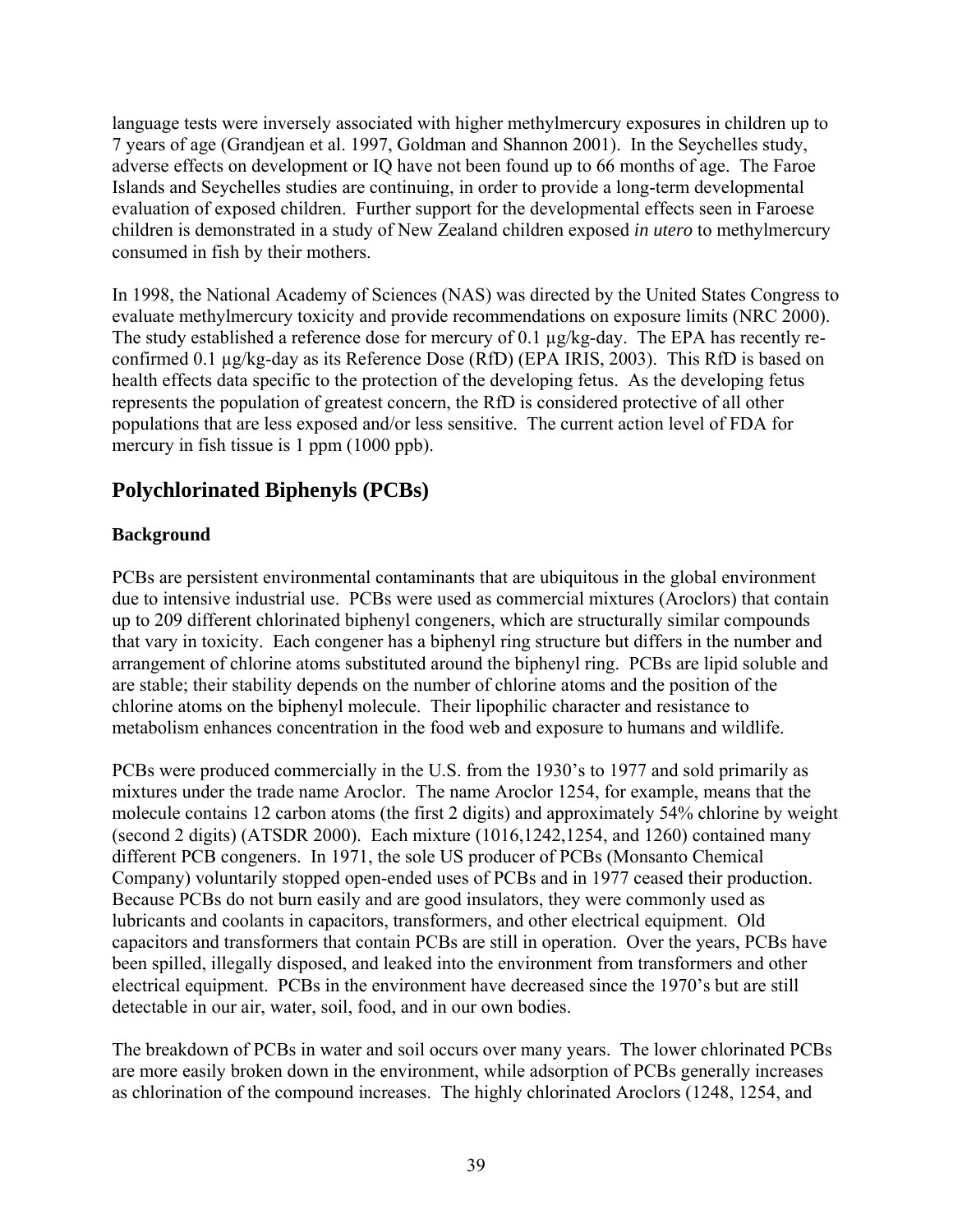1260) resist both chemical and biological degradation in the environment. Microbial degradation of highly chlorinated Aroclors to lower chlorinated biphenyls has been reported under anaerobic conditions, as has the mineralization of biphenyl and lower chlorinated biphenyls by aerobic microorganisms. Although they are slow processes, volatilization and biodegradation are the major pathways of removal of PCBs from water and soil (ATSDR 2000). In water, photolysis appears to be the only viable chemical degradation process. The chemical composition of the original Aroclor mixtures released to the environment changes over time since the individual congeners degrade and partition at different rates (ATSDR 2000).

Many PCB congeners persist in ambient air, water, marine sediments, and soil at low levels throughout the world. The half-life of PCBs (the time it takes for one-half of the PCBs to breakdown) in the air is 10 days or more, depending on the type of PCB. PCBs in the air can be carried long distances and may be deposited onto land or water. Once in water, most PCBs tend to stick to organic particles and sediments.

In Lake Washington and other waterbodies, PCBs in sediments are taken up in the bodies of aquatic organisms, which are in turn consumed by creatures higher in the food web. Fish, birds, and mammals tend to accumulate certain congeners over time in their fatty tissue. Concentrations of PCBs can reach levels thousands of times higher than the levels in water. Bioconcentration is the uptake of a chemical from water alone, while bioaccumulation is the result of combined uptake via food, sediment, and water. These processes can lead to high levels in the fat of predatory animals (ATSDR 2000). Also, PCBs can biomagnify in fresh and saltwater ecosystems. Humans may be exposed to PCBs when they eat fish, use fish oils in cooking, or consume meat, milk or cheese.

#### **Exposure**

The general population is exposed to PCBs through inhalation and ingestion of contaminated water and food. The dominant source of PCBs to humans is through consumption of seafood, meat, and poultry. Of particular concern is exposure through consumption of fish. Some groups may consume greater amounts of fish than others; for example, Native Americans, Asian immigrant populations and sport anglers are three groups with high rates of seafood ingestion in the Puget Sound area (Landolt et al. 1985, Landolt et al. 1987, Toy et al. 1996, EPA 1999, Suquamish 2000). Several studies have found PCBs in local seafood (Landolt et al. 1987, PSAMP 1997, O'Neill et al. 1998, West and O'Neill 1998, PSAMP 2000, O'Neill and West 2001, West et al. 2001).

### **Toxicity**

Toxic responses to PCBs include dermal toxicity, immunotoxicity, carcinogenicity, and adverse effects on reproduction, development, and endocrine functions. Some epidemiological studies indicate that consumption of fish containing PCBs may cause slight but measurable impairments in physical growth and learning behavior in children. Some PCB congeners have a structure and biological activity that is similar to dioxin. EPA has determined that PCBs are probable human carcinogens and assigned them the cancer weight-of evidence classification B2 based on animal studies. Human studies are being updated; current available evidence is inadequate, but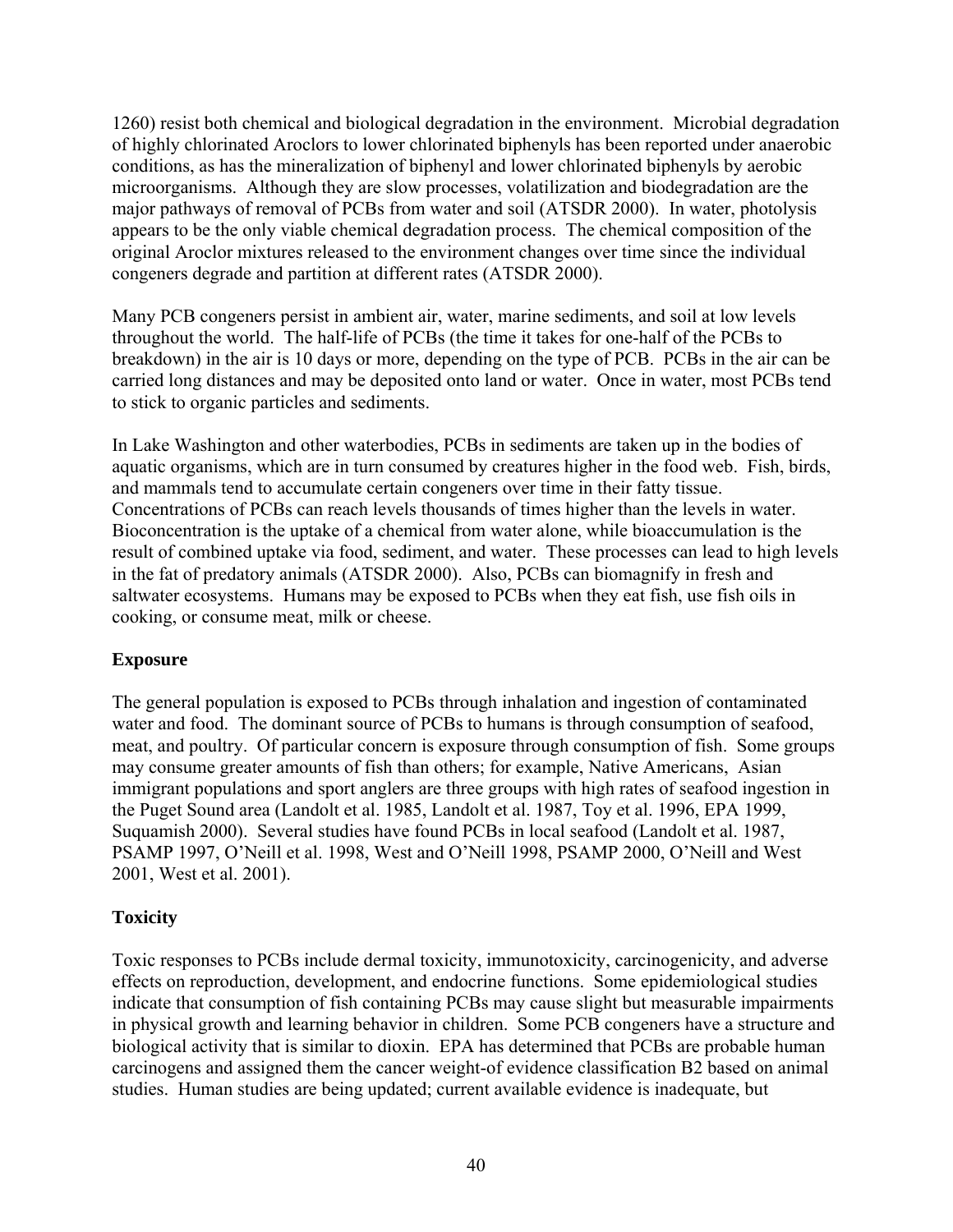suggestive regarding cancer to humans. The upper-bound cancer slope factor for PCBs is 2.0 per (mg/kg)/day.

Part of the uncertainty in assessing PCB effects from consuming fish is that PCB congeners selectively bioaccumulate in fish in different patterns than found in commercial mixtures of PCBs (Schwartz et al 1987). The congener mix that a fetus would encounter during pregnancy and via nursing may be quite different than congener patterns initially released into the environment. Since PCB congeners differ in their potency and in the specific ways they interact with biological systems, health criteria based on data from Aroclor mixtures fed to animals (e.g., the EPA RfD) may not account for the effects of biodegradation that result in differing initial and final congener patterns. While some information on pattern changes is available in studies in the Great Lakes (Kostyniak et al., 1999 and Humphrey et al., 2000), data from Lake Washington did not include enough information to account for this occurrence (i.e., no congener data). This issue is one that is being investigated at a national and international level.

DOH recently conducted a thorough review of recent scientific literature in an attempt to set a state standard for exposure to PCBs through consumption of fish and shellfish. DOH concluded that ATSDR's minimal risk level (MRL) of 0.02 µg/kg-day for chronic-duration oral exposure to PCBs would be protective of the most sensitive population (fetus) for the most sensitive endpoints reviewed (immune and developmental). The chronic oral MRL is based on a lowestobserved adverse effect level (LOAEL) of 0.005 mg/kg-day for immunological effects seen in adult monkeys exposed to Aroclor 1254 (ATSDR 2000). EPA verified an oral reference dose (RfD) of 0.02 µg/kg-day for Aroclor 1254 (EPA IRIS 2000), based on dermal/ocular and immunological effects in monkeys. For comparison, FDA set residue levels in fish and edible shellfish as 2 mg/kg.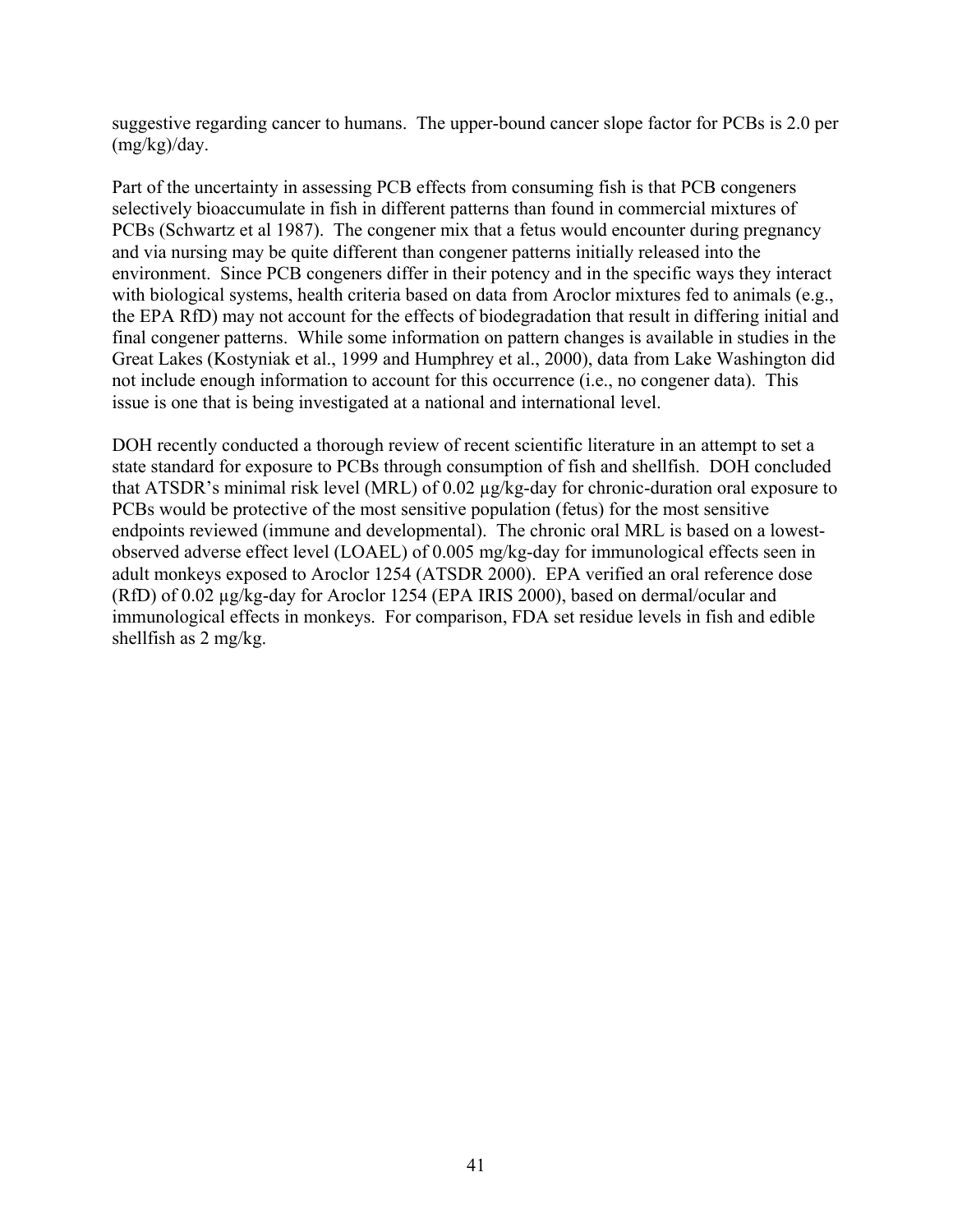#### **References**

ATSDR 1994. Toxicological Profile for Chlordane. U.S. Department of Health and Human Services, Public Health Service. Agency for Toxic Substances and Disease Registry. May 1994.

ATSDR 1999. Toxicological Profile for Mercury. U.S. Department of Health and Human Services, Public Health Service. Agency for Toxic Substances and Disease Registry. March 1999.

ATSDR 2000. Toxicological Profile for Polychlorinated Biphenyls (PCBs). U.S. Department of Health and Human Services, Public Health Service. Agency for Toxic Substances and Disease Registry. November 2000.

ATSDR 2002. Toxicological Profile for DDT, DDE and DDD. U.S. Department of Health and Human Services, Public Health Service. Agency for Toxic Substances and Disease Registry. September 2002.

Clarkson TW. 1993. Mercury: major issues in environmental health. Environ Health Perspect. 1993 Apr;100:31-8.

Clarkson TW. 1997. The Toxicology of Mercury. Crit Rev Clin Lab Sci. 1997 Aug;34(4):369- 403.

DOH 2003. Statewide Bass Advisory. September 2003. http://www.doh.wa.gov/ehp/oehas/publications%20pdf/statewide\_%20bass\_%20advisory-2003.pdf.

EPA IRIS – Integrated Risk Information System http://www.epa.gov/iris/index.html.

EPA 1986. *Guidelines for Carcinogen Risk Assessment*. U.S. Environmental Protection Agency, Office of Research and Development. 1986. 51 Federal Register 33992 (September 24, 1986).

EPA 1996. *Proposed Guidelines for Carcinogen Risk Assessment*. U.S. Environmental Protection Agency, Office of Research and Development. April 1996. EPA/600/P-92/003C.

EPA 1999. Asian and Pacific Islander Seafood Consumption Study in King County, WA. U.S. Environmental Protection Agency, Office of Environmental Assessment. May 1999. EPA 910/R-99-003.

Goldman LR and Shannon MW. 2001. Technical Report: Mercury in the Environment: Implications for Pediatricians. Pediatrics 108:197-205, 2001.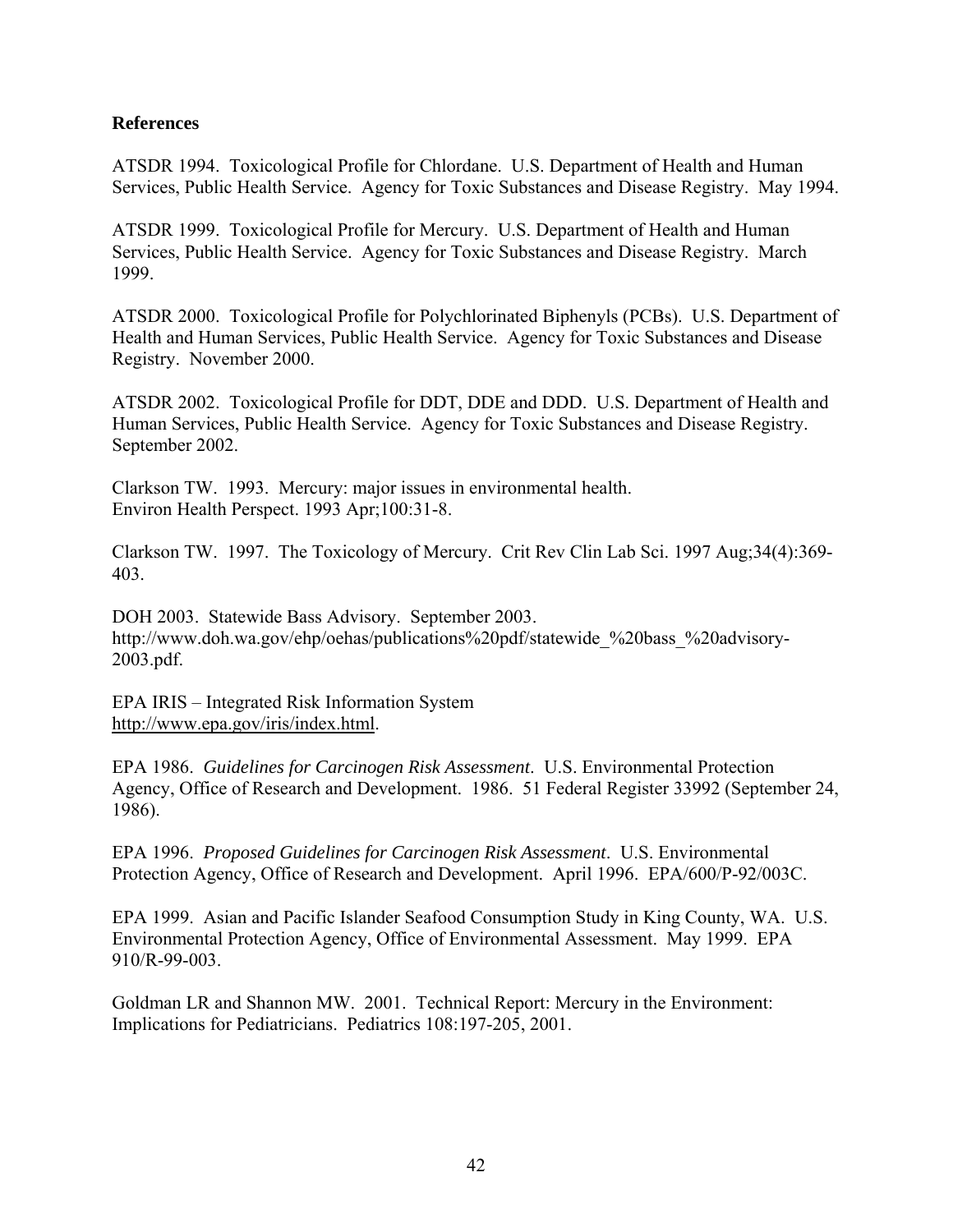Grandjean P, Weihe P, White R, Debes F, Araki S, Yokoyama K, Murata K, Sorensen N, Dahl R, and Jorgensen P. 1997. Cognitive deficit in 7-year-old children with prenatal exposure to methylmercury. Neurotoxicol. Teratol. 19(6):417-428.

Humphrey H, Gardiner J, Pandya J, Sweeney A, Gasior D, McCaffrey R, and Schantz S. 2000. PCB congener profile in the serum of humans consuming Great Lakes fish. Environ. Health Perspect. 2000 Feb.;108(2):167-72.

#### IARC 2002. http://193.51.164.11/htdocs/monographs/vol53/04-ddt.htm

Kostyniak P, Stinson C, Greizerstein H, Vena J, Buck G, and Mendola P. 1999. Relation of Lake Ontario fish consumption, lifetime lactation, an dparity to breast milk polychlorobiphenyl and pesticide concentrations. Environ. Res. 1999 Feb;80(2):S166-S174.

Landolt M, Hafer F, Nevissi A, van Belle G, Van Ness K, and Rockwell C. 1985. Potential toxicant exposure among consumers of recreationally caught fish from urban embayments of Puget Sound. NOAA Technical Memorandum NOS OMA 23. Rockville, MD.

Landolt M, Kalman D, Nevissi A, van Belle G, Van Ness K, and Hafer F. 1987. Potential toxicant exposure among consumers of recreationally caught fish from urban embayments of Puget Sound: Final Report. NOAA Technical Memorandum NOS OMA 33. Rockville, MD.

NRC 2000. Toxicological Effects of Methylmercury. Committee on the Toxicological Effects of Methylmercury, Board on Environmental Studies and Toxicology, Commission on Life Sciences. National Academy of Science National Research Council. National Academy Press. 2000.

O'Neill S, West J, and Hoeman J. 1998. Spatial trends in the concentration of polychlorinated biphenyls (PCBs) in Chinook (*Oncorhynchus tshawytscha*) and coho salmon (*O. kisutch*) in Puget Sound and factors affecting PCB accumulation: results from the Puget Sound Ambient Monitoring Program. In R.Strickland (ed.). Proceedings of the 1998 Puget Sound Research Conference. Puget Sound Water Quality Action Team, Olympia, WA.

O'Neill S, and West J. 2001. Exposure of Pacific Herring (*Clupea pallasi*) to persistent organic pollutants in the Puget Sound and the Georgia Basin. Puget Sound Research '01 Proceedings. Puget Sound Water Quality Action Team, Seattle, WA.

PSAMP 1997. Draft. Summary report of contaminants in Puget Sound fishes and factors affecting contaminant uptake and accumulation. Puget Sound Ambient Monitoring Program, Fis Monitoring Component, Marine Resources Division, Washington Dept. of Fish and Wildlife, Olympia, WA.

PSAMP 2000. Toxic Contaminants in Fish. In 2000 Puget Sound Update: Seventh Report of the Puget Sound Ambient Monitoring Program. Puget Sound Water Quality Action Team. Olympia, WA.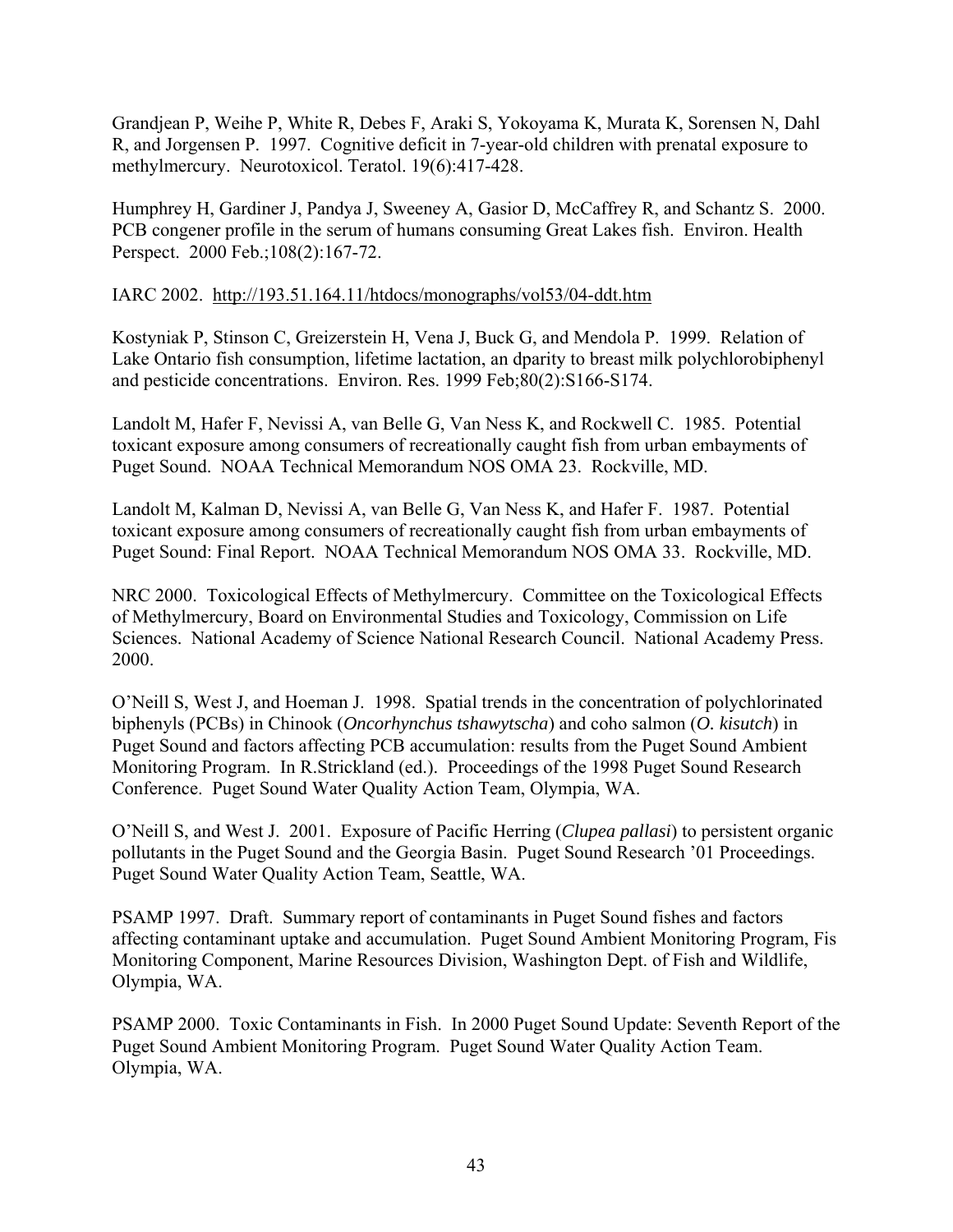Schwartz P, Jacobson W, Fein G, Jacobson J, and Price H. 1983. Lake Michigan fish consumption as a source of polychlorinated biphenyls in human cord serum, maternal serum, and milk. Am. J. Public Health. 1983 Mar;73(3):293-6.

Suquamish 2000. Fish Consumption Survey of the Suquamish Indian Tribe of the Port Madison Indian Reservation, Puget Sound Region. The Suquamish Tribe, Port Madison Indian Reservation, Fisheries Department, Suquamish, WA. August 2000.

Toy KA, Polissar NL, Liao S, and Gawne-Mittelstaedt GD. 1996. A Fish Consumption Survey of the Tulalip and Squaxin Island Tribes of the Puget Sound Region. Tulalip Tribes, Natural Resources Department, Marysville, WA. October 1996.

West J, and O'Neill S. 1998. Persistent Pollutants and Factors Affecting their Accumulation in Rockfishes (*Sebastes* spp.) from Puget Sound, Washington. In E. R. Strickland, editor. Puget Sound Research '98 Proceedings. Puget Sound Water Quality Action Team, Seattle, WA.

West J, O'Neill S, Lippert G, and Quinnell S. 2001. Toxic contaminants in marine and anadromous fishes from Puget Sound, Washington: Results of the Puget Sound Ambient Monitoring Program fish component, 1989-1999. Technical Report FTP01-14, Washington Dept. of Fish and Wildlife, Olympia, WA.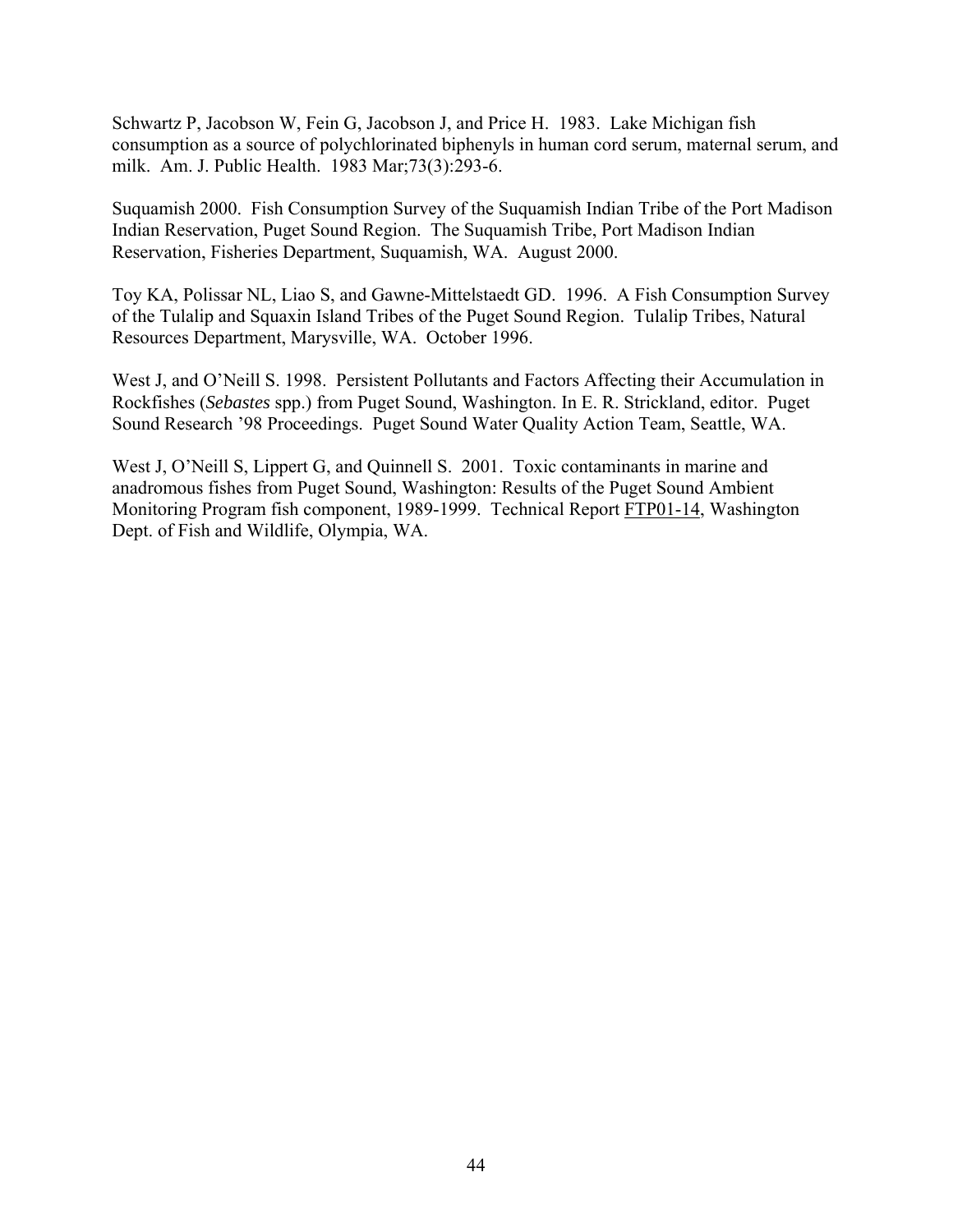# APPENDIX C

Lake Washington Fish Contaminant Data and Analysis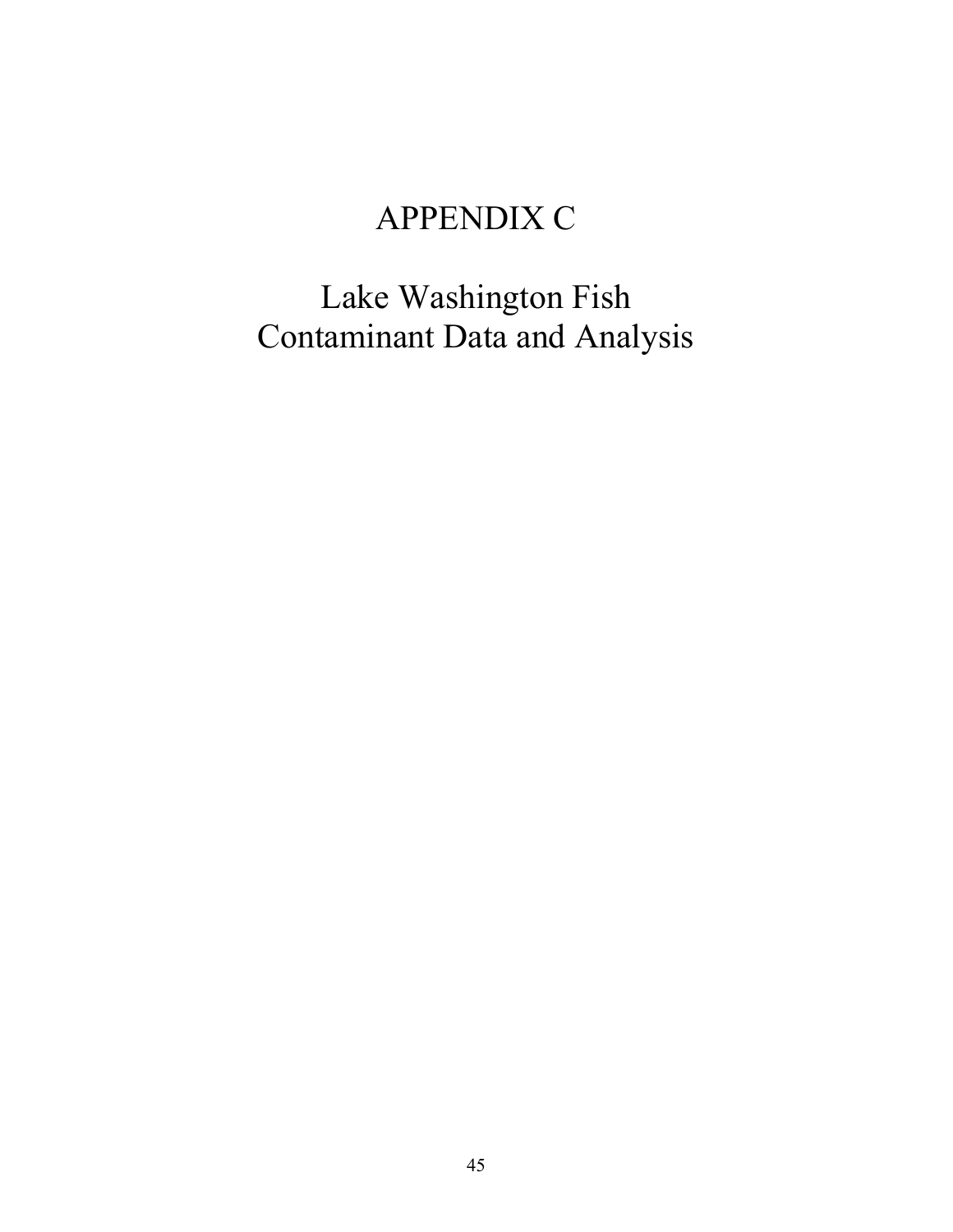**Table C1.** Summary statistics for length and contaminant concentrations in smallmouth bass.

| <b>Smallmouth Bass</b>     | Length | Concentration in Whole Fish (ppb)* |      |                |             |  |
|----------------------------|--------|------------------------------------|------|----------------|-------------|--|
|                            | (mm)   | <b>Chlordane</b>                   | DDT  | <b>Mercury</b> | <b>PCBs</b> |  |
| Mean                       | 418.9  | 11.0                               | 62.9 | 244.3          | 371.2       |  |
| <b>Standard Error</b>      | 24.1   | 2.6                                | 10.7 | 12.6           | 35.7        |  |
| Median                     | 405.8  | 10.9                               | 69.7 | 251.0          | 385.0       |  |
| <b>Standard Deviation</b>  | 41.8   | 4.5                                | 18.5 | 21.8           | 61.9        |  |
| Minimum                    | 385.2  | 6.5                                | 41.9 | 220.0          | 303.6       |  |
| Maximum                    | 465.7  | 15.5                               | 77.1 | 262.0          | 425.0       |  |
| Confidence Level (95.0%)   | 103.9  | 11.2                               | 46.1 | 54.1           | 153.7       |  |
| Sample Size                |        |                                    |      |                | 31          |  |
| <b>Detection Frequency</b> |        | 50%                                | 100% | 100%           | 100%        |  |

\* ppb = parts per billion (wet weight)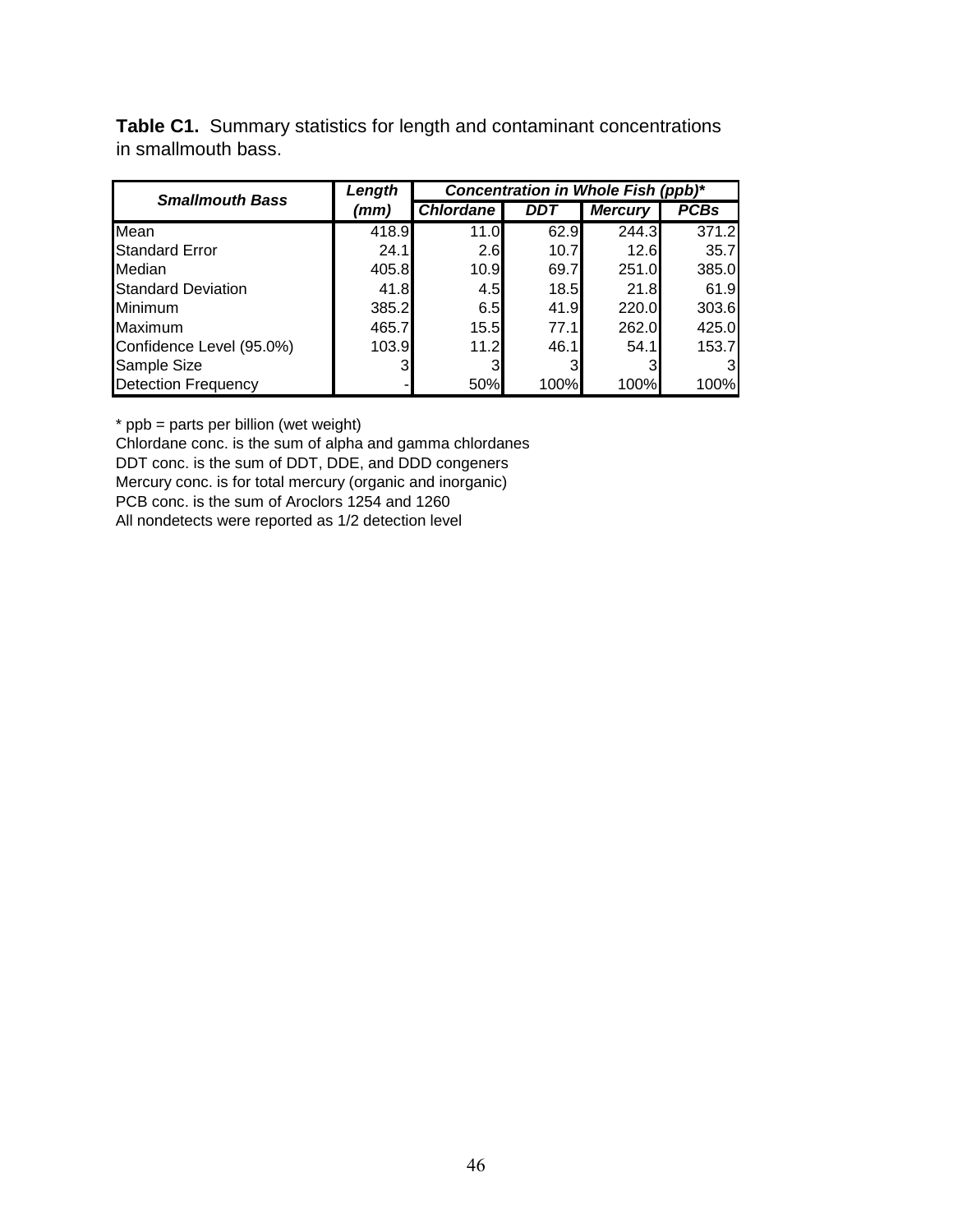**Table C2a.** Summary statistics for length and contaminant concentrations in cutthroat trout <300 mm.

| <b>Cutthroat Trout</b>     | Length | Concentration in Whole Fish (ppb)* |       |                |             |
|----------------------------|--------|------------------------------------|-------|----------------|-------------|
| $<$ 300 mm                 | (mm)   | <b>Chlordane</b>                   | DDT   | <b>Mercury</b> | <b>PCBs</b> |
| Mean                       | 247.8  | 15.0                               | 47.4  | 42.8           | 79.2        |
| <b>Standard Error</b>      | 12.2   | 6.3                                | 19.3  | 7.1            | 21.2        |
| Median                     | 239.7  | 9.1                                | 22.9  | 37.0           | 52.7        |
| <b>Standard Deviation</b>  | 38.5   | 20.0                               | 60.9  | 22.6           | 67.2        |
| Minimum                    | 188.5  | 1.0 <sub>l</sub>                   | 10.2  | 21.7           | 21.4        |
| Maximum                    | 294.6  | 68.3                               | 210.6 | 98.4           | 239.5       |
| Confidence Level (95.0%)   | 27.5   | 14.3                               | 43.6  | 16.1           | 48.1        |
| Sample Size                | 10     | 10                                 | 10    | 10             | 10          |
| <b>Detection Frequency</b> |        | 70%                                | 100%  | 100%           | 95%         |

**Table C2b.** Summary statistics for length and contaminant concentrations in cutthroat trout >300 mm.

| <b>Cutthroat Trout</b>     | Length | Concentration in Whole Fish (ppb)* |            |                |             |  |
|----------------------------|--------|------------------------------------|------------|----------------|-------------|--|
| $>$ 300 mm                 | (mm)   | <b>Chlordane</b>                   | <b>DDT</b> | <b>Mercury</b> | <b>PCBs</b> |  |
| Mean                       | 429.1  | 44.3                               | 168.0      | 175.6          | 377.4       |  |
| <b>Standard Error</b>      | 14.0   | 7.9I                               | 21.5       | 26.3           | 49.4        |  |
| Median                     | 431.7  | 37.5                               | 181.6      | 159.5          | 359.0       |  |
| <b>Standard Deviation</b>  | 44.3   | 25.1                               | 68.0       | 83.1           | 156.1       |  |
| <b>Minimum</b>             | 350.0  | 2.3                                | 14.6       | 35.0           | 38.8        |  |
| Maximum                    | 500.0  | 73.7                               | 238.0      | 299.0          | 563.3       |  |
| Confidence Level (95.0%)   | 31.7   | 17.9                               | 48.7       | 59.5           | 111.6       |  |
| Sample Size                | 10I    | 10                                 | 10         | 10I            | 10          |  |
| <b>Detection Frequency</b> |        | 70%                                | 100%       | 100%           | 100%        |  |

\* ppb = parts per billion (wet weight)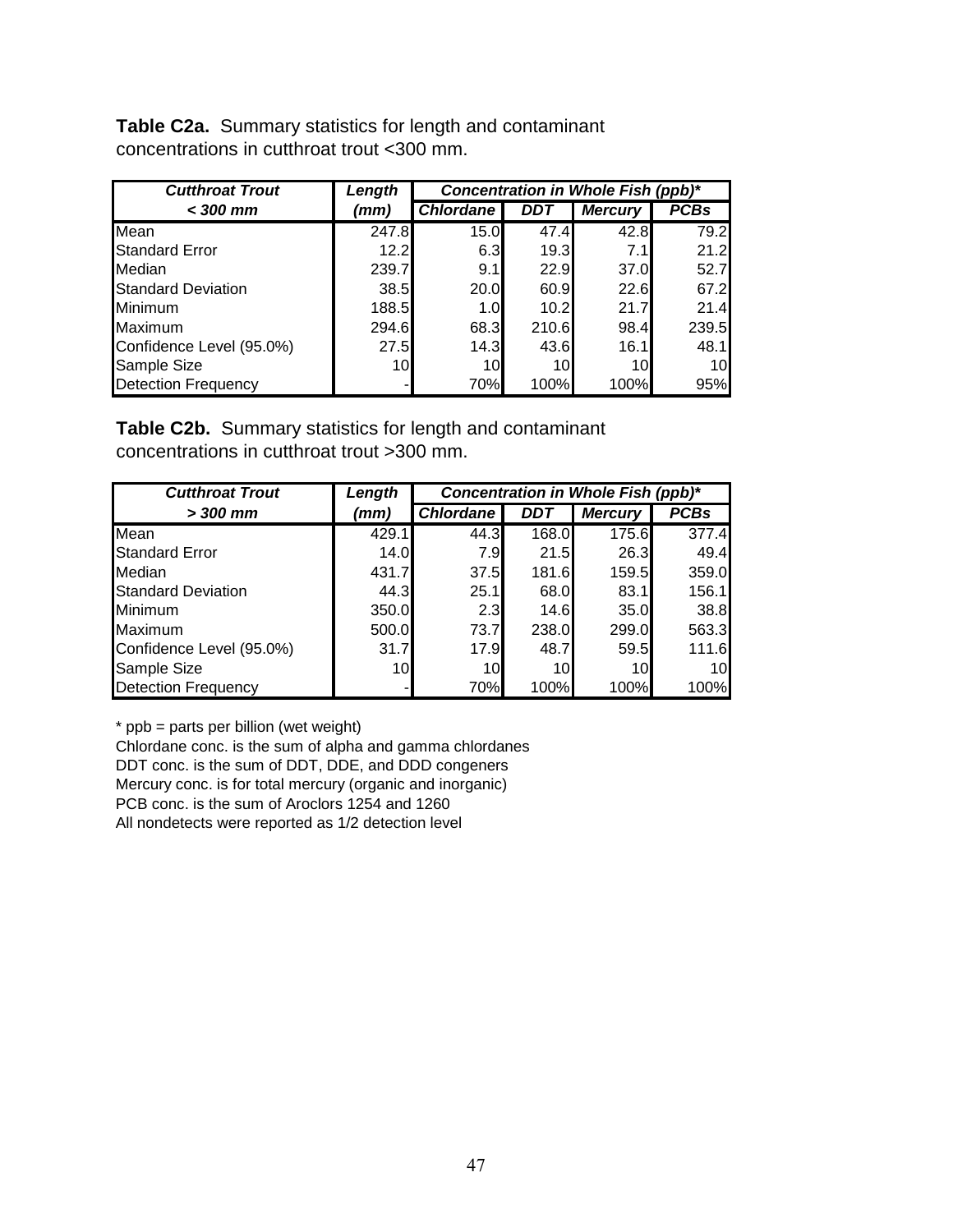**Table C3a.** Summary statistics for length and contaminant concentrations in yellow perch <200 mm.

| <b>Yellow Perch</b>        | Length | Concentration in Whole Fish (ppb)* |                  |                  |             |
|----------------------------|--------|------------------------------------|------------------|------------------|-------------|
| $<$ 200 mm                 | (mm)   | <b>Chlordane</b>                   | DDT              | <b>Mercury</b>   | <b>PCBs</b> |
| Mean                       | 136.0  | 5.0                                | 13.9             | 32.9             | 46.6        |
| <b>Standard Error</b>      | 4.0    | 0.6                                | 0.9 <sub>l</sub> | 1.9 <sub>l</sub> | 5.2         |
| Median                     | 134.5  | 4.4                                | 13.6             | 33.3             | 37.9        |
| <b>Standard Deviation</b>  | 12.7   | 1.8                                | 2.9              | 5.9              | 16.3        |
| <b>Minimum</b>             | 116.0  | 2.6                                | 10.7             | 22.5             | 29.2        |
| Maximum                    | 158.0  | 8.3                                | 18.9             | 41.3             | 74.9        |
| Confidence Level (95.0%)   | 9.1    | 1.3                                | 2.1              | 4.2              | 11.7        |
| Sample Size                | 10     | 10 <sup>1</sup>                    | 10 <sup>1</sup>  | 10               | 10          |
| <b>Detection Frequency</b> |        | 50%                                | 93%              | 100%             | 90%         |

**Table C3b.** Summary statistics for length and contaminant concentrations in yellow perch 201 - 271 mm.

| <b>Yellow Perch</b>        | Length          | Concentration in Whole Fish (ppb)* |            |                |             |  |
|----------------------------|-----------------|------------------------------------|------------|----------------|-------------|--|
| $201 - 271$ mm             | (mm)            | <b>Chlordane</b>                   | <b>DDT</b> | <b>Mercury</b> | <b>PCBs</b> |  |
| Mean                       | 243.5           | 9.6                                | 48.5       | 86.8           | 66.4        |  |
| <b>Standard Error</b>      | 4.2             | 1.3 <sub>l</sub>                   | 6.6        | 16.9           | 14.1        |  |
| Median                     | 238.0           | 9.2                                | 48.4       | 65.6           | 50.7        |  |
| <b>Standard Deviation</b>  | 13.3            | 4.2                                | 20.7       | 53.4           | 44.7        |  |
| Minimum                    | 231.0           | 4.5                                | 21.8       | 40.3           | 24.0        |  |
| Maximum                    | 271.0           | 18.9                               | 87.5       | 207.0          | 166.9       |  |
| Confidence Level (95.0%)   | 9.5             | 3.0 <sub>l</sub>                   | 14.8       | 38.2           | 32.0        |  |
| Sample Size                | 10 <sup>1</sup> | 10                                 | 10         | 10             | 10          |  |
| <b>Detection Frequency</b> |                 | 100%                               | 100%       | 100%           | 95%         |  |

**Table C3c.** Summary statistics for length and contaminant concentrations in yellow perch >271 mm.

| <b>Yellow Perch</b>        | Length | Concentration in Whole Fish (ppb)* |            |                |             |  |
|----------------------------|--------|------------------------------------|------------|----------------|-------------|--|
| $>271$ mm                  | (mm)   | <b>Chlordane</b>                   | <b>DDT</b> | <b>Mercury</b> | <b>PCBs</b> |  |
| Mean                       | 303.7  | 16.3                               | 58.7       | 183.0          | 191.1       |  |
| <b>Standard Error</b>      | 6.7    | 2.8                                | 6.8        | 17.4           | 18.3        |  |
| Median                     | 302.0  | 13.4                               | 64.9       | 180.0          | 184.5       |  |
| <b>Standard Deviation</b>  | 20.2   | 8.4                                | 20.4       | 52.3           | 55.0        |  |
| Minimum                    | 273.0  | 8.0 <sub>l</sub>                   | 26.0       | 121.0          | 119.2       |  |
| Maximum                    | 332.8  | 34.8                               | 84.3       | 293.0          | 286.6       |  |
| Confidence Level (95.0%)   | 15.6   | 6.5                                | 15.6       | 40.2           | 42.3        |  |
| Sample Size                | 9      |                                    |            | 9              | 9           |  |
| <b>Detection Frequency</b> |        | 50%                                | 100%       | 100%           | 100%        |  |

\* ppb = parts per billion (wet weight)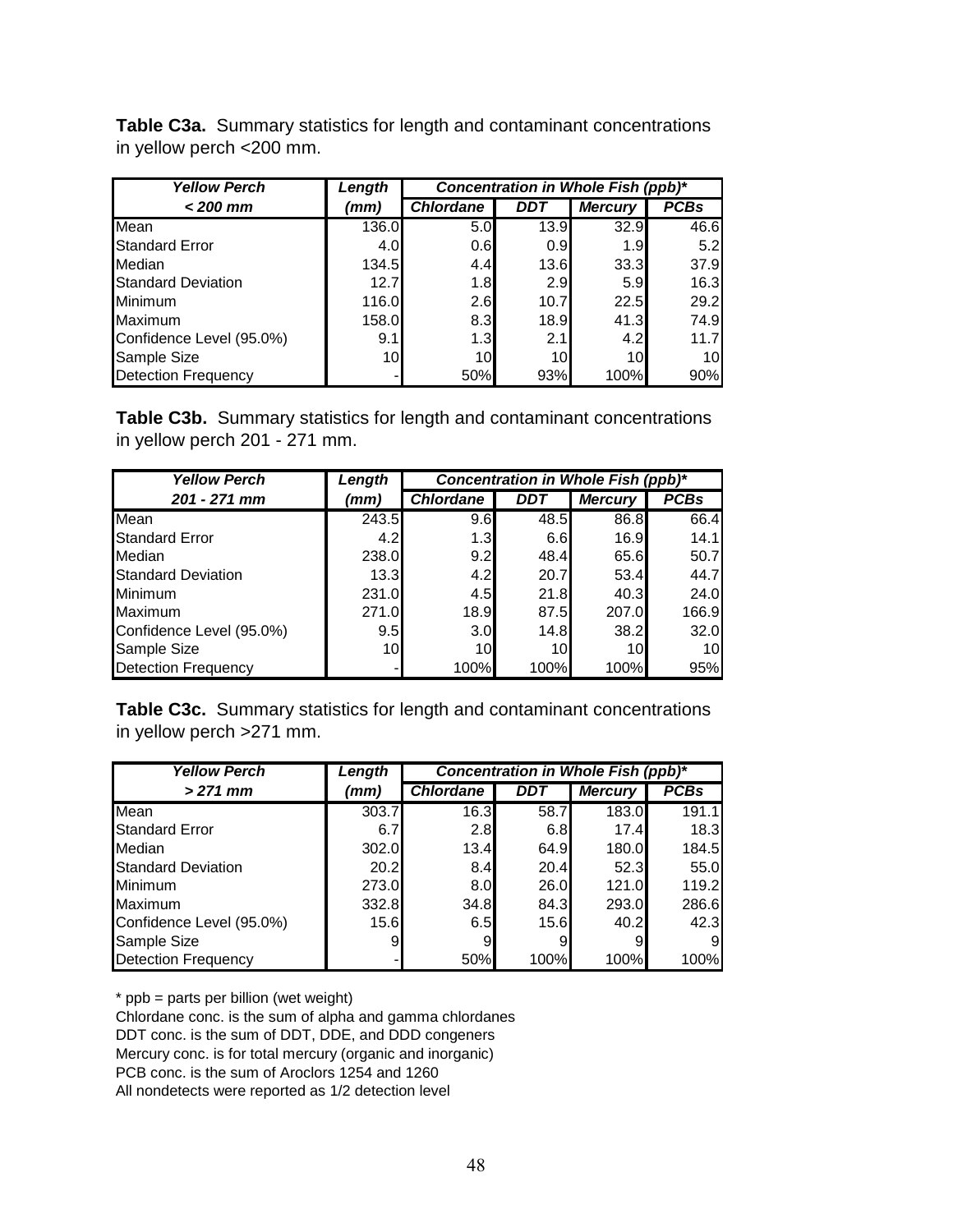**Table C4a.** Summary statistics for length and contaminant concentrations in northern pikeminnow <300 mm.

| <b>Northern Pikeminnow</b> | Length | Concentration in Whole Fish (ppb)* |      |                |             |
|----------------------------|--------|------------------------------------|------|----------------|-------------|
| $<$ 300 mm                 | (mm)   | <b>Chlordane</b>                   | DDT  | <b>Mercury</b> | <b>PCBs</b> |
| Mean                       | 234.3  | 7.1                                | 44.5 | 53.1           | 140.0       |
| <b>Standard Error</b>      | 13.9   | 1.2 <sub>l</sub>                   | 8.6  | 11.1           | 29.2        |
| <b>Median</b>              | 234.5  | 7.0                                | 38.2 | 35.1           | 118.0       |
| <b>Standard Deviation</b>  | 43.9   | 3.6                                | 25.7 | 35.2           | 87.7        |
| Minimum                    | 145.6  | 2.3                                | 14.6 | 18.6           | 57.9        |
| Maximum                    | 297.3  | 13.8                               | 90.3 | 106.0          | 325.0       |
| Confidence Level (95.0%)   | 31.4   | 2.8                                | 19.8 | 25.2           | 67.4        |
| Sample Size                | 10     | 9                                  | 9    | 10I            | 9           |
| <b>Detection Frequency</b> |        | 50%                                | 96%  | 100%           | 100%        |

**Table C4b.** Summary statistics for length and contaminant concentrations in northern pikeminnow >300 mm.

| <b>Northern Pikeminnow</b> | Length | Concentration in Whole Fish (ppb)* |       |                |             |
|----------------------------|--------|------------------------------------|-------|----------------|-------------|
| $>$ 300 mm                 | (mm)   | <b>Chlordane</b>                   | DDT   | <b>Mercury</b> | <b>PCBs</b> |
| Mean                       | 458.7  | 40.1                               | 257.7 | 387.1          | 1071.4      |
| <b>Standard Error</b>      | 16.8   | 5.3                                | 29.9  | 42.4           | 171.0       |
| <b>Median</b>              | 444.3  | 37.3                               | 274.7 | 334.0          | 998.0       |
| <b>Standard Deviation</b>  | 53.0   | 16.7                               | 94.5  | 134.0          | 540.8       |
| <b>Minimum</b>             | 401.9  | 15.1                               | 72.7  | 212.0          | 210.1       |
| <b>Maximum</b>             | 568.0  | 68.3                               | 436.4 | 598.0          | 2289.0      |
| Confidence Level (95.0%)   | 37.9   | 11.9                               | 67.6  | 95.8           | 386.8       |
| Sample Size                | 10     | 10 <sup>1</sup>                    | 10    | 10             | 10          |
| <b>Detection Frequency</b> |        | 50%                                | 100%  | 100%           | 100%        |

\* ppb = parts per billion (wet weight)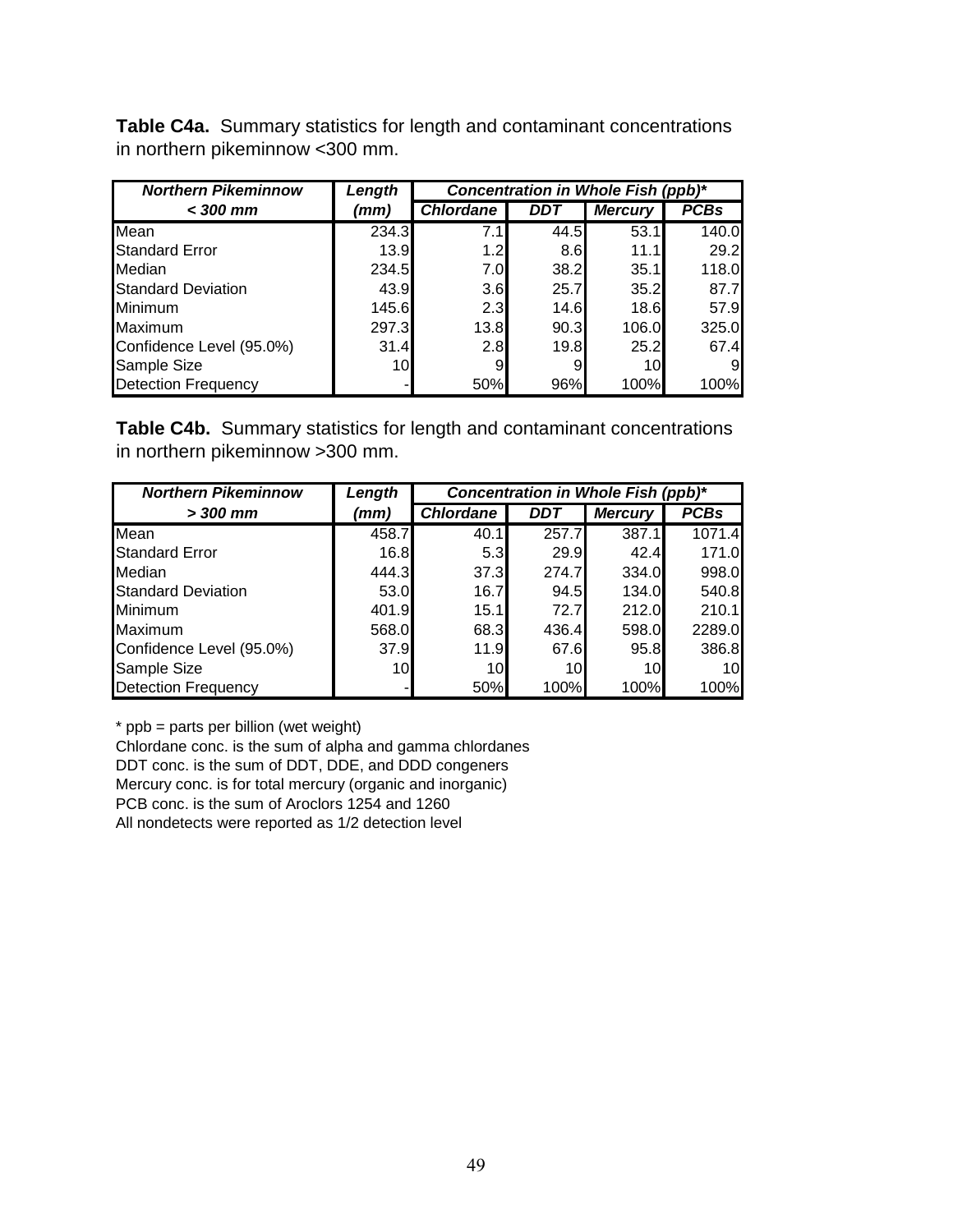**Table C5.** Summary statistics for length and contaminant concentrations in sockeye salmon.

| <b>Sockeye Salmon</b>      | Length | Concentration in Whole Fish (ppb)* |      |                |             |  |
|----------------------------|--------|------------------------------------|------|----------------|-------------|--|
|                            | (mm)   | <b>Chlordane</b>                   | DDT  | <b>Mercury</b> | <b>PCBs</b> |  |
| Mean                       | 606.2  | 1.0 <sub>l</sub>                   | 5.4  | 37.0           | 6.3         |  |
| <b>Standard Error</b>      | 12.5   | 0.0                                | 0.7  | 1.4            | 1.4         |  |
| Median                     | 603.5  | 1.OI                               | 4.6  | 36.5           | 5.2         |  |
| <b>Standard Deviation</b>  | 39.7   | 0.0                                | 2.3  | 4.4            | 4.4         |  |
| Minimum                    | 553.0  | 1.0 <sub>l</sub>                   | 3.2  | 30.2           | 2.5         |  |
| Maximum                    | 660.0  | 1.0 <sub>l</sub>                   | 10.9 | 44.8           | 14.3        |  |
| Confidence Level (95.0%)   | 28.4   | 0.0 <sub>l</sub>                   | 1.7  | 3.2            | 3.1         |  |
| Sample Size                | 10     | 10                                 | 10I  | 10             | 10I         |  |
| <b>Detection Frequency</b> |        | 0%                                 | 60%  | 100%           | 25%         |  |

\* ppb = parts per billion (wet weight)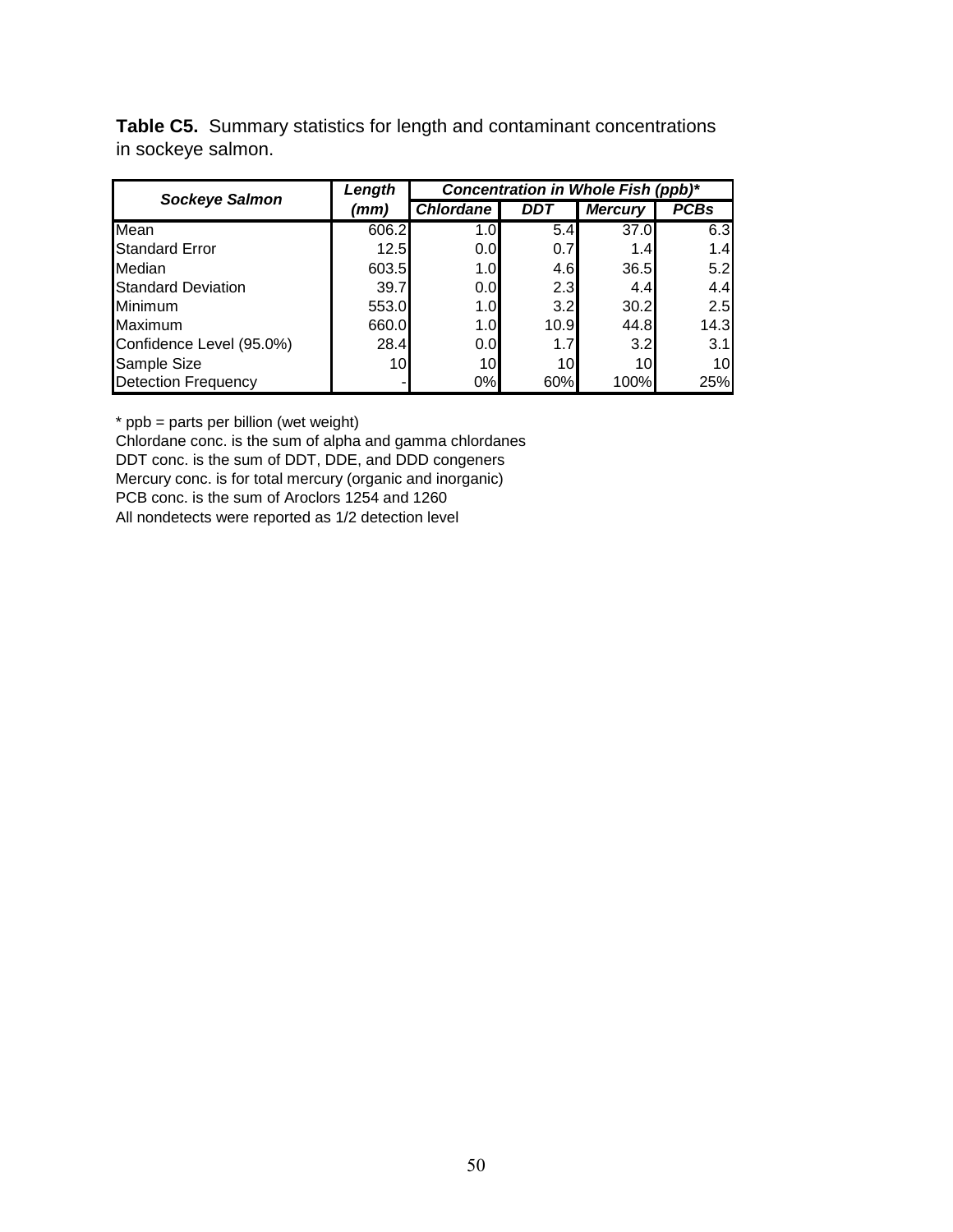| Table C6a. Calculated consumption rates of northern pikeminnow <300 mm for a 132 lb (60 kg) woman |  |  |
|---------------------------------------------------------------------------------------------------|--|--|
| based on contaminant concentration.                                                               |  |  |

| Northern Pikeminnow < 300 mm |                           |                                                          |                                                            |                                                                    |  |  |  |  |
|------------------------------|---------------------------|----------------------------------------------------------|------------------------------------------------------------|--------------------------------------------------------------------|--|--|--|--|
| Contaminant                  | <b>RfD</b><br>(ug/kg day) | <b>Concentration in</b><br>Whole Fish ppb<br>$(ug/kg)^*$ | <b>Consumption rate</b><br>(ounces of fish per<br>month)** | <b>Consumption rate</b><br>(number of 8 oz. meals<br>per month)*** |  |  |  |  |
| Chlordane                    | 0.5                       | 7.1                                                      | 4536.9                                                     | 567.1                                                              |  |  |  |  |
| <b>DDT</b>                   | 0.5                       | 44.5                                                     | 723.9                                                      | 90.5                                                               |  |  |  |  |
| <b>Mercury</b>               | 0.1                       | 53.1                                                     | 121.3                                                      | 15.2                                                               |  |  |  |  |
| <b>PCBs</b>                  | 0.02                      | 140.0                                                    | 9.2                                                        | 1.2                                                                |  |  |  |  |

Table C6b. Calculated consumption rates of northern pikeminnow >300 mm for a 132 lb (60 kg) woman based on contaminant concentration.

| Northern Pikeminnow > 300 mm |                           |                                                       |                                                            |                                                                    |  |  |  |
|------------------------------|---------------------------|-------------------------------------------------------|------------------------------------------------------------|--------------------------------------------------------------------|--|--|--|
| Contaminant                  | <b>RfD</b><br>(ug/kg day) | <b>Concentration in</b><br>Whole Fish ppb<br>(ug/kg)* | <b>Consumption rate</b><br>(ounces of fish per<br>month)** | <b>Consumption rate</b><br>(number of 8 oz. meals<br>per month)*** |  |  |  |
| <b>Chlordane</b>             | 0.5                       | 40.1                                                  | 803.3                                                      | 100.4                                                              |  |  |  |
| <b>IDDT</b>                  | 0.5                       | 257.7                                                 | 125.0                                                      | 15.6                                                               |  |  |  |
| <b>Mercury</b>               | 0.1                       | 387.1                                                 | 16.6                                                       | 2.1                                                                |  |  |  |
| <b>PCBs</b>                  | 0.02                      | 1071.4                                                | 1.2                                                        | 0.2                                                                |  |  |  |

\* ppb = parts per billion (wet weight)

\*\* Consumption rate = (RfD x body weight)/(conc. in fish) x (30.4 days/month)

\*\*\* Number of 8 oz. meals per month that would put a 60 kg person at the RfD

RfD - EPA's chemical specific reference dose

Chlordane conc. is the sum of alpha and gamma chlordanes

DDT conc. is the sum of DDT, DDE, and DDD congeners

Mercury conc. is for total mercury (organic and inorganic)

PCB conc. is the sum of Aroclors 1254 and 1260

Highlighted value indicates most restrictive meal limit for each size class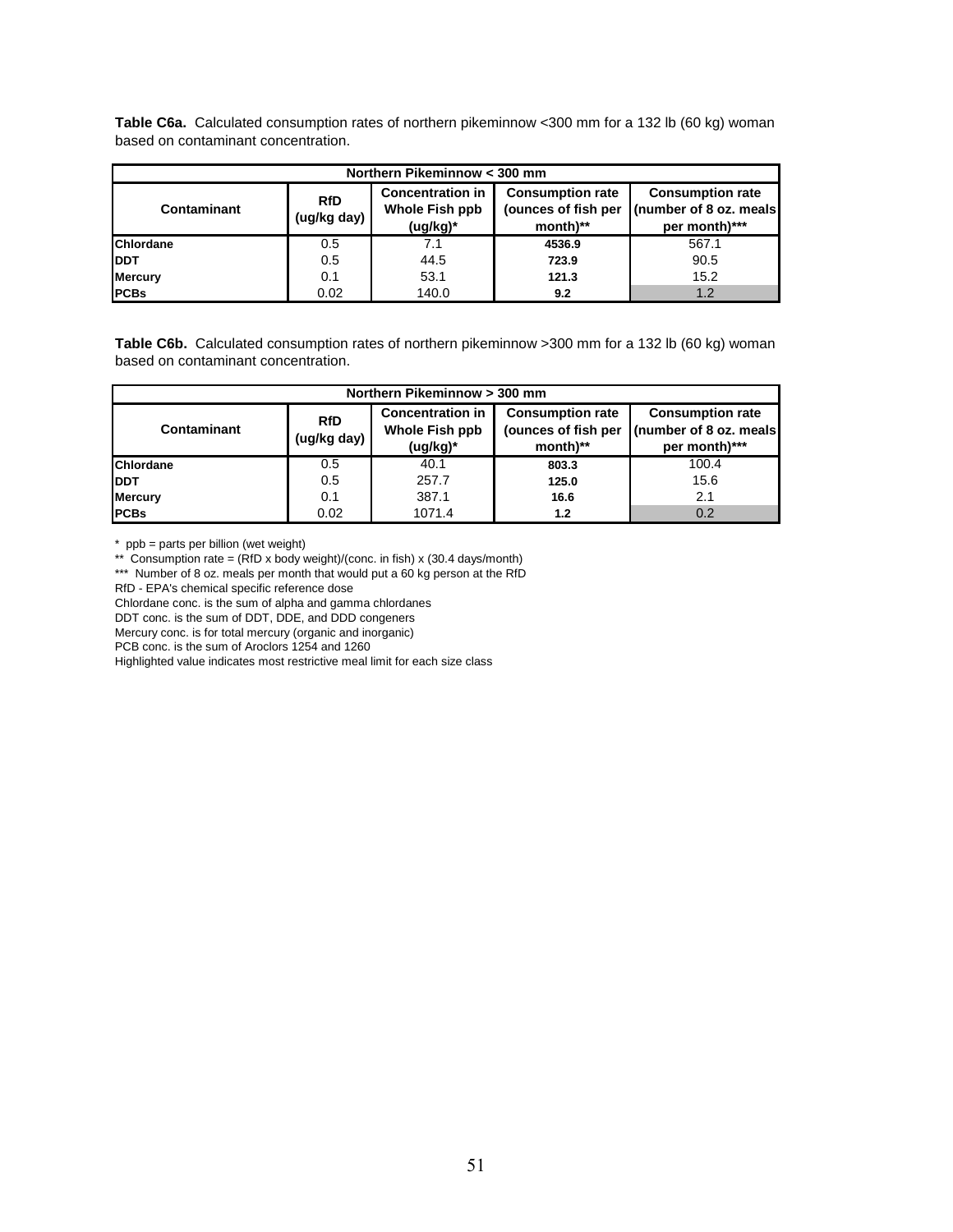**Table C7a.** Calculated consumption rates of yellow perch < 200 mm for a 132 lb (60 kg) woman based on contamiant concentration.

| Yellow Perch < 200 mm |                           |                                                                                                                       |        |       |  |  |
|-----------------------|---------------------------|-----------------------------------------------------------------------------------------------------------------------|--------|-------|--|--|
| Contaminant           | <b>RfD</b><br>(ug/kg day) | <b>Consumption rate</b><br><b>Consumption rate</b><br>(ounces of fish per<br>(number of 8 oz. meals)<br>per month)*** |        |       |  |  |
| <b>Chlordane</b>      | 0.5                       | 5                                                                                                                     | 6442.3 | 805.3 |  |  |
| <b>IDDT</b>           | 0.5                       | 13.9                                                                                                                  | 2317.4 | 289.7 |  |  |
| <b>Mercury</b>        | 0.1                       | 32.9                                                                                                                  | 195.2  | 24.4  |  |  |
| <b>PCBs</b>           | 0.02                      | 46.6                                                                                                                  | 27.6   | 3.5   |  |  |

**Table C7b.** Calculated consumption rates of yellow perch 201 - 270 mm for a 132 lb (60 kg) woman based on contaminant concentration.

| Yellow Perch 201 - 271 mm |                                                                                                                                                                                                                            |      |        |       |  |  |
|---------------------------|----------------------------------------------------------------------------------------------------------------------------------------------------------------------------------------------------------------------------|------|--------|-------|--|--|
| Contaminant               | <b>Concentration in</b><br><b>Consumption rate</b><br><b>Consumption rate</b><br><b>RfD</b><br>(ounces of fish per<br>(number of 8 oz. meals)<br>Whole Fish ppb<br>(ug/kg day)<br>month)**<br>$(ug/kg)^*$<br>per month)*** |      |        |       |  |  |
| <b>Chlordane</b>          | 0.5                                                                                                                                                                                                                        | 9.6  | 3355.4 | 419.4 |  |  |
| <b>IDDT</b>               | 0.5                                                                                                                                                                                                                        | 48.5 | 664.2  | 83.0  |  |  |
| <b>Mercury</b>            | 0.1                                                                                                                                                                                                                        | 86.8 | 74.2   | 9.3   |  |  |
| <b>PCBs</b>               | 0.02                                                                                                                                                                                                                       | 66.4 | 19.4   | 2.4   |  |  |

**Table C7c.** Calculated consumption rates of yellow perch > 271 mm for a 132 lb (60 kg) woman based on contaminant concentration.

| Yellow Perch > 271 mm |                           |                                                                    |        |       |  |  |
|-----------------------|---------------------------|--------------------------------------------------------------------|--------|-------|--|--|
| Contaminant           | <b>RfD</b><br>(ug/kg day) | <b>Consumption rate</b><br>(number of 8 oz. meals<br>per month)*** |        |       |  |  |
| <b>Chlordane</b>      | 0.5                       | 16.3                                                               | 1976.2 | 247.0 |  |  |
| <b>IDDT</b>           | 0.5                       | 58.7                                                               | 548.8  | 68.6  |  |  |
| <b>Mercury</b>        | 0.1                       | 183.0                                                              | 35.2   | 4.4   |  |  |
| <b>PCBs</b>           | 0.02                      | 191.1                                                              | 6.7    | 0.8   |  |  |

\* ppb = parts per billion (wet weight)

\*\* Consumption rate = (RfD x body weight)/(conc. in fish) x (30.4 days/month)

\*\*\* Number of 8 oz. meals per month that would put a 60 kg person at the RfD

RfD - EPA's chemical specific reference dose

- Chlordane conc. is the sum of alpha and gamma chlordanes
- DDT conc. is the sum of DDT, DDE, and DDD congeners

Mercury conc. is for total mercury (organic and inorganic)

PCB conc. is the sum of Aroclors 1254 and 1260

Highlighted value indicates most restrictive meal limit for each size class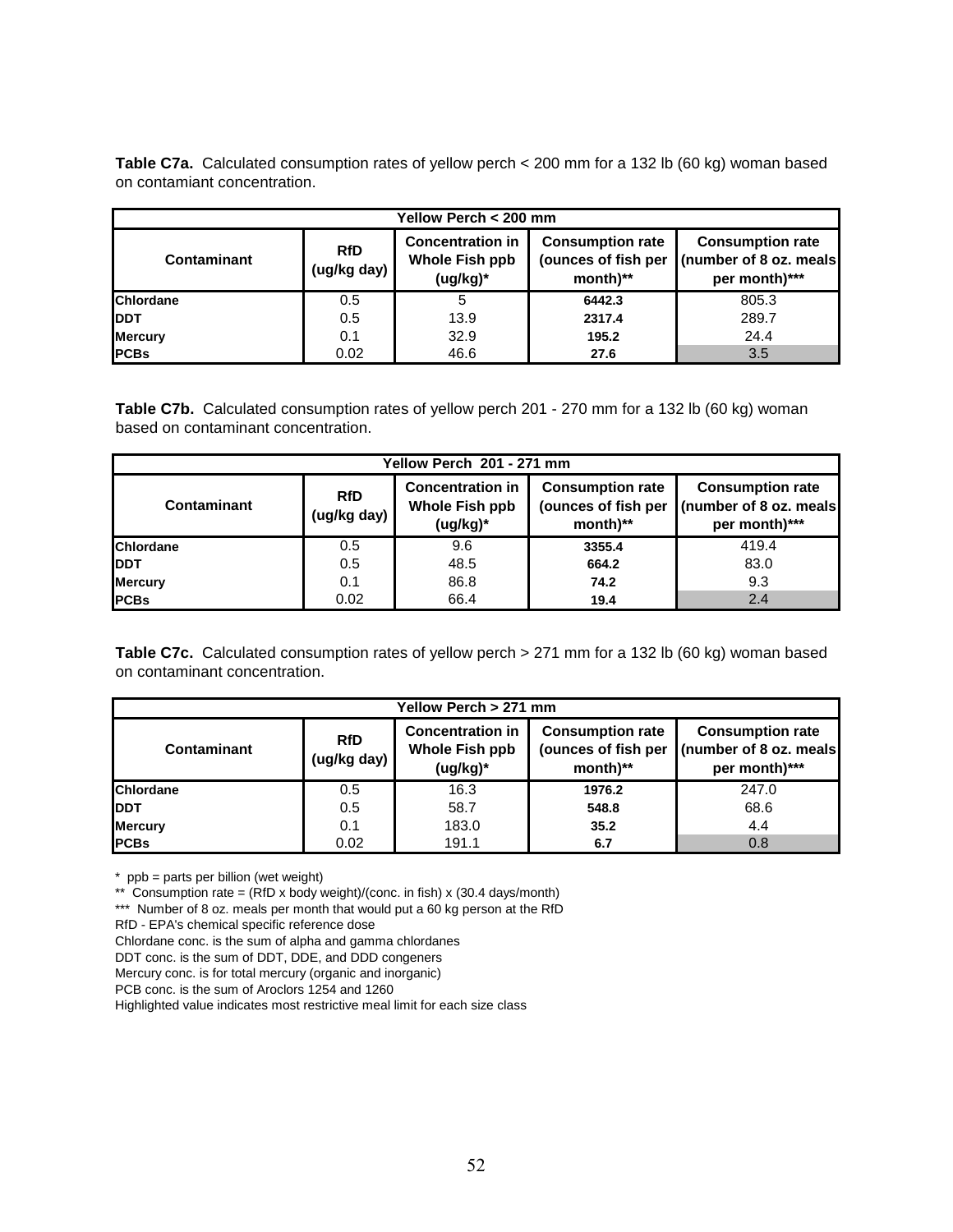**Table C8a.** Calculated consumption rates of cutthroat trout <300 mm for a 132 lb (60 kg) woman based on contaminant concentration.

| Cutthroat Trout < 300 mm |                                                                                                                                                                                                                                      |      |        |       |  |  |  |
|--------------------------|--------------------------------------------------------------------------------------------------------------------------------------------------------------------------------------------------------------------------------------|------|--------|-------|--|--|--|
| Contaminant              | <b>Concentration in</b><br><b>Consumption rate</b><br><b>Consumption rate</b><br><b>RfD</b><br>Whole Fish ppb<br>(ounces of fish per<br>(number of 8 oz. meals)<br>(ug/kg day)<br>(ug/kg)*<br>$month$ <sup>**</sup><br>per month)*** |      |        |       |  |  |  |
| <b>Chlordane</b>         | 0.5                                                                                                                                                                                                                                  | 15.0 | 2147.4 | 268.4 |  |  |  |
| <b>IDDT</b>              | 0.5                                                                                                                                                                                                                                  | 47.4 | 679.6  | 84.9  |  |  |  |
| <b>Mercury</b>           | 0.1                                                                                                                                                                                                                                  | 42.8 | 150.5  | 18.8  |  |  |  |
| <b>PCBs</b>              | 0.02                                                                                                                                                                                                                                 | 79.2 | 16.3   | 2.0   |  |  |  |

**Table C8b.** Calculated consumption rates of cutthroat trout >300 mm for a 132 lb (60 kg) woman based on contaminant concentration.

| Cutthroat Trout > 300 mm |                           |                                                          |                                                                                                                                   |      |  |  |  |
|--------------------------|---------------------------|----------------------------------------------------------|-----------------------------------------------------------------------------------------------------------------------------------|------|--|--|--|
| Contaminant              | <b>RfD</b><br>(ug/kg day) | <b>Concentration in</b><br>Whole Fish ppb<br>$(ug/kg)^*$ | <b>Consumption rate</b><br><b>Consumption rate</b><br>(number of 8 oz. meals)<br>(ounces of fish per<br>month)**<br>per month)*** |      |  |  |  |
| <b>Chlordane</b>         | 0.5                       | 44.3                                                     | 727.1                                                                                                                             | 90.9 |  |  |  |
| <b>IDDT</b>              | 0.5                       | 168.0                                                    | 191.7                                                                                                                             | 24.0 |  |  |  |
| <b>Mercury</b>           | 0.1                       | 175.6                                                    | 36.7                                                                                                                              | 4.6  |  |  |  |
| <b>PCBs</b>              | 0.02                      | 377.4                                                    | 3.4                                                                                                                               | 0.4  |  |  |  |

\* ppb = parts per billion (wet weight)

\*\* Consumption rate =  $(RfD \times body weight)/(conc.$  in fish)  $x$  (30.4 days/month)

\*\*\* Number of 8 oz. meals per month that would put a 60 kg person at the RfD

RfD - EPA's chemical specific reference dose

Chlordane conc. is the sum of alpha and gamma chlordanes

DDT conc. is the sum of DDT, DDE, and DDD congeners

Mercury conc. is for total mercury (organic and inorganic)

PCB conc. is the sum of Aroclors 1254 and 1260

Highlighted value indicates most restrictive meal limit for each size class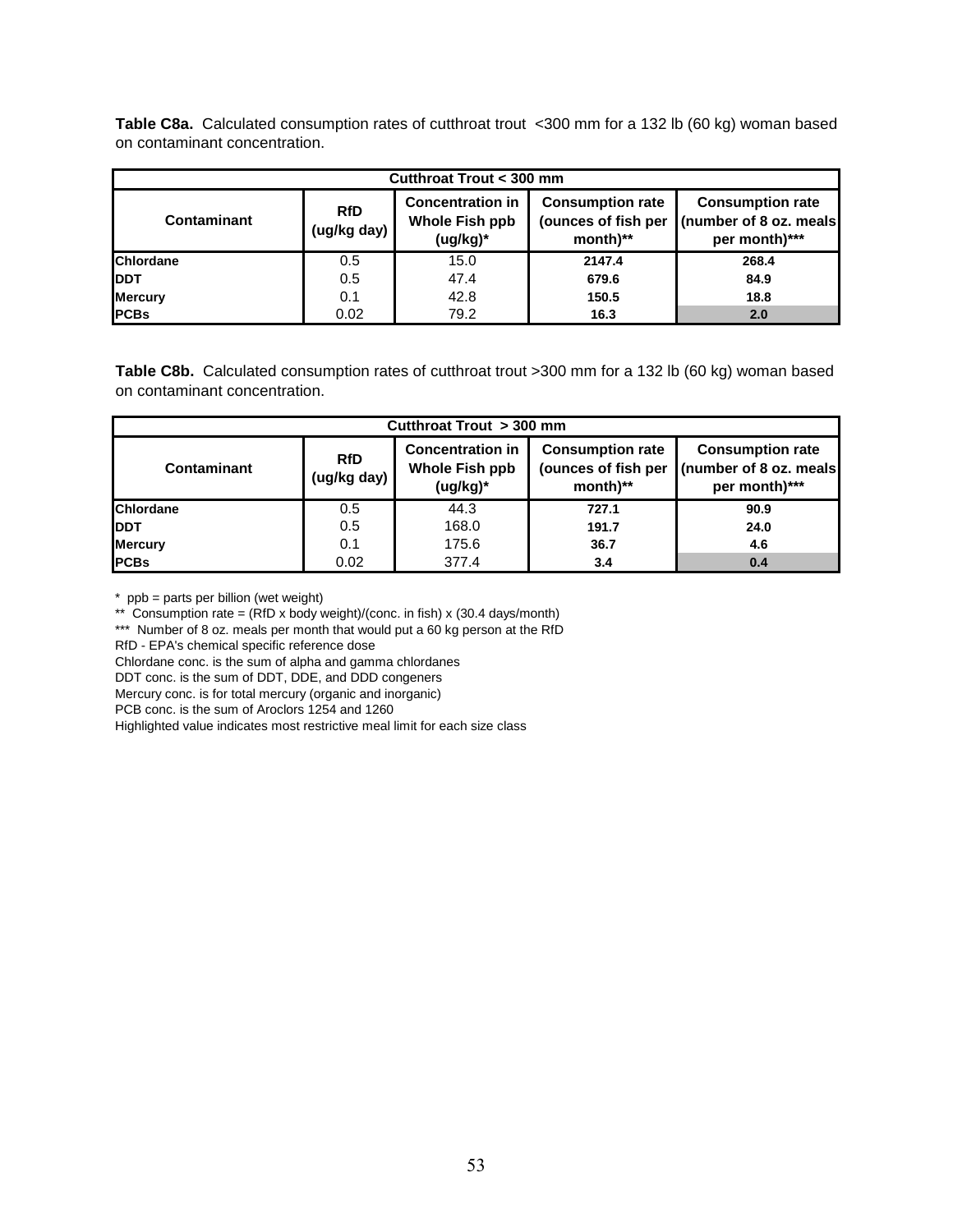| Table C9. Calculated consumption rates of sockeye salmon for a 132 lb (60 kg) woman based on |
|----------------------------------------------------------------------------------------------|
| contaminant concentration.                                                                   |

| Sockeye Salmon |                           |                                                              |                                                                         |                                                                     |  |  |  |
|----------------|---------------------------|--------------------------------------------------------------|-------------------------------------------------------------------------|---------------------------------------------------------------------|--|--|--|
| Contaminant    | <b>RfD</b><br>(ug/kg day) | <b>Concentration in</b><br><b>Whole Fish ppb</b><br>(ug/kg)* | <b>Consumption rate</b><br>(ounces of fish per<br>$month$ <sup>**</sup> | <b>Consumption rate</b><br>(number of 8 oz. meals)<br>per month)*** |  |  |  |
| <b>IDDT</b>    | 0.5                       | 5.4                                                          | 5965.1                                                                  | 745.6                                                               |  |  |  |
| <b>Mercury</b> | 0.1                       | 37.0                                                         | 174.1                                                                   | 21.8                                                                |  |  |  |
| <b>IPCBs</b>   | 0.02                      | 7.9                                                          | 163.1                                                                   | 20.4                                                                |  |  |  |

\* ppb = parts per billion (wet weight)

\*\* Consumption rate =  $(RfD \times body weight)/(conc.$  in fish)  $\times$  (30.4 days/month)

\*\* Number of 8 oz. meals per month that would put a 60 kg person at the RfD

RfD - EPA's chemical specific reference dose

DDT conc. is the sum of DDT, DDE, and DDD congeners

Mercury conc. is for total mercury (organic and inorganic)

PCB conc. is the sum of Aroclors 1254 and 1260

Highlighted value indicates most restrictive meal limit for each size class

#### **Table C10.** Fillet-to-whole body PCB ratios for various fish species.

| Fillet-to-Whole Body Ratios for PCBs |          |                                 |                         |  |  |  |
|--------------------------------------|----------|---------------------------------|-------------------------|--|--|--|
| <b>Species</b>                       | Group    | <b>Fillet: Whole Body Ratio</b> | <b>Reference</b>        |  |  |  |
| <b>Black Bass</b>                    | Bass     | 0.43                            | Bevelheimer et al. 1997 |  |  |  |
| <b>White Bass</b>                    | Bass     | 0.44                            | Thompson et al. 2002    |  |  |  |
| Carp                                 | Cyprinid | 0.53                            | Thompson et al. 2002    |  |  |  |
| White sucker                         | Cyprinid | 0.48                            | Thompson et al. 2002    |  |  |  |
| Walleye                              | Percid   | 0.17                            | Thompson et al. 2002    |  |  |  |
| Walleye                              | Percid   | 0.1                             | Parkerton 1993          |  |  |  |
| Walleye                              | Percid   | 0.09                            | Connolly et al. 1992    |  |  |  |
| Brown trout                          | Salmoid  | 1.0                             | Connolly et al. 1992    |  |  |  |
| Brown trout                          | Salmoid  | 0.88                            | Connolly et al. 1992    |  |  |  |
| Brown trout                          | Salmoid  | 0.57                            | Connolly et al. 1992    |  |  |  |
| Coho                                 | Salmoid  | 0.59                            | Amrhein et al. 1999     |  |  |  |
| Coho                                 | Salmoid  | 0.89                            | Connolly et al. 1992    |  |  |  |
| Rainbow trout                        | Salmoid  | 0.68                            | Amrhein et al. 1999     |  |  |  |
| Rainbow trout                        | Salmoid  | 0.34                            | Niimi and Oliver 1983   |  |  |  |
| Rainbow trout                        | Salmoid  | 0.43                            | Carline et al. 2001     |  |  |  |

*Table courtesy of Jan McIntrye*

Data presented for discussion only, and where not used in determining consumption rates.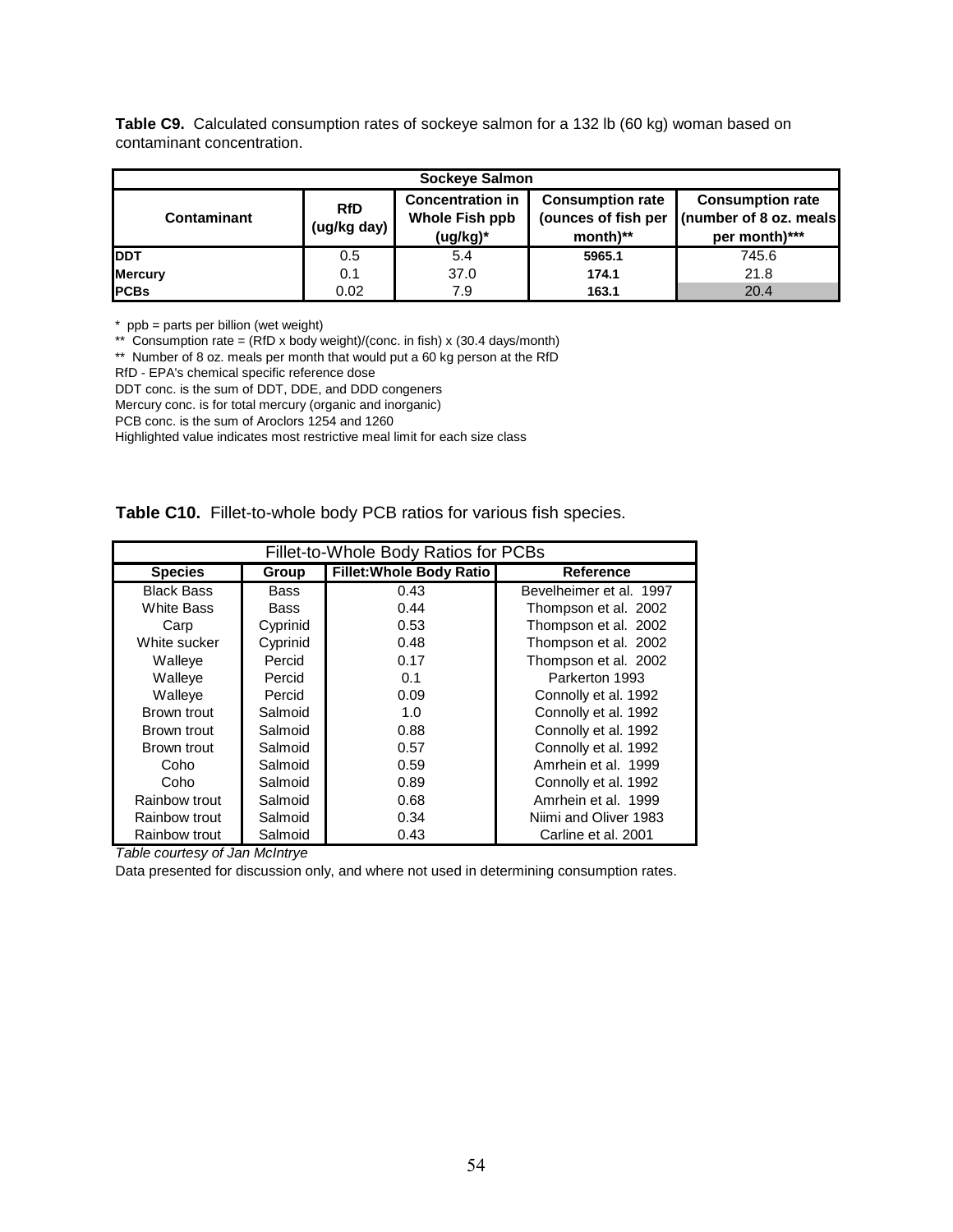

**Figure C1.** Correlation between cutthroat trout length (mm) and associated chlordane concentration (ppb) measured in whole body tissue samples on wet weight basis. Data represents the sum of alpha and gamma chlordanes.  $N = 20$ .



**Figure C2.** Correlation between cutthroat trout length (mm) and associated DDT concentration (ppb) measured in whole body tissue samples on wet weight basis. Data represents represents the sum of DDT, DDE, and DDE. N=20.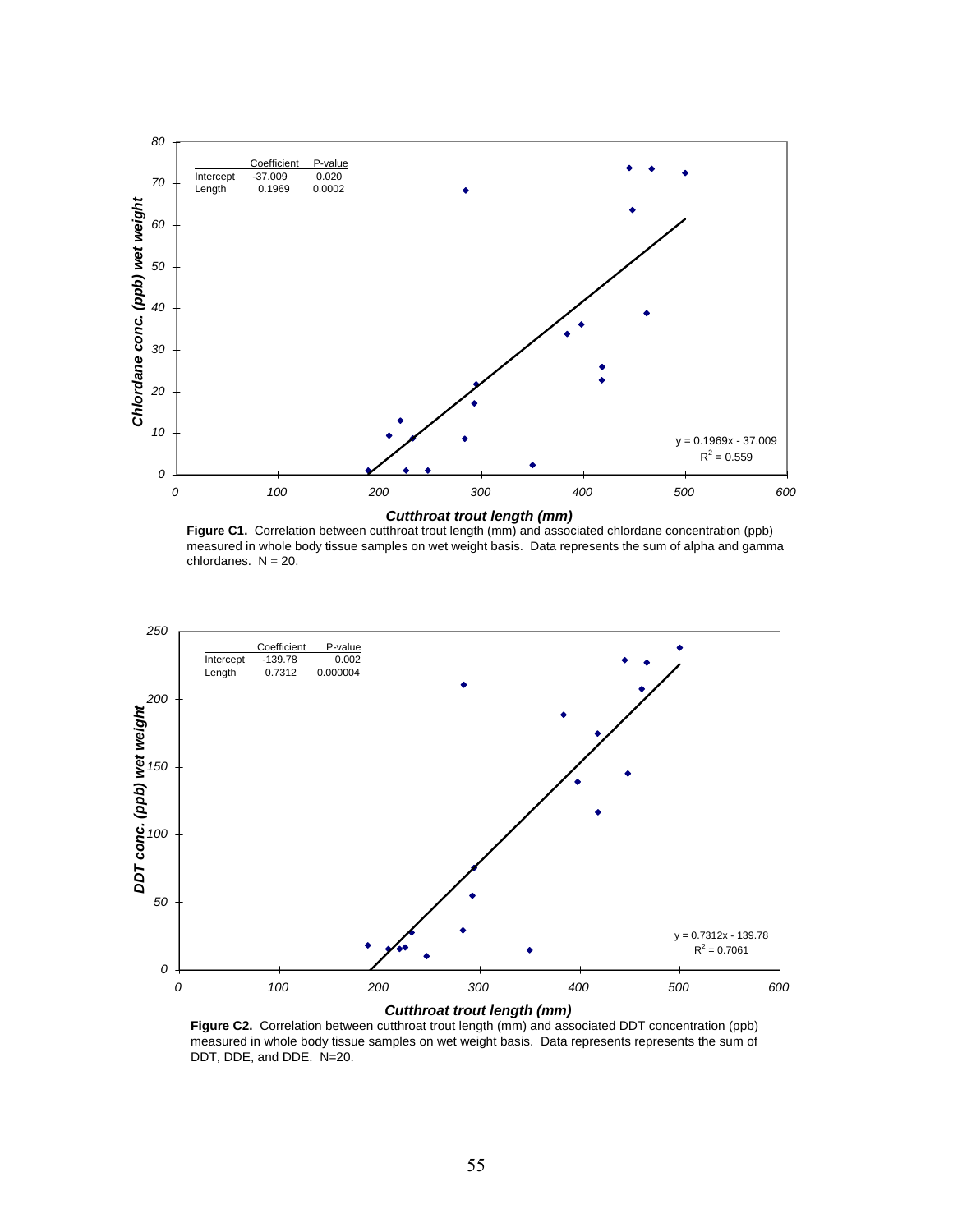

Figure C3. Correlation between cutthroat trout length (mm) and associated mercury concentration (ppb) measured in whole body tissue samples on wet weight basis. Data represents the sum of organic and inorganic mercury. N=20.



**Figure C4.** Correlation between cutthroat trout length (mm) and associated PCB concentration (ppb) measured in whole body tissue samples on wet weight basis. Data represent sum of PCB aroclors 1254 and 1260. N=20.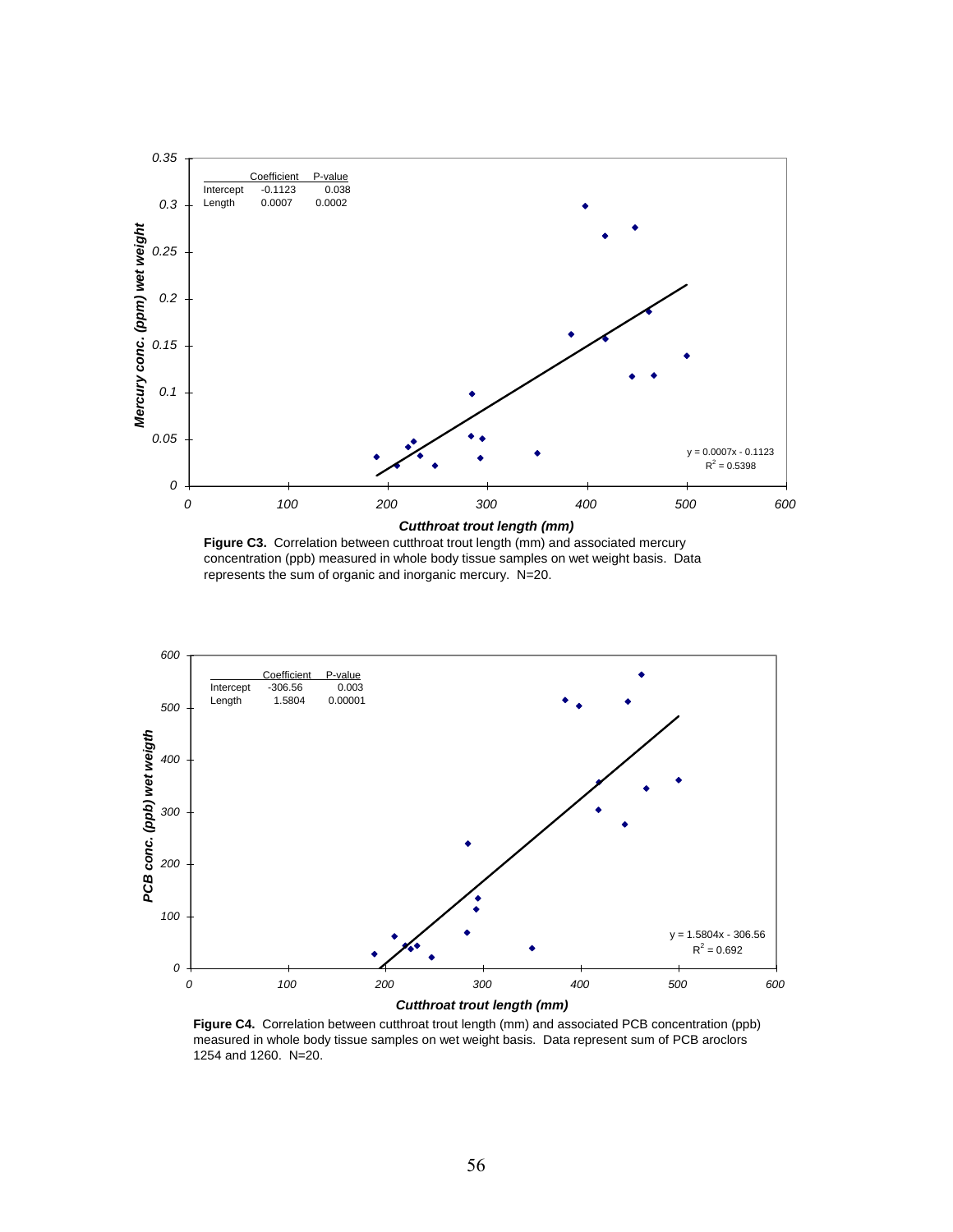

**Figure C5.** Correlation between yellow perch length (mm) and associated chlordane concentration (ppb) measured in whole body tissue samples on a wet weight basis. Data represents the sum of alpha





*Yellow perch length (mm)*<br>**Figure C6.** Correlation between yellow perch length (mm) and DDT concentrations (ppb) measured in whole body tissues samples on wet weight basis. Data represent the sum of DDT, DDE, and DDD. N=29.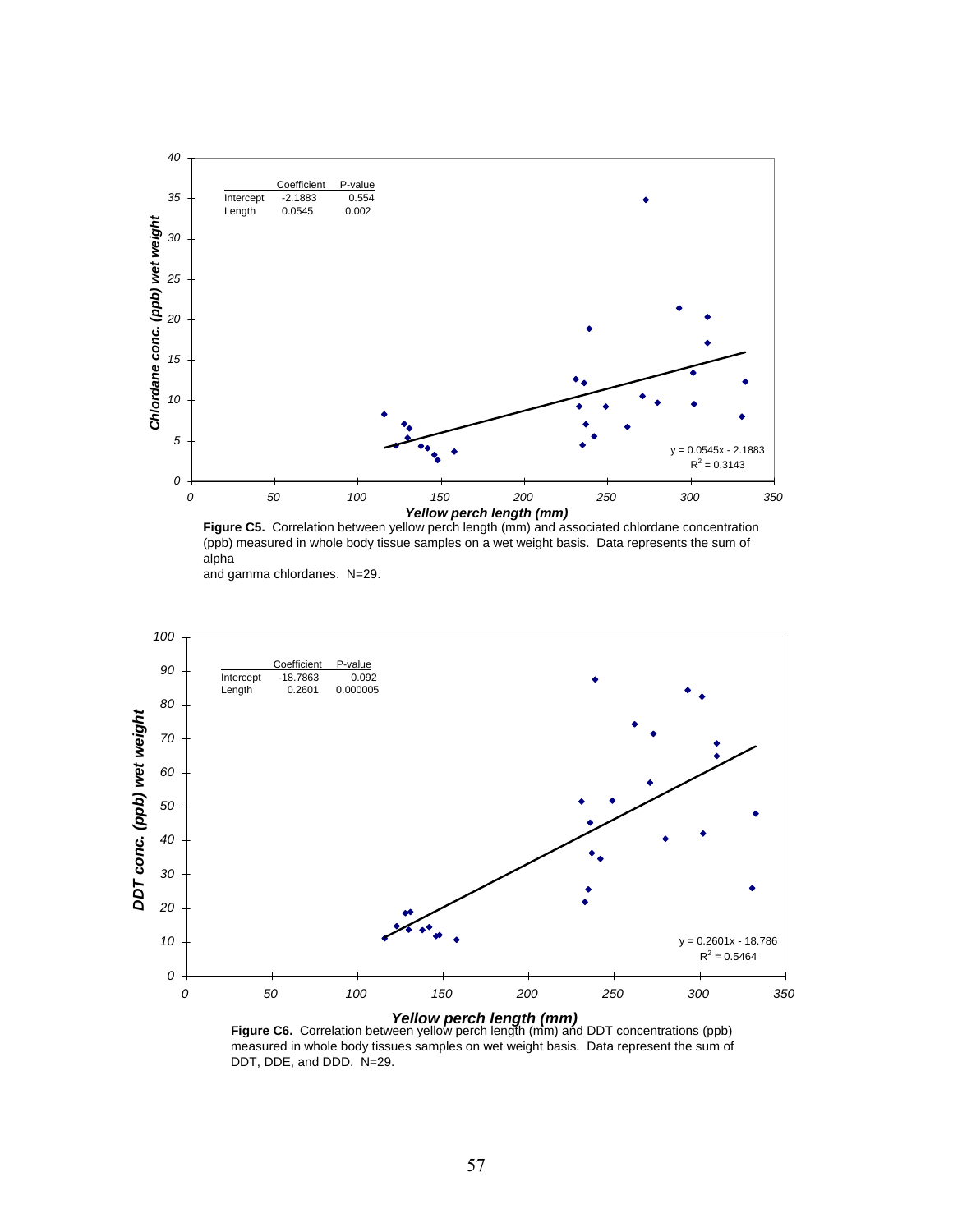

Figure C7. Correlation between yellow perch length (mm) and associated mercury concentration (ppb) measured in whole body tissue samples on wet weight basis. Data represent the sum of organic and inorganic mercury. N=29.



**Figure C8.** Correlation between yellow perch length (mm) and associated PCB concentration (ppb) measured in whole body tissue samples on wet weight basis. Data represent the sum of PCB aroclors 1254 and 1260. N=29.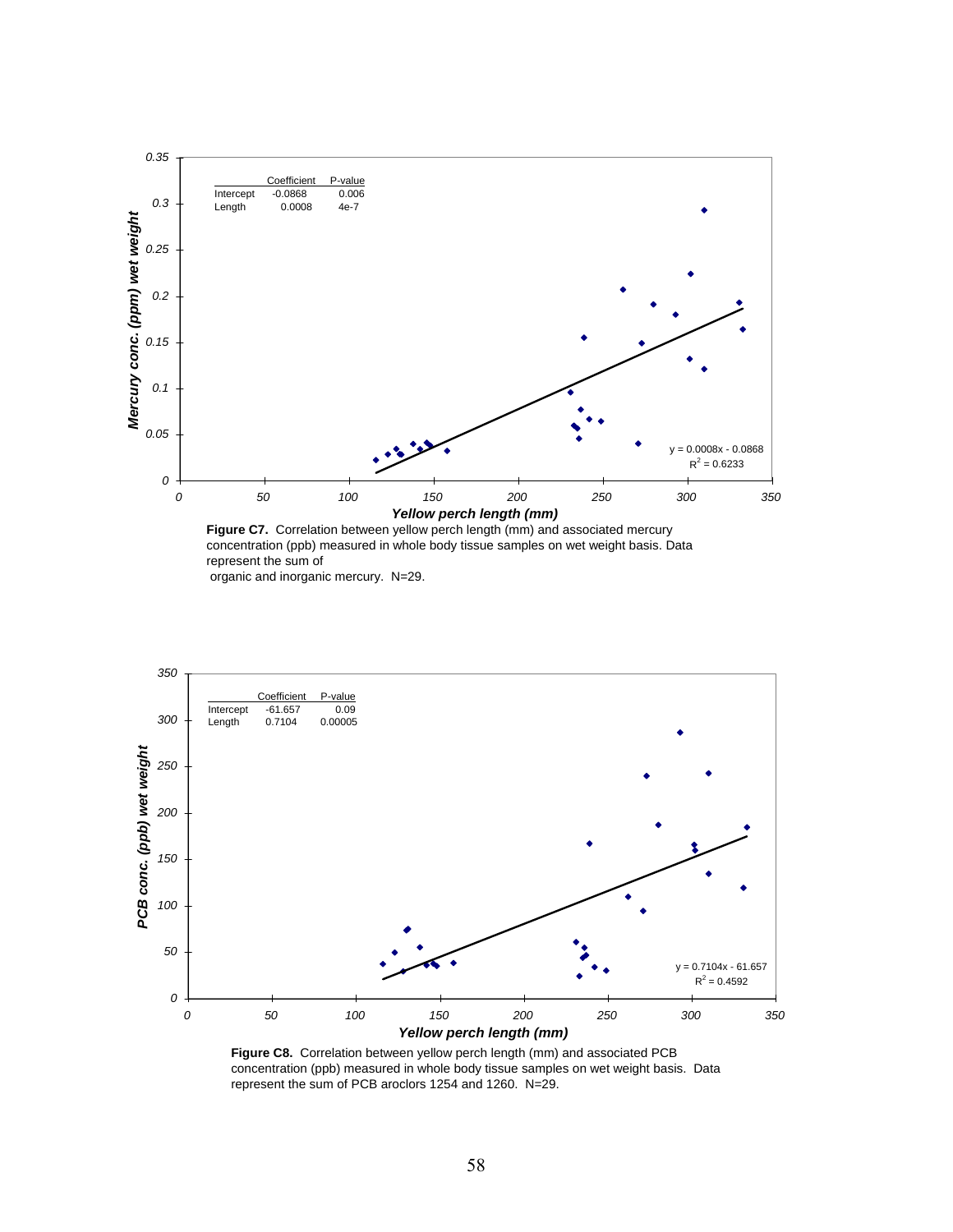

**Figure C9.** Correlation between northern pikeminnow length (mm) and chlordane concentration (ppb) meaured in whole body tissue samples on wet weight basis. Data represent the sum of alpha and gamma chlordanes. N=20.



**Figure C10.** Correlation between northern pikeminnow length and associated DDT concentration (ppb) meaured in whole body tissue samples on wet weight basis. Data represent the sum of DDT, DDE, and DDE. N=20.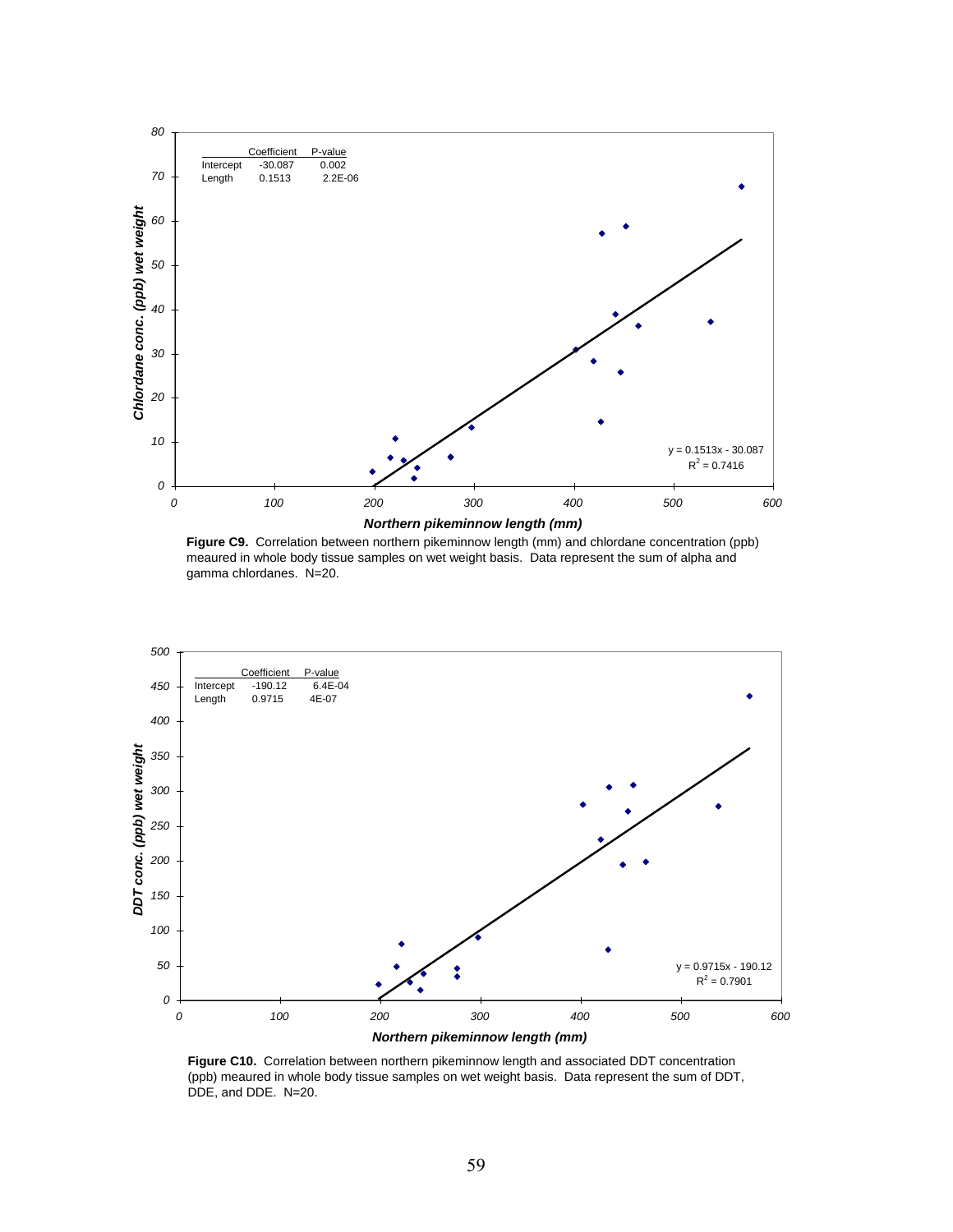

**Figure C11.** Correlation between northern pikeminnow length (mm) and associated mercury concentration (ppb) meaured in whole body tissue samples on wet weight basis. Data represents the sum of organic and inorganic mercury. N=20.



**Figure C12.** Correlation between northern pikeminnow length (mm) and PCB concentration (ppb) meaured in whole body tissue samples on wet weight basis. Data represent the sum of PCB aroclors 1254 and 1260. N=20.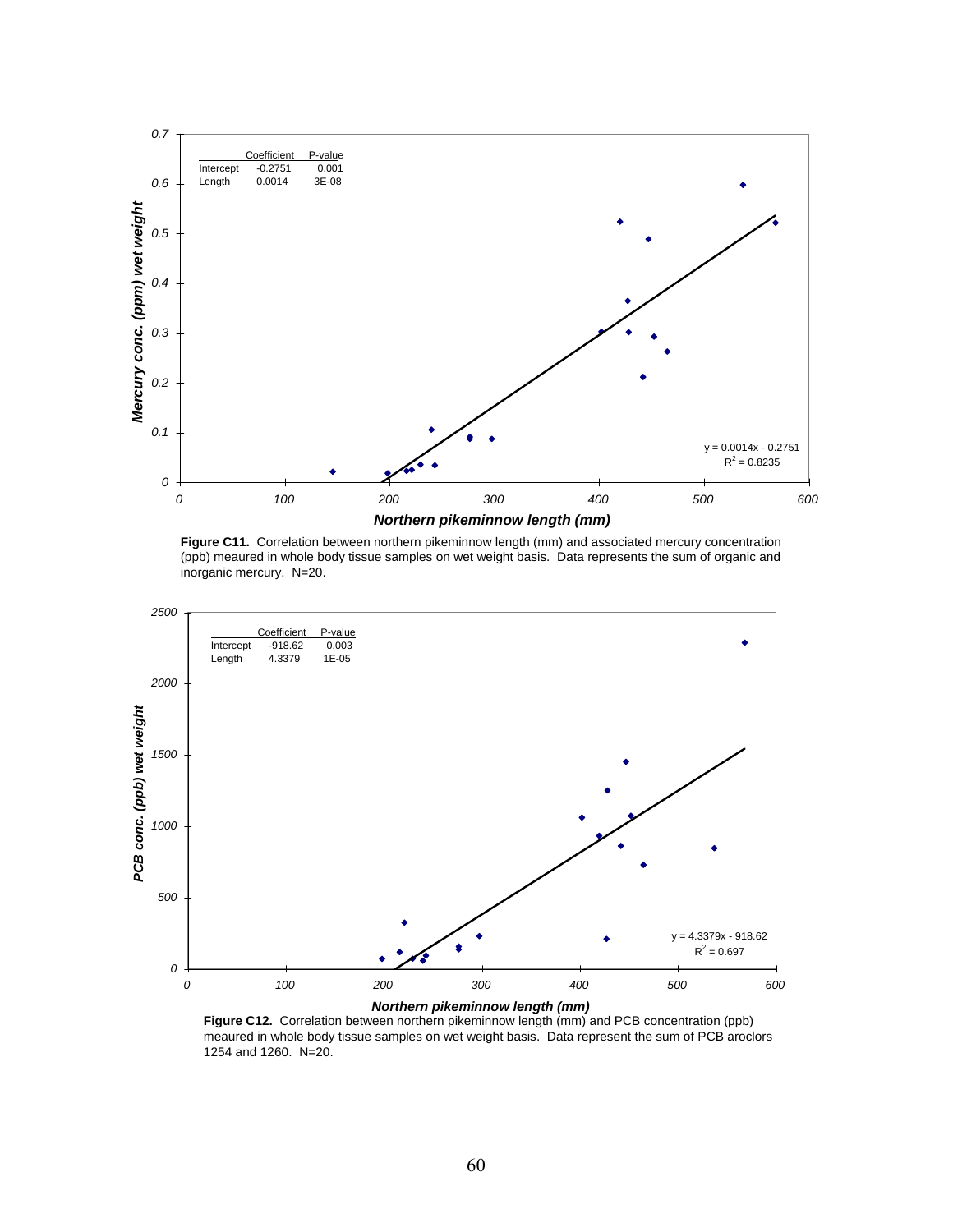

**Figure C13.** Correlation between sockeye salmon length (mm) and associated DDT concentration (ppb) measured in whole body tissue samples on wet weight basis. Data represent the sum of DDT, DDE, and DDT. N=10.



**Figure C14.** Correlation between sockeye salmon length (mm) and assoicated mercury concentration (ppb) meaured in whole body tissue samples on wet weight basis. Data represents the sum of organic and inorganic mercury. N=10.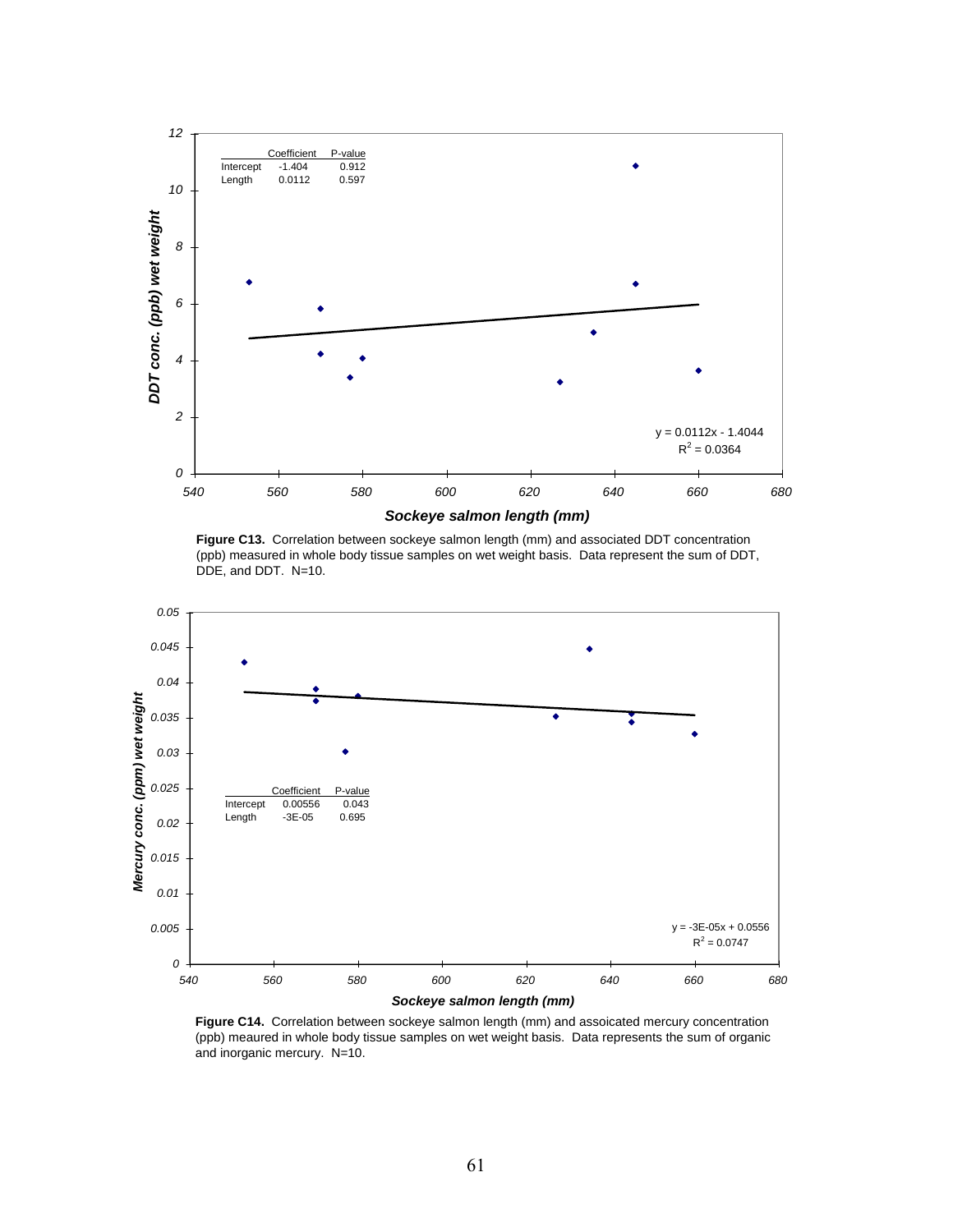

**Figure C15.** Correlation between sockeye salmon length (mm) and associated PCB concentration (ppb) measured in whole body tissue samples on wet weight basis. Data represents the sum of PCB aroclors 1254 and 1260. N=10.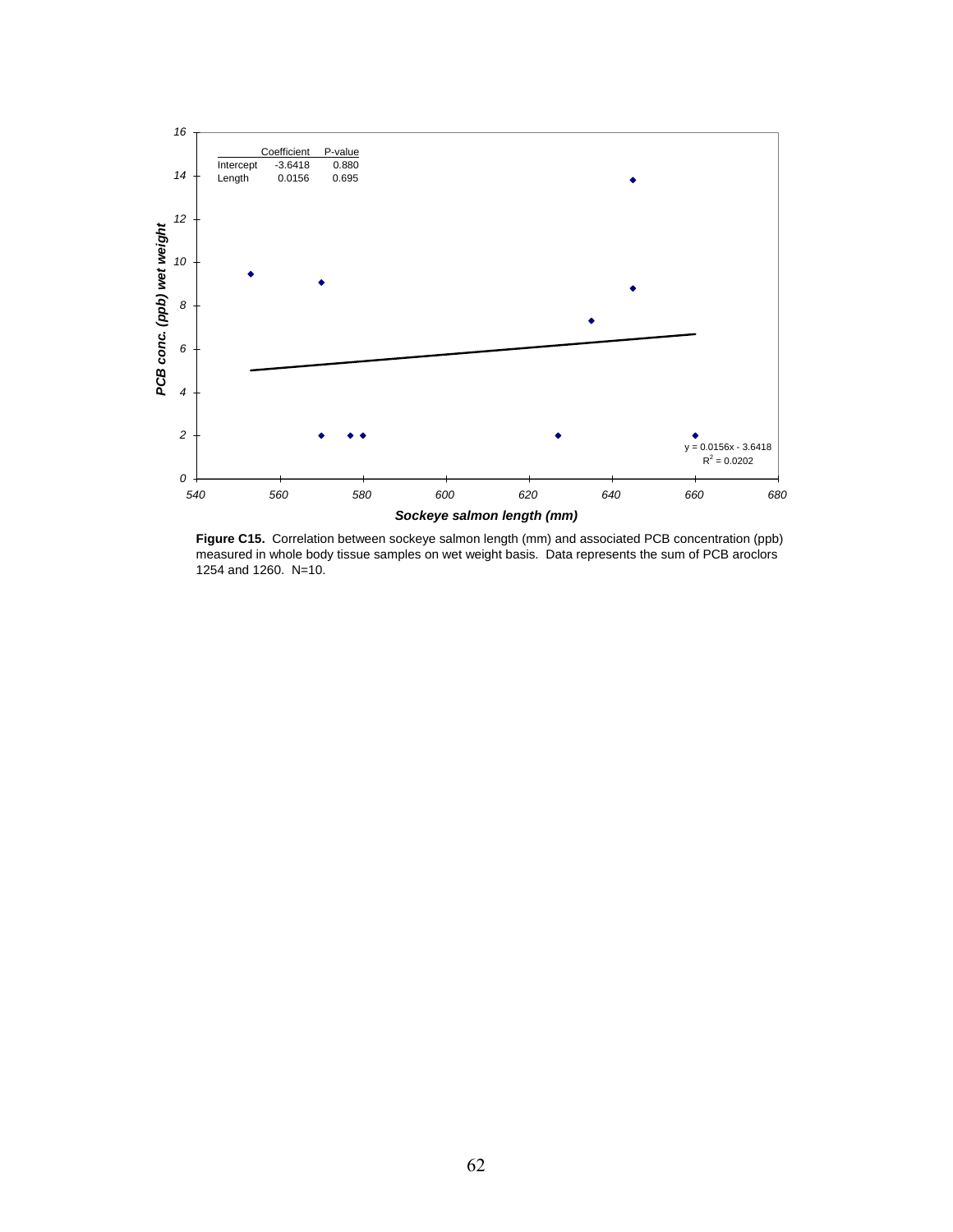

Figure C16. Allowable number of 8 oz. meals per month of cutthroat trout < 12 inches (300 mm) from Lake Washington for varying body weights based on contaminant concentration.



**Figure C17.** Allowable number of 8 oz. meals per month of cutthroat trout > 12 inches (300 mm) from Lake Washington for varying body weights based on contaminant concentration.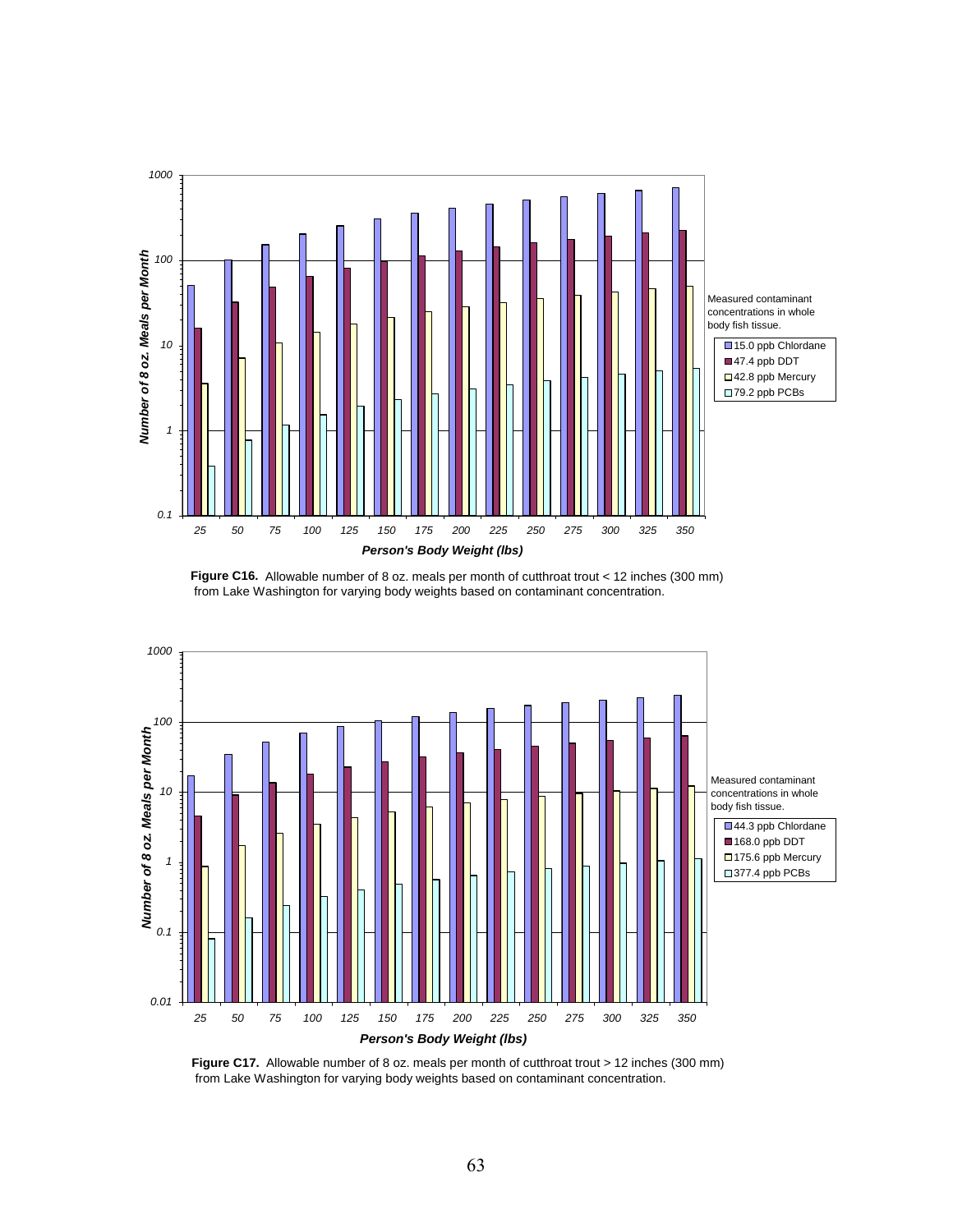

**Figure C18.** Allowable number of 8 oz. meals per month of yellow perch <8 inches (200 mm) from Lake Washington for varying body weights based on contaminant concentration.



(201 - 270 mm) from Lake Washington for varying body weights based on contaminant concentration.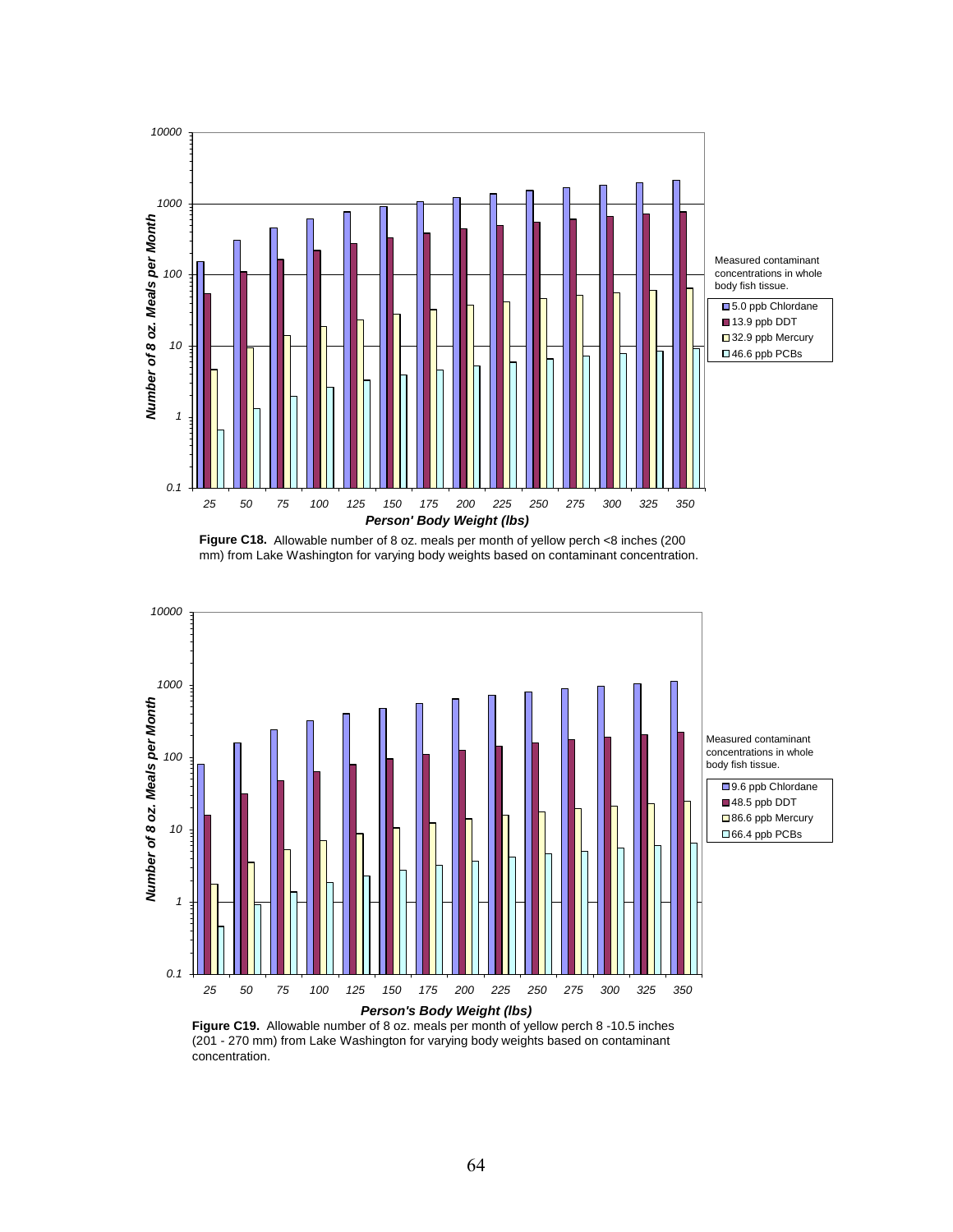

**Figure C20.** Allowable number of 8 oz. meals per month of yellow perch >10.5 inches (270 mm) from Lake Washington for varying body weights based on contaminant concentration.



**Figure C21.** Allowable number of 8 oz. meals per month of northern pikeminnow <12 inches (300 mm) from Lake Washington for varying body weights based on contaminant concentration.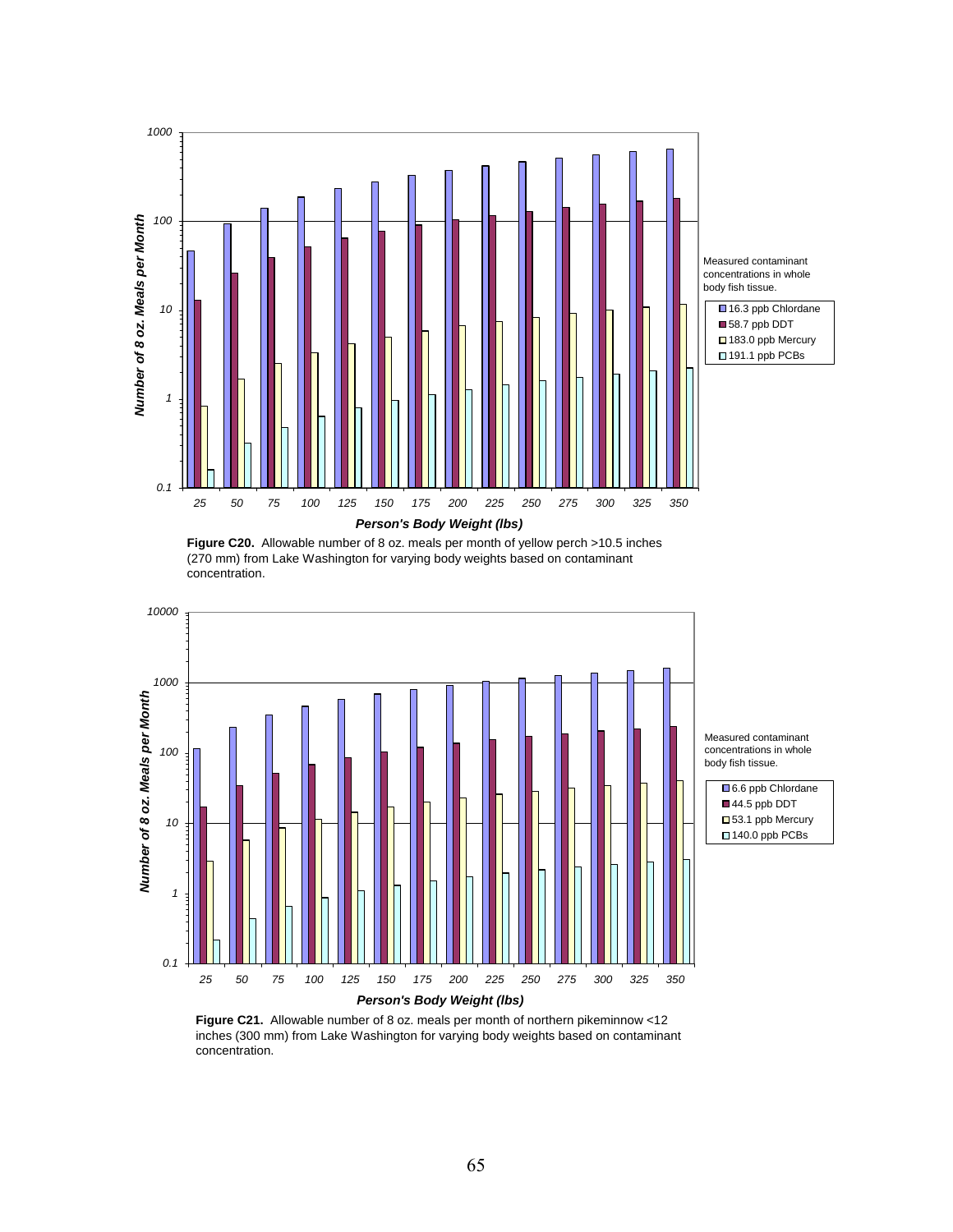

**Figure C22.** Allowable number of 8 oz. meals per month of northern pikeminnow >12 inches (300 mm) from Lake Washington for varying body weights based on contaminant concentration.



Washington for varying body weights based on contaminant concentration.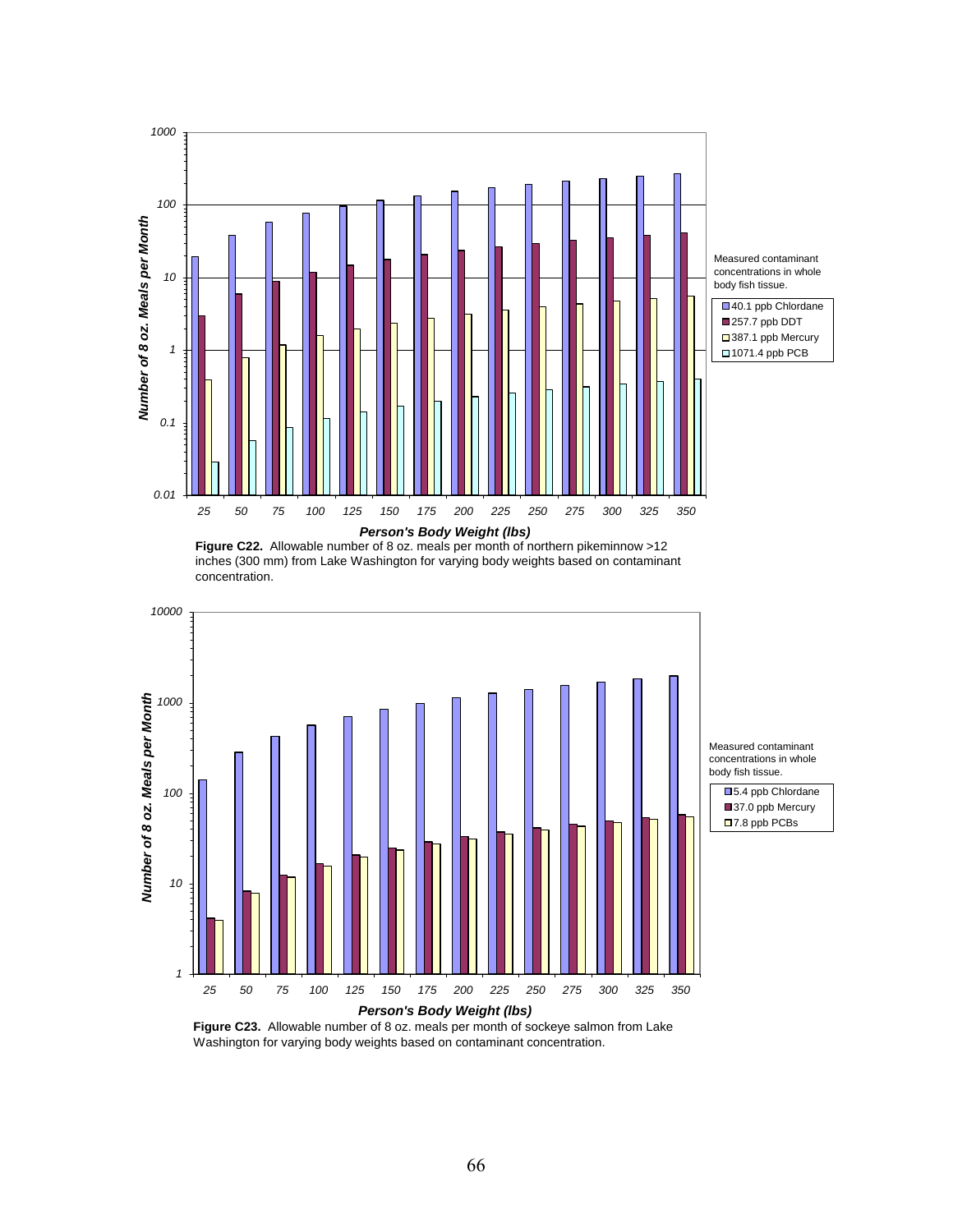# APPENDIX D

# Multiple Chemical Exposure Calculations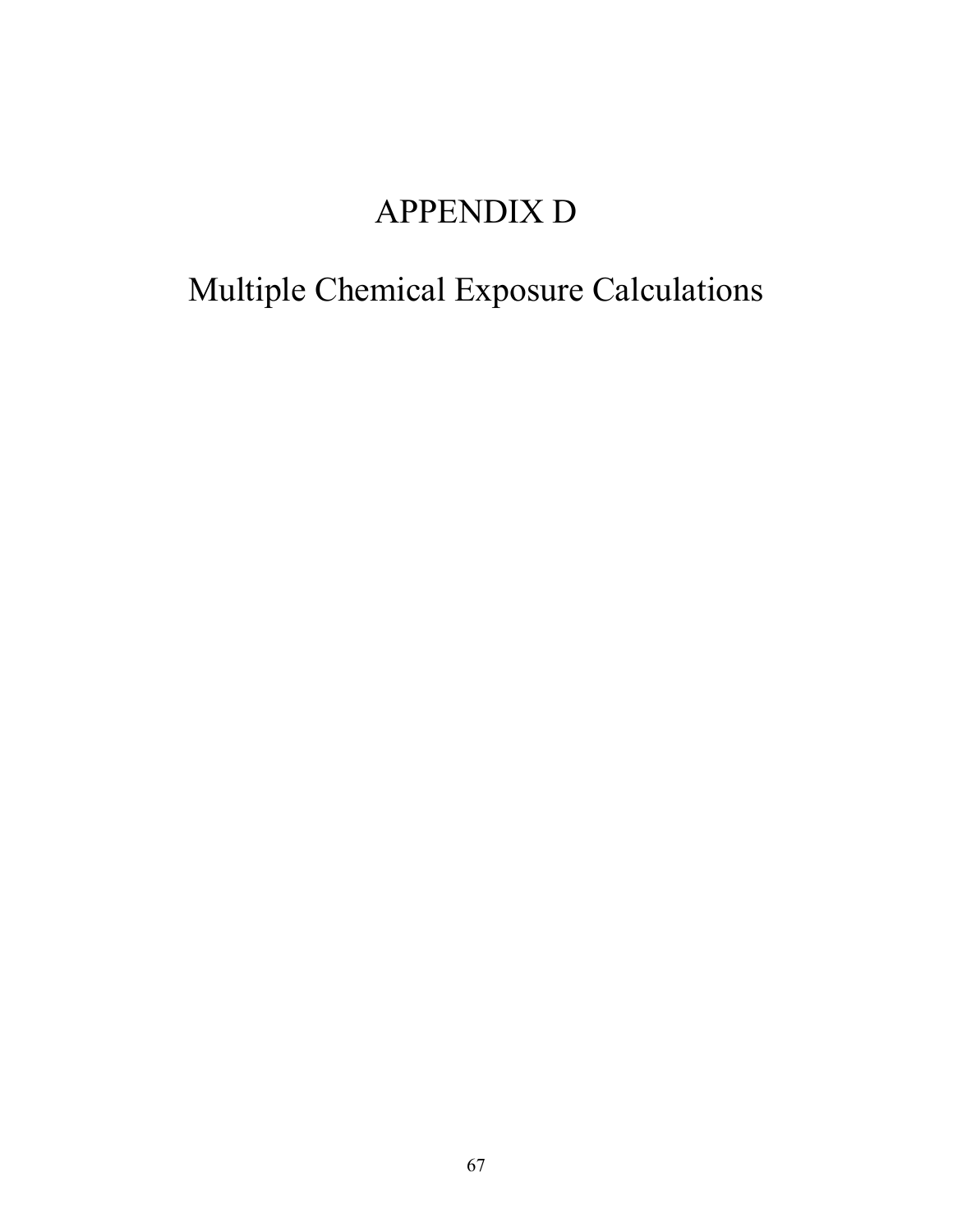**Table D1**. Cancer and non-cancer calculations for multiple chemicals for large northern pikeminnow using the mean consumption rate (i.e., 1.5 eight-ounce meals per month).

| <b>Large Pikeminnow</b>                  | <b>PCB</b> | Hg    | <b>DDT</b> | <b>Chlordane</b> |              |
|------------------------------------------|------------|-------|------------|------------------|--------------|
| <b>Exposure parameters</b>               | Value      | Value | Value      | Value            | <b>Units</b> |
|                                          | 30.4       | 30.4  | 30.4       | 30.4             | Days/month   |
| BW body weight                           | 60         | 60    | 60         | 60               | kq           |
| <b>MS</b><br>meal size                   | 0.227      | 0.227 | 0.227      | 0.227            | kg/meal      |
| IC.<br>conc.                             | 1071.4     | 387.1 | 257.7      | 40.1             | ug/kg        |
| <b>IED</b><br>exposure duration - cancer | 30         | na    | 30         | 30               | years        |
| averaging time - cancer<br><b>IAT</b>    | 70         | na    | 70         | 70               | years        |



\* based on King County DNRP consumption study (ave. consumption rate)

|                      | PCB   | Hg    | DDT   | Chlordane |                     |
|----------------------|-------|-------|-------|-----------|---------------------|
| Dose (ug/kg/day)     | 0.200 | 0.072 | 0.048 | 0.007     | <b>Noncancer</b>    |
| RfD (ug/kg/day)      | 0.02  | 0.10  | 0.50  | 0.50      | <b>Hazard Index</b> |
| Hazard Quotient (HQ) | 10.00 | 0.72  | 0.10  | 0.01      | 10.8                |

intake = (conc x Ingestion freq x exp freq x exp duration) / (bw x ave time)

|                          | <b>PCB</b> | Hg | DDT         | Chlordane |                         |
|--------------------------|------------|----|-------------|-----------|-------------------------|
| Dose cancer (ug/kg/day)  | 0.0857     | na | 0.0206      | 0.0032    | <b>Potential Cancer</b> |
| Slope Factor (kg-day/ug) | 2.0E-03    | na | $3.4E - 04$ | $3.5E-04$ | Risk                    |
| <b>Risk</b>              | 1.7E-04    | na | 7.0E-06     | 1.1E-06   | 1.8E-04                 |

**Table D2**. Cancer and non-cancer calculations for multiple chemicals for large cutthroat trout using the mean consumption rate (i.e., 1.5 eight-ounce meals per month).

| <b>Large Cutthroat trout</b>             | <b>PCB</b> | Hg    | DDT   | <b>Chlordane</b> |              |
|------------------------------------------|------------|-------|-------|------------------|--------------|
| <b>Exposure parameters</b>               | Value      | Value | Value | Value            | <b>Units</b> |
|                                          | 30.4       | 30.4  | 30.4  | 30.4             | Days/month   |
| <b>BW</b><br>body weight                 | 60         | 60    | 60    | 60               | kg           |
| meal size<br><b>IMS</b>                  | 0.227      | 0.227 | 0.227 | 0.227            | kg/meal      |
| IC<br>conc.                              | 377.4      | 175.6 | 168   | 44.3             | ug/kg        |
| <b>IED</b><br>exposure duration - cancer | 30         | na    | 30    | 30               | years        |
| averaging time - cancer<br>IΑT           | 70         | na    | 70    | 70               | vears        |

meals/month\* $\sqrt{\frac{1.5}{}}$ 

\* based on King County DNRP consumption study (ave. consumption rate)

|                      | <b>PCB</b> | Hg    | DDT   | Chlordane |                     |
|----------------------|------------|-------|-------|-----------|---------------------|
| Dose (ug/kg/day)     | 0.070      | 0.033 | 0.031 | 0.008     | Noncaner            |
| RfD (ug/kg/day)      | 0.02       | 0.10  | 0.50  | 0.50      | <b>Hazard Index</b> |
| Hazard Quotient (HQ) | 3.52       | 0.33  | 0.06  | 0.02      | 3.9                 |

|                          |              | <b>Cancer Endpoints</b> |             |           |             |  |  |
|--------------------------|--------------|-------------------------|-------------|-----------|-------------|--|--|
|                          | <b>PCB</b>   | Hg                      | DDT         | Chlordane |             |  |  |
| Dose cancer (ug/kg/day)  | 0.0302       | na                      | 0.0134      | 0.0035    | Cancer      |  |  |
| Slope Factor (kg-day/ug) | $2.0E - 0.3$ | na                      | $3.4E - 04$ | $3.5E-04$ | <b>Risk</b> |  |  |
| Risk                     | $6.0E - 05$  | na                      | 4.6E-06     | 1.2E-06   | 6.6E-05     |  |  |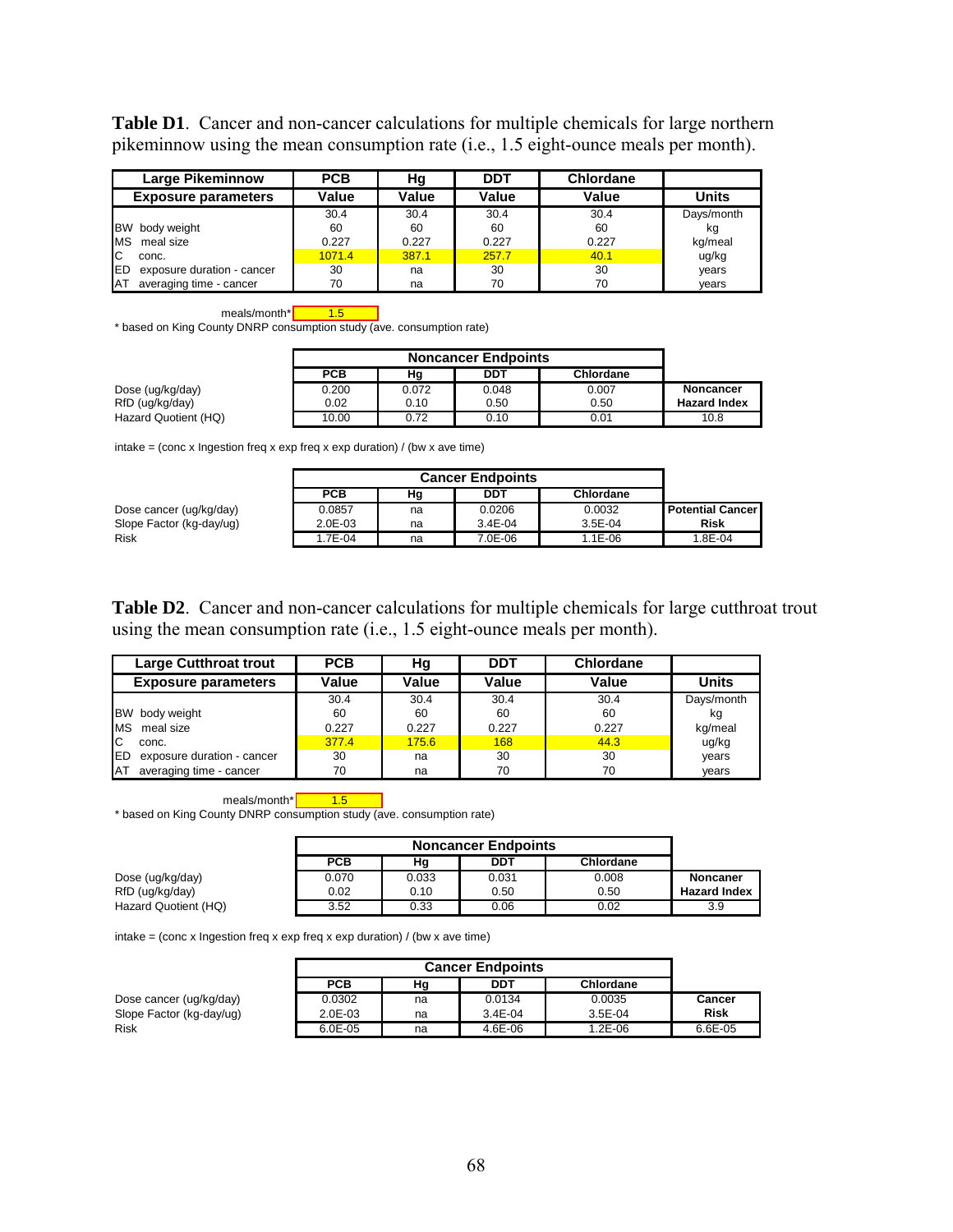**Table D3**. Cancer and non-cancer calculations for multiple chemicals for large yellow perch using the mean consumption rate (i.e., 1.5 eight-ounce meals per month).

| Large perch                              | <b>PCB</b> | Hg    | <b>DDT</b> | <b>Chlordane</b> |            |
|------------------------------------------|------------|-------|------------|------------------|------------|
| <b>Exposure parameters</b>               | Value      | Value | Value      | Value            | Units      |
|                                          | 30.4       | 30.4  | 30.4       | 30.4             | Days/month |
| BW body weight                           | 60         | 60    | 60         | 60               | kg         |
| <b>MS</b><br>meal size                   | 0.227      | 0.227 | 0.227      | 0.227            | kg/meal    |
| Iс<br>conc.                              | 191.1      | 183   | 58.7       | 16.3             | ug/kg      |
| <b>IED</b><br>exposure duration - cancer | 30         | na    | 30         | 30               | years      |
| AT<br>averaging time - cancer            | 70         | na    | 70         | 70               | years      |

meals/month\* $\sqrt{\frac{1.5}{}}$ 

\* based on King County DNRP consumption study (ave. consumption rate)

|                      | <b>PCB</b> | Hg    | DDT   | Chlordane |                     |
|----------------------|------------|-------|-------|-----------|---------------------|
| Dose (ug/kg/day)     | 0.036      | 0.034 | 0.011 | 0.003     | <b>Noncancer</b>    |
| RfD (ug/kg/day)      | 0.02       | 0.10  | 0.50  | 0.50      | <b>Hazard Index</b> |
| Hazard Quotient (HQ) | .78        | 0.34  | 0.02  | 0.01      | 2.2                 |

intake = (conc x Ingestion freq x exp freq x exp duration) / (bw x ave time)

|                          | <b>PCB</b>   | Ηg | DDT         | Chlordane |             |
|--------------------------|--------------|----|-------------|-----------|-------------|
| Dose cancer (ug/kg/day)  | 0.0153       | na | 0.0047      | 0.0013    | Cancer      |
| Slope Factor (kg-day/ug) | $2.0E - 0.3$ | na | $3.4E - 04$ | $3.5E-04$ | <b>Risk</b> |
| <b>Risk</b>              | $3.1E - 0.5$ | na | 1.6E-06     | 4.6E-07   | $3.3E-05$   |

**Table D4**. Cancer and non-cancer calculations for multiple chemicals for large yellow perch using the mean consumption rate (i.e., 1.5 eight-ounce meals per month).

| <b>Smallmouth bass</b>                   | <b>PCB</b> | Hg    | <b>DDT</b> | <b>Chlordane</b> |              |
|------------------------------------------|------------|-------|------------|------------------|--------------|
| <b>Exposure parameters</b>               | Value      | Value | Value      | Value            | <b>Units</b> |
|                                          | 30.4       | 30.4  | 30.4       | 30.4             | Days/month   |
| <b>IBW</b><br>body weight                | 60         | 60    | 60         | 60               | kg           |
| meal size<br><b>MS</b>                   | 0.227      | 0.227 | 0.227      | 0.227            | kg/meal      |
| IC<br>conc.                              | 371.2      | 244.3 | 62.9       | 11               | ug/kg        |
| <b>IED</b><br>exposure duration - cancer | 30         | na    | 30         | 30               | years        |
| averaging time - cancer<br>ΙAΤ           | 70         | na    | 70         | 70               | years        |

meals/month\* 1.5

\* based on King County DNRP consumption study (ave. consumption rate)

|                      | <b>PCB</b> | Hg    | DDT   | Chlordane |                     |
|----------------------|------------|-------|-------|-----------|---------------------|
| Dose (ug/kg/day)     | 0.069      | 0.046 | 0.012 | 0.002     | Noncancer           |
| RfD (ug/kg/day)      | 0.02       | 0.10  | 0.50  | 0.50      | <b>Hazard Index</b> |
| Hazard Quotient (HQ) | 3.46       | 0.46  | 0.02  | 0.004     | 3.9                 |

|                          | <b>PCB</b> | Ηg | DDT         | Chlordane   |             |
|--------------------------|------------|----|-------------|-------------|-------------|
| Dose cancer (ug/kg/day)  | 0.0297     | na | 0.0050      | 0.0009      | Cancer      |
| Slope Factor (kg-day/ug) | $2.0E-03$  | na | $3.4E - 04$ | $3.5E-04$   | <b>Risk</b> |
| <b>Risk</b>              | 5.9E-05    | na | 1.7E-06     | $3.1E - 07$ | $6.1E-05$   |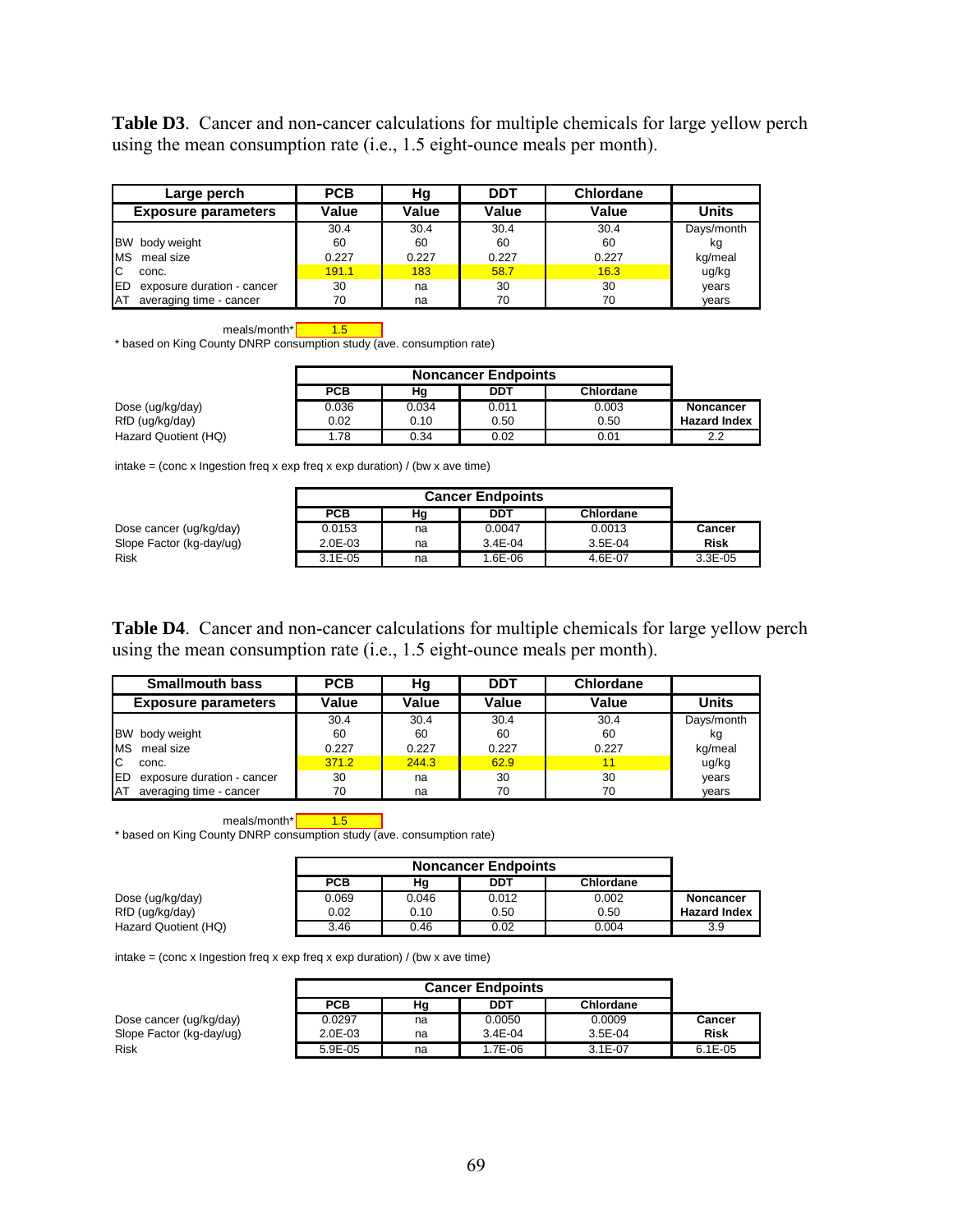**Table D5**. Cancer and non-cancer calculations for multiple chemicals for large yellow perch using the mean consumption rate (i.e., 1.5 eight-ounce meals per month).

| <b>Sockeye</b>                           | <b>PCB</b> | Hg    | <b>DDT</b> | <b>Chlordane</b> |              |
|------------------------------------------|------------|-------|------------|------------------|--------------|
| <b>Exposure parameters</b>               | Value      | Value | Value      | Value            | <b>Units</b> |
| 30.4                                     | 30.4       | 30.4  | 30.4       | 30.4             | Days/month   |
| <b>BW</b><br>body weight                 | 60         | 60    | 60         | 60               | kg           |
| <b>MS</b><br>meal size                   | 0.227      | 0.227 | 0.227      | 0.227            | kg/meal      |
| IC.<br>conc.                             | 7.8        | 37    | 5.4        |                  | ug/kg        |
| <b>IED</b><br>exposure duration - cancer | 30         | na    | 30         | 30               | years        |
| averaging time - cancer<br><b>AT</b>     | 70         | na    | 70         | 70               | years        |

meals/month\* 1.5

\* based on King County DNRP consumption study (ave. consumption rate)

|                      | <b>PCB</b> | Ηg    | DDT   | Chlordane |                     |
|----------------------|------------|-------|-------|-----------|---------------------|
| Dose (ug/kg/day)     | 0.001      | 0.007 | 0.001 | 0.0002    | Noncancer           |
| RfD (ug/kg/day)      | 0.02       | 0.10  | 0.50  | 0.50      | <b>Hazard Index</b> |
| Hazard Quotient (HQ) | 0.07       | 0.07  | 0.002 | 0.0004    |                     |

 $intake = (conc x Ingestion freq x exp freq x exp duration) / (bw x ave time)$ 

|                          | <b>PCB</b> | Ηg | DDT         | Chlordane |             |
|--------------------------|------------|----|-------------|-----------|-------------|
| Dose cancer (ug/kg/day)  | 0.0006     | na | 0.0004      | 0.0001    | Cancer      |
| Slope Factor (kg-day/ug) | 2.0E-03    | na | $3.4E - 04$ | $3.5E-04$ | <b>Risk</b> |
| Risk                     | 1.2E-06    | na | 1.5E-07     | 2.8E-08   | 1.4E-06     |

**Table D6**. Cancer and non-cancer calculations for multiple chemicals for large northern pikeminnow using the  $95<sup>th</sup>$  percentile consumption rate (i.e., four eight-ounce meals per month).

| <b>Large Pikeminnow</b>              | <b>PCB</b> | Нg    | <b>DDT</b> | <b>Chlordane</b> |              |
|--------------------------------------|------------|-------|------------|------------------|--------------|
| <b>Exposure parameters</b>           | Value      | Value | Value      | Value            | <b>Units</b> |
|                                      | 30.4       | 30.4  | 30.4       | 30.4             | Days/month   |
| <b>IBW</b><br>body weight            | 60         | 60    | 60         | 60               | kg           |
| meal size<br><b>MS</b>               | 0.227      | 0.227 | 0.227      | 0.227            | kg/meal      |
| IС<br>conc.                          | 1071.4     | 387.1 | 257.7      | 40.1             | ug/kg        |
| lED<br>exposure duration - cancer    | 30         | na    | 30         | 30               | years        |
| averaging time - cancer<br><b>AT</b> | 70         | na    | 70         | 70               | years        |

meals/month\* 4

\* based on King County DNRP consumption study (95 percentile consumption rate)

|                      | <b>PCB</b> | Hg    | DDT   | Chlordane |                     |
|----------------------|------------|-------|-------|-----------|---------------------|
| Dose (ug/kg/day)     | 0.533      | 0.193 | 0.128 | 0.020     | <b>Noncancer</b>    |
| RfD (ug/kg/day)      | 0.02       | 0.10  | 0.50  | 0.50      | <b>Hazard Index</b> |
| Hazard Quotient (HQ) | 26.67      | 1.93  | 0.26  | 0.04      | 28.9                |

|                          | <b>PCB</b> | Ηg | DDT         | Chlordane |                         |
|--------------------------|------------|----|-------------|-----------|-------------------------|
| Dose cancer (ug/kg/day)  | 0.2286     | na | 0.0550      | 0.0086    | <b>Potential Cancer</b> |
| Slope Factor (kg-day/ug) | $2.0E-03$  | na | $3.4E - 04$ | $3.5E-04$ | Risk                    |
| Risk                     | 4.6E-04    | na | 1.9E-05     | 3.0E-06   | 4.8E-04                 |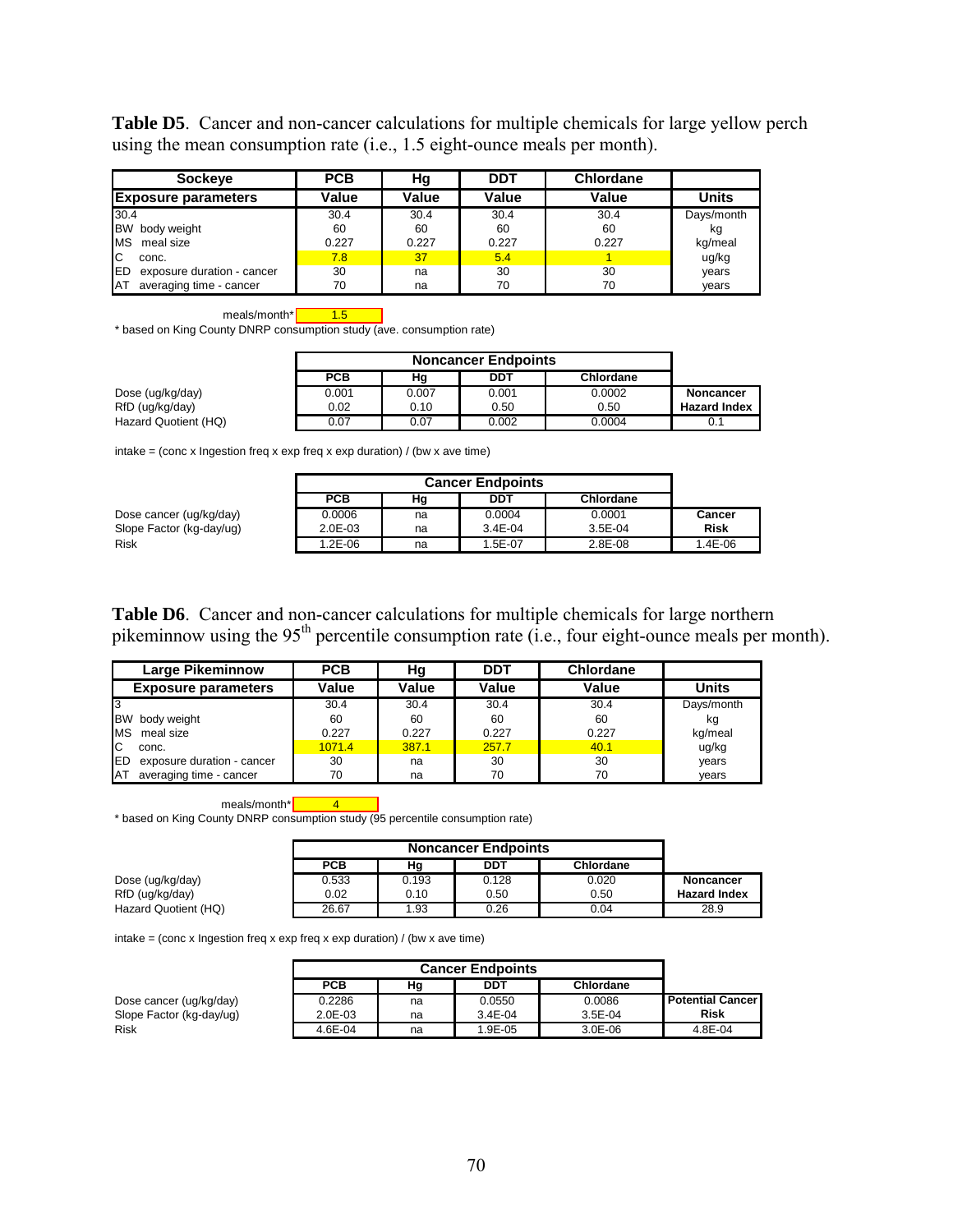**Table D7**. Cancer and non-cancer calculations for multiple chemicals for large cutthroat trout using the  $95<sup>th</sup>$  percentile consumption rate (i.e., four eight-ounce meals per month).

| <b>Large Cutthroat trout</b>             | <b>PCB</b> | Hg    | <b>DDT</b> | <b>Chlordane</b> |              |
|------------------------------------------|------------|-------|------------|------------------|--------------|
| <b>Exposure parameters</b>               | Value      | Value | Value      | Value            | <b>Units</b> |
|                                          | 30.4       | 30.4  | 30.4       | 30.4             | Days/month   |
| <b>BW</b><br>body weight                 | 60         | 60    | 60         | 60               | kg           |
| <b>MS</b><br>meal size                   | 0.227      | 0.227 | 0.227      | 0.227            | kg/meal      |
| Iс<br>conc.                              | 377.4      | 175.6 | 168        | 44.3             | ug/kg        |
| <b>IED</b><br>exposure duration - cancer | 30         | na    | 30         | 30               | years        |
| <b>IAT</b><br>averaging time - cancer    | 70         | na    | 70         | 70               | years        |

meals/month\* $\sqrt{4}$ 

\* based on King County DNRP consumption study (95 percentile consumption rate)

|                      | <b>Noncancer Endpoints</b> |       |       |           |                     |
|----------------------|----------------------------|-------|-------|-----------|---------------------|
|                      | <b>PCB</b>                 | Hg    | DDT   | Chlordane |                     |
| Dose (ug/kg/day)     | 0.188                      | 0.087 | 0.084 | 0.022     | Noncaner            |
| RfD (ug/kg/day)      | 0.02                       | 0.10  | 0.50  | 0.50      | <b>Hazard Index</b> |
| Hazard Quotient (HQ) | 9.39                       | 0.87  | 0.17  | 0.04      | 10.5                |

 $intake = (conc x Ingestion freq x exp freq x exp duration) / (bw x ave time)$ 

|                          | <b>PCB</b> | Hg | DDT         | Chlordane |             |
|--------------------------|------------|----|-------------|-----------|-------------|
| Dose cancer (ug/kg/day)  | 0.0805     | na | 0.0358      | 0.0095    | Cancer      |
| Slope Factor (kg-day/ug) | $2.0E-03$  | na | $3.4E - 04$ | 3.5E-04   | <b>Risk</b> |
| <b>Risk</b>              | 1.6E-04    | na | 1.2E-05     | 3.3E-06   | 1.8E-04     |

**Table D8**. Cancer and non-cancer calculations for multiple chemicals for large yellow perch using the  $95<sup>th</sup>$  percentile consumption rate (i.e., four eight-ounce meals per month).

| Large perch                              | <b>PCB</b> | Hg    | <b>DDT</b> | <b>Chlordane</b> |              |
|------------------------------------------|------------|-------|------------|------------------|--------------|
| <b>Exposure parameters</b>               | Value      | Value | Value      | Value            | <b>Units</b> |
|                                          | 30.4       | 30.4  | 30.4       | 30.4             | Days/month   |
| <b>BW</b><br>body weight                 | 60         | 60    | 60         | 60               | kg           |
| meal size<br><b>IMS</b>                  | 0.227      | 0.227 | 0.227      | 0.227            | kg/meal      |
| IC<br>conc.                              | 191.1      | 183   | 58.7       | 16.3             | ug/kg        |
| <b>IED</b><br>exposure duration - cancer | 30         | na    | 30         | 30               | years        |
| averaging time - cancer<br>ΙAΤ           | 70         | na    | 70         | 70               | vears        |

meals/month\* 4

\* based on King County DNRP consumption study (95 percentile consumption rate)

|                      | <b>Noncancer Endpoints</b> |       |            |           |                     |
|----------------------|----------------------------|-------|------------|-----------|---------------------|
|                      | <b>PCB</b>                 | Hq    | <b>DDT</b> | Chlordane |                     |
| Dose (ug/kg/day)     | 0.095                      | 0.091 | 0.029      | 0.008     | Noncancer           |
| RfD (ug/kg/day)      | 0.02                       | 0.10  | 0.50       | 0.50      | <b>Hazard Index</b> |
| Hazard Quotient (HQ) | 4.76                       | 0.91  | 0.06       | 0.02      | 5.7                 |

|                          | <b>PCB</b> | Hg | DDT         | Chlordane |             |
|--------------------------|------------|----|-------------|-----------|-------------|
| Dose cancer (ug/kg/day)  | 0.0408     | na | 0.0125      | 0.0035    | Cancer      |
| Slope Factor (kg-day/ug) | $2.0E-03$  | na | $3.4E - 04$ | $3.5E-04$ | <b>Risk</b> |
| <b>Risk</b>              | 8.2E-05    | na | $4.3E-06$   | 1.2E-06   | 8.7E-05     |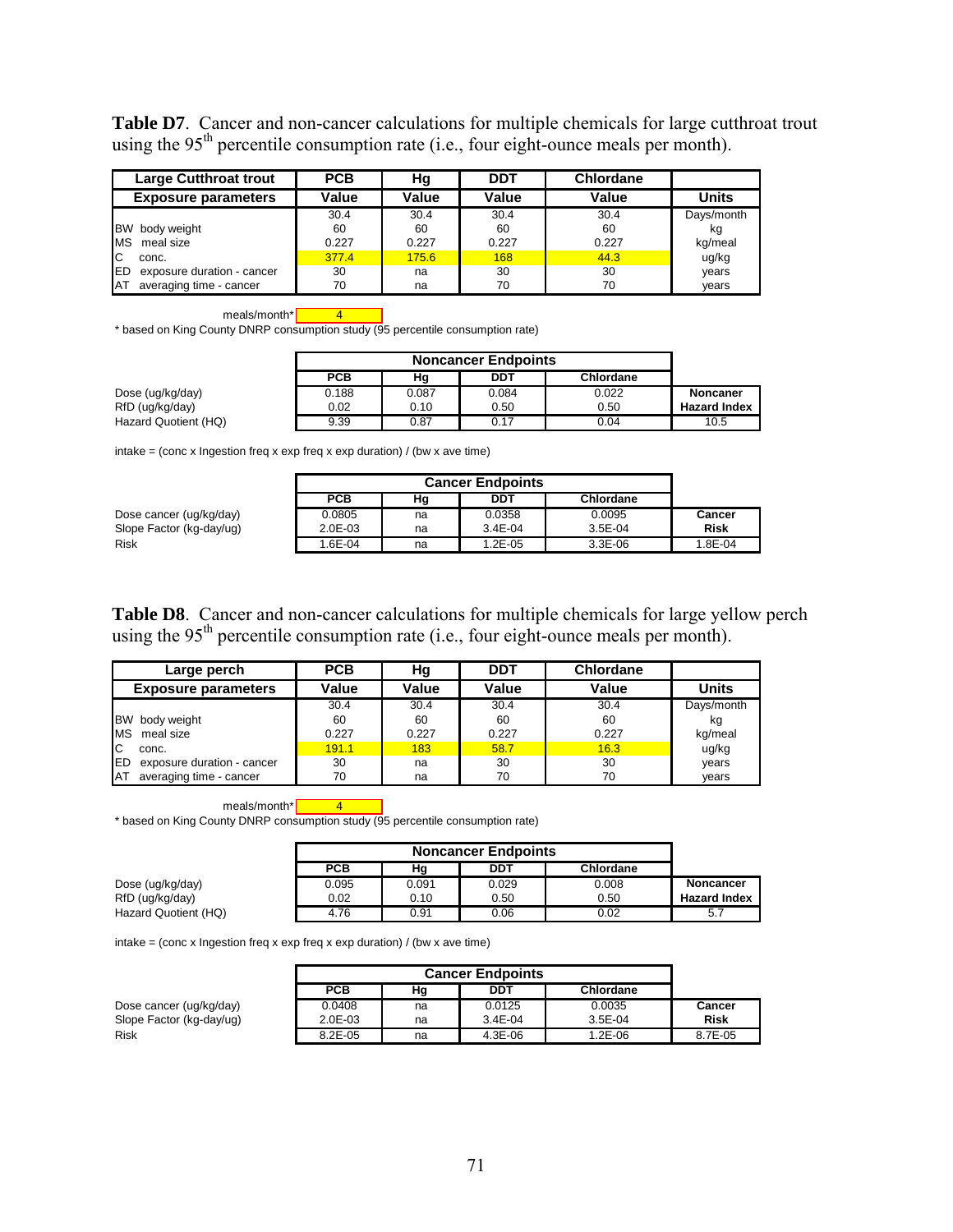**Table D9**. Cancer and non-cancer calculations for multiple chemicals for smallmouth bass using the 95th percentile consumption rate (i.e., four eight-ounce meals per month).

| <b>Smallmouth bass</b>                   | <b>PCB</b> | Hg    | <b>DDT</b> | <b>Chlordane</b> |            |
|------------------------------------------|------------|-------|------------|------------------|------------|
| <b>Exposure parameters</b>               | Value      | Value | Value      | Value            | Units      |
|                                          | 30.4       | 30.4  | 30.4       | 30.4             | Days/month |
| <b>BW</b><br>body weight                 | 60         | 60    | 60         | 60               | kg         |
| <b>MS</b><br>meal size                   | 0.227      | 0.227 | 0.227      | 0.227            | kg/meal    |
| IС<br>conc.                              | 371.2      | 244.3 | 62.9       |                  | ug/kg      |
| <b>IED</b><br>exposure duration - cancer | 30         | na    | 30         | 30               | years      |
| <b>IAT</b><br>averaging time - cancer    | 70         | na    | 70         | 70               | years      |

meals/month\* $\sqrt{4}$ 

\* based on King County DNRP consumption study (95 percentile consumption rate)

|                      | <b>Noncancer Endpoints</b> |       |       |                  |                     |
|----------------------|----------------------------|-------|-------|------------------|---------------------|
|                      | <b>PCB</b>                 | Hq    | DDT   | <b>Chlordane</b> |                     |
| Dose (ug/kg/day)     | 0.185                      | 0.122 | 0.031 | 0.005            | <b>Noncancer</b>    |
| RfD (ug/kg/day)      | 0.02                       | 0.10  | 0.50  | 0.50             | <b>Hazard Index</b> |
| Hazard Quotient (HQ) | 9.24                       | 1.22  | 0.06  | 0.011            | 10.5                |

 $intake = (conc x Ingestion freq x exp freq x exp duration) / (bw x ave time)$ 

|                          | <b>PCB</b>  | Hg | DDT         | Chlordane |               |
|--------------------------|-------------|----|-------------|-----------|---------------|
| Dose cancer (ug/kg/day)  | 0.0792      | na | 0.0134      | 0.0023    | <b>Cancer</b> |
| Slope Factor (kg-day/ug) | $2.0E - 03$ | na | $3.4E - 04$ | $3.5E-04$ | <b>Risk</b>   |
| Risk                     | .6E-04      | na | 4.6E-06     | 8.2E-07   | 1.6E-04       |

**Table D10**. Cancer and non-cancer calculations for multiple chemicals for sockeye salmon using the  $95<sup>th</sup>$  percentile consumption rate (i.e., four eight-ounce meals per month).

| <b>Sockeye</b>                           | <b>PCB</b> | Hq    | <b>DDT</b> | <b>Chlordane</b> |              |
|------------------------------------------|------------|-------|------------|------------------|--------------|
| <b>Exposure parameters</b>               | Value      | Value | Value      | Value            | <b>Units</b> |
| 30.4                                     | 30.4       | 30.4  | 30.4       | 30.4             | Days/month   |
| <b>BW</b><br>body weight                 | 60         | 60    | 60         | 60               | kg           |
| <b>MS</b><br>meal size                   | 0.227      | 0.227 | 0.227      | 0.227            | kg/meal      |
| IC.<br>conc.                             | 7.8        | 37    | 5.4        |                  | ug/kg        |
| <b>IED</b><br>exposure duration - cancer | 30         | na    | 30         | 30               | years        |
| AT<br>averaging time - cancer            | 70         | na    | 70         | 70               | years        |

meals/month\* $\sqrt{4}$ 

\* based on King County DNRP consumption study (95 percentile consumption rate)

|                      | <b>Noncancer Endpoints</b> |       |       |           |                     |
|----------------------|----------------------------|-------|-------|-----------|---------------------|
|                      | <b>PCB</b>                 | Hg    | DDT   | Chlordane |                     |
| Dose (ug/kg/day)     | 0.004                      | 0.018 | 0.003 | 0.0005    | Noncancer           |
| RfD (ug/kg/day)      | 0.02                       | 0.10  | 0.50  | 0.50      | <b>Hazard Index</b> |
| Hazard Quotient (HQ) | 0.19                       | 0.18  | 0.005 | 0.0010    | 0.4                 |

intake = (conc x Ingestion freq x exp freq x exp duration) / (bw x ave time)

|                          | <b>PCB</b> | Ηg | DDT         | Chlordane |             |
|--------------------------|------------|----|-------------|-----------|-------------|
| Dose cancer (ug/kg/day)  | 0.0017     | na | 0.0012      | 0.0002    | Cancer      |
| Slope Factor (kg-day/ug) | 2.0E-03    | na | $3.4E - 04$ | $3.5E-04$ | <b>Risk</b> |
| <b>Risk</b>              | $3.3E-06$  | na | 3.9E-07     | 7.5E-08   | 3.8E-06     |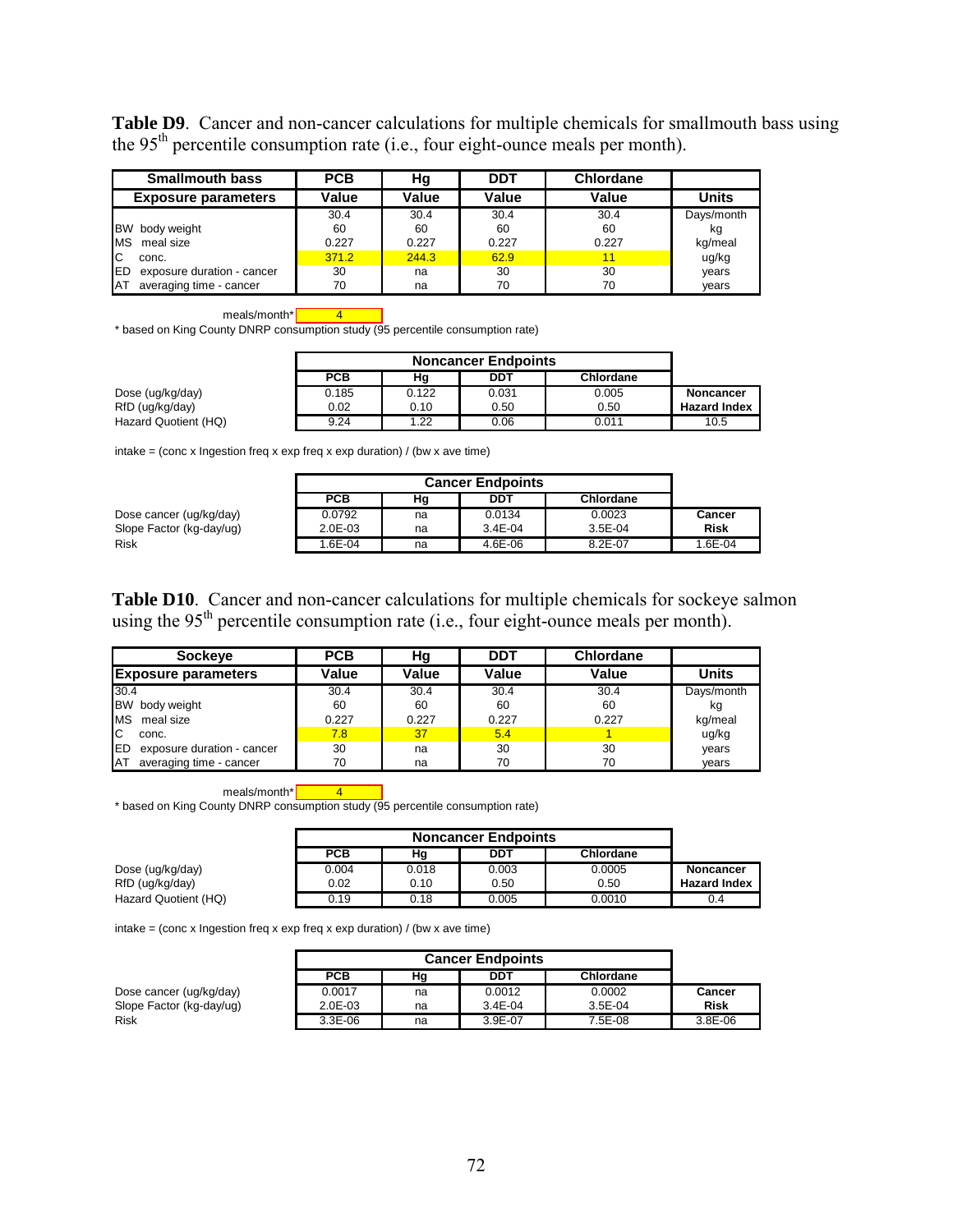# APPENDIX E

Cancer Evaluation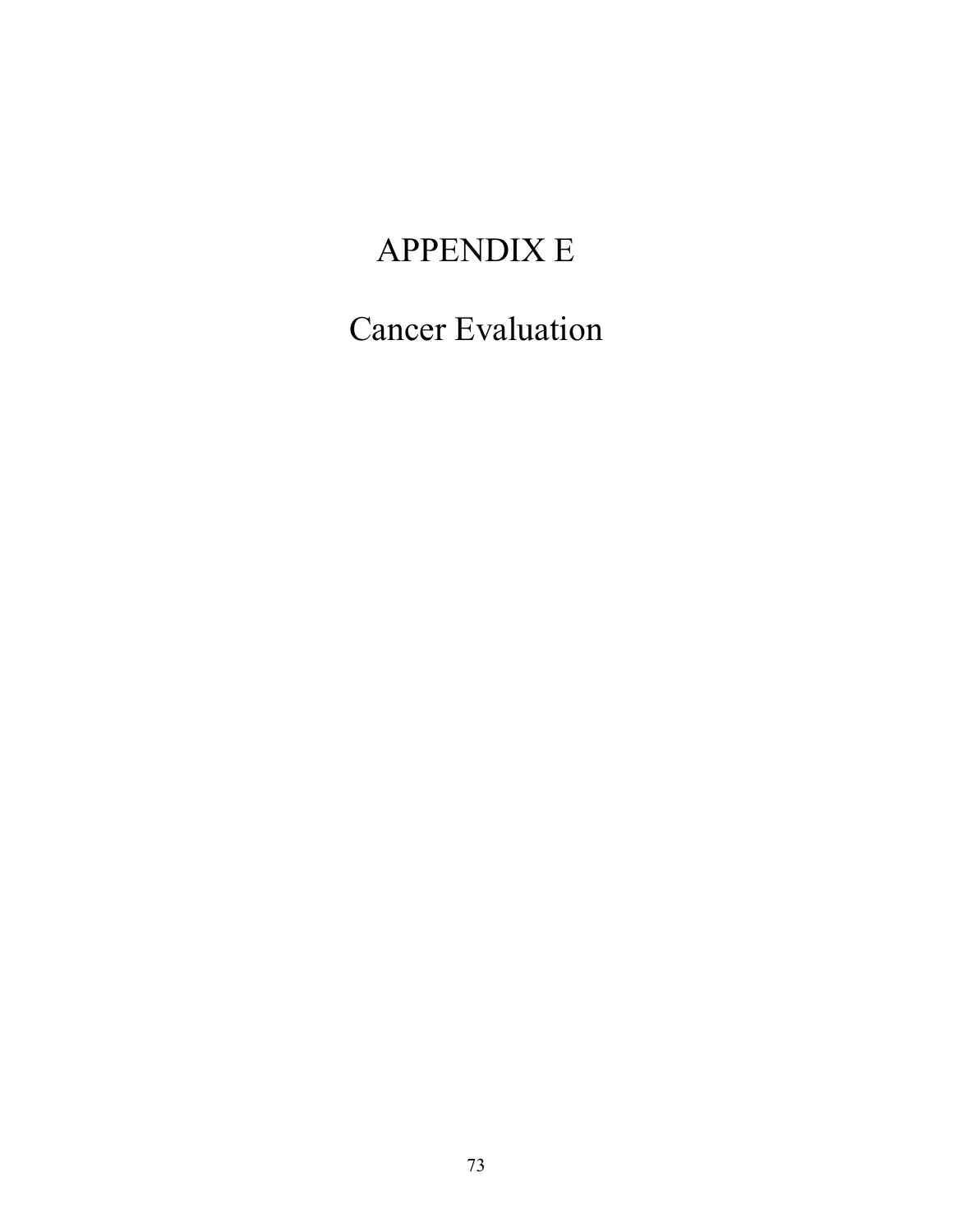## Introduction

Some chemicals detected in Lake Washington fish have the ability to cause cancer. In order to quantify a fish consumer's increased cancer risk, a cancer slope factor describing the potency of a chemical's carcingenicity must be determined through scientific study. Some cancer slope factors are derived from human population data. Others are derived from laboratory animal studies involving doses much higher than those encountered in the environment. Use of animal data requires extrapolation of the cancer potency obtained from these high dose studies down to realworld exposures. This process involves much uncertainty. Despite uncertainties associated with cancer slope factors for each contaminant, it is possible to calculate the potential cancer risk by applying the following equation (EPA 1986):

#### *Risk of cancer = (Chronic Daily Intake) x (Cancer Slope Factor).*

In this equation, the chronic daily intake is replaced with the chemical-specific reference dose (RfD) with units of mg/kg-day. The cancer slope factor is also chemical specific with units of  $(mg/kg-day)^{-1}$ . CSFs for each chemical are listed above. The product of the RfD and CSF results in a unitless value that represents the population risk, expressed as the probability of developing cancer over a lifetime. The resulting calculated cancer risks ranged from 2 in 10,000 for chlordane and DDT, to 4 in 100,000 for PCBs. These risks are upper bound estimates, while true risks may be as low as zero. These calculated values fall under current typical regulatory guidelines used by EPA for acceptable risk levels and range from 1 in one million to one in ten thousand.

The following summaries provide an overview of available cancer data and assessment for each contaminant of concern in Lake Washington fish.

#### **Chlordane**

Chlordane is classified by EPA as B2 (probable human carcinogen) using the 1986 Guidelines for Carcinogen Risk Assessment. These characterizations are based on the following summaries of the evidence available: (1) human epidemiology studies showing non-Hodgkin's lymphoma in farmers exposed to chlordane and case reports of aplastic anemia (chlordane data associated with home use are inadequate to demonstrate carcinogenicity); (2) animal studies in which benign and malignant liver tumors were induced in both sexes of four strains of mice and occurred with an elevated, but not statistically significant, incidence in a fifth strain, as well as liver toxicity but no tumors in rats of two strains; and (3) structural similarity to other rodent liver carcinogens. EPA's IRIS has assigned a cancer slope factor (CSF) for chlordane of 0.35  $(mg/kg-day)^{-1}$ .

#### **Dichlorodiphenyltrichloroethane (DDT)**

DDT is classified also as B2 (probable human carcinogen). The basis for this classification is from observations of tumors (generally of the liver) in seven studies in various mouse strains and three studies in rats. DDT is structurally similar to other probable carcinogens, DDE and DDD. The existing human epidemiological data are inadequate and autopsy studies relating tissue levels of DDT to cancer incidence have yielded conflicting results. Three studies reported that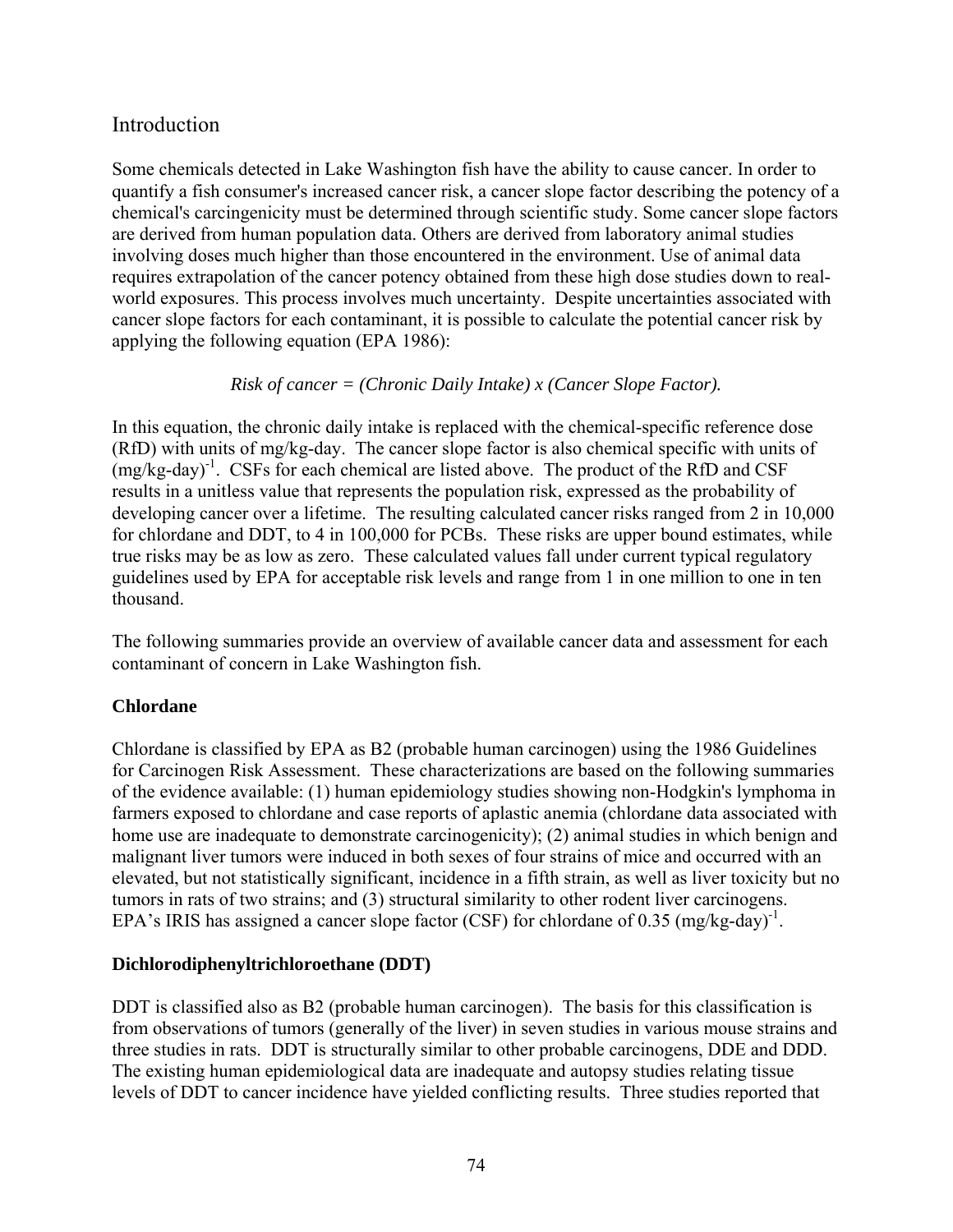tissue levels of DDT and DDE were higher in cancer victims than in those dying of other diseases (Casarett et al.1968, Dacre and Jennings 1970, Wasserman et al.1976). In other studies, no such relationship was seen (Robinson et al.1965, Hoffman et al.1967). Studies of occupationally exposed workers and volunteers have been of insufficient duration to be useful in assessment of the carcinogenicity of DDT to humans. EPA's IRIS database shows a CSF for DDT of 0.34  $(mg/kg-day)^{-1}$ .

## **Mercury**

Mercury has been classified as C (possible human carcinogen). This is based on inadequate data in humans and limited evidence of carcinogenicity in animals. Three studies were identified that examined the relationship between methylmercury exposure and cancer in humans. No persuasive evidence of increased carcinogenicity attributable to methylmercury exposure was observed in any of the studies. In animal studies, male mice exposed to methylmercuric chloride in the diet had an increased incidence of renal adenomas, adenocarcinomas, and carcinomas. The tumors were observed at a single site and in a single species and single sex. Renal epithelial cell hyperplasia and tumors were observed only in the presence of profound nephrotoxicity and were suggested to be a consequence of reparative changes in the cells. A CSF has not been calculated for mercury in the IRIS database.

### **Polychlorinated biphenyls (PCBs)**

PCBs are also classified as a B2 (probable carcinogen) and the following studies showed possible associations between PCBs and occupational exposure. A cohort study by Bertazzi et al. (1987) analyzed cancer mortality among 2,100 workers at a capacitor manufacturing plant in Italy. Male workers showed a statistically significant increase in death from gastrointestinal tract cancer compared with national and local rates. In females, a statistically significant excess risk of death from hematologic cancer was reported. Analyses by exposure duration, latency, and year of first exposure revealed no trend; however, the numbers were small. A cohort study by Brown (1987) analyzed cancer mortality among workers at two capacitor manufacturing plants in New York and Massachusetts. The cohort included 2,588 workers employed at least three months in areas of the plants considered to have potential for heavy exposure to PCBs. Cancer rates of workers were compared with national rates. Analyses by time since first employment or length of employment revealed no trend; again, the numbers were considered small. A third study involving 3,588 workers at a capacitor manufacturing plant in Indiana by Sinks et al. (1992) analyzed cancer mortality. Workers were classified into five exposure zones based on distance from the impregnation ovens. Compared with national rates, a statistically significant excess risk of death from skin cancer was reported. A proportional hazards analysis revealed no pattern of association with exposure zone; however, the numbers are small.

Other occupational studies by NIOSH (1977), Gustavsson et al. (1986) and Shalat et al. (1989) looked for an association between occupational PCB exposure and cancer mortality. The studies examining the cancer causing effect of PCBs often have methodological limitations. However, the evidence, taken in totality, indicates a potential cancer causing effect for PCBs. EPA determined that the human data are inadequate, but suggestive of carcinogenicity (EPA IRIS 2000), and IARC (1998) concluded that the evidence for carcinogenicity to humans is limited.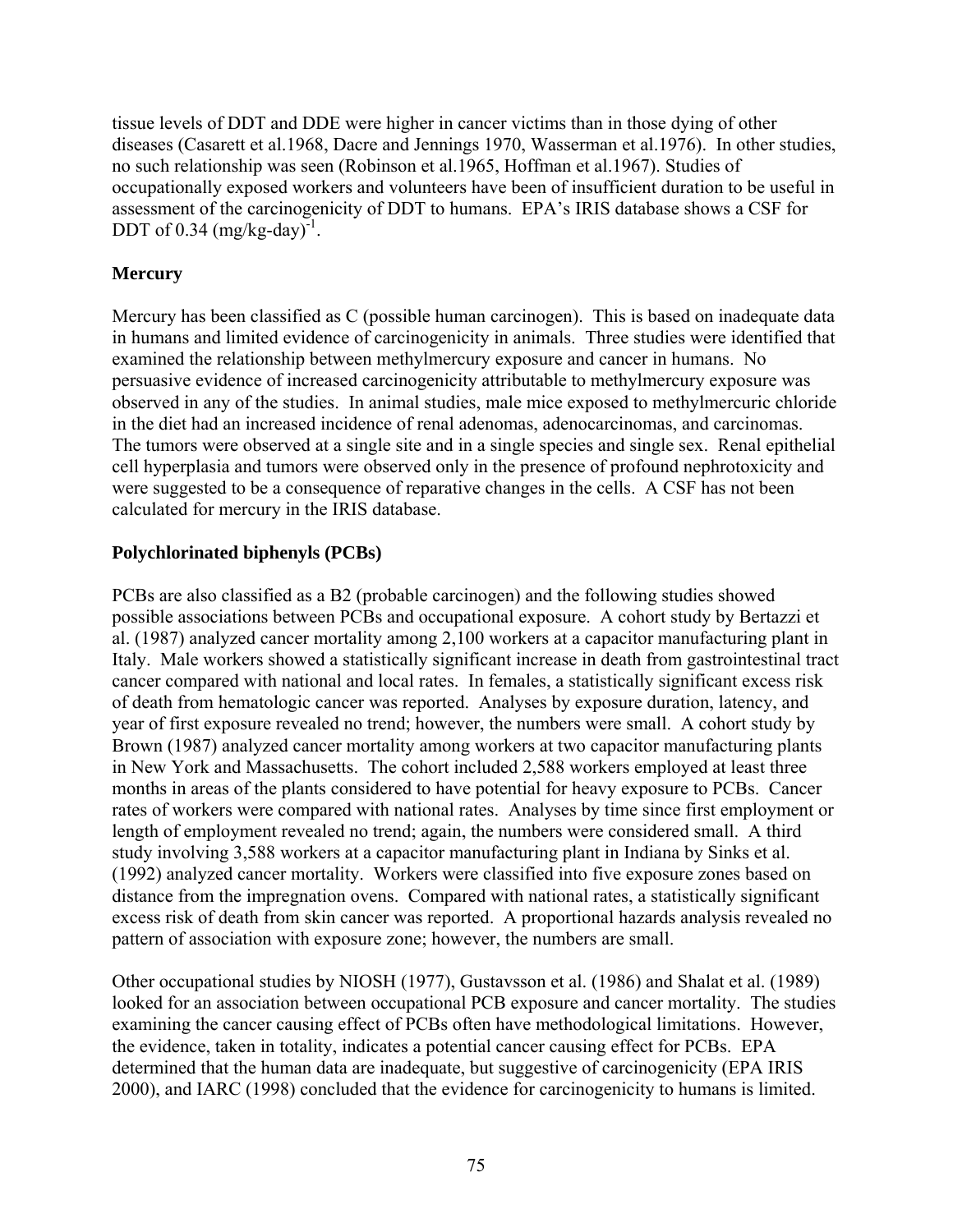Cancer studies in animals are more conclusive in demonstrating a link with PCB exposure. A 1996 study found liver tumors in female rats exposed to Aroclors 1260, 1254, 1242, and 1016, and in male rats exposed to 1260. These mixtures contain overlapping groups of congeners that, together, span the range of congeners most often found in environmental mixtures. Earlier studies found high, statistically significant incidences of liver tumors in rats ingesting Aroclor 1260 or Clophen A 60 (Kimbrough et al., 1975; Norback and Weltman, 1985; Schaeffer et al., 1984). Mechanistic studies are beginning to identify several congeners that have dioxin-like activity and may promote tumors by different modes of action. PCBs are absorbed through ingestion, inhalation, and dermal exposure, after which they are transported similarly through the circulation. This provides a reasonable basis for expecting similar internal effects from different routes of environmental exposure. The current CSF for PCBs is  $2 \text{ (mg/kg-day)}^{-1}$ .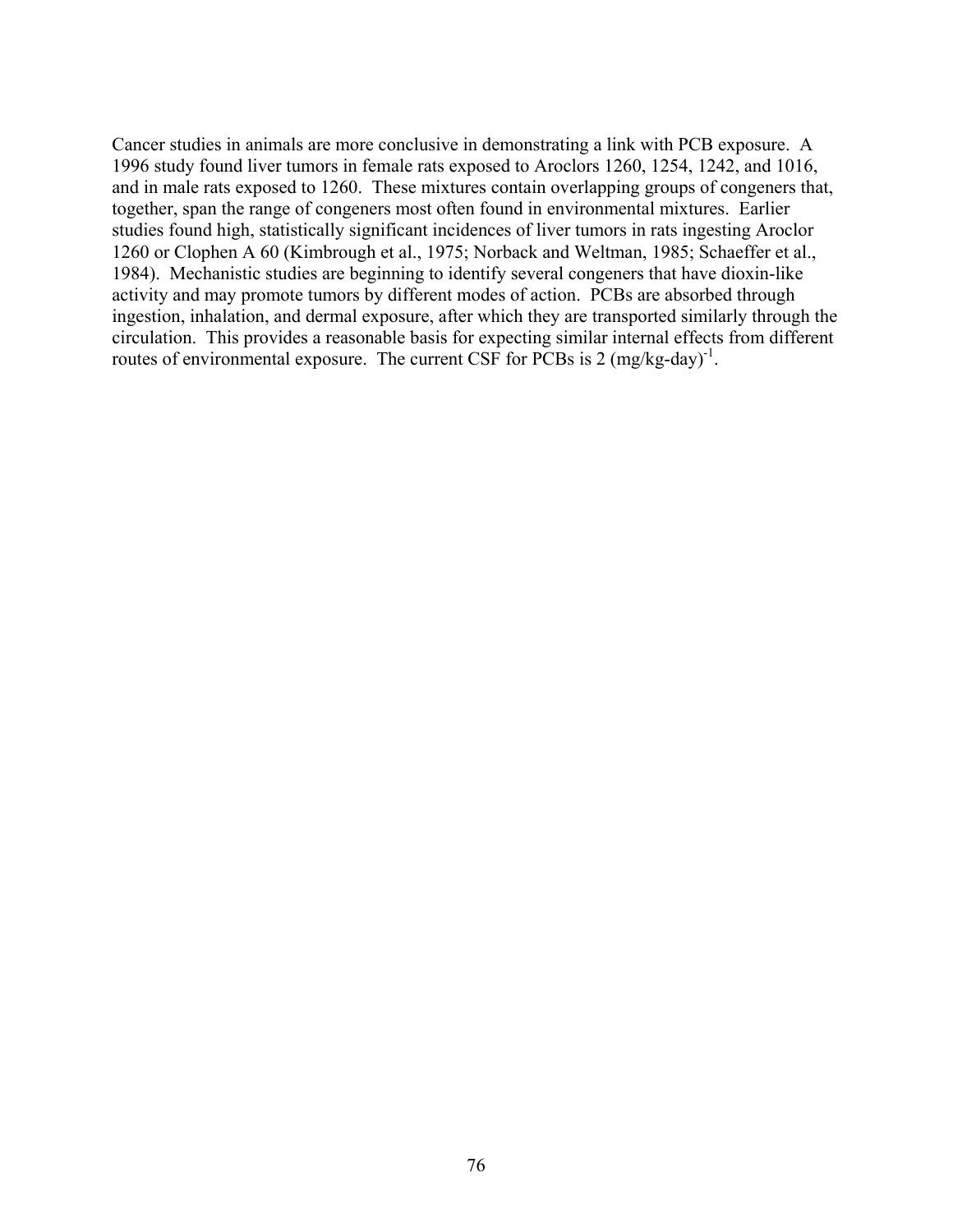#### **References**

Bertazzi, P.A., L. Riboldi, A. Pesatori, L. Radice and C. Zocchetti. 1987. Cancer mortality of capacitor manufacturing workers. Am. J. Ind. Med. 11(2):165-176.

Brown DP. 1987. Mortality of workers exposed to polychlorinated biphenyls - An update. Arch. Environ. Health. 42(6):333-339.

Casarett LJ, Fryer GC, Yauger WL, and Klemmer HW. 1968. Organochlorine pesticide residues in human tissue-Hawaii. Arch. Environ. Health. 17:306-311.

Dacre JC and Jennings RW. 1970. Organochlorine insecticides in normal and carcinogenic human lung tissues. Toxicol. Appl. Pharmacol. 17:277.

EPA 1986. *Guidelines for Carcinogen Risk Assessment*. U.S. Environmental Protection Agency, Office of Research and Development. 1986. 51 Federal Register 33992 (September 24, 1986).

EPA IRIS – Integrated Risk Information System http://www.epa.gov/iris/index.html.

Gustavsson P, Hogstedt C, and Rappe C. 1986. Short-term mortality and cancer incidence in capacitor manufacturing workers exposed to polychlorinated biphenyls (PCBs). Am. J. Ind. Med. 10:341-344.

Hoffman WS, Adler H, Fishbein WI, and Bauer FC. 1967. Relation of pesticide concentrations in fat to pathological changes in tissues. Arch. Environ. Health. 15:758-765.

IARC 1998. http://193.51.164.11/htdocs/monographs/suppl7/polychlorinatedbiphenyls.html

Kimbrough RD, Squire RA, Linder RE, Strandberg JD, Montali RJ, and Burse VW. 1975. Induction of liver tumors in Sherman strain female rats by polychlorinated biphenyl Aroclor 1260. J. Natl. Cancer Inst. 55(6):1453- 1459.

NIOSH (National Institute for Occupational Safety and Health). 1977. Criteria for a Recommended Standard: Occupational Exposure to Polychlorinated Biphenyls (PCBs). U.S. DHEW, PHS, CDC, Rockville, Md. Publ. No. 77-225.

Norback DH and Weltman RH. 1985. Polychlorinated biphenyl induction of hepatocellular carcinoma in the Sprague-Dawley rat. Environ. Health Perspect. 60:97-105.

Robinson J, Richardson A, Hunter CG, Crabtree AN, and Rees HS. 1965. Organo-chlorine insecticide content of human adipose tissue in south-eastern England. Br. J. Ind. Med. 22:220- 229.